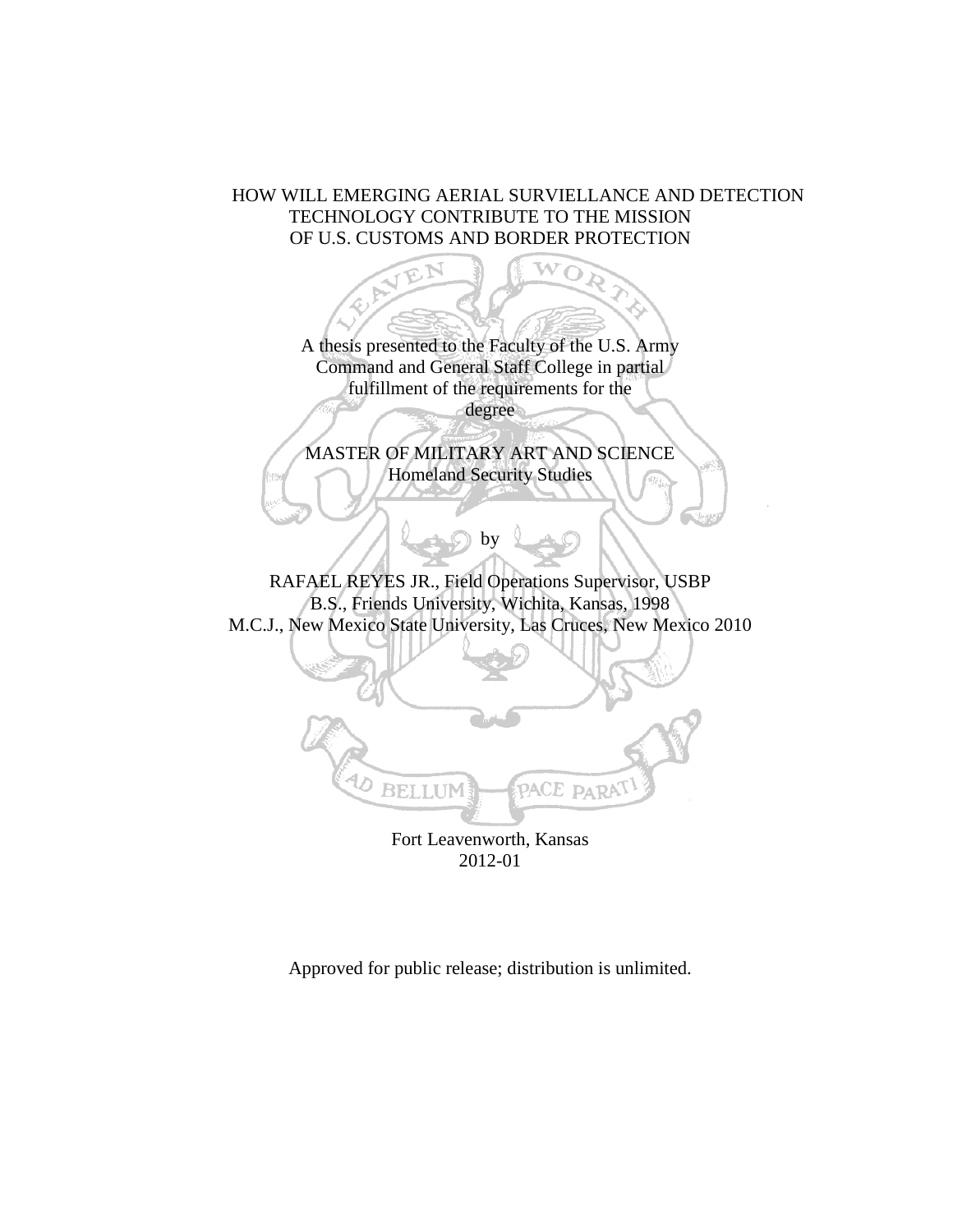| <b>REPORT DOCUMENTATION PAGE</b>                                                                                                                                                                                                                                                                                                                                                                                                                                                                                                                                                                                                                          |                                                                                                            |              |                                                                          |                                                  | Form Approved                                                                                                                                                                                                                                                                                                                                                                                                                                                                                                                                                                                                                                                                                       |  |
|-----------------------------------------------------------------------------------------------------------------------------------------------------------------------------------------------------------------------------------------------------------------------------------------------------------------------------------------------------------------------------------------------------------------------------------------------------------------------------------------------------------------------------------------------------------------------------------------------------------------------------------------------------------|------------------------------------------------------------------------------------------------------------|--------------|--------------------------------------------------------------------------|--------------------------------------------------|-----------------------------------------------------------------------------------------------------------------------------------------------------------------------------------------------------------------------------------------------------------------------------------------------------------------------------------------------------------------------------------------------------------------------------------------------------------------------------------------------------------------------------------------------------------------------------------------------------------------------------------------------------------------------------------------------------|--|
| Public reporting burden for this collection of information is estimated to average 1 hour per response, including the time for reviewing instructions, searching existing data                                                                                                                                                                                                                                                                                                                                                                                                                                                                            |                                                                                                            |              |                                                                          |                                                  | OMB No. 0704-0188                                                                                                                                                                                                                                                                                                                                                                                                                                                                                                                                                                                                                                                                                   |  |
|                                                                                                                                                                                                                                                                                                                                                                                                                                                                                                                                                                                                                                                           |                                                                                                            |              | OMB control number. PLEASE DO NOT RETURN YOUR FORM TO THE ABOVE ADDRESS. |                                                  | sources, gathering and maintaining the data needed, and completing and reviewing this collection of information. Send comments regarding this burden estimate or any<br>other aspect of this collection of information, including suggestions for reducing this burden to Department of Defense, Washington Headquarters Services, Directorate for<br>Information Operations and Reports (0704-0188), 1215 Jefferson Davis Highway, Suite 1204, Arlington, VA 22202-4302. Respondents should be aware that<br>notwithstanding any other provision of law, no person shall be subject to any penalty for failing to comply with a collection of information if it does not display a currently valid |  |
|                                                                                                                                                                                                                                                                                                                                                                                                                                                                                                                                                                                                                                                           | 1. REPORT DATE (DD-MM-YYYY)                                                                                |              | 2. REPORT TYPE                                                           |                                                  | 3. DATES COVERED (From - To)                                                                                                                                                                                                                                                                                                                                                                                                                                                                                                                                                                                                                                                                        |  |
| 08-06-2011                                                                                                                                                                                                                                                                                                                                                                                                                                                                                                                                                                                                                                                |                                                                                                            |              | Master's Thesis                                                          |                                                  | AUG 2011-JUN 2012                                                                                                                                                                                                                                                                                                                                                                                                                                                                                                                                                                                                                                                                                   |  |
| <b>4. TITLE AND SUBTITLE</b>                                                                                                                                                                                                                                                                                                                                                                                                                                                                                                                                                                                                                              |                                                                                                            |              |                                                                          |                                                  | <b>5a. CONTRACT NUMBER</b>                                                                                                                                                                                                                                                                                                                                                                                                                                                                                                                                                                                                                                                                          |  |
| How will Emerging Aerial Surveillance and Detection<br>Technology Contribute to the Mission of U.S. Customs and                                                                                                                                                                                                                                                                                                                                                                                                                                                                                                                                           |                                                                                                            |              |                                                                          |                                                  | <b>5b. GRANT NUMBER</b>                                                                                                                                                                                                                                                                                                                                                                                                                                                                                                                                                                                                                                                                             |  |
|                                                                                                                                                                                                                                                                                                                                                                                                                                                                                                                                                                                                                                                           |                                                                                                            |              |                                                                          |                                                  |                                                                                                                                                                                                                                                                                                                                                                                                                                                                                                                                                                                                                                                                                                     |  |
| <b>Border Protection</b>                                                                                                                                                                                                                                                                                                                                                                                                                                                                                                                                                                                                                                  |                                                                                                            |              |                                                                          | <b>5c. PROGRAM ELEMENT NUMBER</b>                |                                                                                                                                                                                                                                                                                                                                                                                                                                                                                                                                                                                                                                                                                                     |  |
| 6. AUTHOR(S)                                                                                                                                                                                                                                                                                                                                                                                                                                                                                                                                                                                                                                              |                                                                                                            |              |                                                                          |                                                  | <b>5d. PROJECT NUMBER</b>                                                                                                                                                                                                                                                                                                                                                                                                                                                                                                                                                                                                                                                                           |  |
| Field Operations Supervisor Rafael Reyes Jr.                                                                                                                                                                                                                                                                                                                                                                                                                                                                                                                                                                                                              |                                                                                                            |              |                                                                          | <b>5e. TASK NUMBER</b>                           |                                                                                                                                                                                                                                                                                                                                                                                                                                                                                                                                                                                                                                                                                                     |  |
|                                                                                                                                                                                                                                                                                                                                                                                                                                                                                                                                                                                                                                                           |                                                                                                            |              |                                                                          |                                                  | <b>5f. WORK UNIT NUMBER</b>                                                                                                                                                                                                                                                                                                                                                                                                                                                                                                                                                                                                                                                                         |  |
| 7. PERFORMING ORGANIZATION NAME(S) AND ADDRESS(ES)<br>U.S. Army Command and General Staff College<br><b>ATTN: ATZL-SWD-GD</b><br>Fort Leavenworth, KS 66027-2301                                                                                                                                                                                                                                                                                                                                                                                                                                                                                          |                                                                                                            |              |                                                                          | <b>8. PERFORMING ORG REPORT</b><br><b>NUMBER</b> |                                                                                                                                                                                                                                                                                                                                                                                                                                                                                                                                                                                                                                                                                                     |  |
|                                                                                                                                                                                                                                                                                                                                                                                                                                                                                                                                                                                                                                                           |                                                                                                            |              | 9. SPONSORING / MONITORING AGENCY NAME(S) AND ADDRESS(ES)                |                                                  | <b>10. SPONSOR/MONITOR'S</b><br><b>ACRONYM(S)</b>                                                                                                                                                                                                                                                                                                                                                                                                                                                                                                                                                                                                                                                   |  |
|                                                                                                                                                                                                                                                                                                                                                                                                                                                                                                                                                                                                                                                           |                                                                                                            |              |                                                                          |                                                  | <b>11. SPONSOR/MONITOR'S REPORT</b><br><b>NUMBER(S)</b>                                                                                                                                                                                                                                                                                                                                                                                                                                                                                                                                                                                                                                             |  |
|                                                                                                                                                                                                                                                                                                                                                                                                                                                                                                                                                                                                                                                           | <b>12. DISTRIBUTION / AVAILABILITY STATEMENT</b><br>Approved for Public Release; Distribution is Unlimited |              |                                                                          |                                                  |                                                                                                                                                                                                                                                                                                                                                                                                                                                                                                                                                                                                                                                                                                     |  |
|                                                                                                                                                                                                                                                                                                                                                                                                                                                                                                                                                                                                                                                           | <b>13. SUPPLEMENTARY NOTES</b>                                                                             |              |                                                                          |                                                  |                                                                                                                                                                                                                                                                                                                                                                                                                                                                                                                                                                                                                                                                                                     |  |
| <b>14. ABSTRACT</b><br>As the United States (U.S) establishes better control of the border, traffickers and smugglers<br>continue to develop advanced methods and employ new tactics to counter enforcement<br>technology. Investigating how emerging technologies in aerial surveillance and detection<br>(AS&D) might be applied to border security and the potential implications of fielding such<br>technology by Customs and Border Protection (CBP), will provide a foundation for countering<br>this evolving threat. This thesis examines possible contributions of such technology to the<br>mission of the U.S. Customs and Border Protection. |                                                                                                            |              |                                                                          |                                                  |                                                                                                                                                                                                                                                                                                                                                                                                                                                                                                                                                                                                                                                                                                     |  |
| <b>15. SUBJECT TERMS</b>                                                                                                                                                                                                                                                                                                                                                                                                                                                                                                                                                                                                                                  |                                                                                                            |              |                                                                          |                                                  |                                                                                                                                                                                                                                                                                                                                                                                                                                                                                                                                                                                                                                                                                                     |  |
| Emerging Law Enforcement Technology, Border Protection, Border Patrol, Aerial Surveillance and Detection,<br>Aerostat, Derigible, wide area surveillance                                                                                                                                                                                                                                                                                                                                                                                                                                                                                                  |                                                                                                            |              |                                                                          |                                                  |                                                                                                                                                                                                                                                                                                                                                                                                                                                                                                                                                                                                                                                                                                     |  |
|                                                                                                                                                                                                                                                                                                                                                                                                                                                                                                                                                                                                                                                           | <b>16. SECURITY CLASSIFICATION OF:</b>                                                                     |              | <b>17. LIMITATION</b><br>OF ABSTRACT                                     | <b>18. NUMBER</b><br><b>OF PAGES</b>             | 19a. NAME OF RESPONSIBLE PERSON                                                                                                                                                                                                                                                                                                                                                                                                                                                                                                                                                                                                                                                                     |  |
| a. REPORT                                                                                                                                                                                                                                                                                                                                                                                                                                                                                                                                                                                                                                                 | <b>b. ABSTRACT</b>                                                                                         | c. THIS PAGE |                                                                          |                                                  | 19b. PHONE NUMBER (include area code)                                                                                                                                                                                                                                                                                                                                                                                                                                                                                                                                                                                                                                                               |  |
| (U)                                                                                                                                                                                                                                                                                                                                                                                                                                                                                                                                                                                                                                                       | (U)                                                                                                        | (U)          | (U)                                                                      | 89                                               |                                                                                                                                                                                                                                                                                                                                                                                                                                                                                                                                                                                                                                                                                                     |  |
|                                                                                                                                                                                                                                                                                                                                                                                                                                                                                                                                                                                                                                                           |                                                                                                            |              |                                                                          |                                                  | Standard Form 298 (Rev. 8-98)                                                                                                                                                                                                                                                                                                                                                                                                                                                                                                                                                                                                                                                                       |  |

**Standard Form 298 (Rev. 8-98) Prescribed by ANSI Std. Z39.18**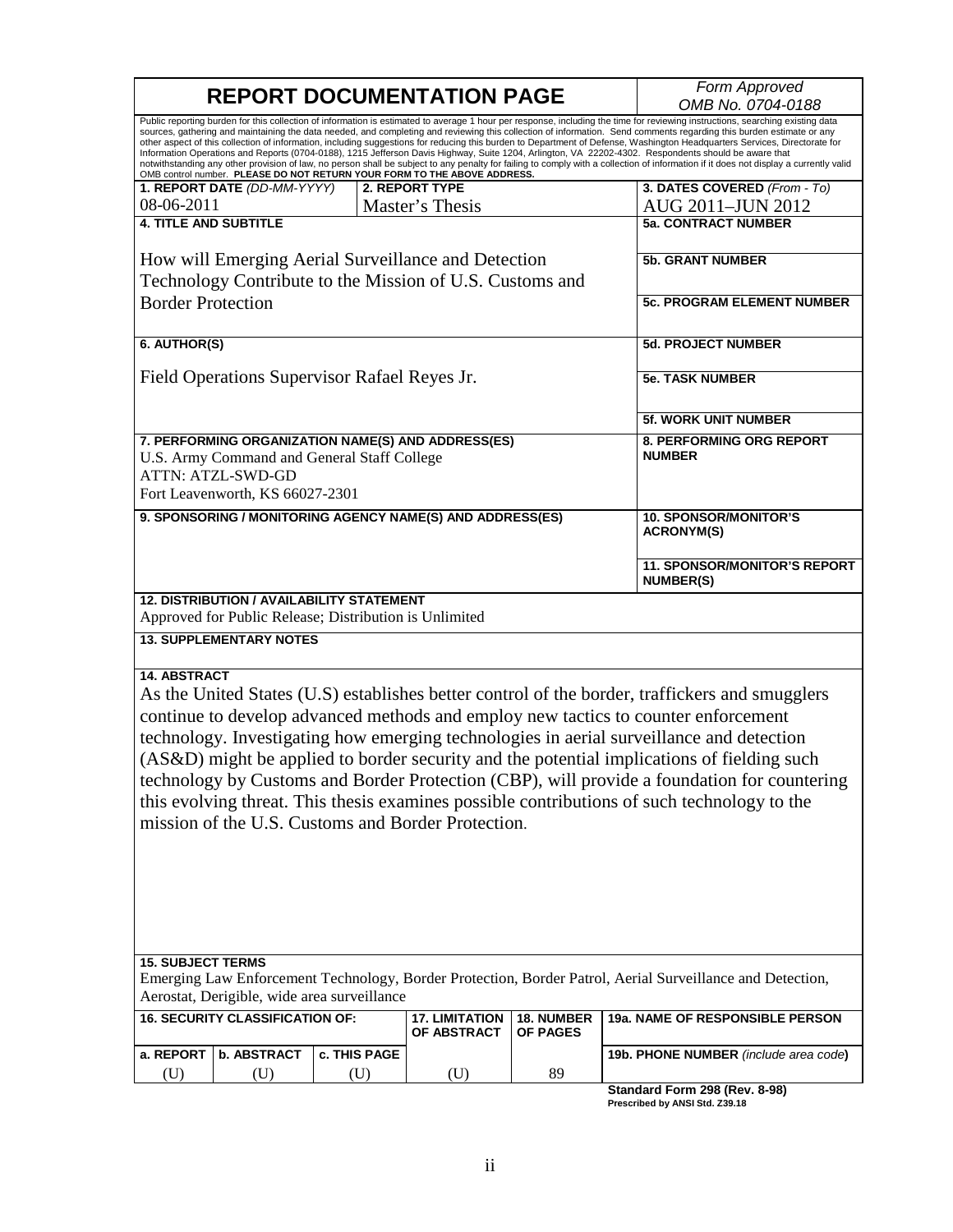## MASTER OF MILITARY ART AND SCIENCE

## THESIS APPROVAL PAGE

Name of Candidate: Rafael Reyes Jr.

Thesis Title: How Will Emerging Aerial Surveillance and Detection Technology Contribute to the Mission of U.S. Customs and Border Protection

Approved by:

, Thesis Committee Chair Lt. Col Tacildayus Andrews, M.M.A.S.

, Member Chad G. LeMay, M.M.A.S.

Gary J. Bjorge, Ph.D.

Accepted this 8th day of June 2012 by:

, Director, Graduate Degree Programs

, Member

Robert F. Baumann, Ph.D.

The opinions and conclusions expressed herein are those of the student author and do not necessarily represent the views of the U.S. Army Command and General Staff College or any other governmental agency. (References to this study should include the foregoing statement.)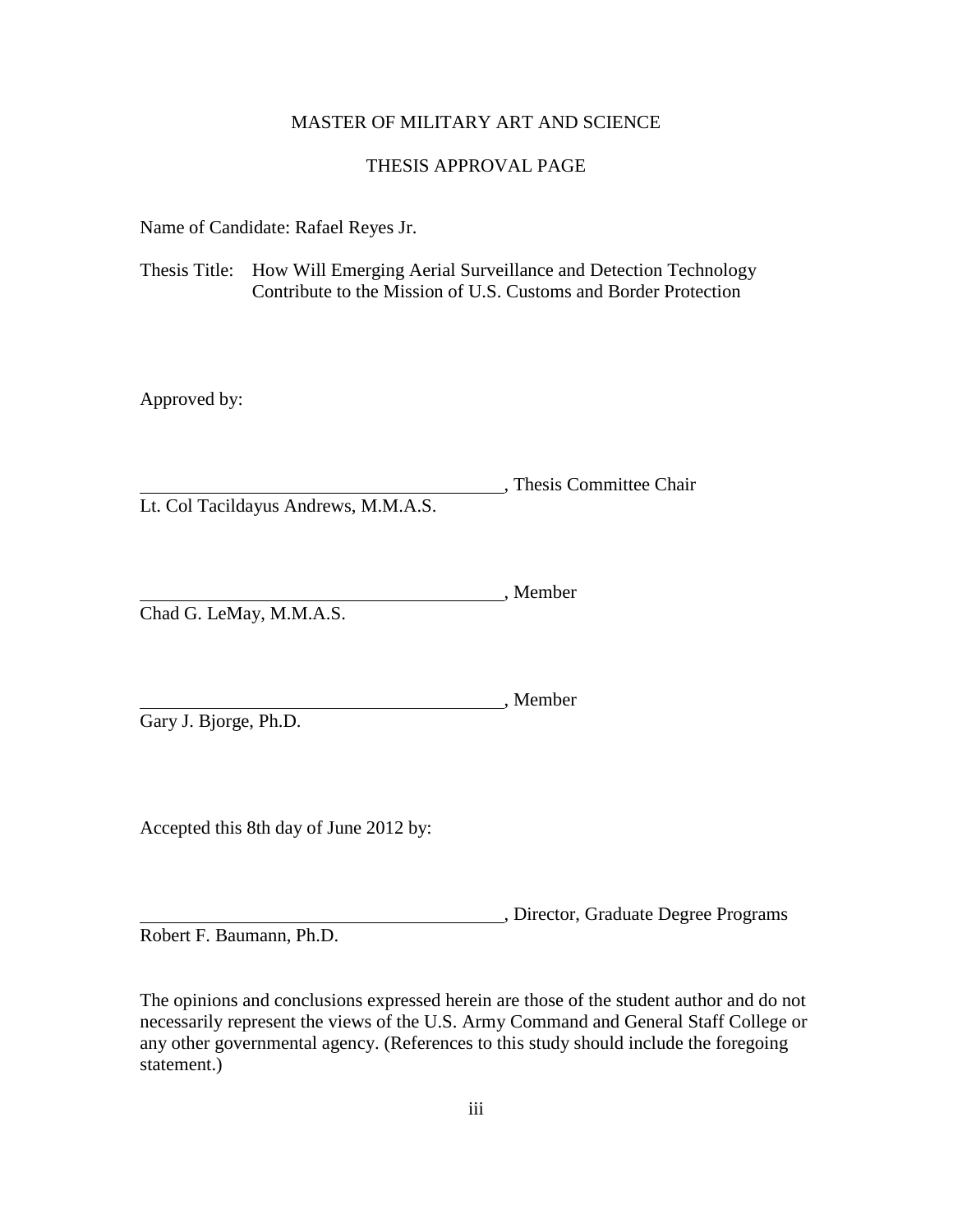## ABSTRACT

## HOW WILL EMERGING AERIAL SURVEILLANCE AND DETECTION TECHNOLOGY CONTRIBUTE TO THE MISSION OF U.S. CUSTOMS AND BORDER PROTECTION, by FOS Rafael Reyes Jr., 89 pages.

As the United States (U.S.) establishes better control of the border, traffickers and smugglers continue to develop advanced methods and employ new tactics to counter enforcement technology. Investigating how emerging technologies in aerial surveillance and detection AS&D might be applied to border security and the potential implications of fielding such technology by Customs and Border Protection (CBP), will provide a foundation for countering this evolving threat. This thesis examines possible contributions of such technology to the mission of the U.S. Customs and Border Protection.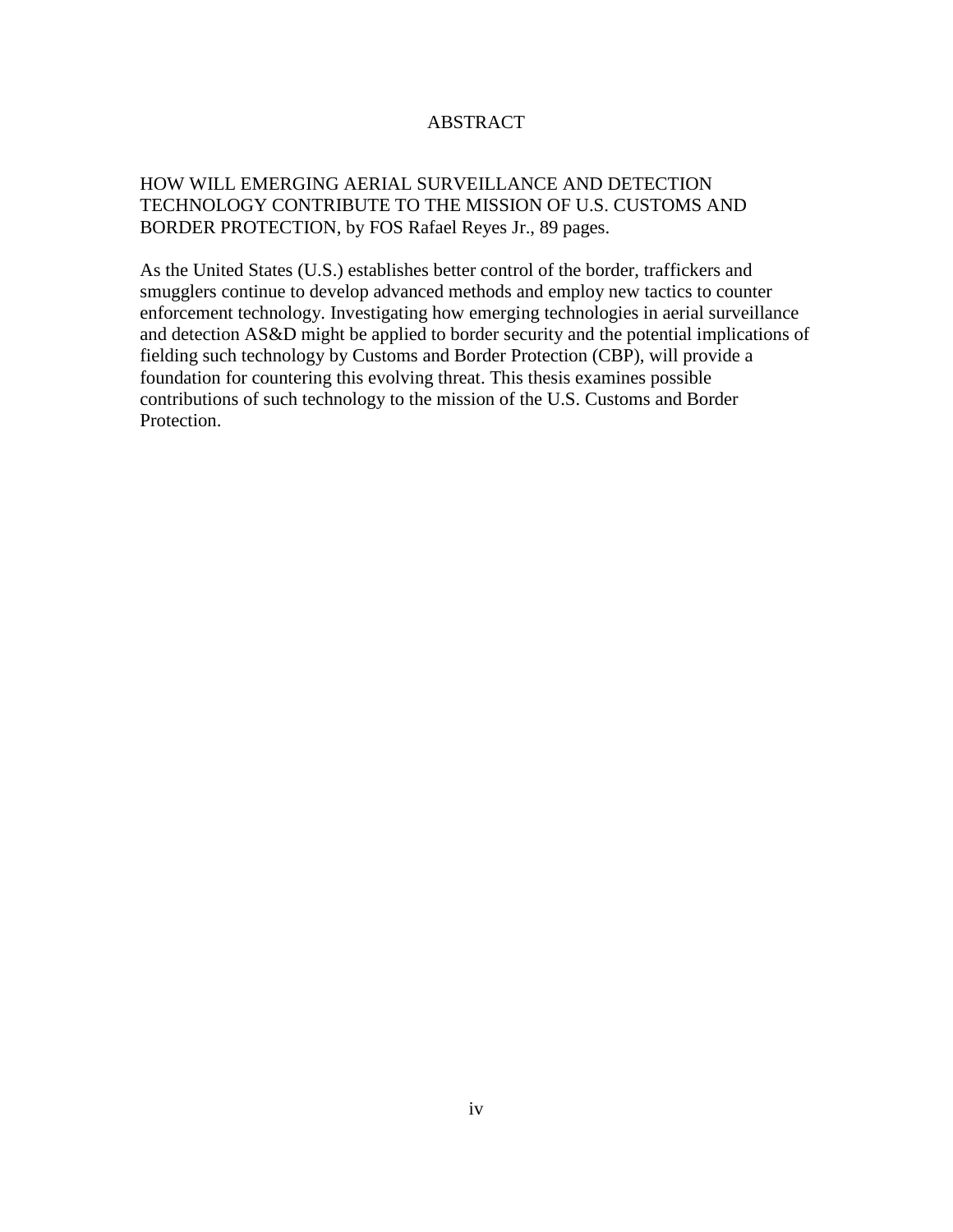#### ACKNOWLEDGMENTS

This thesis would not have been possible without the support and direction provided to me by my thesis committee. Lt Col. Tacildayus Andrews serving as the chair of my committee was instrumental to me completing this paper. Her encouragement kept me going, even when I thought completing this thesis on time would be impossible. Mr. Chad LeMay, my staff group advisor and committee member, provided critical mentoring and coaching when, as he called it, "I ran with the scissors." Dr. Gary Bjorge, who regularly challenged the work I submitted by reminding me of the adage that "words have meaning."

This thesis consumed a significant part of the eleven months spent at Fort Leavenworth. It challenged me like never before, and I found that were it not for the support of my loving wife Sandra, I would surely have failed in this endeavor. Her patience and encouragement, truly paved the way to completing this thesis. I would also like to thank my sons Rafael, and Robert for their sacrifice during this time, although left behind they were never far from my thoughts. To my son Ruben, who accompanied us here, I thank you for your patience with me on those days we couldn't spend together, and for your humor that made the lonely hours spent in my office a little more bearable.

Lastly, I would like to thank those that made it all possible for me to be here, the men and women of the Department of Homeland Security, The U.S. Customs and Border Protection and my brothers and sisters from the United States Border Patrol–Honor First!

v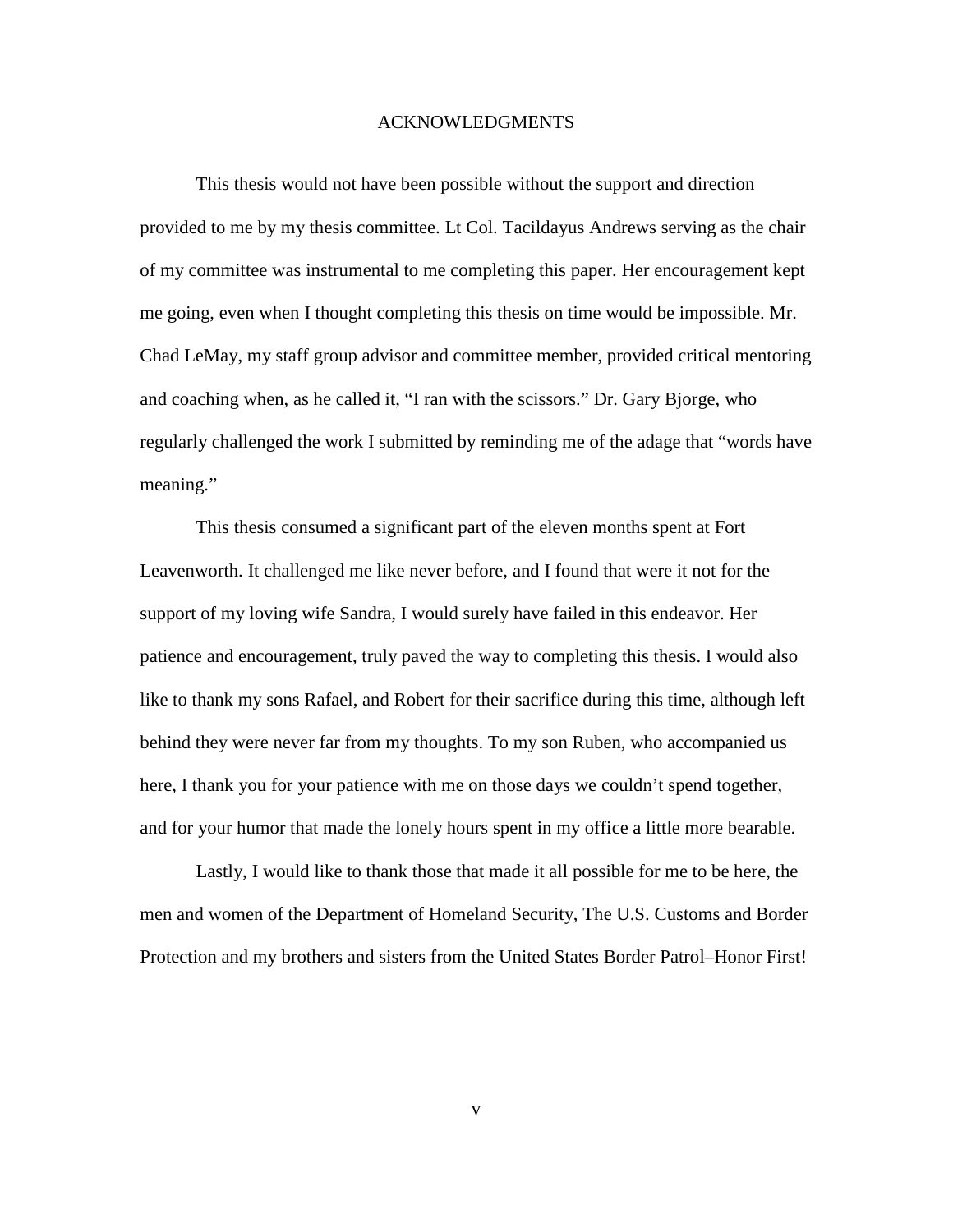# **TABLE OF CONTENTS**

|                                                              | Page |
|--------------------------------------------------------------|------|
| MASTER OF MILITARY ART AND SCIENCE THESIS APPROVAL PAGE  iii |      |
|                                                              |      |
|                                                              |      |
|                                                              |      |
|                                                              |      |
|                                                              |      |
|                                                              |      |
|                                                              |      |
|                                                              |      |
|                                                              |      |
|                                                              |      |
|                                                              |      |
|                                                              |      |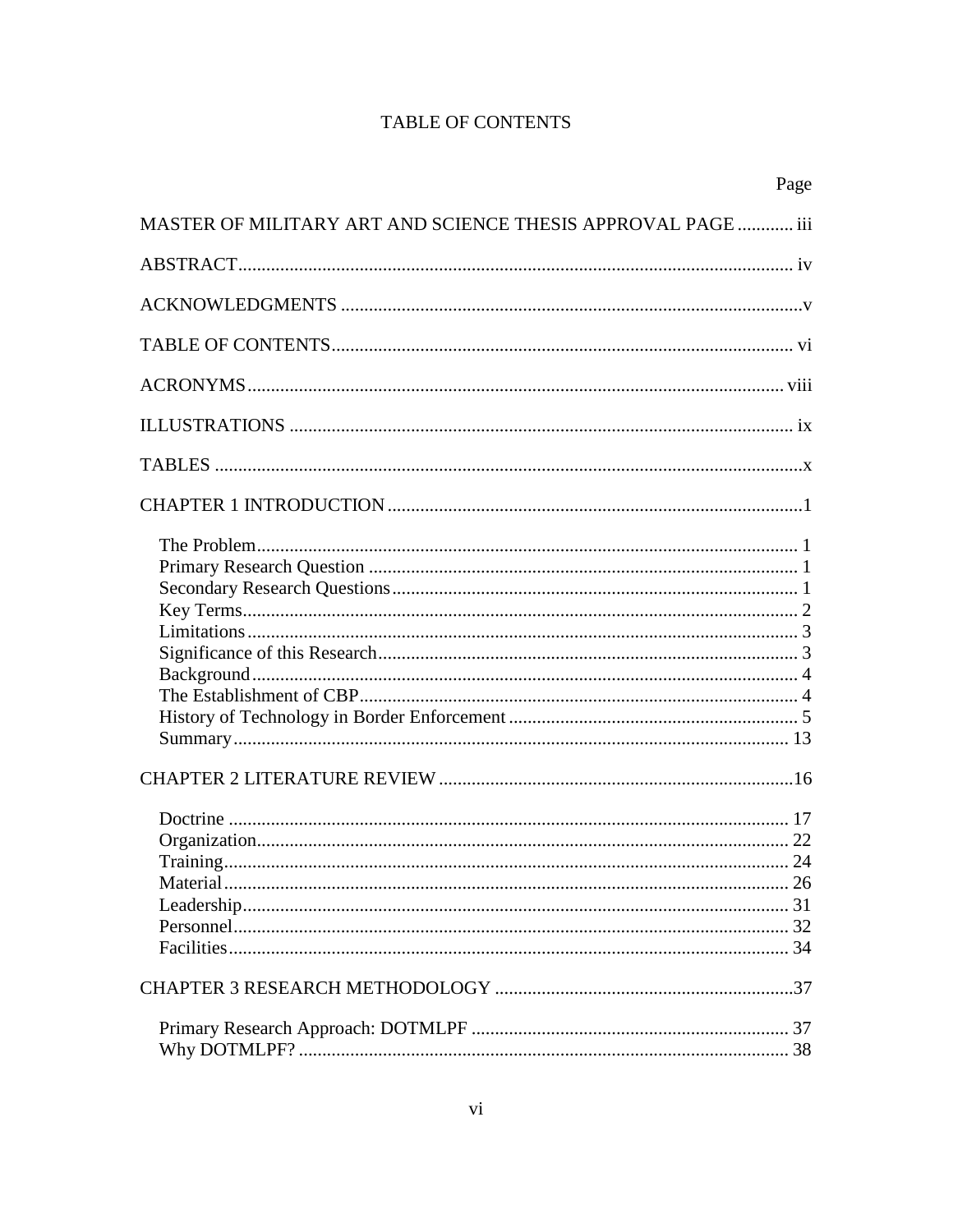| Secondary Research Approach: Evaluation of Literature Pertaining To Emerging |  |
|------------------------------------------------------------------------------|--|
|                                                                              |  |
|                                                                              |  |
|                                                                              |  |
|                                                                              |  |
|                                                                              |  |
|                                                                              |  |
|                                                                              |  |
|                                                                              |  |
|                                                                              |  |
|                                                                              |  |
|                                                                              |  |
| Autonomous Real-time Ground Ubiquitous Surveillance-Imaging System 58        |  |
|                                                                              |  |
|                                                                              |  |
|                                                                              |  |
|                                                                              |  |
|                                                                              |  |
|                                                                              |  |
|                                                                              |  |
|                                                                              |  |
|                                                                              |  |
|                                                                              |  |
|                                                                              |  |
|                                                                              |  |
|                                                                              |  |
|                                                                              |  |
|                                                                              |  |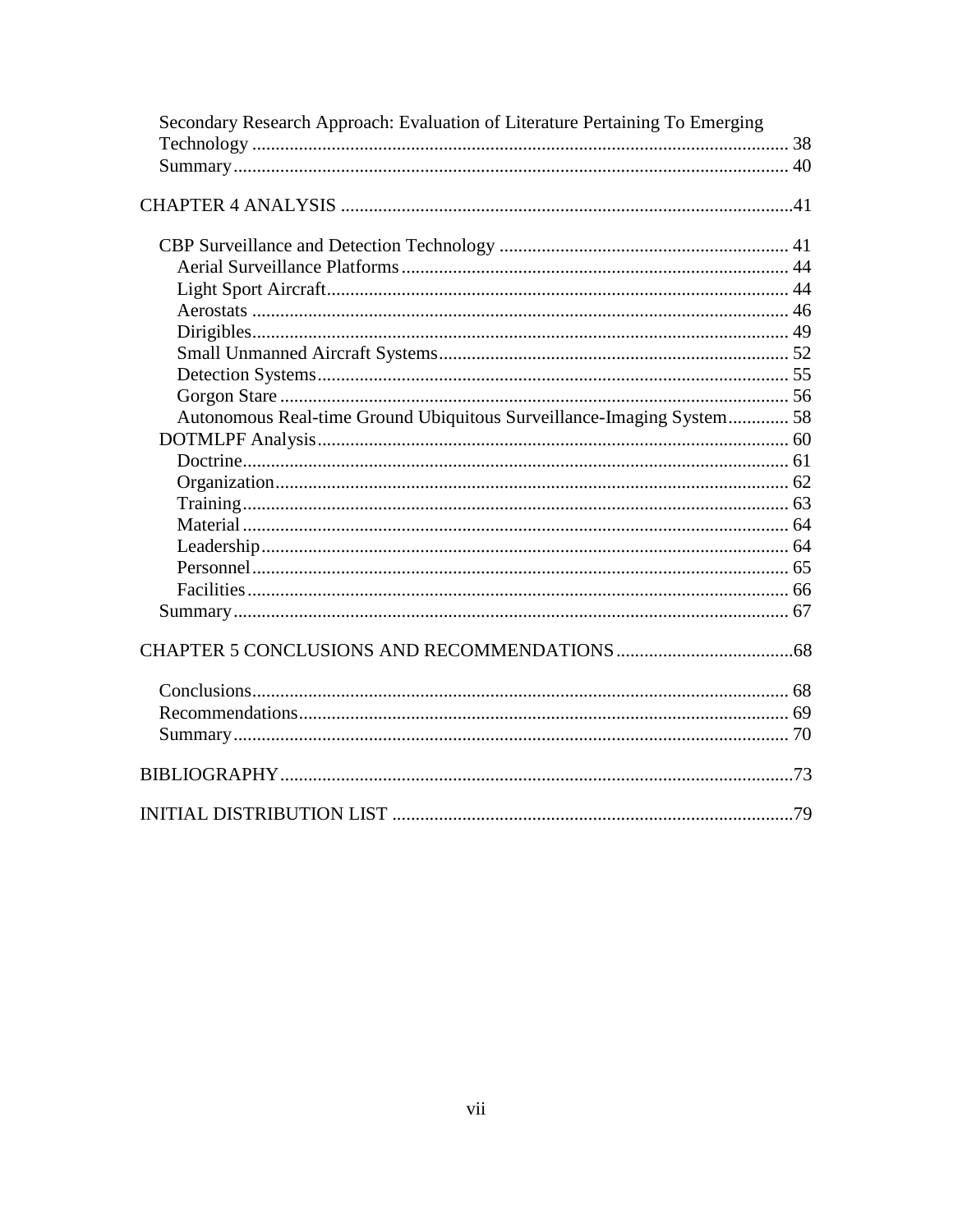# ACRONYMS

| <b>ARGUS-IS</b> | Autonomous Real-time Ground Ubiquitous Surveillance-Imaging System                  |
|-----------------|-------------------------------------------------------------------------------------|
| AS&D            | Aerial Surveillance and Detection                                                   |
| <b>CBP</b>      | <b>Customs and Border Protection</b>                                                |
| <b>DHS</b>      | Department of Homeland Security                                                     |
| <b>DOTMLPF</b>  | Doctrine, Organization, Training, Material, Leadership, Personnel and<br>Facilities |
| FAS             | Feasibility, Acceptability and Suitability                                          |
| <b>LSA</b>      | <b>Light Sport Aircraft</b>                                                         |
| <b>NSHS</b>     | National Strategy for Homeland Security                                             |
| <b>SBInet</b>   | Secure Border Initiative net                                                        |
| <b>TARS</b>     | <b>Tethered Aerostat Radar System</b>                                               |
| <b>UAS</b>      | <b>Unmanned Aircraft Systems</b>                                                    |
| U.S.            | <b>United States</b>                                                                |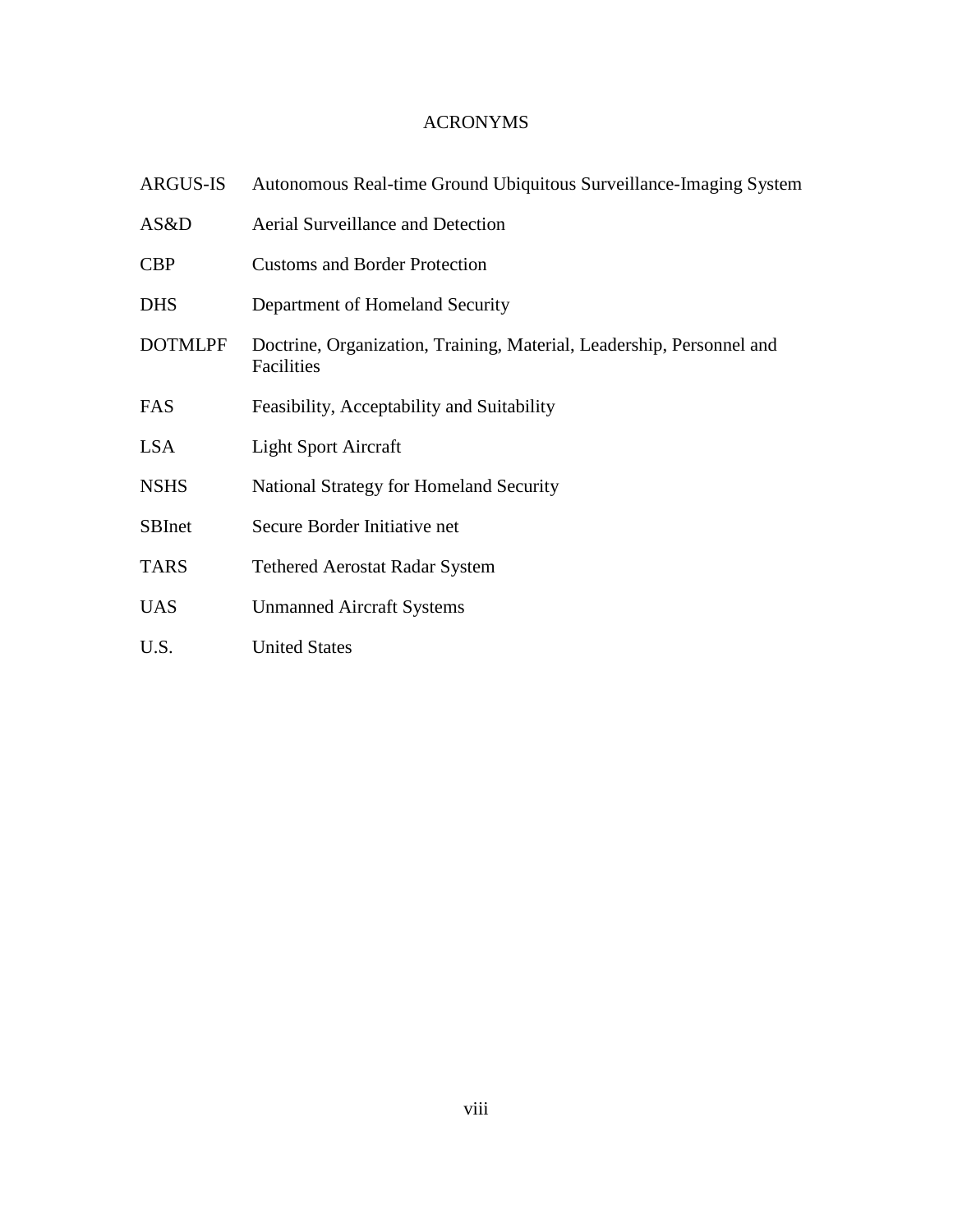# **ILLUSTRATIONS**

|                                                                             | Page |
|-----------------------------------------------------------------------------|------|
|                                                                             |      |
|                                                                             |      |
|                                                                             |      |
|                                                                             |      |
| Figure 5. 75-foot Raven Corporation aerostat over the Nogales Border Patrol |      |
|                                                                             |      |
|                                                                             |      |
|                                                                             |      |
|                                                                             |      |
|                                                                             |      |
|                                                                             |      |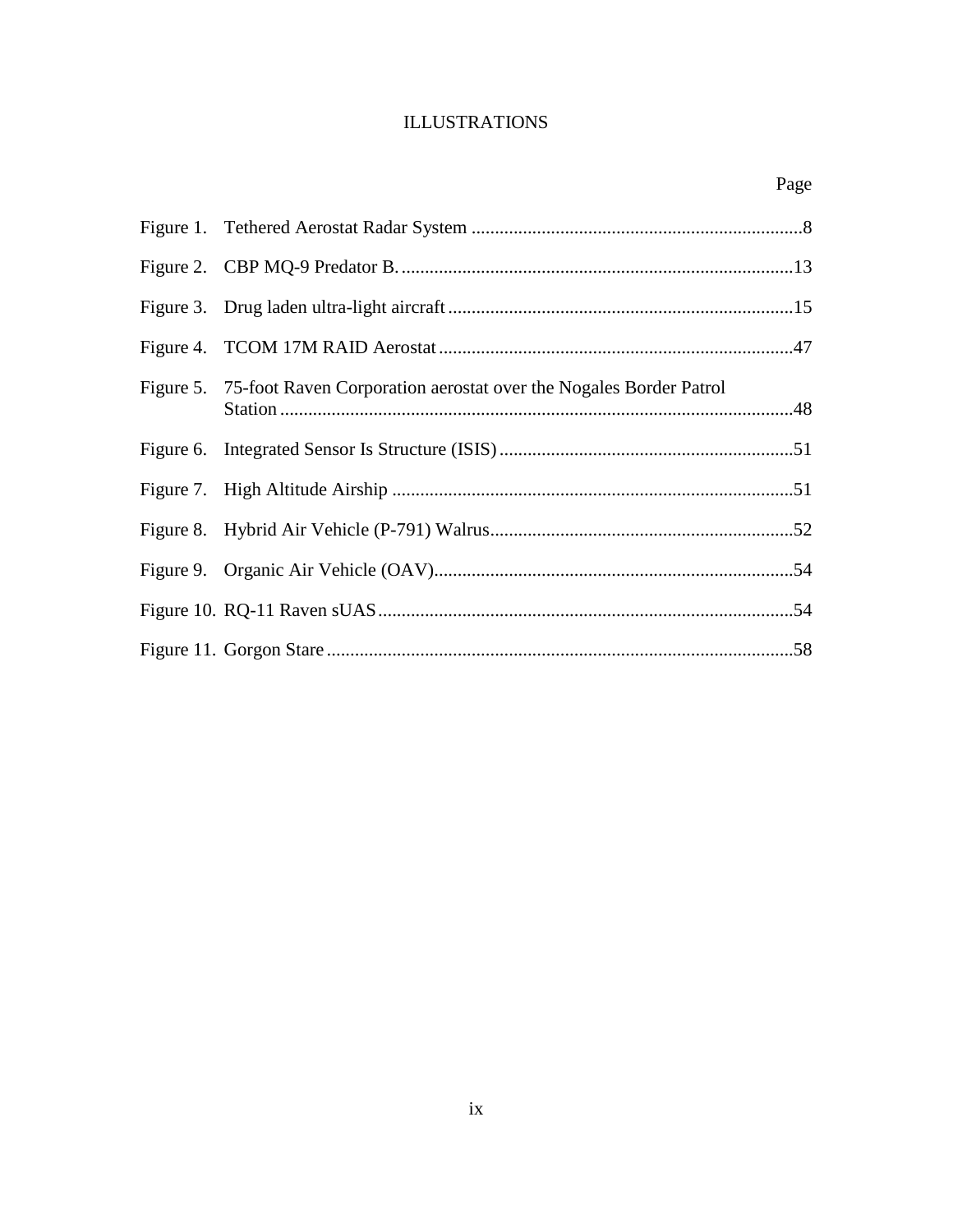# **TABLES**

|  | Page |
|--|------|
|  |      |
|  |      |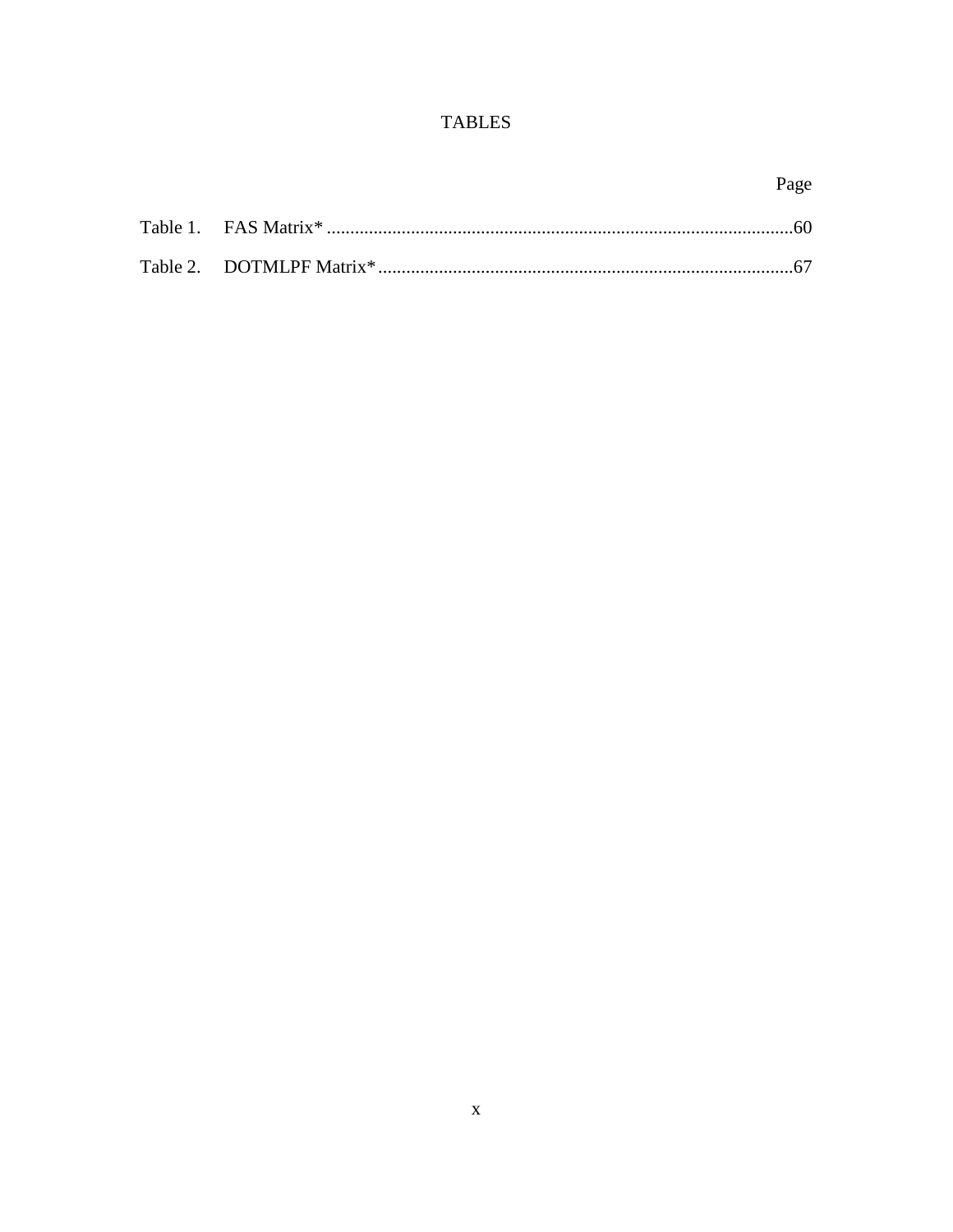## CHAPTER 1

## **INTRODUCTION**

Advanced technologies and systems in the hands of dedicated people throughout the United States are the nation's asymmetrical advantages in safeguarding our security.

― DHS Science and Technology Directorate

## The Problem

As the United States (U.S.) establishes better control of the border, traffickers and smugglers continue to develop advanced methods and employ new tactics to counter enforcement technology. Investigating how emerging technologies in aerial surveillance and detection AS&D might be applied to border security and the potential implications of fielding such technology by Customs and Border Protection (CBP), will provide a foundation for countering this evolving threat. This thesis examines possible contributions of such technology to the mission of CBP.

#### Primary Research Question

The purpose of this thesis is to answer the question: How will emerging AS&D technology contribute to the mission of CBP?

### Secondary Research Questions

In order to accurately answer the primary research question, two secondary questions are addressed. These questions will help focus the scope of research and provide a framework to recommend which technologies should be the emphasis of CBP procurement. First, research must answer the question, what are the developing trends in AS&D technology? Next, this research needs to answer how those technologies can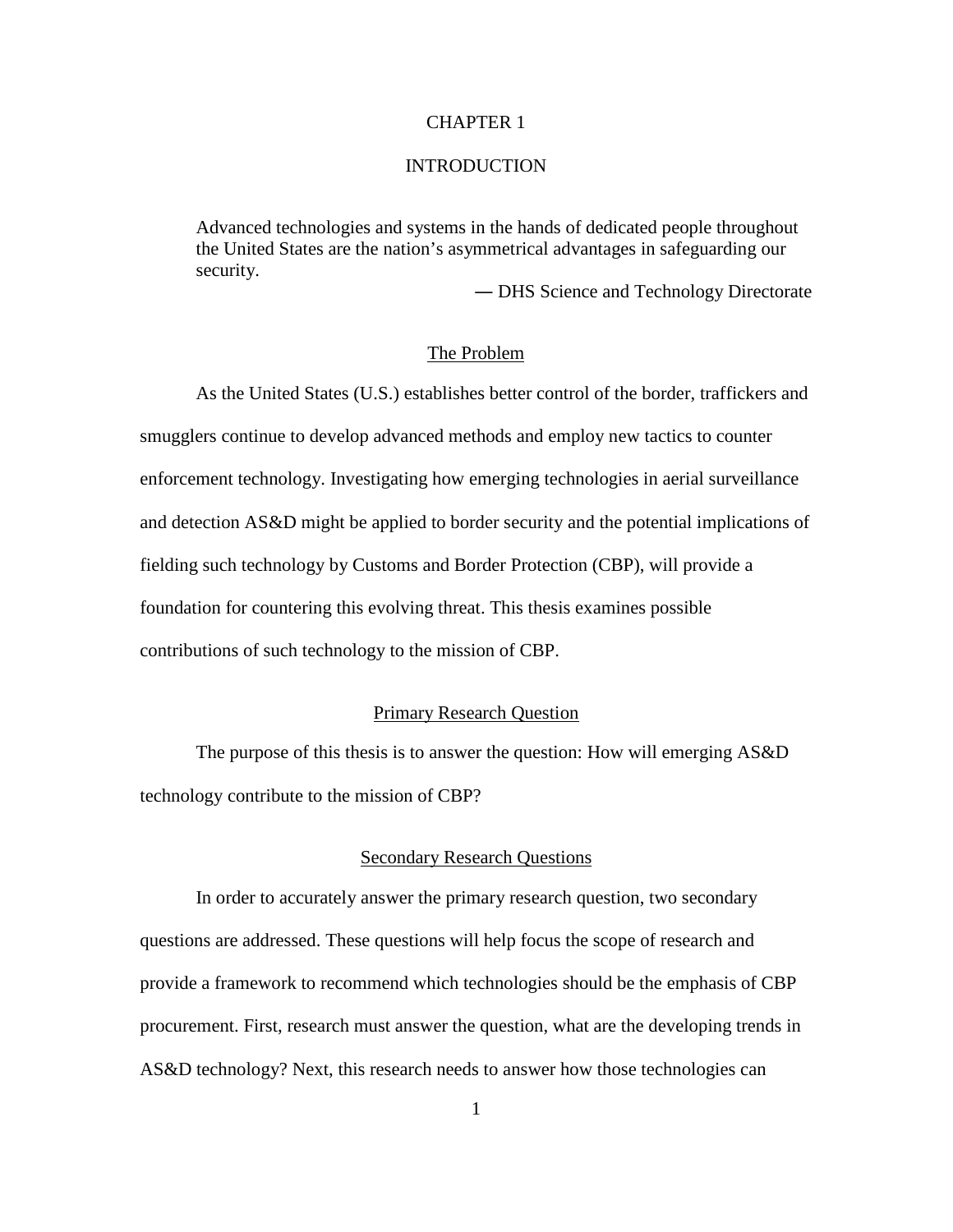improve CBP's ability to complete its mission. The research will conclude by recommending which technologies should be the focus of CBP procurement.

## Key Terms

To provide a better understanding of the material in this thesis a few key terms must be defined. These words will be used throughout the research paper and are common within CBP or the military.

DOTMLPF. A U.S. Army capabilities assessment acronym representing domains to examine in relation to changes in process or abilities. This process is often used to determine the second and third order effects of acquisitions and policy changes. This capabilities based assessment examines the domains of Doctrine, Organization, Training, Materiel, Leadership, Personnel, and Facilities.<sup>[1](#page-11-0)</sup>

Legacy Agency. This refers to the former agencies of the U.S. Immigration and Naturalization Service, the U.S. Customs Service and the Animal and Plant Health Inspection Service of the U.S. Department of Agriculture. In 2003 these organizations were merged as part of the 22-agency realignment that formed the Department of Homeland Security (DHS). Within DHS these three legacy agencies formed the bulk of CBP.

Wide Area Surveillance. The ability to provide surveillance over a large region known to be associated with a specific activity in order to increase the chance of

<span id="page-11-0"></span><sup>&</sup>lt;u>1</u> U.S. Army Command and General Staff College, F100, *Managing Army Change* (Ft. Leavenworth, KS: Government Printing Office, 2011).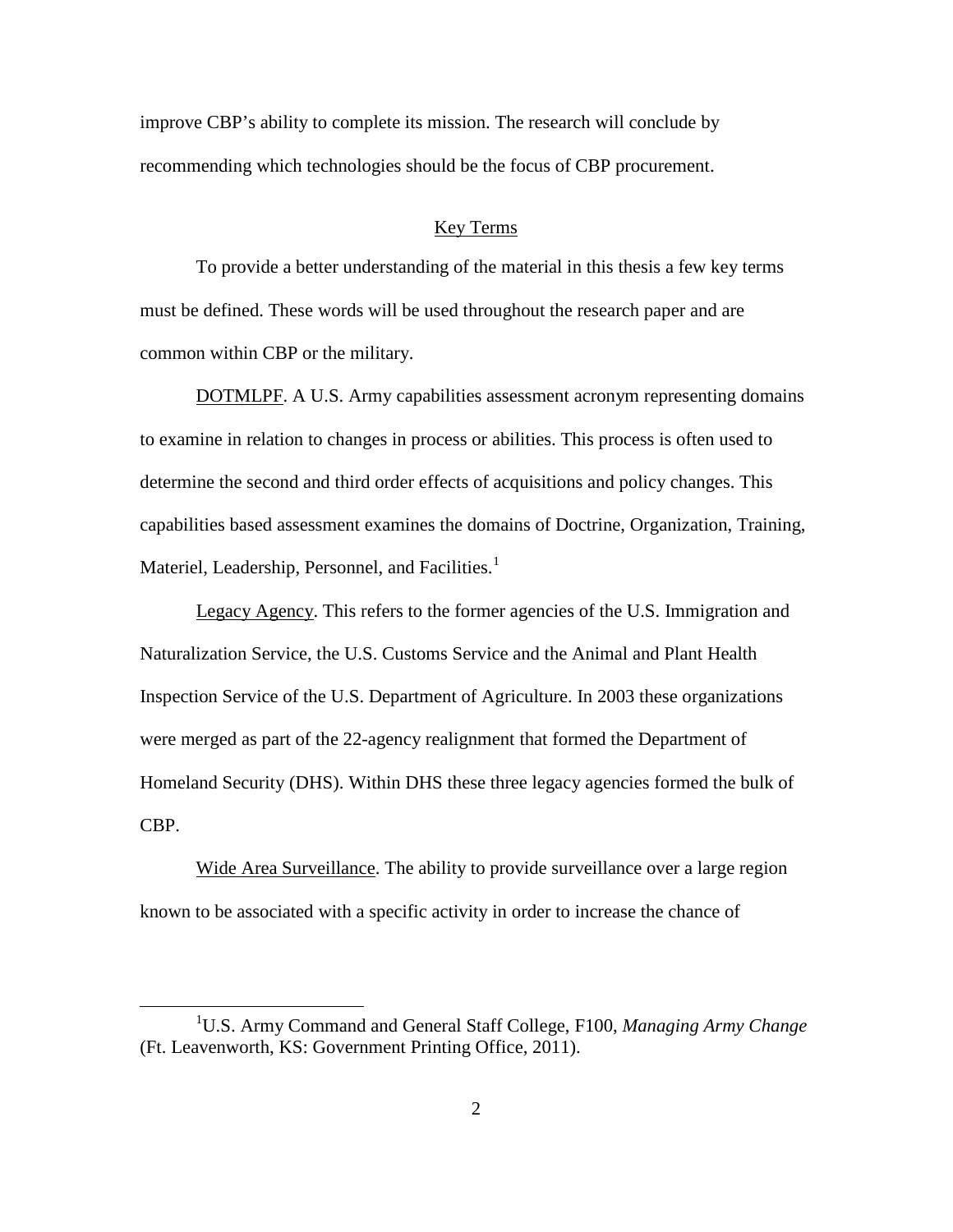detecting and observing the activity, identifying the entity carrying out the activity, and tracking the entity forward in real time.<sup>[2](#page-12-0)</sup>

### Limitations

This research paper will be limited to emerging AS&D technology for these innovations have the greatest potential for cross-agency use among the various subordinate agencies of CBP. Therefore, technology such as computer programs, databases, and enforcement equipment that would otherwise benefit CBP will not be examined. Conducting such an examination would not be feasible in the allotted time or within the current academic setting. This broad of an evaluation would require significant study of a variety of law enforcement fields with the resulting list of technical innovations too large to be accurately evaluated and beyond the scope of this thesis. There is value however, in conducting such research as this would broaden the knowledge and subsequent capabilities of any agency conducting this inquiry. As a result, this study is constrained, in that it will only be focused on emerging AS&D technology. Lastly, while this research will suggest which technologies CBP procurement should focus on, CBP is under no obligation to either adopt or take action on the recommendations.

#### Significance of this Research

As CBP moves into an era of persistent violence along the border, the agency will be challenged like never before. This unprecedented violence, a result of tighter controls,

<span id="page-12-0"></span> $\overline{\phantom{a}2}$  $^{2}$ Globalsecurity.org, "Wide Area Persistence Surveillance (WAPS)," July 28, 2011, www.globalsecurity.org/intell/systems/waps.htm (accessed January 29, 2012).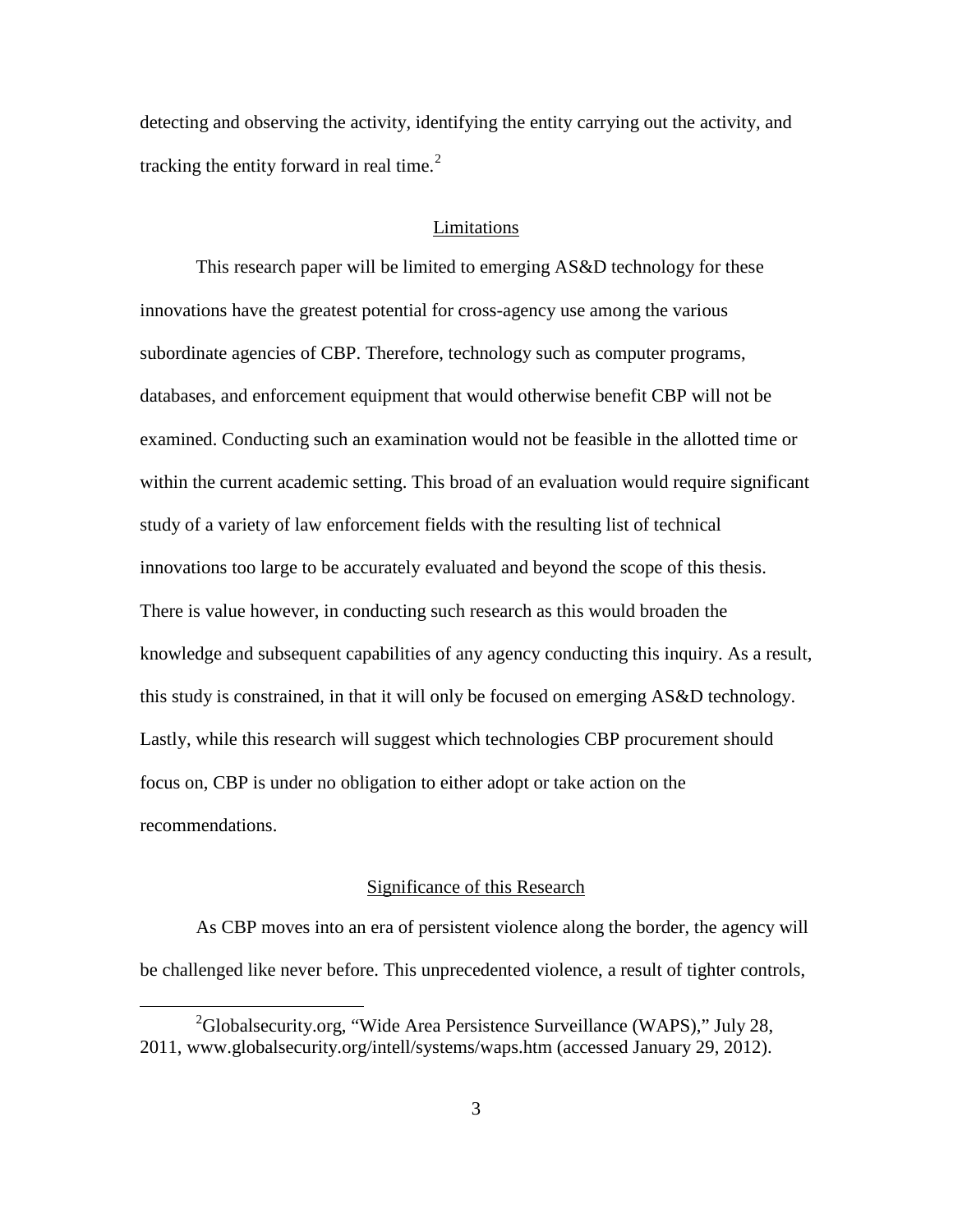and Mexican cartels battling to govern the diminishing trafficking routes, threatens to spread across the international boundary. This increasing threat induced a U.S. response recently outlined in the President's National Security Strategy which commands that the nation must be able to "Identify and interdict threats; deny hostile actors the ability to operate within our borders; maintain effective control of our physical borders; safeguard lawful trade and travel into and out of the United States."<sup>[3](#page-13-0)</sup> As a result, it is necessary to acquire and leverage the latest in AS&D technology to protect personnel and infrastructure and achieve the U.S. national objectives. Despite a growing list of responsibilities, like many government agencies, CBP has a budget shortfall. Although expenses will continue to grow, the agency will be forced to do more with less. Ultimately, the research results will help focus future acquisitions.

### Background

The following sections will provide a brief history of CBP and its use of technology. This will provide a foundation to better understand the role technology has had in shaping border law enforcement efforts. It will also help frame the possible role of emerging AS&D technology. This section will also include a brief summary of the formation of the DHS and CBP.

#### The Establishment of CBP

In the wake of the terrorist attacks of September 11, 2001, President George W. Bush, after determining that uncoordinated government bureaucracy contributed to the

<span id="page-13-0"></span> $\frac{1}{3}$ <sup>3</sup> President of the United States, *National Security Strategy* (Washington, DC: Government Printing Office, 2010).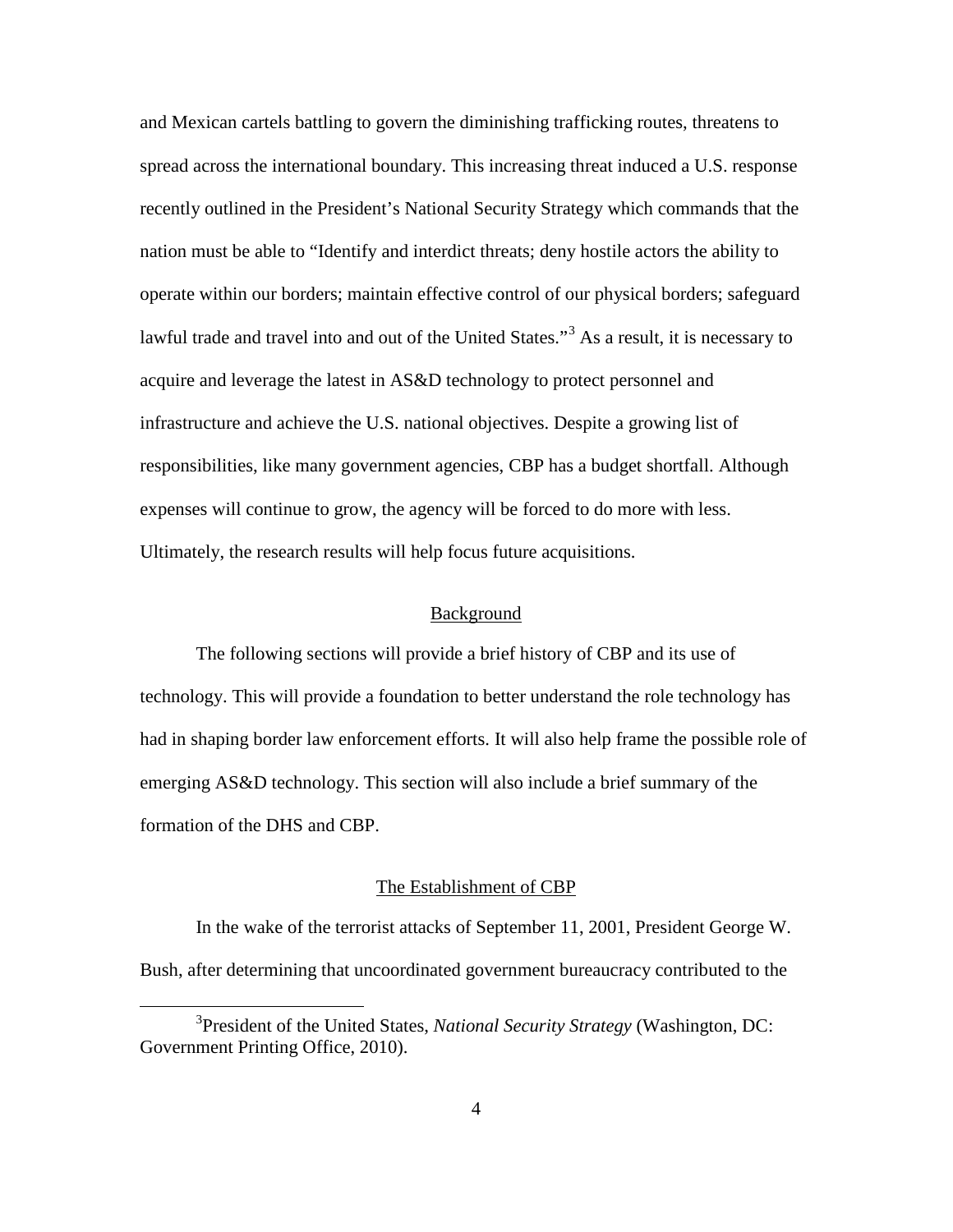failure of the intelligence community to prevent the attacks, proposed the formation of the DHS. After congressional approval, DHS was born and became the largest nonmilitary government administration. Today, DHS employs over 200,000 Americans and has a budget that exceeds \$55 billion dollars. [4](#page-14-0)

Within the DHS lies the largest uniformed federal law enforcement agency, U.S. Customs and Border Protection. CBP formed in 2003 from the officers and agents of three agencies: the U.S. Department of Agriculture, the U.S. Customs Service and the Immigration and Naturalization Service (which includes the Border Patrol). At the time of their merger, each agency had different law enforcement responsibilities along the U.S. border and the ports of entry. Under CBP the three agencies have become one face on the border, serving as the "first line of defense." CBP serves as America's premier uniformed law enforcement agency and, as part of the National Response Framework, has assumed missions that include a myriad of homeland security challenges. CBP officers and Border Patrol Agents currently complete a variety of assignments beyond their legacy missions, to include anti-terrorism, disaster relief, and training foreign law enforcement. This added responsibility has advanced the proliferation of technology used to conduct and direct operations.

#### History of Technology in Border Enforcement

The advancement and use of technology for border enforcement, as compared to traditional law enforcement, has been rather measured until recently. A look at the history

<span id="page-14-0"></span> $\overline{4}$ U.S. Department of Homeland Security, *FY 2011 Budget in Brief* (Washington, DC: Government Printing Office, 2011).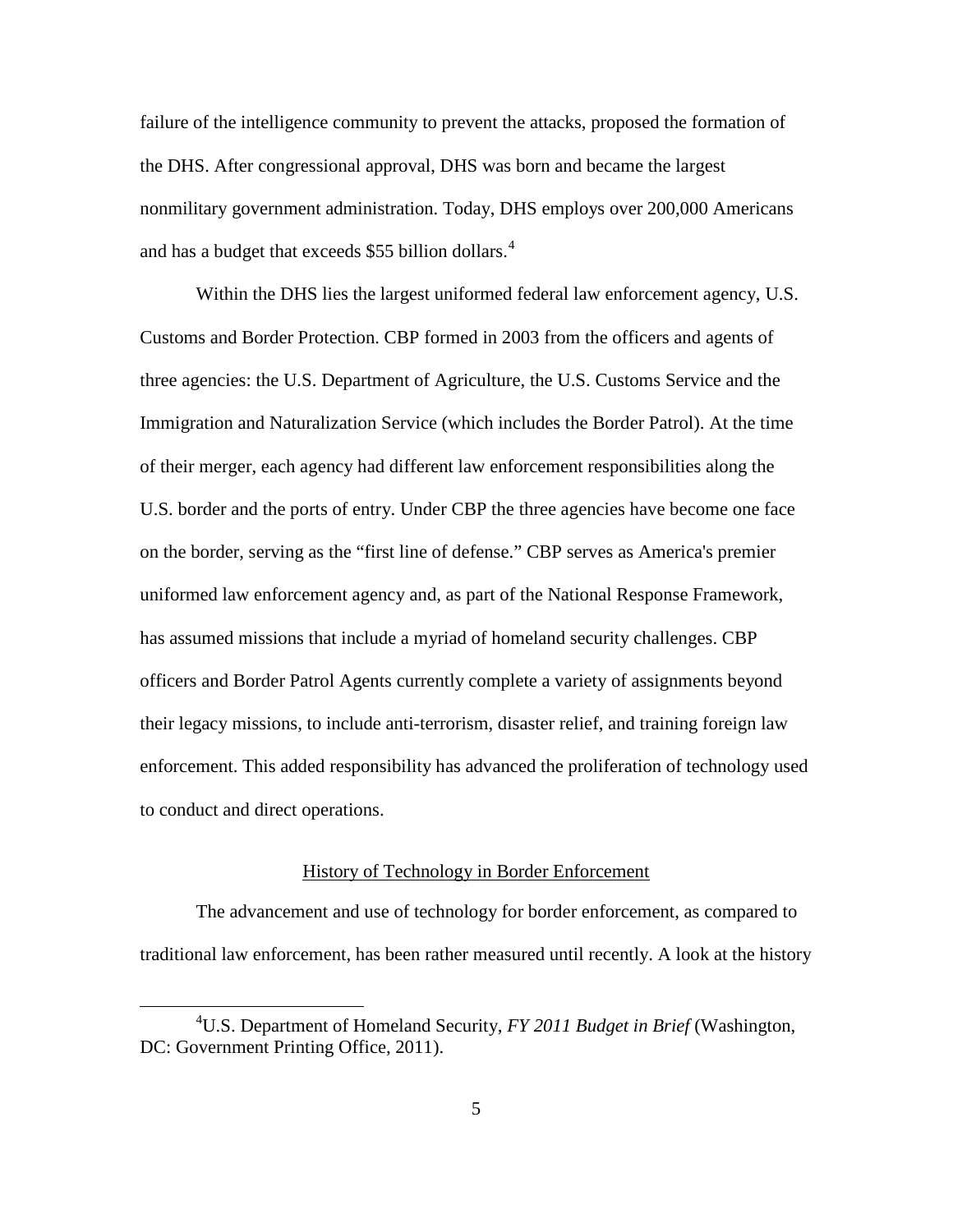of the legacy agencies of CBP and their use of technology reveals the relatively slow pace of progress. For example, although many police departments used motorized patrol cars as early as the 1890's, in the Border Patrol "horseback was the preferred mode of transportation until 193[5](#page-15-0)."<sup>5</sup> The introduction of aircraft seemed the exception, as the U.S. Customs Service was using airplanes unofficially by 1922 and the U.S. Border Patrol by the 1940's; on par with most police departments. However, a full scale fleet was not established until 1971.<sup>[6](#page-15-1)</sup> The 1950's saw the incorporation of radios and intelligent networks. In the decade that followed, the Border Patrol began using ground sensors "originally designed to locate prospective energy deposit for the petroleum industry"<sup>[7](#page-15-2)</sup> but, as the Vietnam War concluded "the USBP . . . began fielding military systems."<sup>[8](#page-15-3)</sup>

The proliferation of drug use in the 70's brought about the increased threat of international drug trafficking organizations. When the Drug Enforcement Administration was created in July 1973, "America was beginning to see signs of the drug and crime epidemic that lay ahead."[9](#page-15-4) As a result, the U.S. Border Patrol and the U.S Customs

8 Ibid.

<span id="page-15-0"></span> $rac{1}{5}$  $5$ U.S. Customs and Border Protection, "Border Patrol History," January 5, 2010, http://www.cbp.gov/xp/cgov/border\_security/border\_patrol/border\_patrol\_ohs/ history.xml (accessed November 20, 2011).

<span id="page-15-1"></span><sup>6</sup> U.S. Customs and Border Protection, "Timeline," April 21, 2011, http://memo.customs.gov/opa/timeLine\_04212011.swf (accessed November 25, 2011).

<span id="page-15-2"></span><sup>&</sup>lt;sup>7</sup>National Law Enforcement and Corrections Technology Center, "IBETing on a Secure Border" (Fall 2002), http://www.justnet.org/TechBeat%20Files/tbfall2002.html (accessed November 17, 2011).

<span id="page-15-4"></span><span id="page-15-3"></span><sup>&</sup>lt;sup>9</sup>Department of Justice, "Drug Enforcement Administration History 1970-1975," http://www.justice.gov/dea/pubs/history/1970-1975.pdf (accessed November 23, 2011).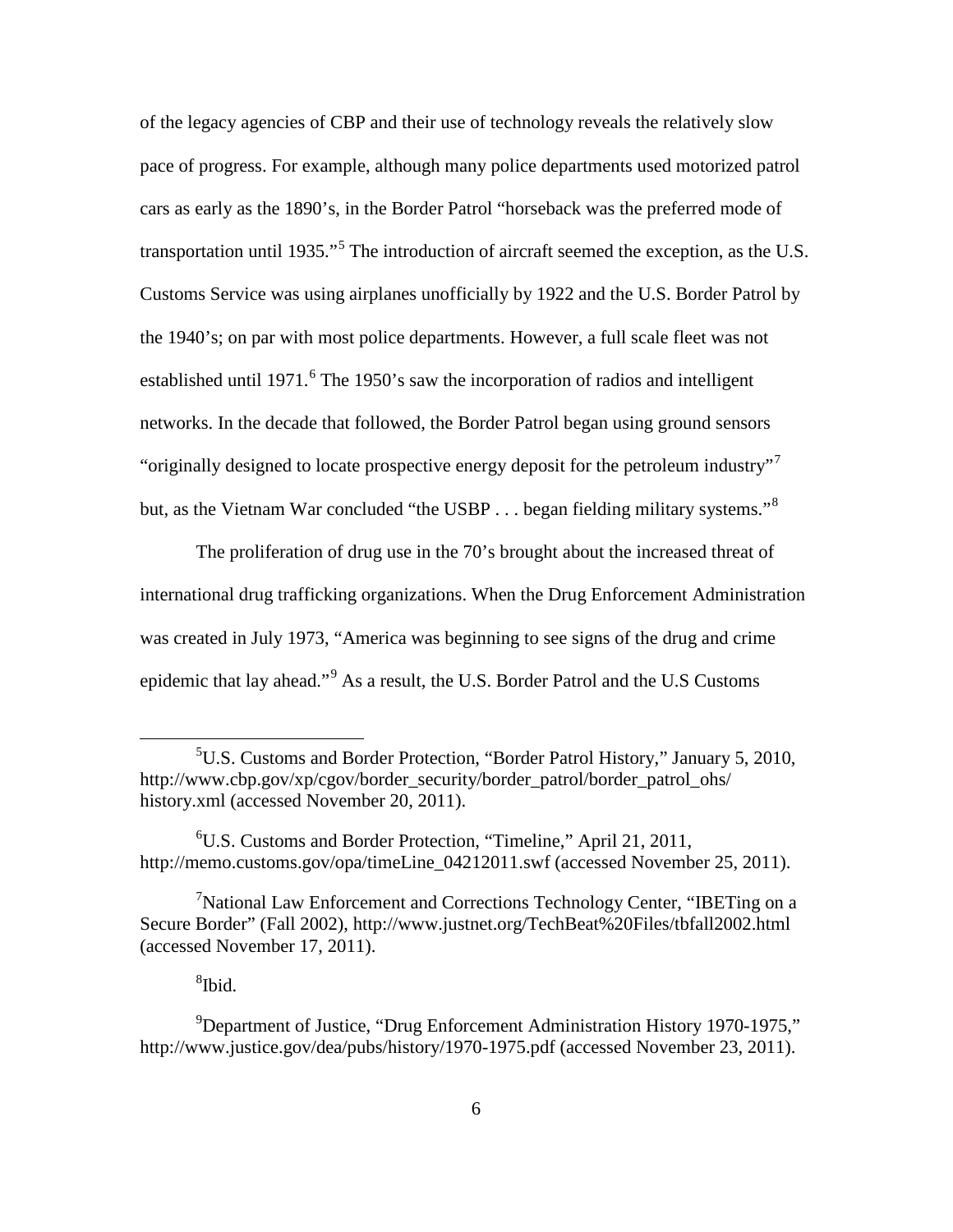Service began equipping their agents with high powered rifles, and first generation night vision equipment that amplified moonlight. Also, from the drawdown in Vietnam, in 1971, the Border Patrol received its first of thirty OH-6A "Loach" helicopters, to conduct AS&D. Regrettably, the various border enforcement agencies still evolved and adapted slower than the threats. As the crime epidemic spread and Columbian cartels began to rise in affluence, so too did their trafficking capacity. With the threat evolving, the U.S. found that without a comprehensive radar network, drug laden cargo aircraft penetrated American airspace with ease. Along the border the situation was no different; at ports of entry Customs and Immigration Inspectors relied on intuition and skill alone to identify drug laden vehicles. The seemingly outnumbered U.S. Border Patrol conducted vehicular patrols and set up local networks of motion sensors along the border in a hopeless effort to stem the flow undocumented immigrants and drugs. Mostly, they relied on their traditional skills of sign cutting and tracking. Despite their efforts, drug laden vehicles, and mule trains (now mostly human, but at one time including pack mules) routinely crossed the border without detection.

The beginning of America's war on drugs, however, ushered in a new era of border enforcement. The U.S. Customs Service aircraft fleet, officially established in 1971, with confiscated aircraft, became an integral part of a comprehensive air interdiction program.[10](#page-16-0) This program included a network of tethered radar blimps, introduced in 1986 as the Tethered Aerostat Radar System (TARS) (see figure 1), specially equipped Blackhawk helicopters and several converted military E-2C radar

<span id="page-16-0"></span> <sup>10</sup>U.S. Customs Service, "The Greatest Generation," *U.S Customs Today* 39, no 2 (2003).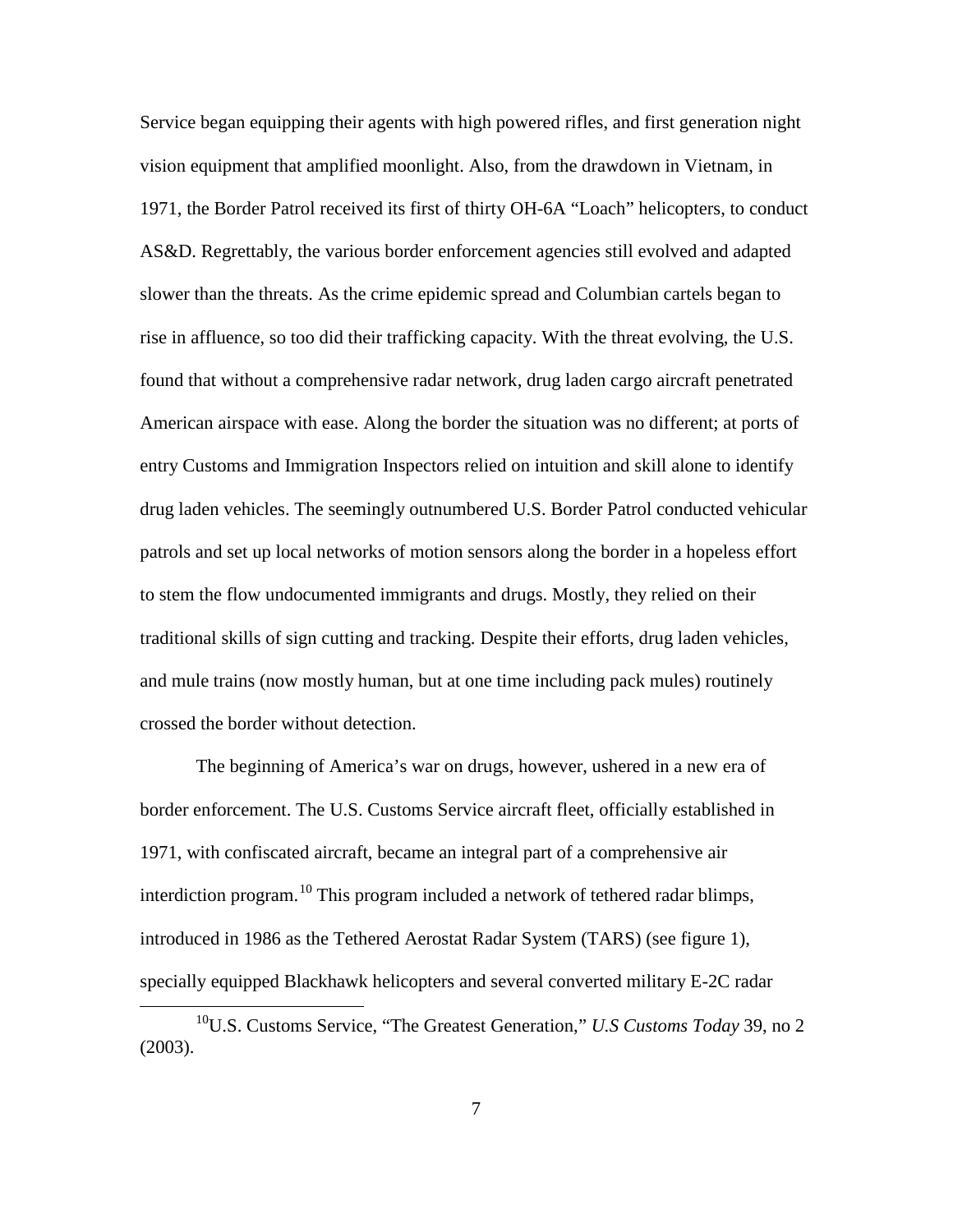planes. In 1988, U.S. Customs introduced the P-3AEW Orion surveillance aircraft to serve as the centerpiece of the fleet.<sup>[11](#page-17-0)</sup> The Border Patrol soon followed by adopting innovations such as closed circuit television and microwave transmissions at stations along the northern border.<sup>[12](#page-17-1)</sup>



Figure 1. Tethered Aerostat Radar System

Source: Federation of American Scientists, http://www.fas.org/nuke/guide/usa/airdef/ tars.htm (accessed April 24, 2012).

The 1970s also saw the introduction of computers, which allowed for the creation of intelligent networked programs, such as the U.S. Customs' Treasury Enforcement Communications System. The Treasury Enforcement Communications System enabled "customs and other agencies to create or access lookout data when processing persons

<span id="page-17-1"></span> $12$ Ibid.

<span id="page-17-0"></span><sup>&</sup>lt;sup>11</sup>U.S. Customs and Border Protection, "Timeline, 2011."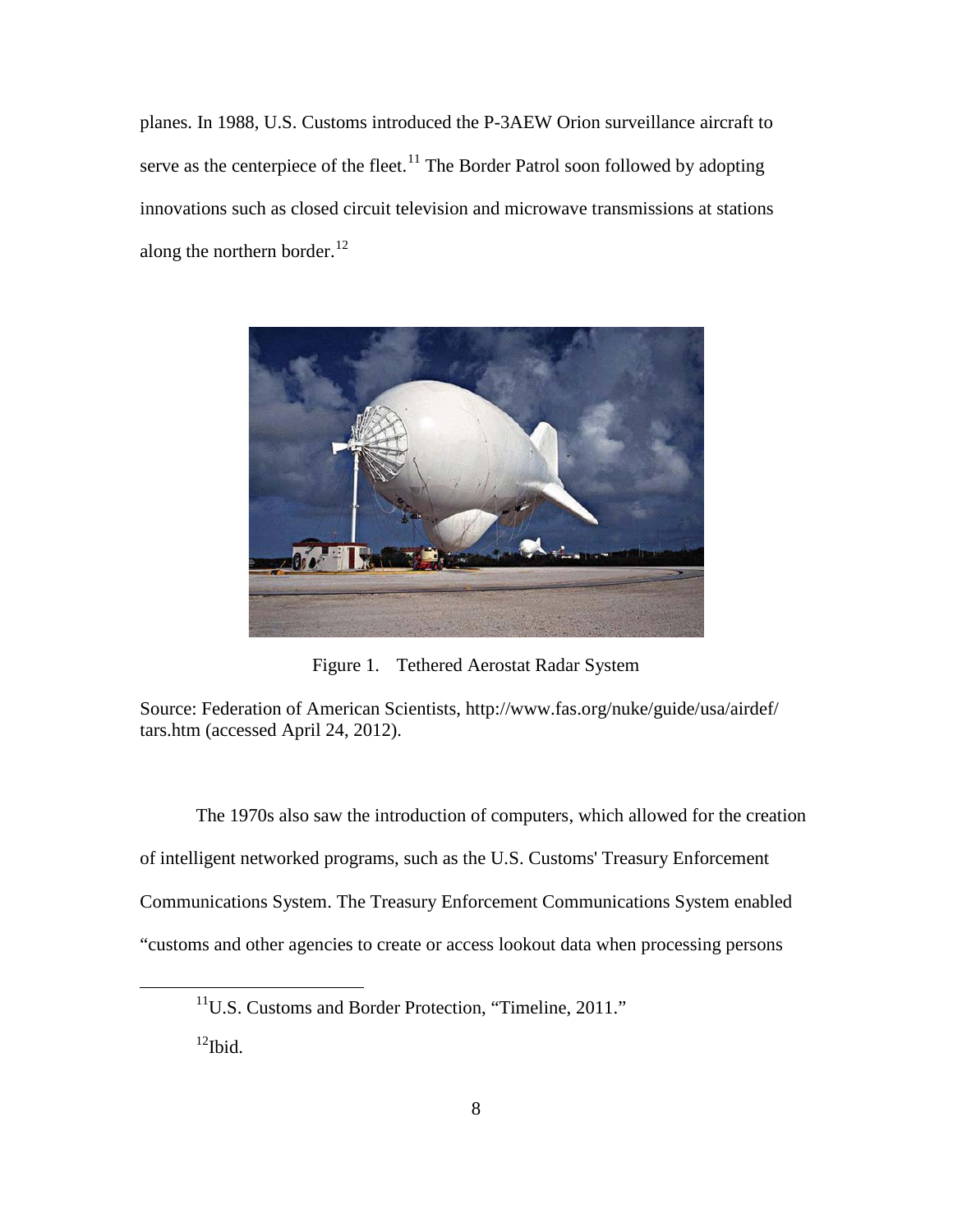and vehicles entering the United States; [Treasury Enforcement Communications System communicated] with other computer systems, such as the FBI's National Crime Information Center; and stored case data and other enforcement reports."<sup>[13](#page-18-0)</sup> Also in 1987, U.S. Customs rolled out the "Automated Commercial System . . . a comprehensive system used . . . to track, control, and process all commercial goods imported into the United States."[14](#page-18-1) The Treasury Enforcement Communications System and the Automated Commercial System allowed the free flow of information between ports, facilitating an increase in enforcement capacity because officers could now track criminal enterprises that used numerous ports.

Concurrent with computer developments, advancements in infrared technology soon produced thermal imaging cameras, which were quickly adopted for law enforcement use. These devices were installed on police aircraft and within a few years increased the surveillance and detection capacity of police departments nationwide. By the early 1990s the U.S. Border Patrol fielded two types of imaging cameras. Handheld units were given to agents and larger versions of these devices were mounted atop vehicles and installed in aircraft. This technology revolutionized border enforcement by increasing the ability to locate illegal border crossers at all hours of the night.

<span id="page-18-0"></span> <sup>13</sup>Norman J. Rabkin, GAO/GGD-98-187, *Customs Service Internal Control Weaknesses Over Deletion of Certain Law Enforcement Records* (Washington, DC: General Accounting Office, 1998).

<span id="page-18-1"></span><sup>&</sup>lt;sup>14</sup>Peter Mayberry and Jessica Franken, "Customs service advances automated export/import processing: ACE system intends to facilitate U.S. trade," March 2005, http://findarticles.com/p/articles/mi\_hb6618/is\_3\_36/ai\_n29170182/?tag=content;col1 (accessed November 26, 2011).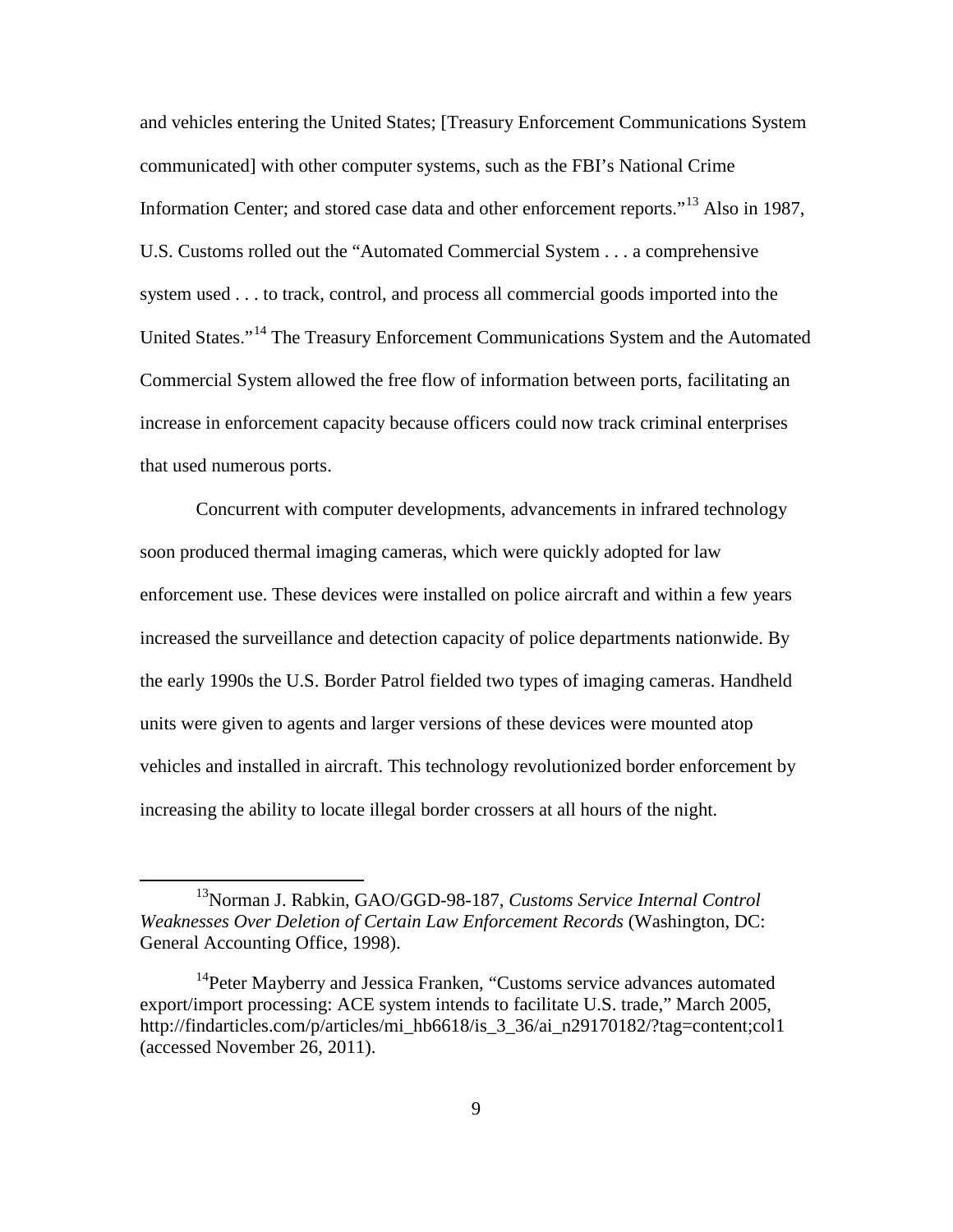Perhaps the most prolific development of that period that applied to border enforcement was conceived by the U.S. Navy in 1992 "to help process a flood of Haitian refugees who were arriving in great number at the U.S. naval base at Guantanamo Bay, Cuba."[15](#page-19-0) The Navy called this development the Deployable Mass-Population Identification & Tracking System. The potential of Deployable Mass-Population Identification and Tracking System was so great that by 1994 the "[U.S.] Border Patrol adapted it, and the technology became pivotal in efforts to stem the tide of illegal immigration along the Nation's westernmost border."<sup>[16](#page-19-1)</sup> Of its rollout along the border reporter David LaGesse of The Dallas Morning News wrote:

It's a massive effort to document the undocumented at the border." Further remarking that "just three years [earlier], top federal officials were stunned to see Border Patrol agents still using manual typewriters, pens and pencils" and that this new "advanced network deployed nationwide to field officers, [was] promising to thrust the Border Patrol decades forward in technology.[17](#page-19-2)

In the hands of the Immigration and Naturalization Service and the Border Patrol, this advanced network came to be known as IDENT, the Automated Biometric Fingerprint Identification System. With its deployment, Automated Biometric Fingerprint Identification System forever removed the cloak of false identities from border enforcement. Like the Navy's Deployable Mass-Population Identification & Tracking System, The Automated Biometric Fingerprint Identification System too provided an

<span id="page-19-0"></span><sup>&</sup>lt;sup>15</sup>Thomas V. Brady, "The IDENT System: Putting Structure to the Chaos of the Border," *National Institute of Justice Journal* (1998): 21-25.

 $16$ Ibid.

<span id="page-19-2"></span><span id="page-19-1"></span> $17$ David LaGesse, "Border Patrol moves into computer age: `IDENT' system offers electronic fingerprinting, national database," *The Dallas Morning News*, August 18, 1996.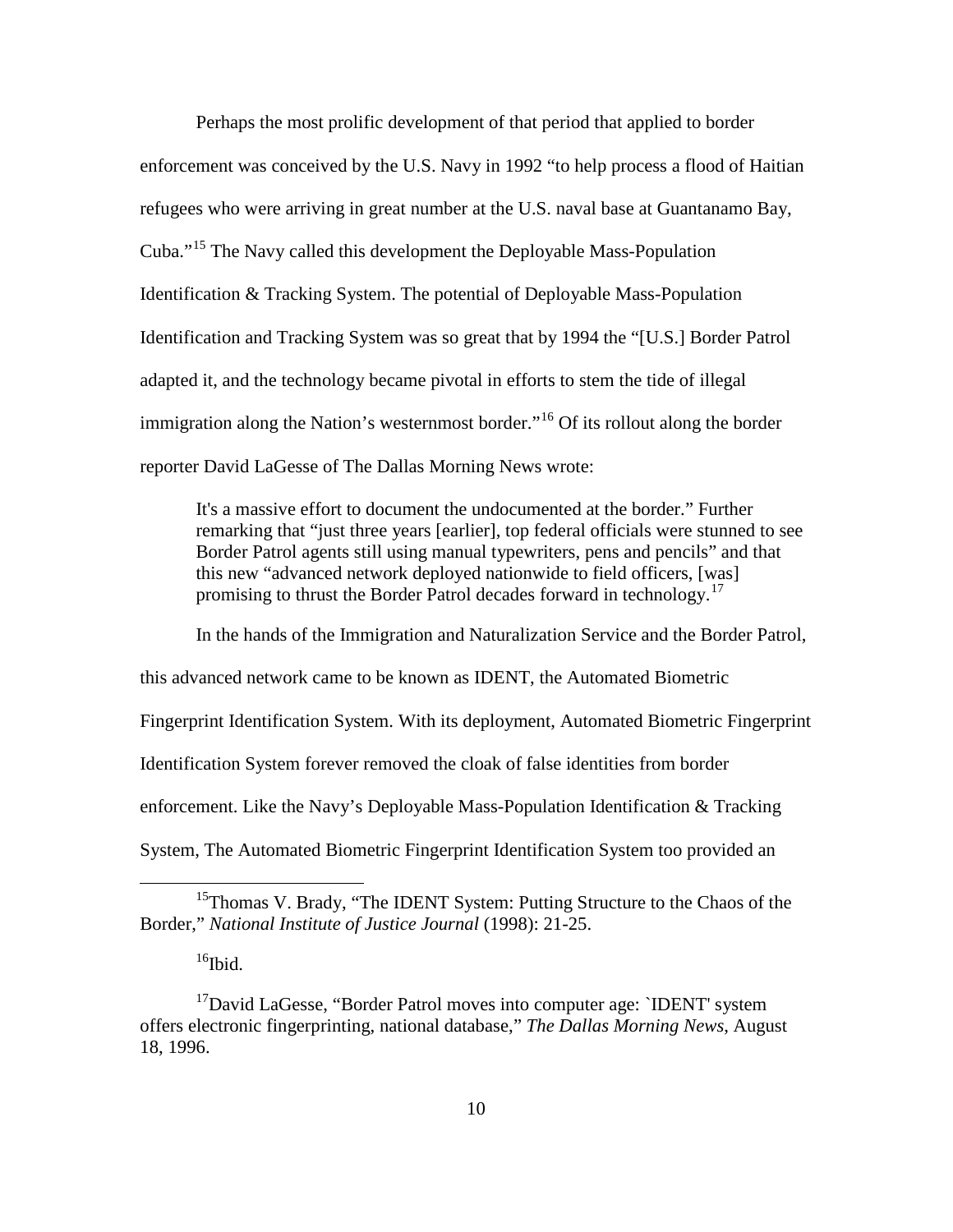automated biometric identification system that captured digital fingerprints and photographs of those arrested, linked their identifiers to apprehension data, alerts and records and completed a search of these almost instantaneously. Although it would take the terrorist attacks of September 11, 2001 to finally link the Automated Biometric Fingerprint Identification System with national databases such as the FBI's National Crime Information Center, the capability that this remarkable system provided at the time was uncanny. Before the Automated Biometric Fingerprint Identification System, "Border Patrol agents . . . caught hundreds of thousands of illegal immigrants crossing the border and dutifully recorded the names the immigrants gave them on 3" x 5" index cards that went into shoe boxes and were rarely retrieved."<sup>[18](#page-20-0)</sup> Thus, an immigrant could use one name in the morning when apprehended and repatriated to Mexico and another that evening when encountered again. Alien smugglers, drug mules and criminal aliens freely assume numerous identities to avoid being identified and prosecuted.

As the turn of the century approached yet another national debate on illegal immigration placed the spotlight on America's borders. The resulting attention increased agency budgets and abetted the propagation of technology. As a result, numerous Border Patrol stations along the southwest border installed Remote Video Surveillance Systems that, in some locations, covered several miles of the border. These surveillance systems included both infrared night cameras and closed circuit day cameras. The additional funding also provided a plethora of new technology which included handheld Gamma-Densitometers known as K910B Busters to detect hidden contraband, and fiber optic

<span id="page-20-0"></span> $18$ Brady, 21-25.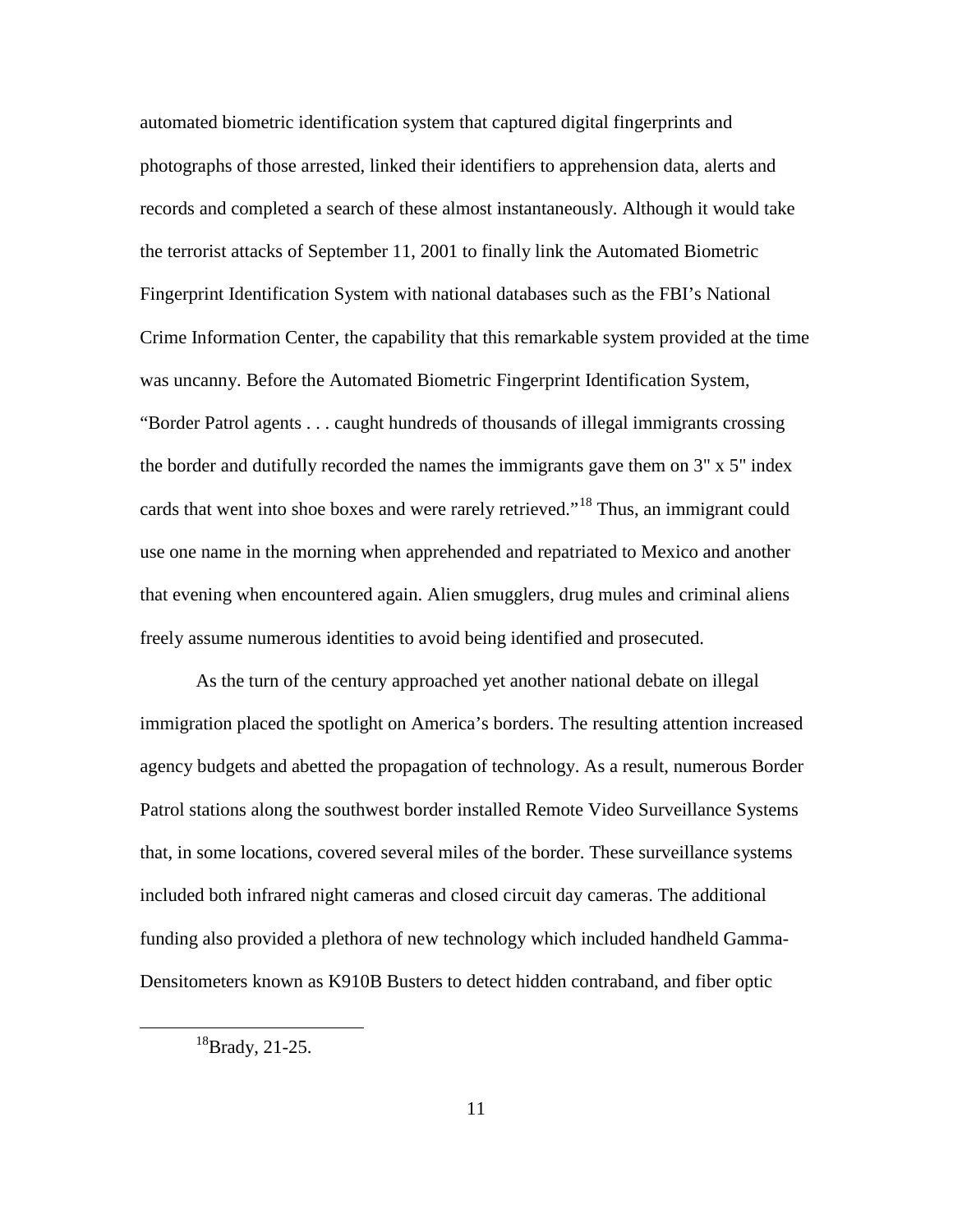inspection kits to examine gas tanks, and small compartments. This funding also facilitated the creation of the Intelligent Computer-Aided Dispatch for the U.S. Border Patrol. The Intelligent Computer-Aided Dispatch system served as the central database for tracking events, such as agent call-outs and vehicle stops. Intelligent Computer-Aided Dispatch also served as the collection station for underground motion sensor transmissions, which by this time included mercury switches, and magnetic and infrared sensors. Incorporating line-of-sight radio repeaters, the ground motion sensor signal was relayed to a receiving station, and converted to display on the Intelligent Computer-Aided Dispatch terminal with a unique identifier. With this ability, sensors could be left unattended for longer periods of time and placed in ever more remote locations, where agents did not routinely patrol. Yet, in the waning days of 1999, no one could imagine the technical advances and threats that lay ahead with the approaching millennium.

The post-September 11, 2001, urgency demanded additional detection and surveillance technology be deployed along the border. Unfortunately, several attempts to wholly integrate technology with operations only resulted in piecemeal advancements to CBP's technical infrastructure. These attempts, Americas Shield Initiative in 2003 and Boeing's Secure Border Initiative net (SBInet) in 2006 were either found wanting or as CBP proclaimed in regards to abandoning SBInet in 2010, "[its] ambitions exceeded our needs."<sup>[19](#page-21-0)</sup> The advancements these programs left in their wake remained and as a result, CBP agents and officers soon found themselves operating equipment such as ground

<span id="page-21-0"></span><sup>&</sup>lt;sup>19</sup>U.S. Customs and Border Protection, "Southwest Border, Border Technology Solutions Industry Day" (Presentation, February 17, 2011), http://www.cbp.gov/ linkhandler/cgov/border\_security/otia/industry/industry\_day/industry\_day\_slides.ctt/indu stry day slides.pdf (accessed November 11, 2011).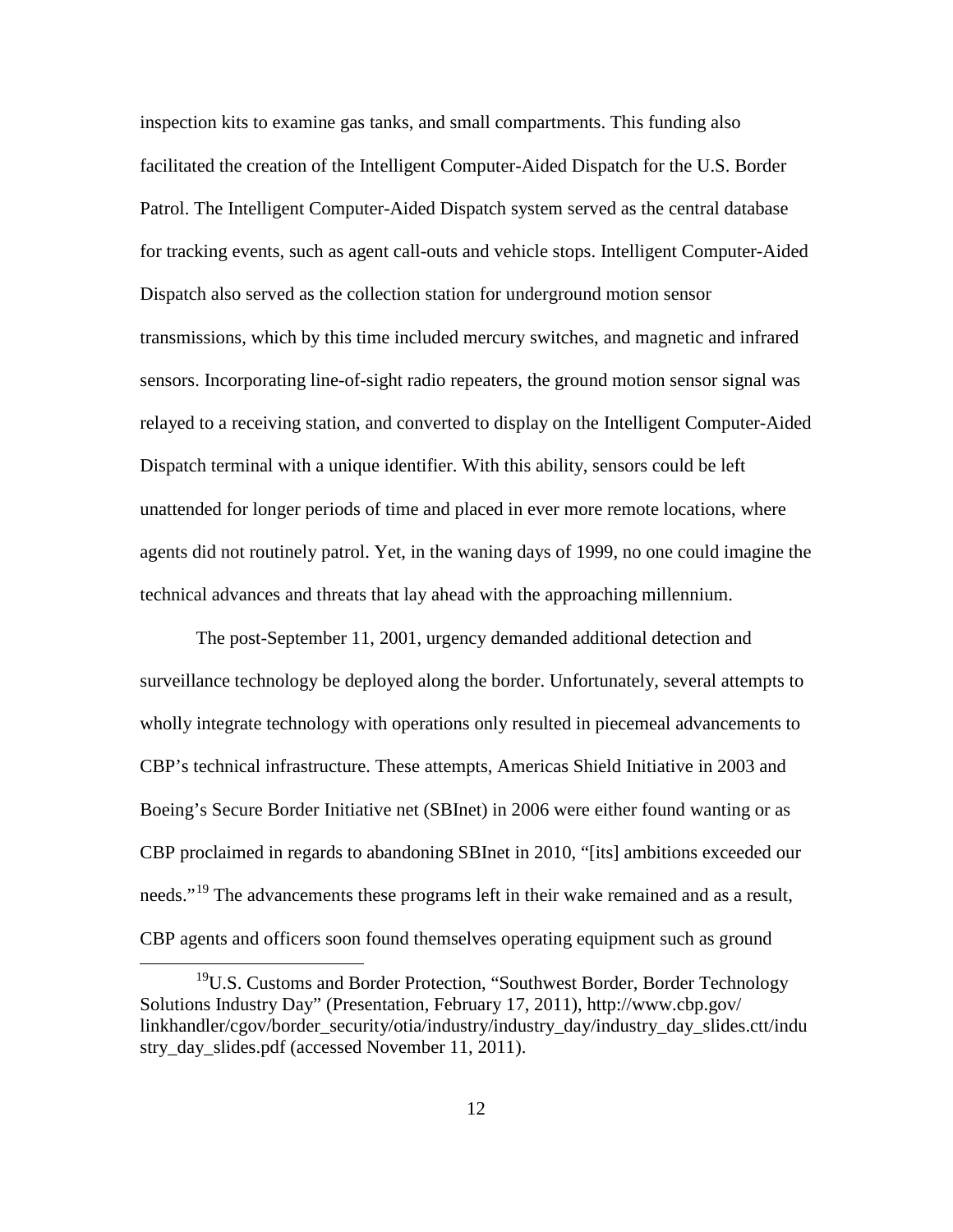based radar, Unmanned Aircraft Systems (UAS) (see figure 2.), and gamma ray/x-ray imaging trucks (Backscatter). DHS also fielded programs to conduct online training, mapping and satellite imagery software to increase situational awareness, and third generation mobile infrared cameras. Still, the overarching integrated technology structure that the aborted SBInet proposed remained elusive. Technology remained a piecemeal enabler, rather than the coalescing force behind sustained operations.



Figure 2. CBP MQ-9 Predator B.

*Source*: Department of Homeland Security, U.S. Customs and Border Protection, Office of Air and Marine, Unmanned Aircraft System MQ-9 Predator B, 2010, http://www.cbp.gov/xp/cgov/border\_security/air\_marine/air/aviation\_asset/ predator\_b.xml (accessed April 24, 2012).

#### **Summary**

After 10 years, technology has dramatically changed CBP. As detection methods improve, seizures at ports of entry have continued to rise. Realizing the futility in attempting to enter the U.S., a direct result of the increase capability of detection technology, potential crossers choose to remain in their native countries instead. As a result, alien apprehensions are significantly lower than previous years. Technology has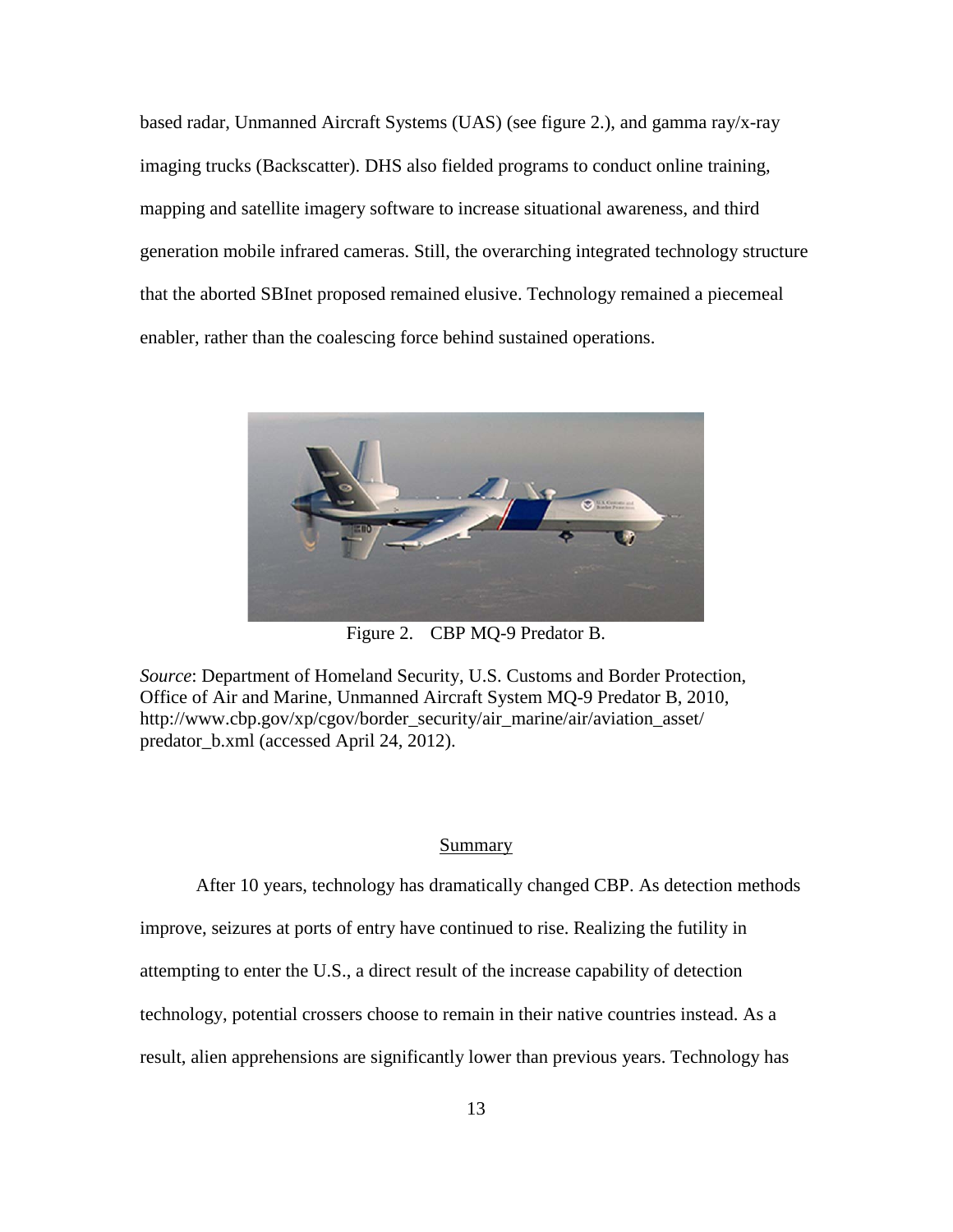also reduced the threat posed by nuclear and radiological materials; around the world, technology has been deployed to detect these substances prior to their entering the U.S. Additionally, computer software and programs to share intelligence has increased situational awareness and allowed for coordinated enforcement actions. This increase in effectiveness by CBP has forced traffickers to develop new and innovative ways to penetrate America's borders. These include elaborate underground tunnel systems, concealed compartments; custom shoes with soles reshaped to leave what appear to be hoof prints and catapults to fling humans and drugs over the barrier fence. Recently, the use of low signature aircraft such as ultra-lights (see figure 3) and radio-controlled planes has emerged as the latest threat to America's border. Because of their size and flight characteristics, these aircraft are not easily detected with our current technology, and methods to combat them have not been entirely effective. Combining this technology capability gap, the growing threat posed by super-cartels, and America's fiscal challenges, make it is easy to see why CBP faces a daunting future. Consequently, the agency must improve its technological infrastructure, in particular its detection and surveillance platforms, or risk falling behind evolving threats.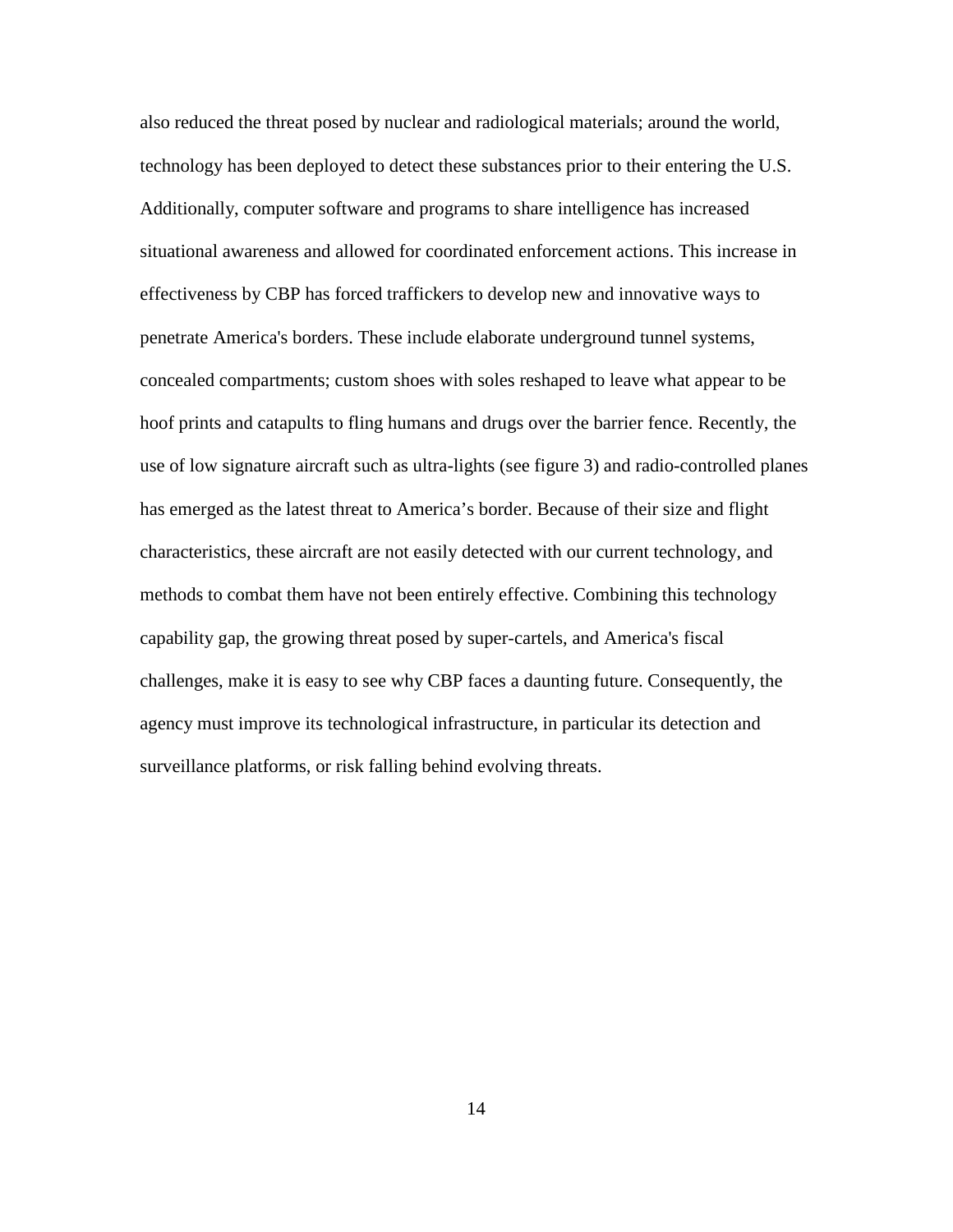

Figure 3. Drug laden ultra-light aircraft

*Source*: Department of Homeland Security, U.S. Customs and Border Protection, U.S. Border Patrol, El Paso Sector.

It is clear from the preceding chapter that technology has had a significant impact on securing the homeland. However, as CBP transitions to intelligence-driven operations, a result of the agency's evolving domestic security role, it will place even greater emphasis on the force-multiplying effects of technology. This thesis examines how emerging AS&D technology may possibly contribute to accomplishing CBP's mission in an effort to determine which advancements will most likely keep CBP ahead of the threat. The evolving challenges that face the nation demand this.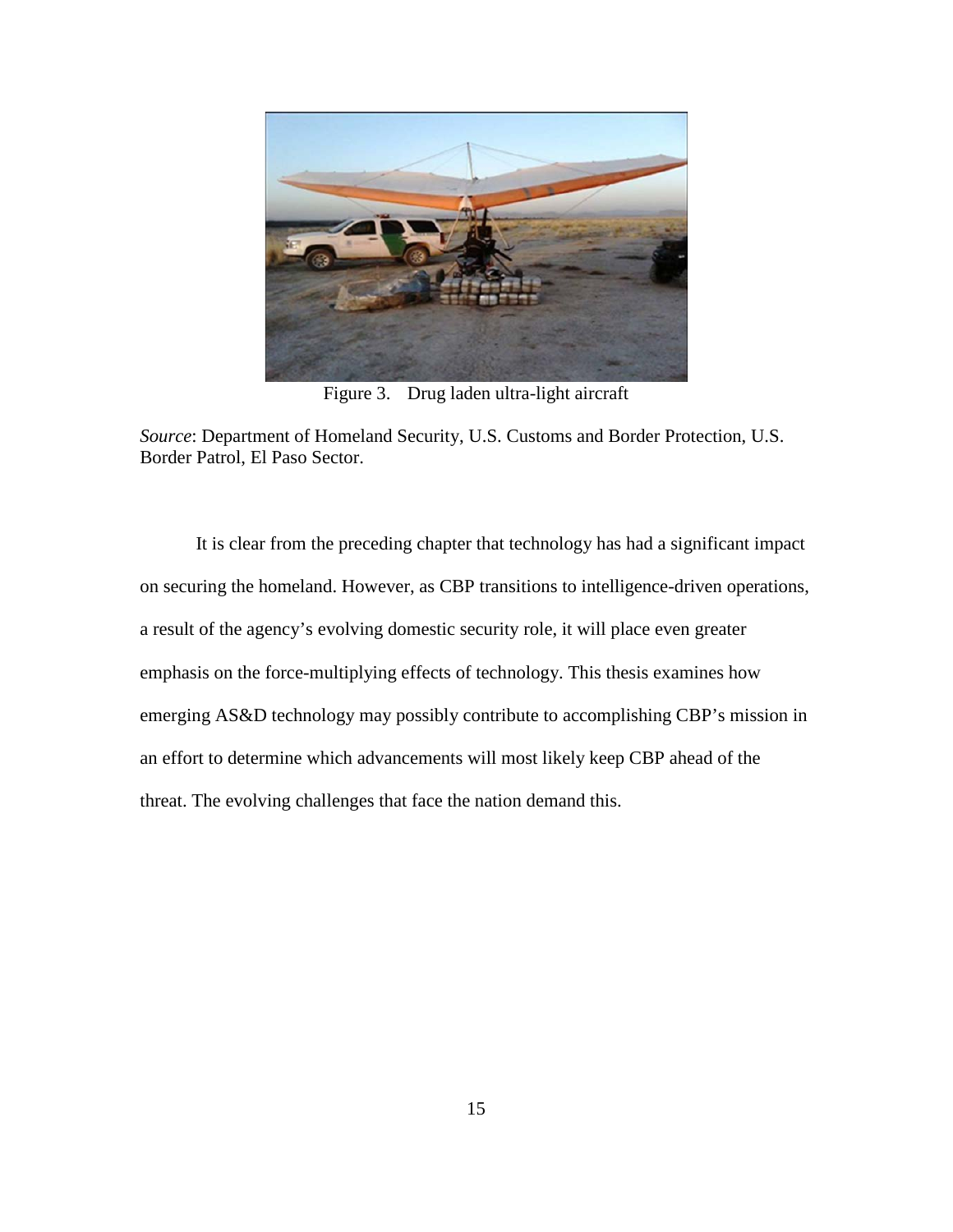### CHAPTER 2

### LITERATURE REVIEW

The study of law enforcement technology and its application in border security is not new; however, research increased exponentially after the attacks of September 11, 2001. As a result, there are numerous articles and texts about the subject area of this thesis. A preliminary review of research material yielded volumes of congressional testimony and government documents concerning technology gaps along America's borders. These documents allow for an examination of the technical advances to date and how these advancements have affected the agency. Additionally, research uncovered several articles concerning emerging aerial platforms such as aerostats and dirigibles and numerous detection and cueing programs. Also found were articles discussing the adaptation of military technology for law enforcement use and others that spoke directly to the implications of fielding this technology. Finally, numerous CBP memoranda and reports discuss the aspirations of the agency and what it considers as emerging threats and the current technology being considered to counter those threats.

To maintain a common framework within the thesis, this chapter provides a review of relevant literature organized within the domains of Doctrine, Organization, Training, Material, Leadership, Personnel, and Facilities. In the domain of doctrine, the review of literature mainly involves presidential directives and strategies which provide a foundation for the role of technology in CBP. Under the domain of organization, this review examines literature concerning CBP structures, consisting mainly of internal agency manuals and fact sheets to provide a broader understanding of the complexity of fielding technology. Contained in the domain of training, is literature focused on CBP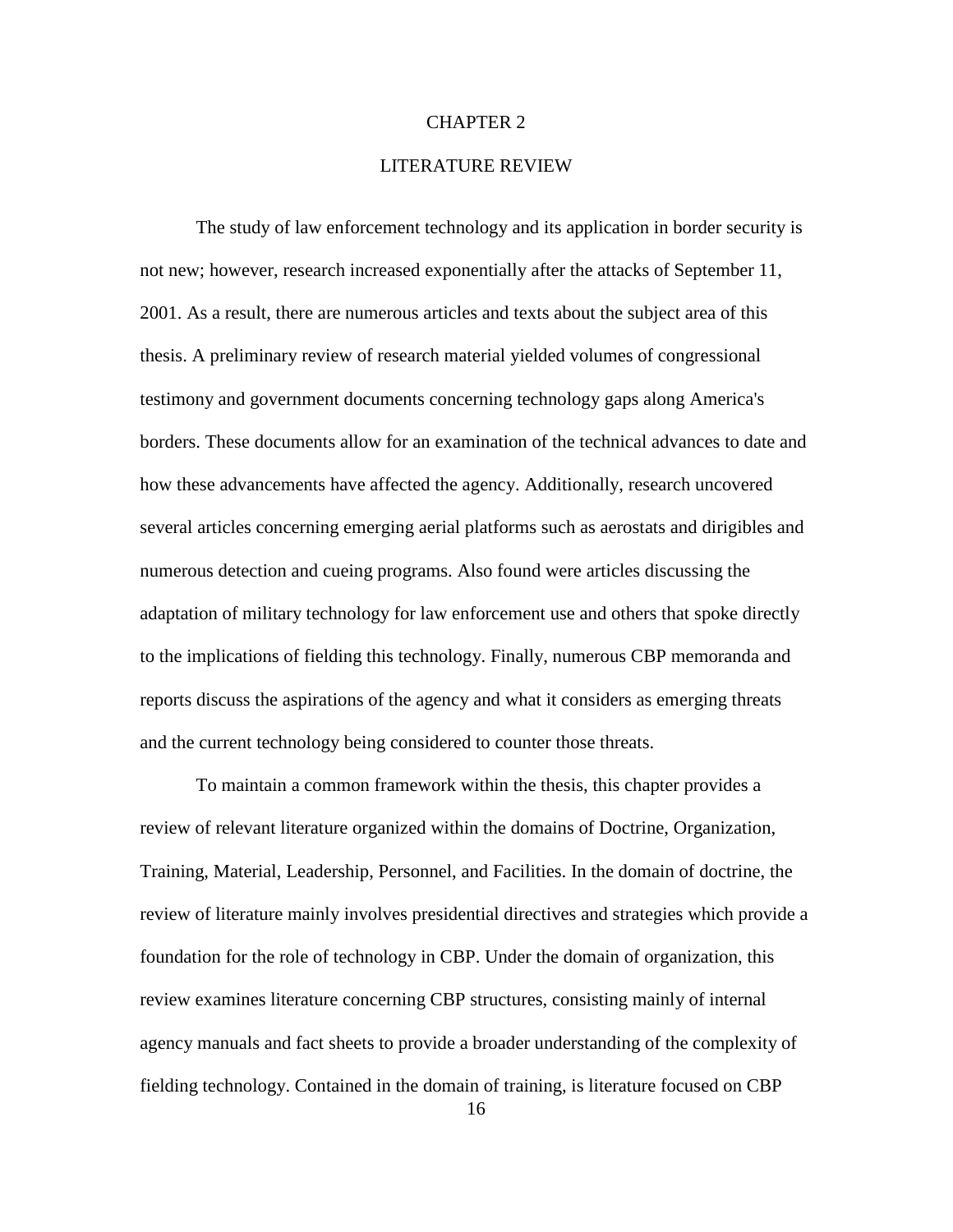training procedures and methods, with emphasis on how CBP trains and fields technology and additional training requirements for CBP leaders as a consequence of technology. In the domain of material, inquiry yielded congressional reports and documents involving the CBP procurement process and recent technology procurements. Searching in the domain of leadership produced documents concerning CBP leadership challenges in integrating technology into operations. Contained in the domain of personnel, this literature review summarizes government reports, agency memoranda and congressional testimony concerning the hiring of agents and the force multiplying effects of technology. Finally, the last domain, facilities, contains a review of procedures and policies pertaining to CBP facilities with respect to construction and renovation as a result of new technology procurements.

#### Doctrine

In order to ensure the fidelity of the statements within this thesis, it must be specified that official CBP technology doctrine does not exist. There are codified positions and policies concerning technology, hence doctrine, within various government reports, presidential directives, and laws. Unofficial doctrine can also be found within the agency's national strategies and policy memoranda. It is likely that this unofficial doctrine had its early beginnings in the *1996 National Drug Control Policy*, published and implemented by then President William J. Clinton. Although drug trafficking and immigration enforcement had been frequently debated in Washington, it was not until this policy statement that the need for the increased use of technology became clear. In the National Drug Control Policy, the administration specified as one of its objectives, that it would "[shield] America's air, land, and sea frontiers from the drug threat," by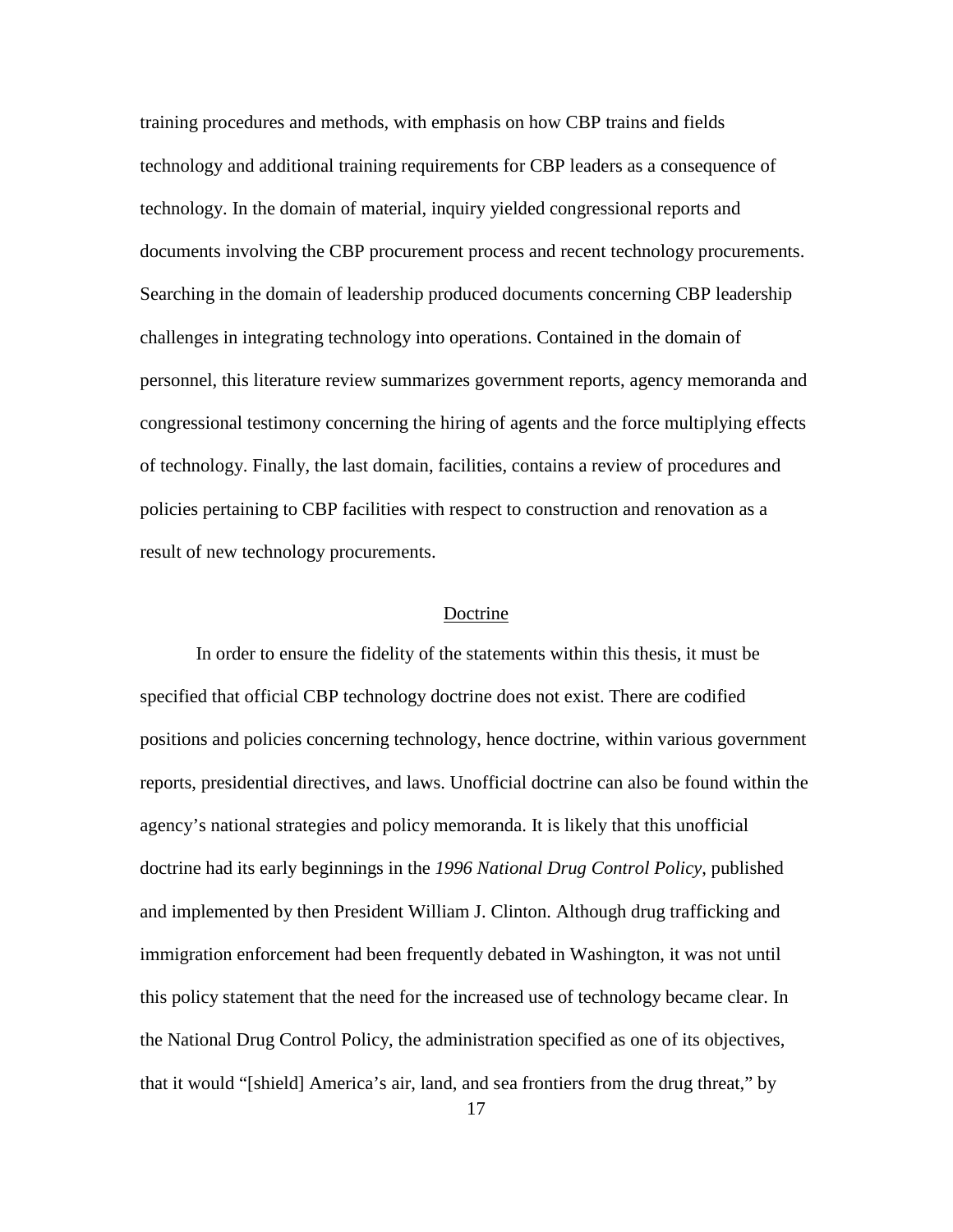"identify[ing] and implement[ing] options, including science and technology. . . to improve the effectiveness of law enforcement to stop the flow of drugs."<sup>[20](#page-27-0)</sup> In addition, President Clinton nearly doubled the budget of the Immigration and Naturalization Service, the parent agency of the U.S. Border Patrol, from 177 million dollars in 1995 to 306.7 million dollars by 1997. The increase in budget allocated 15.1 million dollars to the U.S. Border Patrol.<sup>[21](#page-27-1)</sup>

Another foundational document was the *Illegal Immigration Reform and* 

*Immigrant Responsibility Act of 1996* signed into law again by former President

William J. Clinton. The act was yet an additional attempt to reign in the lawlessness of

the American border by strengthening the capacity of border enforcement agencies. In

addition to increasing Immigration and Naturalization Service funding and manpower,

*Illegal Immigration Reform and Immigrant Responsibility Act* Section 103 specifically

states:

The Attorney General is authorized to acquire and use, for the purpose of detection, interdiction, and reduction of illegal immigration into the United States, any Federal equipment (including fixed wing aircraft, helicopters, four-wheel drive vehicles, sedans, night vision goggles, night vision scopes, and sensor units) determined available for transfer by any other agency of the Federal Government upon request of the Attorney General.<sup>[22](#page-27-2)</sup>

In addition to facilitating the increased use of technology, the *Illegal Immigration Reform* 

*and Immigrant Responsibility Act* directed the Immigration and Naturalization Service

 $^{21}$ Ibid.

<span id="page-27-2"></span><span id="page-27-1"></span>22"Title I—Improvements to Border Control, Facilitation," *Illegal Immigration Reform and Immigrant Responsibility Act of 1996*.

<span id="page-27-0"></span> <sup>20</sup>President of the United States, *1996 National Drug Control Policy* (Washington, DC: Government Printing Office, 1996).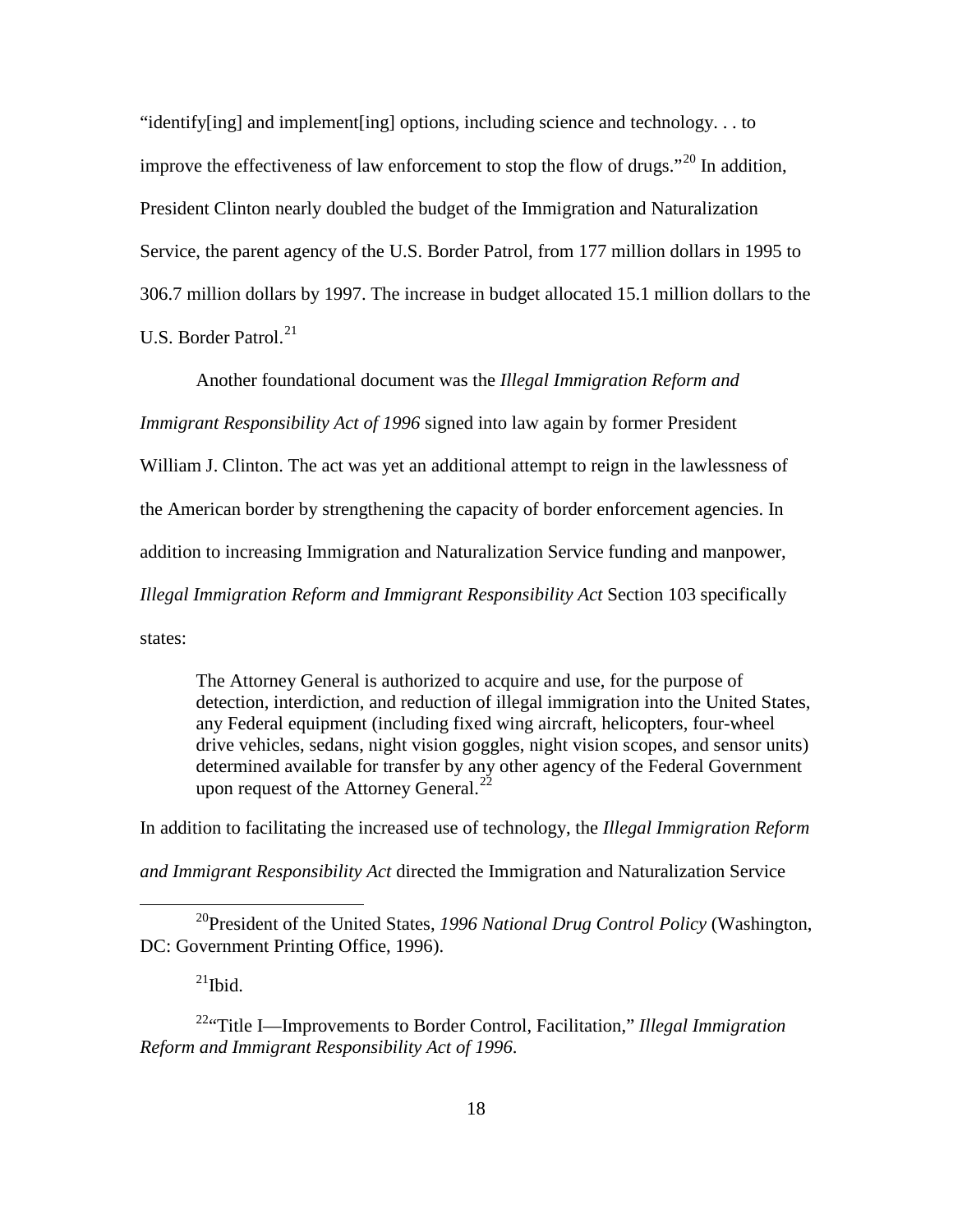and United States Customs Service to develop automated data collection methods at ports of entry. It also directed that, within two years from the date of passage, the Immigration and Naturalization Service develop an automated entry and exit control system to:

1. Collect a record of departure for every alien departing the U.S. and match the records of departure with the record of the alien's arrival in the U.S.; and 2. Enable the Attorney General to identify, through online searching procedures, lawfully admitted nonimmigrants who remain in the U.S. beyond the period authorized by the Attorney General.

Ultimately, the *Illegal Immigration Reform and Immigrant Responsibility Act* paved the way for the continued application of technology in support of border enforcement. In fact, several measures proposed in that legislation and later politically delayed or postponed, as was the case with the two measures just listed above, were unanimously supported after September 11, 2001. $^{23}$  $^{23}$  $^{23}$ 

Clearly though, the key document pertaining to technology doctrine is the 2002 *National Strategy for Homeland Security* (*NSHS*). Released in response to the terrorist strikes the previous year, and a few months after President George Bush had proposed the creation of DHS, the *NSHS* outlined the president's vision of homeland security for the coming years. The *NSHS* had unprecedented effects on technology's role in border enforcement. This document also introduced the term "smart borders" and identified eleven homeland security initiatives to adopt:

<span id="page-28-0"></span> $^{23}$ Ibid.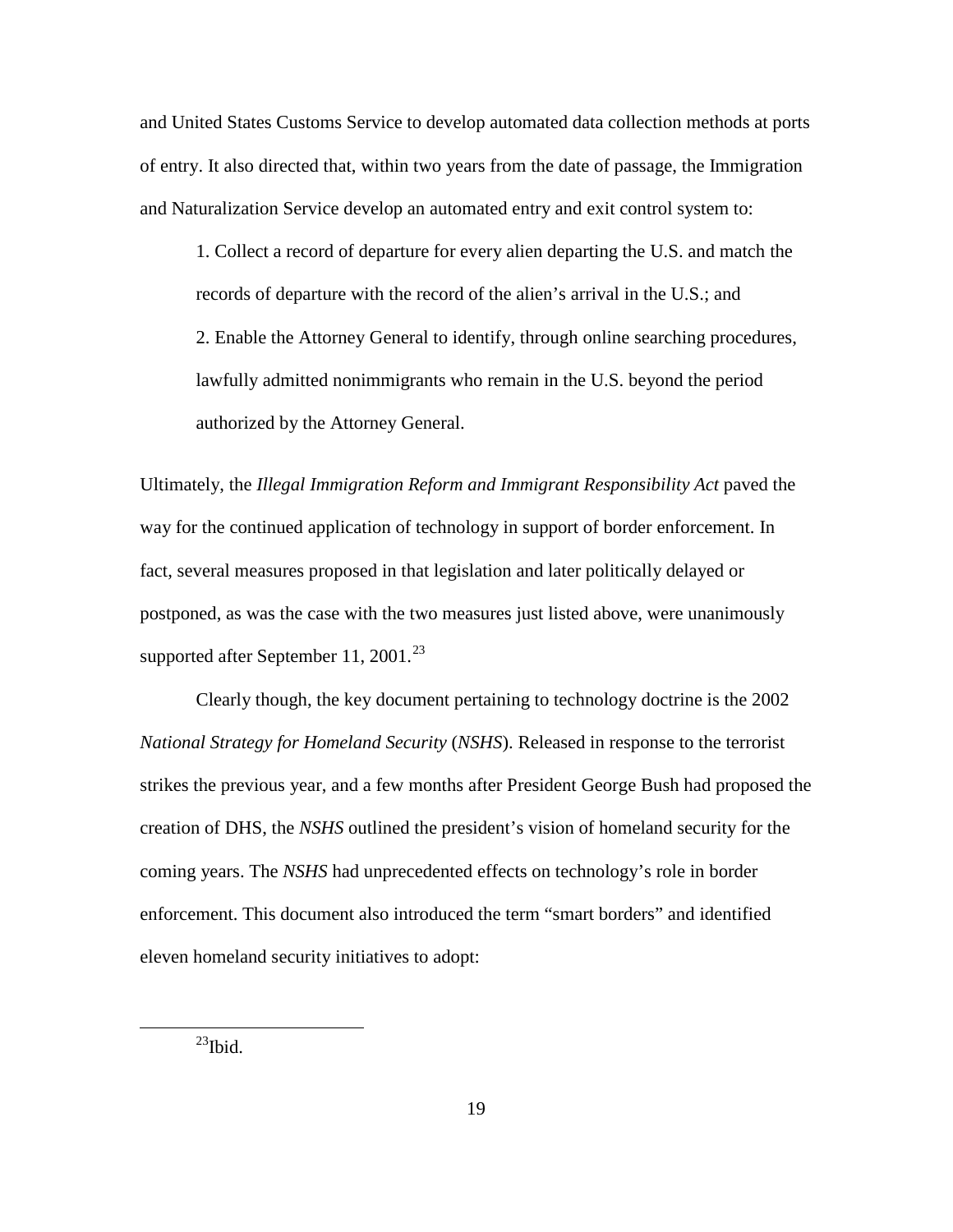1. Develop chemical, biological, radiological, and nuclear countermeasures;

2. Develop systems for detecting hostile intent;

3. Apply biometric technology to identification devices;

4. Improve the technical capabilities of first responders;

5. Coordinate research and development of the homeland security apparatus;

6. Establish a national laboratory for homeland security;

7. Solicit independent and private analysis for science and technology research;

8. Establish a mechanism for rapidly producing prototypes;

9. Conduct demonstrations and pilot deployments;

10. Set standards for homeland security technology; and

11. Establish a system for high-risk, high-payoff homeland security research.<sup>[24](#page-29-0)</sup>

These recommendations were quite clearly the most robust of any previous strategy. The *NSHS* also outlined what the President had already proposed a few months earlier in the Homeland Security Act, namely the "[consolidation of] most of the federal government's homeland security research and development efforts under the coordination of the Department of Homeland Security." The president understood that "the nation's advantage in science and technology [was the] key to securing the homeland" and expressed it so in the *NSHS*. [25](#page-29-1)

In subsequent years, the vision outlined in the *NSHS* fathered numerous agency strategies. Of these, the *National Border Patrol Strategy*, with respect to the application

<span id="page-29-1"></span><span id="page-29-0"></span> <sup>24</sup>President of the United States, *National Strategy for Homeland Security* (Washington, DC: Government Printing Office, 2002).

 $^{25}$ Ibid.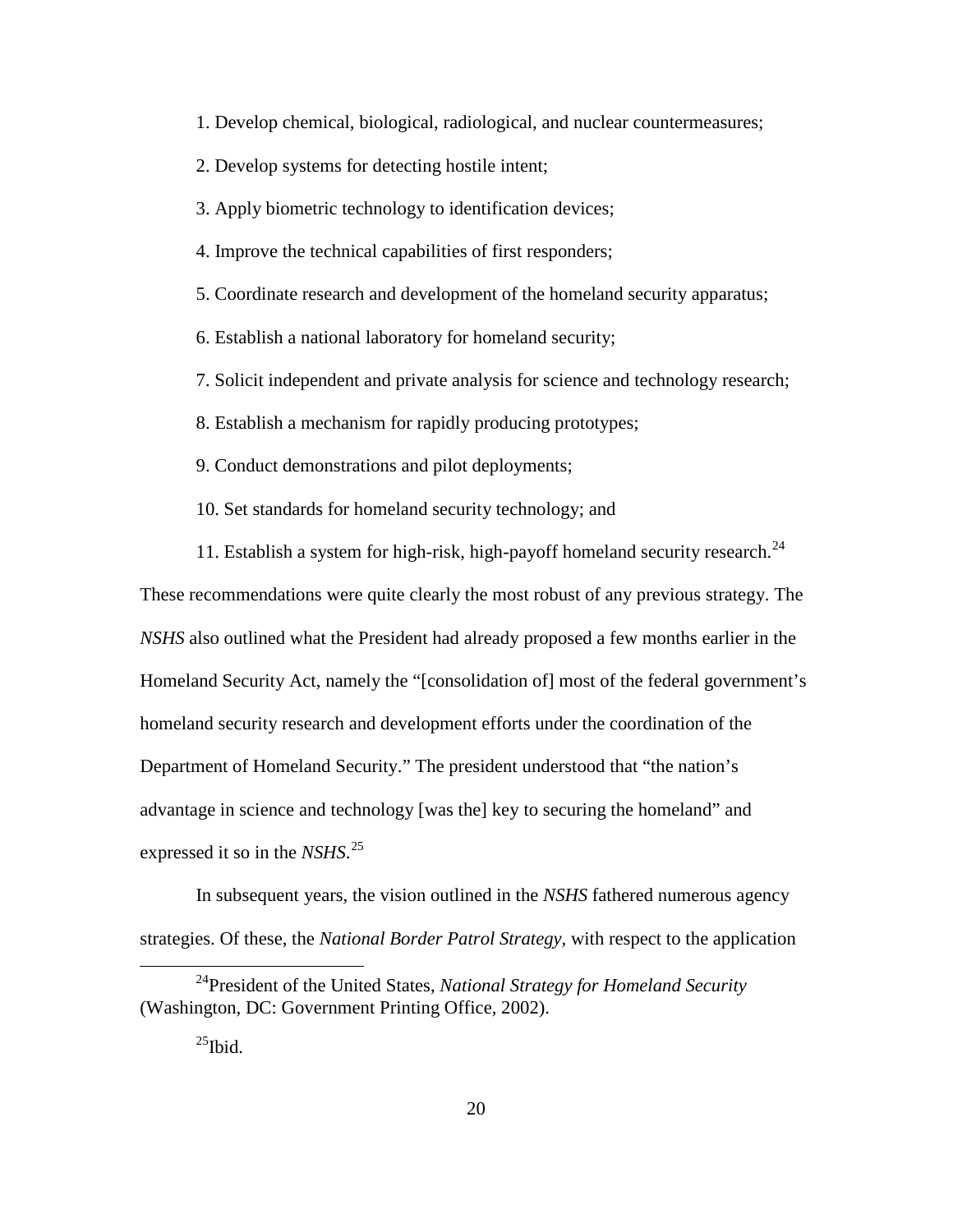of technology, is reviewed. The U.S. Border Patrol, a sub-agency of U.S. Customs and Border Protection, has the largest role in border enforcement. In 2004, two years after the *NSHS* and only one year after it became part of DHS, the U.S. Border Patrol released its National Border Patrol Strategy. In the strategy the U.S. Border Patrol outlined the antiterrorism role it now assumed to defend the homeland and defined for all the agency's five main objectives:

1. Establish substantial probability of apprehending terrorists and their weapons as they attempt to enter illegally between the ports of entry;

2. Deter illegal entries through improved enforcement;

3. Detect, apprehend, and deter smugglers of humans, drugs, and other contraband;

4. Leverage "Smart Border" technology to multiply the effect of enforcement personnel; and

5. Reduce crime in border communities and consequently improve quality of life and economic vitality of targeted areas.<sup>[26](#page-30-0)</sup>

From this strategy document it was clear that the agency envisioned a significant role for technology in its future. By evoking the term "Smart Border," the U.S. Border Patrol announced that it would be adopting new methods of enforcement, methods significantly supported by technology. It would do so to "multiply the effect of enforcement personnel" who at the time were few in numbers. The document clearly stated that as part of efforts to combat terrorism the Border Patrol would "develop and

<span id="page-30-0"></span> <sup>26</sup>U.S. Customs and Border Protection, *National Border Patrol Strategy* (Washington, DC: Government Printing Office, 2004).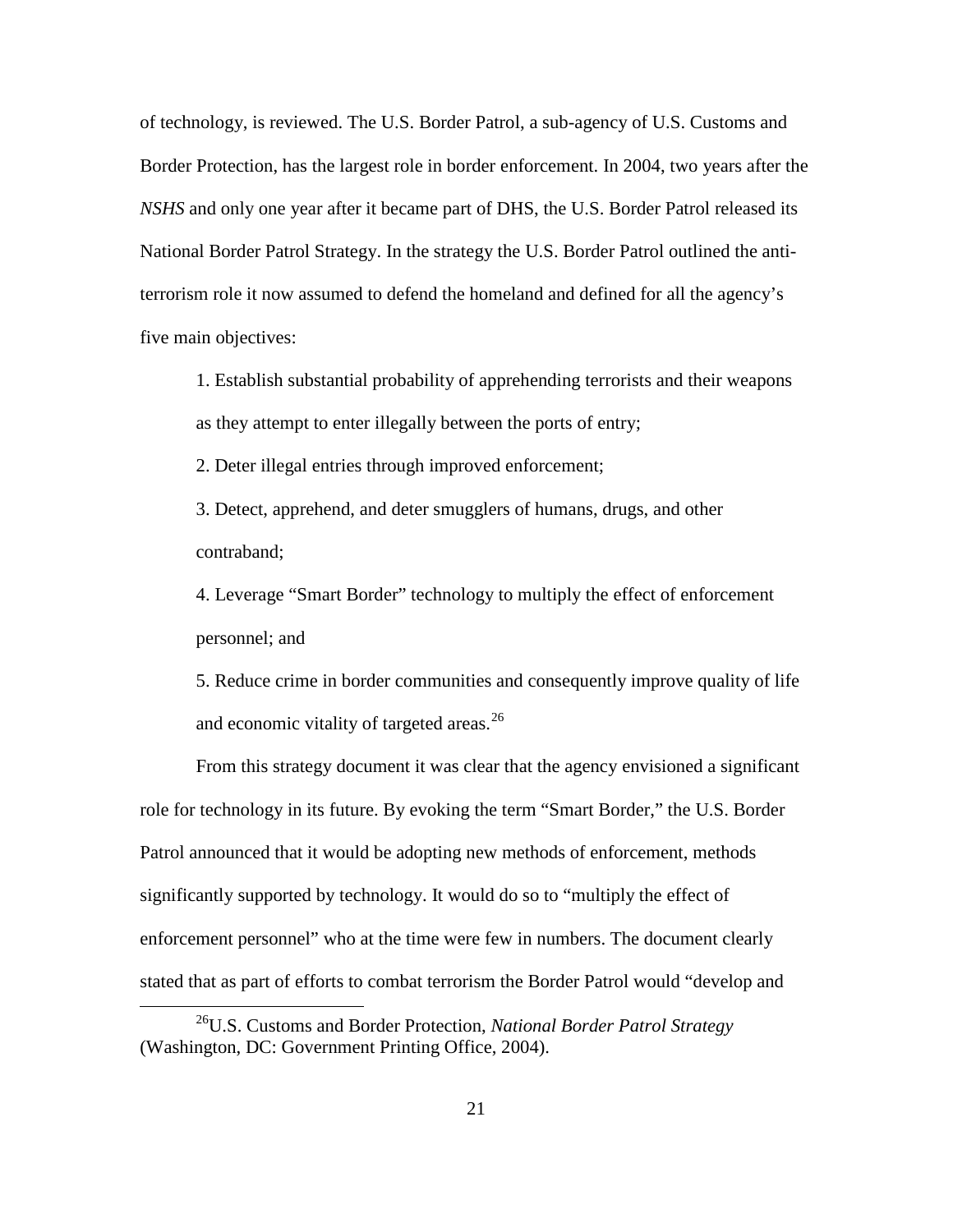deploy the next generation of border surveillance and sensoring platforms." In order to maximize the ability to "detect, respond, and interdict cross-border intrusions and ... increase the certainty of apprehension–especially in cases with a potential nexus to terrorism or which represent a threat to U.S. national security."<sup>[27](#page-31-0)</sup>

## **Organization**

According to the *U.S. Customs and Border Protection Organization Handbook*, an internal guide distributed by the CBP Office of Human Resource Management to CBP managers, CBP contains a number of "offices" within five broad areas: Executive, Enforcement, Extended Frontline, Resource Infrastructure, and Human Capital Infrastructure. Applicable to this thesis are the areas of Enforcement, and Resource Infrastructure.[28](#page-31-1)

Within CBP *Enforcement* are the offices of Air and Marine, of Border Patrol and of Field Operations. The handbook describes these offices as "the frontline law enforcement agents, officers, specialists, and pilots whose primary mission is to secure the border on the ground, in the air, through the waterways, and ports of entry.<sup>"[29](#page-31-2)</sup> The personnel assigned to these offices utilize the bulk of fielded enforcement technology. These offices are further sub-organized and staffed with Divisions, Directorates or Functions supporting their unique missions. According to this handbook, each of these

 $^{27}$ Ibid.

<span id="page-31-2"></span><span id="page-31-1"></span><span id="page-31-0"></span><sup>&</sup>lt;sup>28</sup>U.S. Customs and Border Protection, Office of Human Resource Management, *Organization Handbook* (Washington, DC: Government Printing Office, 2011).

 $^{29}$ Ibid.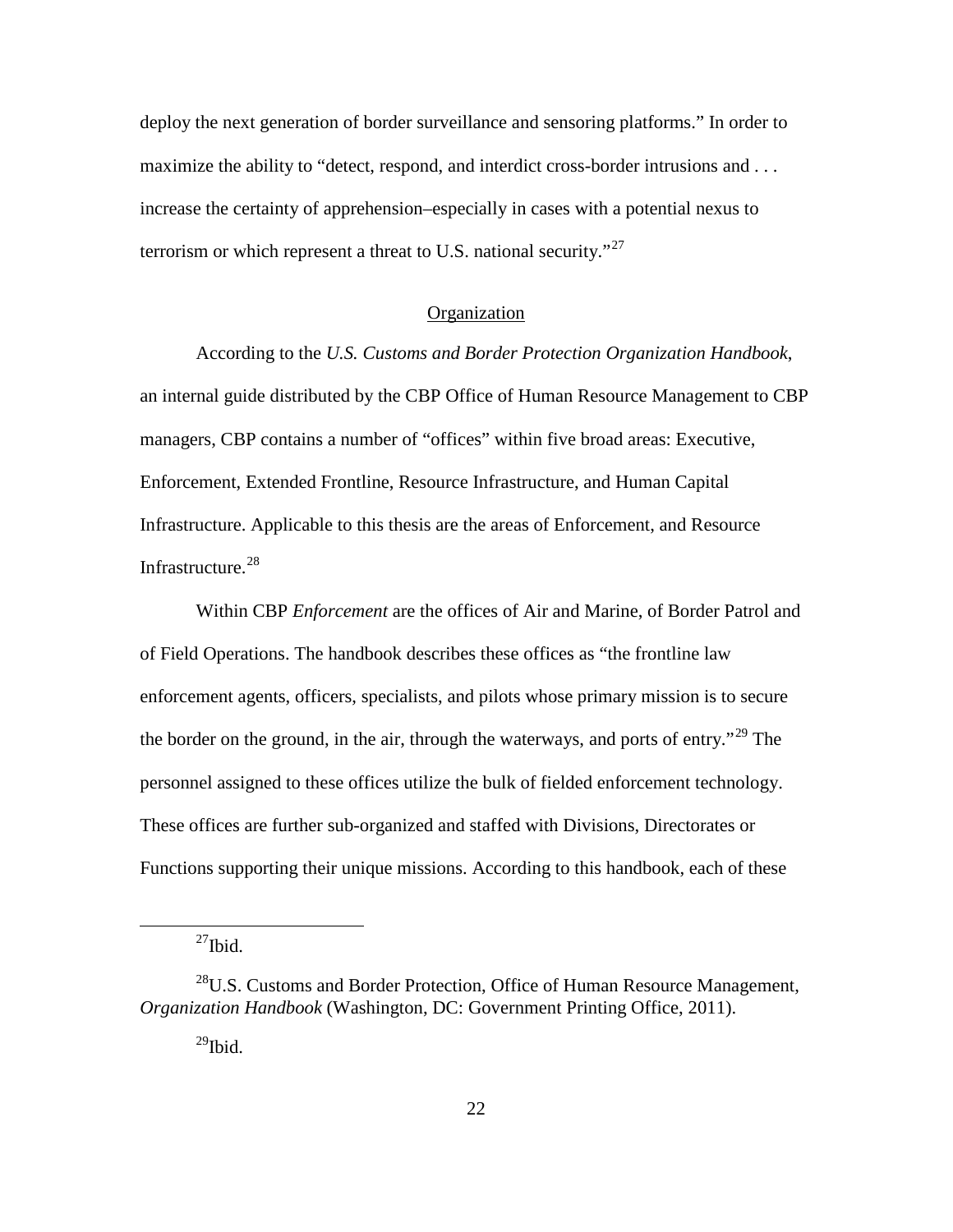offices has within its organization a specific Directorate, Division or Function charged with requesting and deploying technology. In the Office of Air and Marine, staff in the Mission Support Directorate is responsible for, among other things, "new facility requirements, and infrastructure management, test and evaluation, staff engineering, aircraft and marine vessel acquisitions, logistics and maintenance."[30](#page-32-0) Similarly, in the Office of Border Patrol, the staff in the Enforcement Information Technology Division "coordinates the successful delivery and implementation of technology, software systems and technical infrastructure to the entire office of Border Patrol."<sup>[31](#page-32-1)</sup> Finally, in the Office of Field Operations staff serving in the Mission Support Function is responsible for "facilities, property management, associated assets and the provision of logistical support to meet operations requirements."<sup>[32](#page-32-2)</sup> When fielding new technology these staffs serve the vital role of change agents.

Within the CBP area of *Resource Infrastructure* exist the offices of Administration (OA), Information and Technology, and Technology Innovation and Acquisition. The *U.S. Customs and Border Protection Organization Handbook* identifies the Office of Administration as providing "a multitude of mission-support products and services that enable CBP's operational personnel . . . to succeed at CBP's mission."<sup>[33](#page-32-3)</sup> OA is the lead CBP office for procurement, budget, administration and planning, asset

<span id="page-32-0"></span> $30$ Ibid.

<span id="page-32-1"></span> $31$ Ibid.

<span id="page-32-2"></span> $32$ Ibid.

<span id="page-32-3"></span> $33$ Ibid.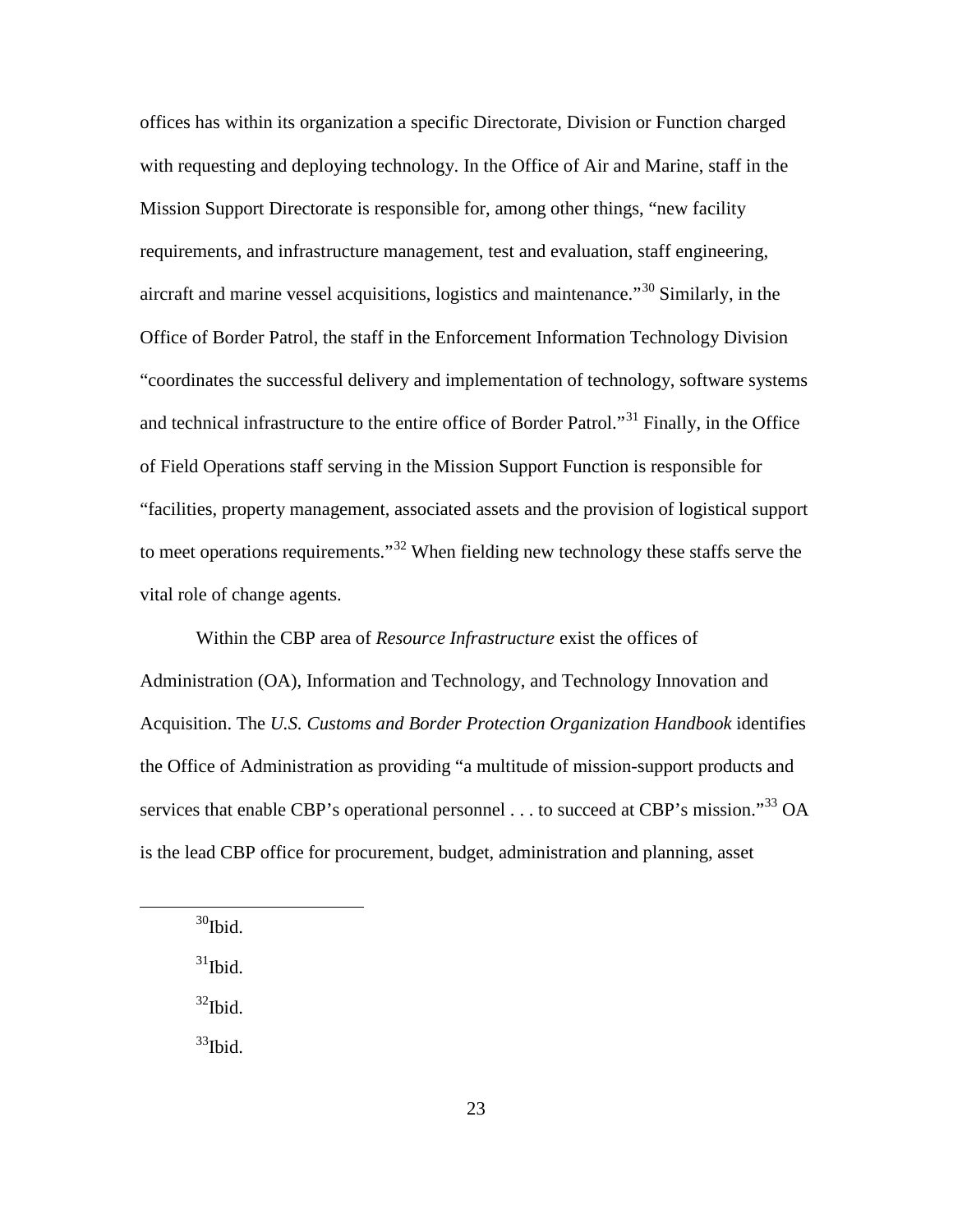management, acquisitions and program management. The Office of Information and Technology however, is responsible for the "design, development, programming, testing, implementation, training, and maintenance of CBP automated systems."<sup>[34](#page-33-0)</sup> Here is where new technologies in support of CBP processes are identified. Supporting this effort is the Office of Technology Innovation and Acquisition which is responsible for, according to the manual, "two major functions essential to the future effectiveness of CBP."[35](#page-33-1) The first essential function, "ensuring that all of CBP's technology efforts are properly focused on mission and are well integrated across CBP" is likely a result of previous acquisitions gone awry. The second function, "strengthening [CBP] expertise and effectiveness in acquisition and program management," ensures effective management throughout the procurement process.<sup>[36](#page-33-2)</sup>

### **Training**

Training in CBP is coordinated and completed by the respective subordinate offices. New employees receive basic training at a variety of locations across the nation. For employees of the Office of Field Operations, and the Office of Air and Marine, basic training is held at the Field Operations Academy located on the campus of the Federal Law Enforcement Training Center in Glynco, Georgia. Basic training for new Border Patrol Agents is conducted at the Border Patrol Academy in Artesia, New Mexico. Basic training for all agencies covers the traditional law enforcement curriculum which

<span id="page-33-0"></span> $34$ Ibid.

<span id="page-33-1"></span> $35$ Ibid.

<span id="page-33-2"></span> $36$ Ibid.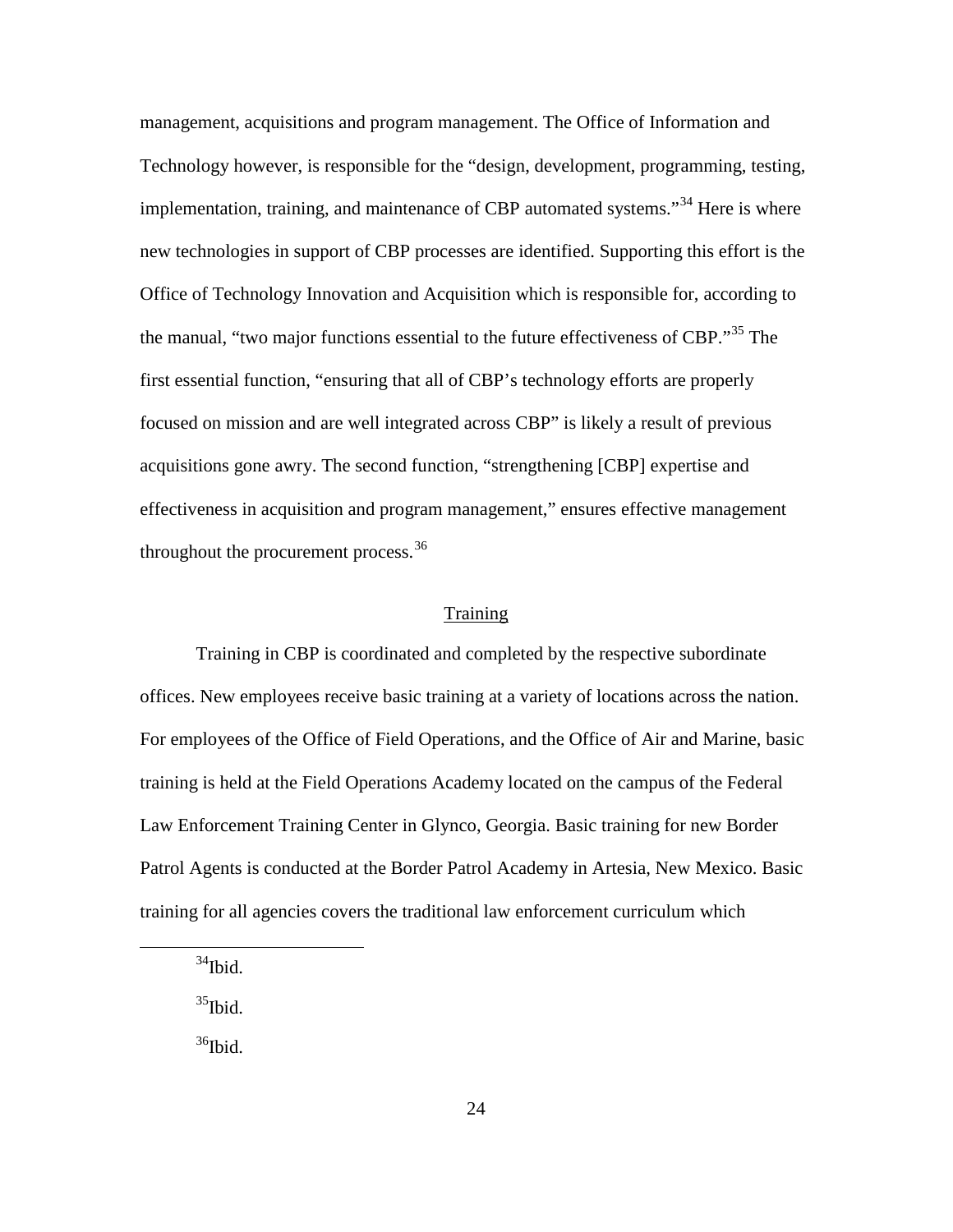includes firearms training, physical techniques, and agency authorities. However, unique to the CBP curriculum is the addition of Spanish language instruction. Upon graduation new hires are transferred throughout the nation for follow on assignments.

As for specialized training, how it is conducted was best captured in the transcript of testimony by the Office of Field Operations Assistant Commissioner Thomas Winkowski before the House Homeland Security Committee, Subcommittee on Border and Maritime Security on April 5, 2011, "to make the best use of our training time and resources, we train our officers when they need to be trained, and for the functions they are performing." Hence, specialized technical training is conducted in the field, at the various ports and stations, under the direction of Field Training Units. This method of instruction, as Assistant Commissioner Winkowski testified, ensures that each "officer receives the training needed to do the job he or she is currently performing."<sup>[37](#page-34-0)</sup> Additionally, this specialized training, i.e. operating the Vehicle and Cargo Inspection System, the Mobile Surveillance System or a number of highly technical equipment, is often conducted by the manufacturer and is best accomplished in the field under operating conditions. On the other hand, training on daily use equipment such as night vision and infrared devices, Remote Video Surveillance System or a variety of routinely used technical equipment is accomplished within the organization among employees. The exceptions to this training model are the Office of Air and Marine Pilots and aircrew. These employees, in addition to receive initial training at the Federal Law Enforcement

<span id="page-34-0"></span> <sup>37</sup>Thomas Winkowski, *Using Resources Effectively To Secure Our Border at the Ports of Entry–Stopping the Illicit Flow of Money, Guns, and Drug,* Testimony before the House Homeland Security Committee, Subcommittee on Border and Maritime Security (Washington, DC: Government Printing Office, October 2011), 10.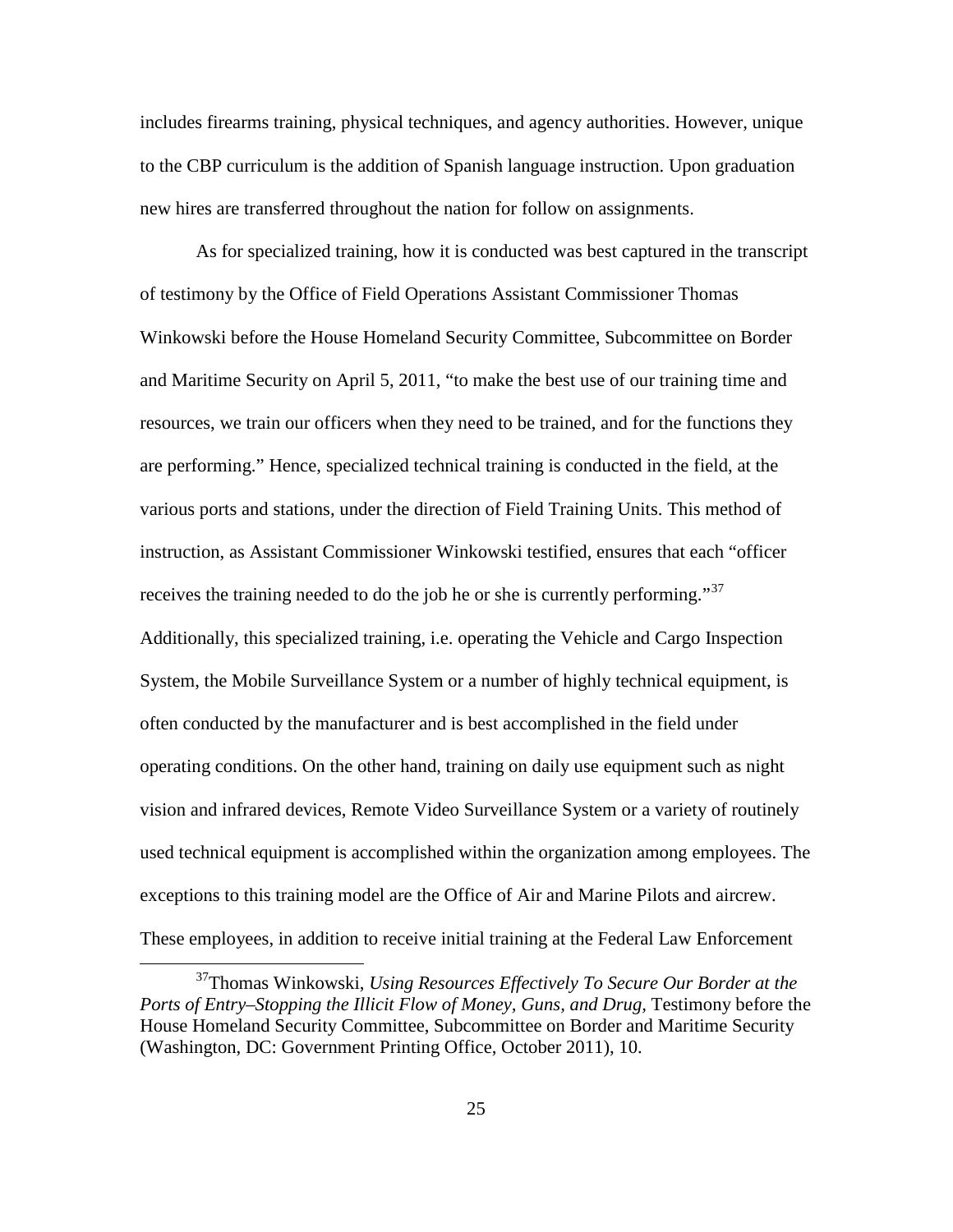Training Center in Glynco, Georgia, receive specialized flight training at the National Air Training Center (NATC) in Oklahoma City, Oklahoma. According to an internal CBP website the NATC, provides standardized tactical aviation training, manages the national fixed and rotary wing flight training contracts, manages the primary aviation survival school contract, manages the national aircraft vessel covert tracking device program, computer based training contracts and oversees air and marine officer and instructor training program.<sup>[38](#page-35-0)</sup>

## Material

CBP procurement, according to the *U.S. Customs and Border Protection Organization Handbook* and the agency's official website, is handled through the Office of Administration. Additionally, the agency must abide by the Federal Acquisition Regulations, a multi-volume publication that codifies the "uniform policies and procedures for acquisition by all executive agencies."<sup>[39](#page-35-1)</sup> Procurement of technology is conducted in close coordination with the requesting office and the Office of Technology Innovation and Acquisition. Often, to seek out new technology in order to meet specific capabilities gaps, CBP will announce a Request for Proposal (RFP). The RFP, "communicate[s] Government requirements to prospective contractors and . . . solicit[s] proposals."[40](#page-35-2) Contractors are then invited to demonstrate their solution to the capabilities

<span id="page-35-0"></span> <sup>38</sup>U.S. Customs and Border Protection, "CBP Air and Marine," Internal CBP Website (accessed February 15, 2012).

<span id="page-35-2"></span><span id="page-35-1"></span><sup>39</sup>General Services Administration, *Federal Acquisition Regulation* (Washington, DC: General Services Administration, 2005).

 $^{40}$ Ibid.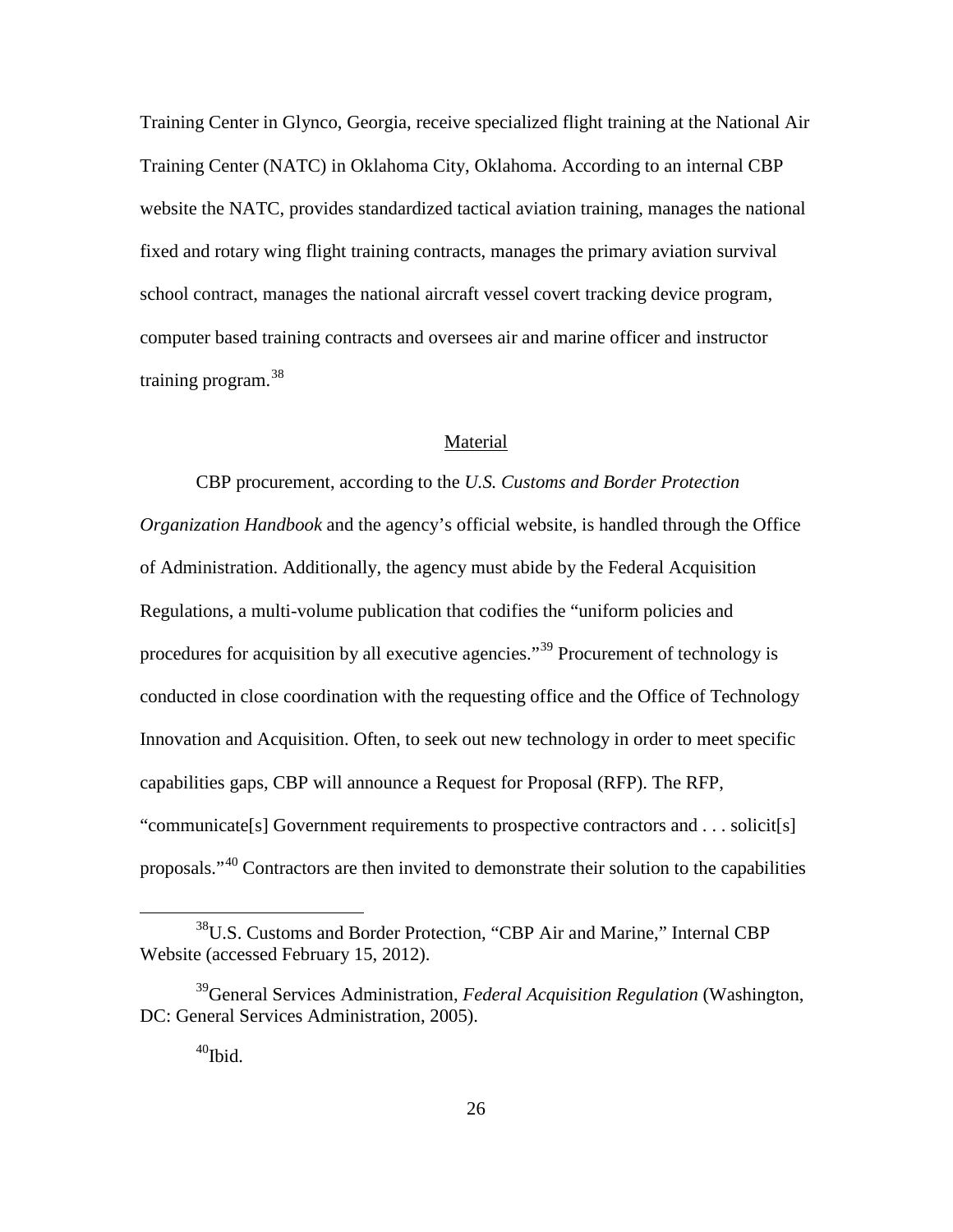gap and bid for award of the procurement contract. Such was the case with SBInet and of subsequent technology procurements.

Military surplus equipment, which in the past made up a significant share of the technical capacity of the Immigration and Naturalization Service and United States Customs Service, is no longer the sole source of technology in CBP. Nonetheless, such equipment (at the request of CBP) is routinely transferred for use by CBP via the Defense Logistics Agency Disposition Service. Interestingly, recent legislation, the SEND Act, H.R. 3422, calls for a significant percentage of returning Operation Iraqi Freedom surplus equipment to be transferred to the DHS for use along the U.S. border. $^{41}$  $^{41}$  $^{41}$  Rep. Ted Poe (R-TX), the author of the bill, indicated that "Eligible equipment would include: Humvees, night vision equipment and surveillance unmanned aerial vehicles. This equipment would be made available to the officials through an already existing DOD program.<sup>[42](#page-36-1)</sup> However, critics contend that maintenance of such equipment will overburden an already fiscally challenged department and may not fulfill a CBP technical deficiency.

In 2009, the DHS published the *High Priority Technology Needs* (HPTN) manual wherein it outlined its future technology needs. The *High Priority Technology Needs* Manual outlined 13 functional areas of the DHS mission, which included concerns over Cargo Security, Maritime Security and People Screening; all functional areas of CBP. A summary of the technology needs included "next generation non-intrusive inspection

<span id="page-36-1"></span><span id="page-36-0"></span><sup>&</sup>lt;sup>41</sup>Representative Ted Poe, Ted Poe U.S. Congressman, November 15, 2011, http://poe.house.gov/index.php?option=com\_content&amp:task=view&amp:id=8454&a mp;Itemid= (accessed December 18, 2011).

 $42$ Ibid.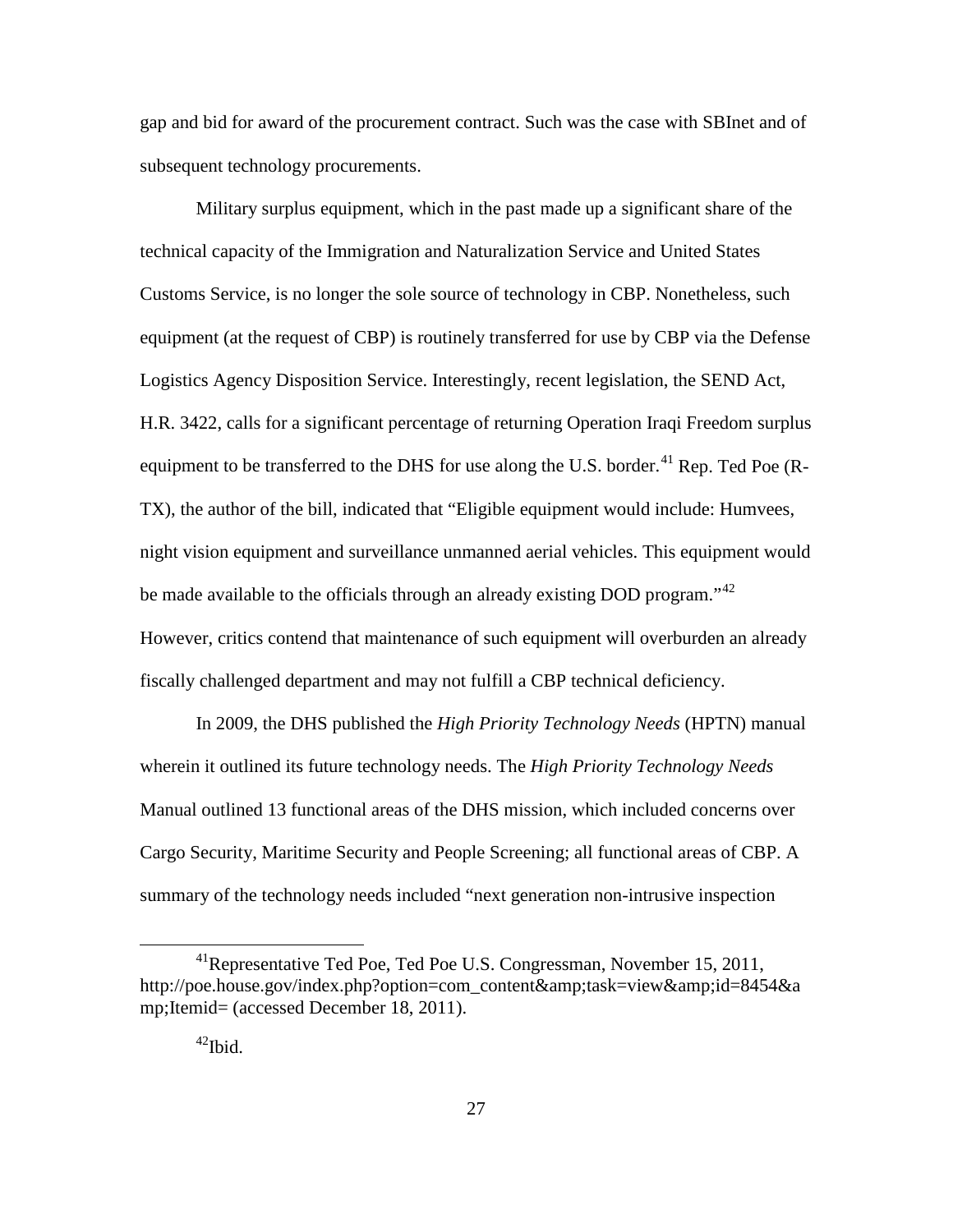systems to detect and identify contraband items or stowaways without disrupting the flow of commerce."[43](#page-37-0) CBP also identified as a need, the "capability to acquire (mobile) biometrics in challenging operational environments and provide real-time positive verification of an individual's identity, using multiple biometrics—in particular, face, fingerprint, and iris."[44](#page-37-1) This capability would require the capacity for "remote, standoff biometric detection for identifying individuals at a distance."<sup>[45](#page-37-2)</sup> This report also acknowledged a technology requirement to improve the "detection, tracking, and classifying of all threats along the territorial and maritime border—in particular, technologies [capable of supporting in] rugged terrain, concealing foliage, water obstacles, mountains, and other environmental constraints."<sup>[46](#page-37-3)</sup>

In recent congressional testimony and communications, Border Patrol leaders have made it clear to potential developers of the capability gaps it seeks to fill.<sup>[47](#page-37-4)</sup> Additionally, as a result of lessons learned, Border Patrol has chosen to use "proven technology tailored to the distinct terrain and population density of each border region."<sup>[48](#page-37-5)</sup>

 $45$ Ibid.

 $46$ Ibid.

<span id="page-37-1"></span><span id="page-37-0"></span> <sup>43</sup>U.S. Department of Homeland Security, *High-Priority Technology Needs* (Washington, DC: Government Printing Office, 2009).

 $^{44}$ Ibid.

<span id="page-37-4"></span><span id="page-37-3"></span><span id="page-37-2"></span><sup>&</sup>lt;sup>47</sup>U.S. Customs and Border Protection, "Southwest Border, Border Technology Solutions Industry Day."

<span id="page-37-5"></span><sup>48</sup>Chief Michael J. Fisher, U.S. Border Patrol, *Testimony before the House Committee on Homeland Security Subcommittee on Border and Maritime Security* (Washington, DC: Government Printing Office, 2011), 2-11.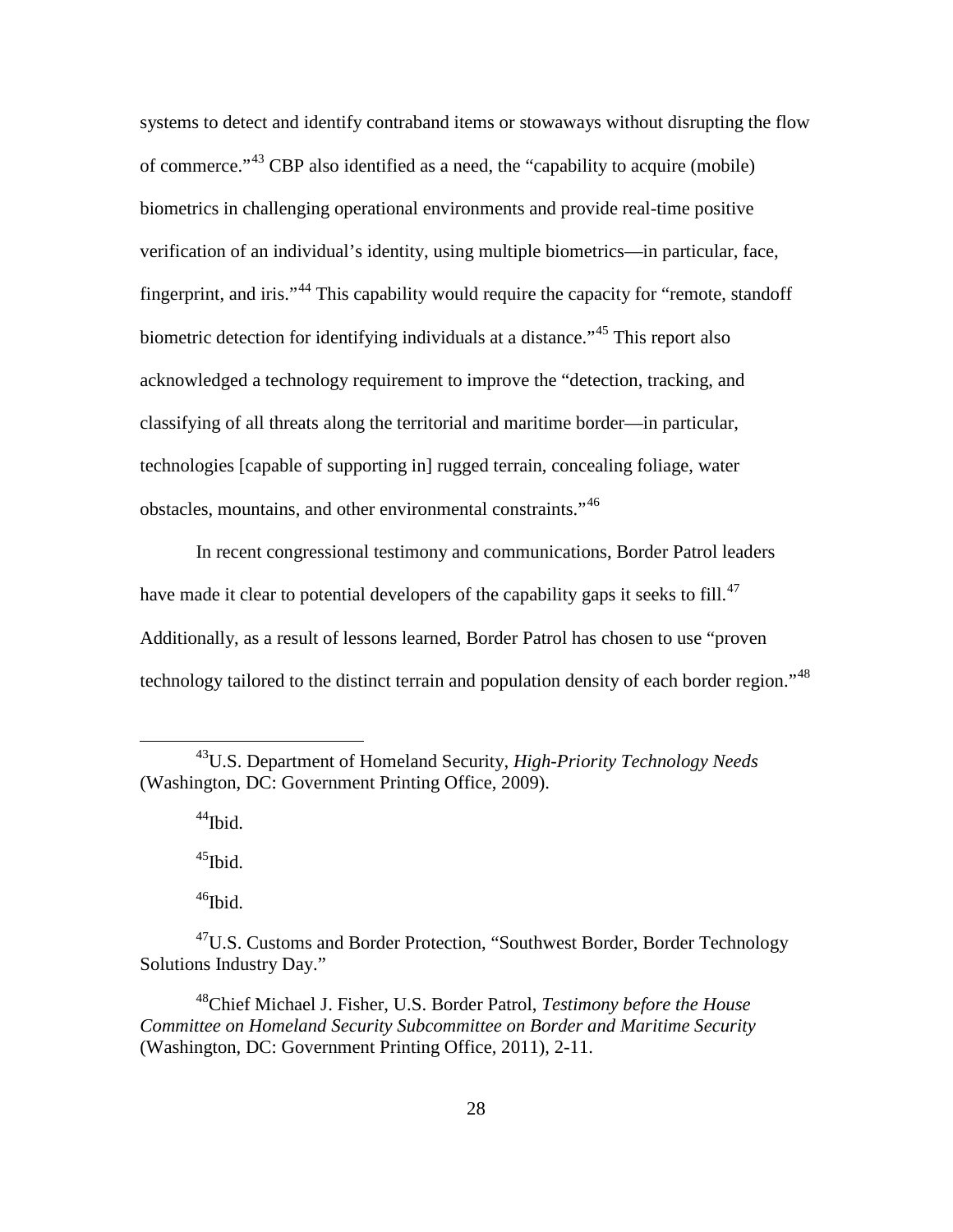The Border Patrol will not seek a one-size fits all approach similar to SBInet. In testimony before the House of Representatives Subcommittee on Border and Maritime Security, Michael J. Fisher, Chief of the U.S. Border Patrol, testified that a new technology deployment plan will include proven technology and that the "Department intends to initiate procurements for the Remote Video Surveillance Systems and cameras, thermal imaging systems, Agent-Portable Surveillance Systems, imaging sensors, Unattended Ground Sensors, and Mobile Video Surveillance Systems."[49](#page-38-0) Thus, for the Border Patrol it seems, material procurements will focus on surveillance and detection technologies.

The development of surveillance and detection technology has grown exponentially in the post 9/11 climate. Companies of all sizes work diligently to develop new and innovative ways of identifying and classifying threats. As a result, there are many websites promoting new and innovative technologies for border enforcement. For example, the renowned aircraft manufacturer Boeing maintains its Defense, Space and Security website to promote surveillance technologies it is developing. So, too, do aircraft giants Raytheon, Lockheed Martin, General Dynamics, and Northrop Grumman and Electro-Optical/Infrared tech powerhouses L3 Communications, and FLIR. Even so, these manufacturers are outnumbered by a growing field of small businesses that remain competitive because of their ability to adopt "off the shelf" technology in their innovations.

<span id="page-38-0"></span>49Ibid.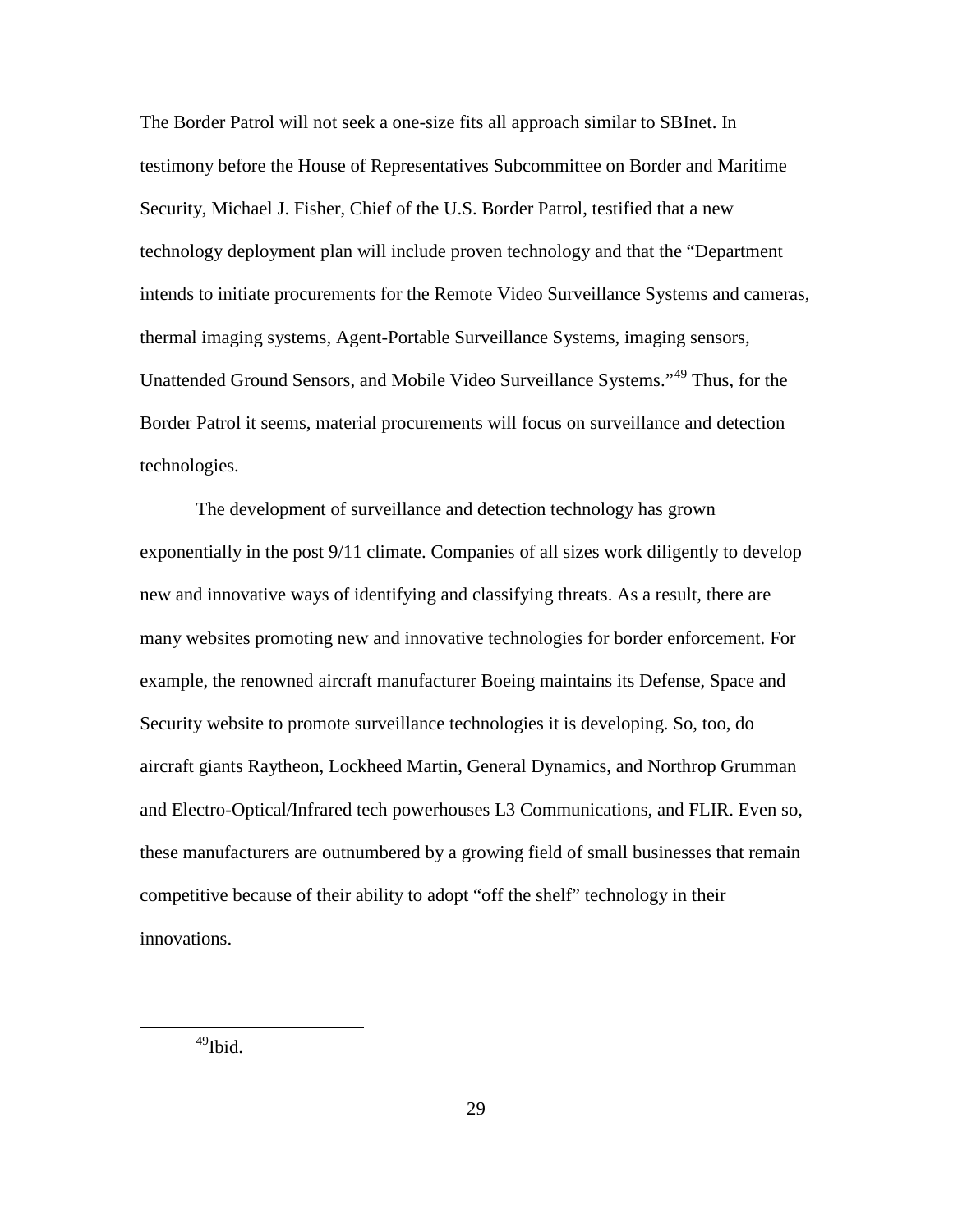Helping the federal government keep tabs on the pulse of emerging surveillance and detection technology is a large number of agencies and institutions. One such institution is the National Institute of Justice. The National Institute of Justice, along with spearheading numerous criminal justice initiatives, also funds the National Law Enforcement Corrections Technology Center and its website Justnet.org. National Law Enforcement Corrections Technology Center, through its website Justnet.org, serves as a clearinghouse for research on emerging law enforcement technology under development or currently in production. Similarly, within the federal government both the DHS and the Department of Defense also monitor and support the development of law enforcement surveillance and detection technology. A way DHS supports technology development is through its Future Tech Program. Future Tech's objective, according to the DHS website "is to establish mutually-beneficial partnerships with the private sector, national laboratories, university community and other Research and Development organizations to develop technologies (capabilities) that address the long-term needs of the Department."<sup>[50](#page-39-0)</sup> The DOD also supports technology development through numerous programs and directorates such as the Office of the Secretary of Defense Rapid Reaction Technology Office, and the Army Communications-Electronics Research and Development Center–U.S. Army Night Vision and Electronic Sensors Directorate and Defense Advanced Research Projects Agency. All these organizations routinely route emerging dual-use technology to the DHS for further evaluation and study. With so many

<span id="page-39-0"></span> $50$ U.S. Department of Homeland Security, "Future TECH," November 22, 2011, http://www.dhs.gov/files/programs/gc\_1242058794349.shtm (accessed December 23, 2011).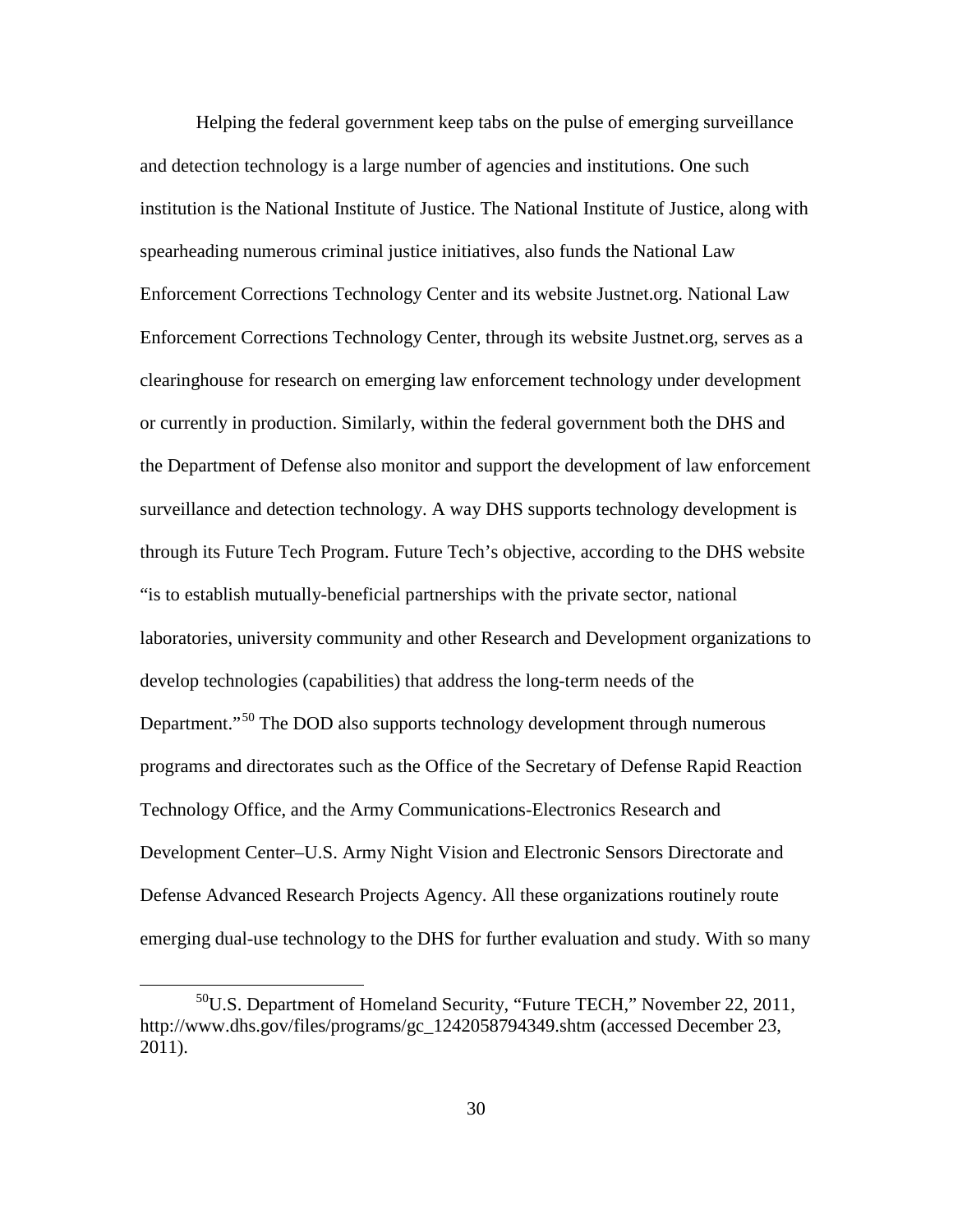corporations and government agencies involved in developing new law enforcement technology and monitoring the progress of these developments, the procurement process is quite complex. This makes the domain of Material important to this research.

# Leadership

Little literature exists concerning CBP leadership challenges in fielding technology. However, numerous internal communications consisting of memoranda, policy statements and Standard Operating Procedures are available. These documents provide instructions for CBP leaders, direct the actions of personnel in the use of technology, and assist leaders in dealing with unexpected situations. For example, following the devastating Tsunami that struck Japan in March 2011, CBP distributed a policy memorandum providing guidance to leaders on the proper technical procedures for dealing with irradiated people or cargo.<sup>[51](#page-40-0)</sup> In another example, a Standard Operating Procedure for the use of the Vehicle and Cargo Inspection System was produced to delineate the responsibilities of leaders and operators to ensure safe and responsible operation.<sup>[52](#page-40-1)</sup> Another was created for the use of License Plate Readers at checkpoints; this also outlined the responsibilities of every leader in the chain of command.<sup>[53](#page-40-2)</sup>

<span id="page-40-0"></span> <sup>51</sup>U.S. Customs and Border Protection, *Encountering Persons or Effects with Radioactive Contamination Originating from Japan* (Washington, DC: Government Printing Office, March 21, 2011).

<span id="page-40-1"></span><sup>52</sup>U.S. Customs and Border Protection, *Guidance for Use of Personal Radiation Detectors and VACIS Technology at Border Patrol Checkpoints* (Washington, DC: Government Printing Office, December 4, 2006).

<span id="page-40-2"></span><sup>53</sup>U.S. Customs and Border Protection, *Policy Regarding the Use of License Plate Readers at Border Patrol Checkpoints* (Washington, DC: Government Printing Office, January 15, 2008).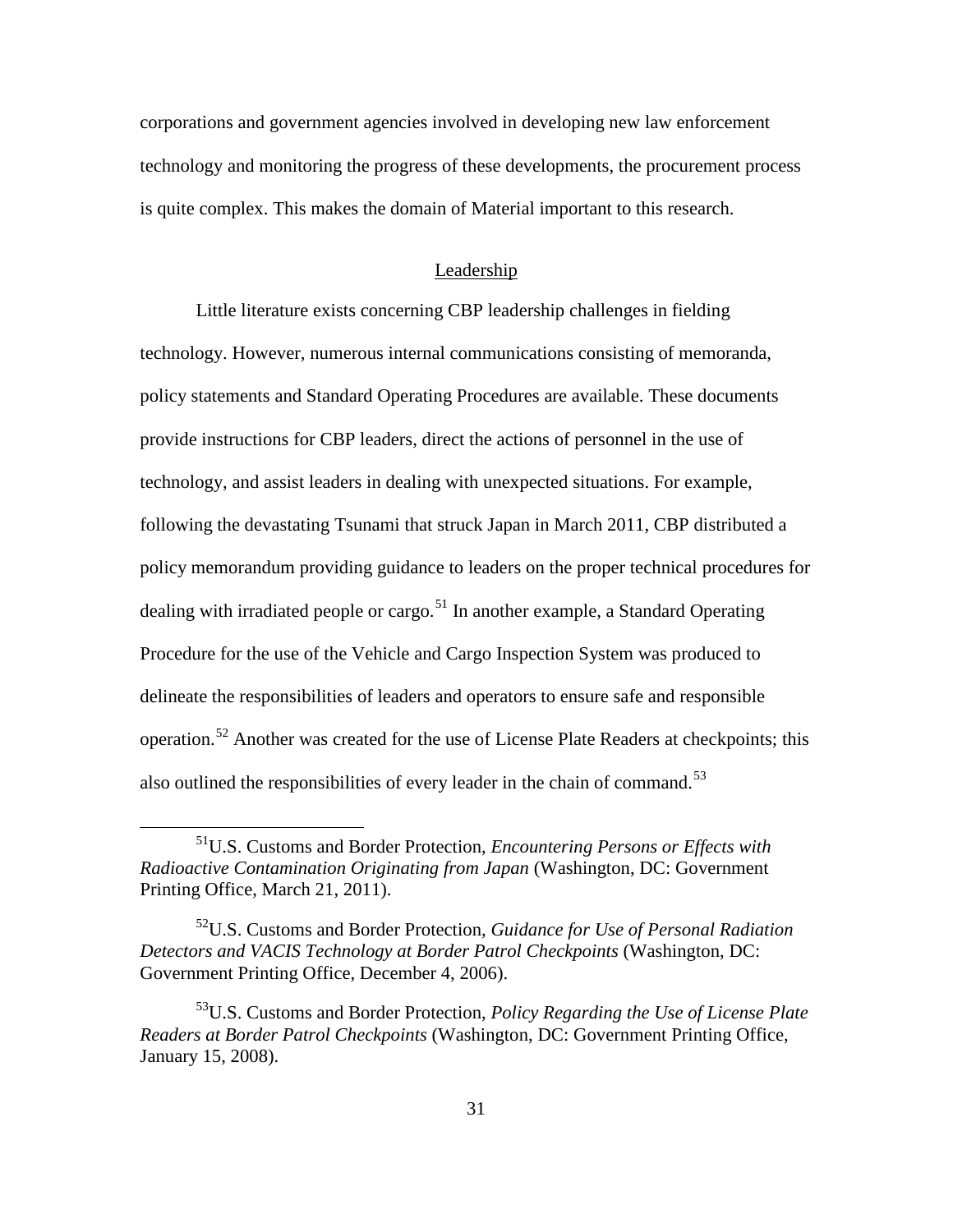As an example of the types of challenges leaders face, a 2003 Government Accounting Office (GAO) report of testimony by Nancy Kingsbury, Managing Director GAO Applied Research and Methods, explained that fielding *biometrics* technology "could potentially impact the length of the inspection process [at the border]," "lengthen . . . the process of obtaining travel documents for entering the United States," and "extend the wait time at ports of entry which will potentially reduce the number of visitors." [54](#page-41-0) The report further explained that such actions may, because a lot of our immigration policy is based on reciprocity, force other nations to adopt similar procedures, and therefore could have a negative impact on the U.S. economy. Although written as a response to fielding biometrics technology, this document is a good example of the types of consequences that technology decisions made by CBP leaders could potentially force on the nation.

#### Personnel

CBP technology has but one purpose, multiply the effects of the force. That is, technology increases the capability of personnel to detect, their capacity to identify, and if necessary their ability to apprehend. It is apparent, from previous sections in this review, that in addition to increasing its size, CBP is also increasing the capacity of its force to accomplish its mission.

<span id="page-41-0"></span> <sup>54</sup>U.S. General Accounting Office, *Border Security: Challenges in Implementing Border Technology*, Testimony Before the Subcommittee on Terrorism, Technology, and Homeland Security and Subcommittee on Border Security, Immigration, and Citizenship, Committee on the Judiciary, United States Senate (Washington, DC: Government Printing Office, 2003).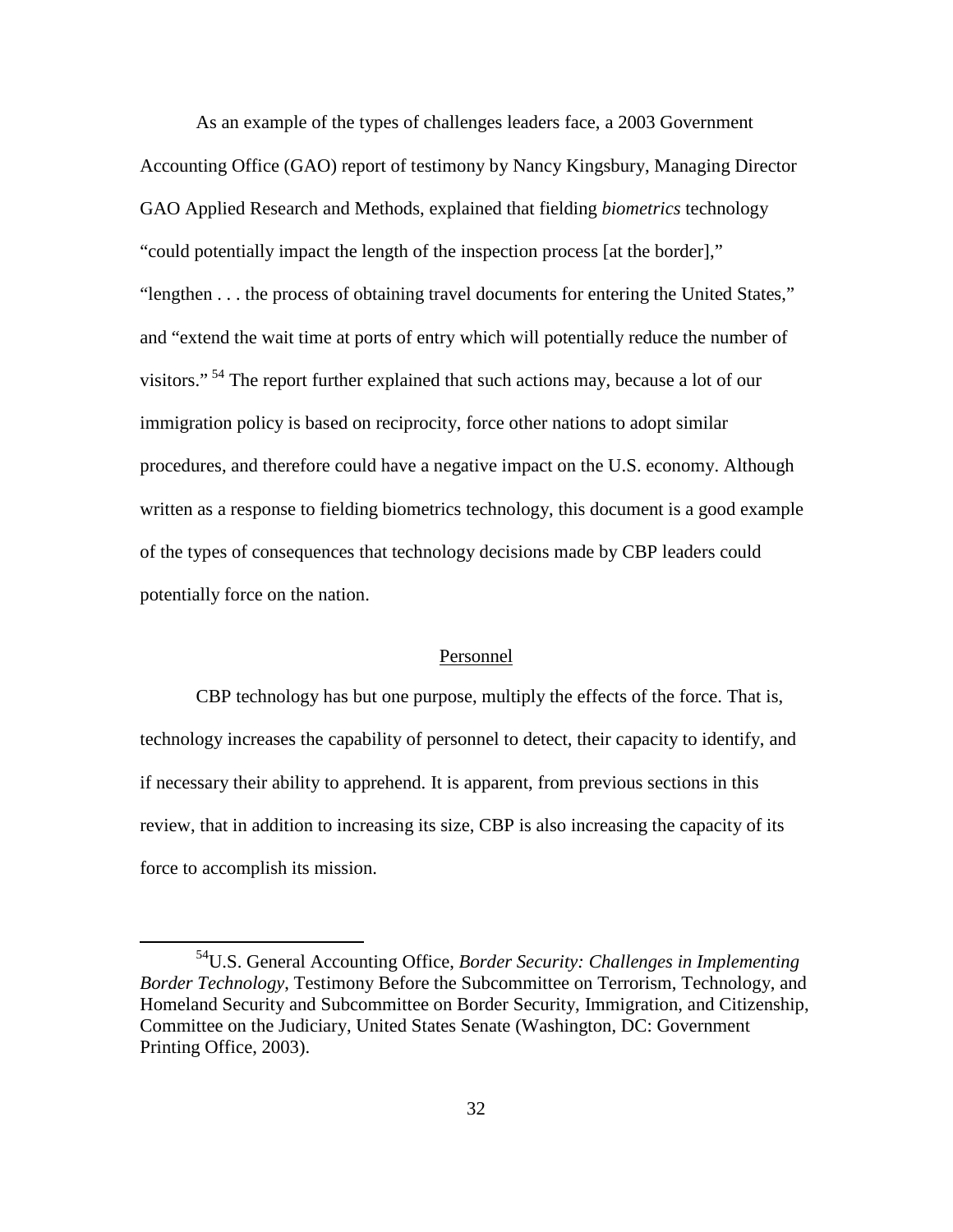There is a great deal of literature that argues that new technology has a positive force-multiplying effect, but there is also literature that argues that the impact of technology is exaggerated. One such report, the transcripts from DHS Inspector General (IG) Richard L. Skinner's 2005 testimony before the U.S. House of Representatives, Committee on Homeland Security, Subcommittee on Management, Integration, and Oversight, shed light on the difficulties in assessing the *force-multiplying effects* of technology. Skinner testified that the effectiveness of the Integrated Surveillance Intelligence System, the network of remote video surveillance cameras that were being installed all along the border, could not be accurately measured. Moreover, that the Border Patrol lacked the capacity to do so, which required knowing how many aliens had successfully entered the country illegally, of which could only be estimated. For note, Integrated Surveillance Intelligence System was rolled into SBInet a few years later. IG Skinner also testified that his auditors had found that "after spending hundreds of millions of dollars to deploy 11,000+sensors only 5% of the border is actually covered, and less than 1% of all apprehensions were directly attributable to sensor activity."<sup>[55](#page-42-0)</sup> Although these 2005 statistics are only a snapshot of the fledgling agency, with the 2010 decisions to scrap SBInet, and recent critiques of the mismanagement of technology procurements, some argue that an increase in enforcement personnel would better serve DHS rather than continue investment in unproven technology.

<span id="page-42-0"></span> <sup>55</sup>U.S. Department of Homeland Security, *Statement of Richard L. Skinner, DHS Inspector General, before the House of Representatives Committee on Homeland Security, Subcommittee on Management, Integration and Oversight* (Washington, DC: Government Printing Office, December 16, 2005).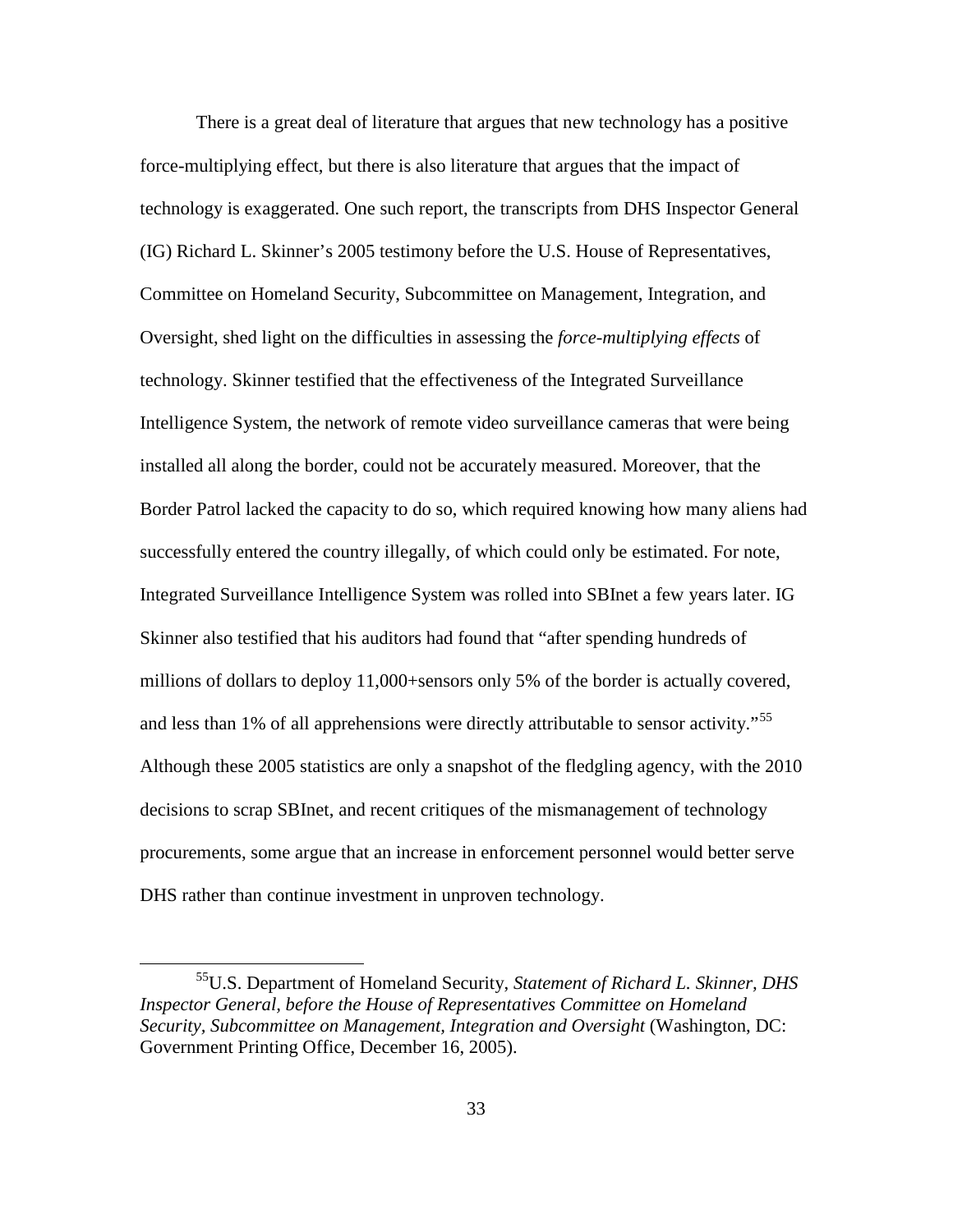U.S. Border Patrol Chief, Michael Fisher, however, contends that technology is playing a significant role in border enforcement. He testified that in his agency, technology "has enhanced operational capabilities in some parts of the border" and that "in the case of TUS-1 (phase two of the shuttered SBInet), the Border Patrol experienced improved situational awareness and increased apprehensions of illegal entrants."<sup>[56](#page-43-0)</sup> As far as personnel though, despite the increase in deployed technology, CBP has experienced a significant growth in staffing. In fact, according to official Border Patrol statistics, staffing has increased from 9821 Agents in 2001 to  $21,444$  in  $2011$ .<sup>[57](#page-43-1)</sup> Similarly, Field Operations claimed nearly 28,000 employees while the office of Air and Marine almost 2000.<sup>[58](#page-43-2)</sup> Ostensibly, this could be a sign that, with the significant increase in manpower and the steady growth of technology, rather than equiping the man, CBP has chosen to man the equipment. Only time can tell the impact of such an arrangement.

#### Facilities

Apart from aircraft hangers, Remote Video Surveillance System upgrades and the addition of radio towers, CBP facilities are suffer little affect from technology procurements. As a result most facilities accommodate only traditional law enforcement

 $^{56}$ Fisher, 2-11.

<span id="page-43-1"></span><span id="page-43-0"></span><sup>57</sup>U.S. Customs and Border Protection, "U.S. Border Patrol Statistics," December 12, 2011, http://www.cbp.gov/xp/cgov/border\_security/border\_patrol/usbp\_statistics/ (accessed December 26, 2011).

<span id="page-43-2"></span><sup>58</sup>U.S. Customs and Border Protection, Newsroom, *CBP Air and Marine Assistant Commissioner Discusses the Work of CBP's Office of Air and Marine*, March 23, 2010, http://www.cbp.gov/xp/cgov/newsroom/congressional\_test/work\_oam.xml (accessed December 26, 2011).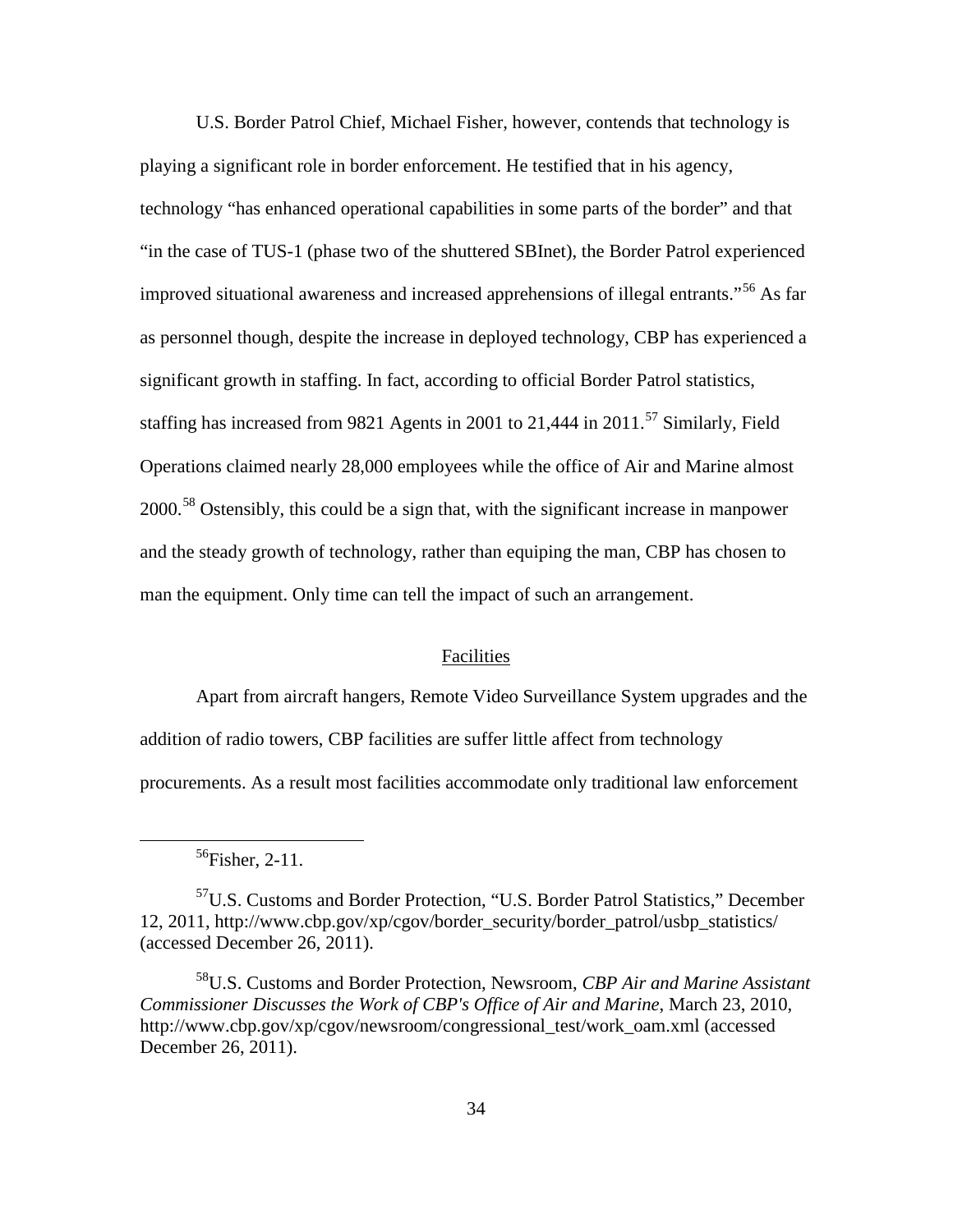equipment such as sedans, sport utility vehicles, trucks, and transport vans. These facilities include armories for weapons and sensitive equipment. They often have control rooms / dispatch centers for monitors and radios. However, recent instructions in the CBP manual, *Construction of CBP-Owned Land Ports of Entry*, dictates that in the renovation of Land Ports of Entry, CBP will "incorporate mission enhancements required to bring these facilities designed for a different era of inspections to current operational requirements."[59](#page-44-0) Additionally, the manual acknowledges that the identified facilities were "built decades before 9/11 during an entirely different era of land port of entry inspection. Various inspection technologies that exist today were not imagined when many of the existing land ports of entry were built."<sup>[60](#page-44-1)</sup> But, a 2009 Office of Inspector General report faulted CBP for "not completing 56 (77%) of 73 Rapid Response Projects originally planned for completion by December 31, 2008," construction needed to accommodate the growing workforce.<sup>[61](#page-44-2)</sup> This same report revealed that in 2008 the Border Patrol's "permanent facilities included 143 stations and 20 sector headquarters buildings." However, by "2015, Customs and Border Protection [planned] to complete 29 new Border Patrol stations, 1 new sector headquarters building, 5 vehicle maintenance buildings, and 7 checkpoint projects for a total estimated cost of \$1.1 billion."<sup>[62](#page-44-3)</sup> This

<span id="page-44-0"></span> <sup>59</sup>U.S. Customs and Border Protection, *Construction of CBP-Owned Land Ports of Entry* (Washington, DC: Government Printing Office, 2009).

 $60$ Ibid.

<span id="page-44-3"></span><span id="page-44-2"></span><span id="page-44-1"></span><sup>61</sup>U.S. Department of Homeland Security, *CBP's Construction of Border Patrol Facilities and Acquisition of Vehicles* (Washington, DC: Government Printing Office, 2009).

 $62$ Ibid.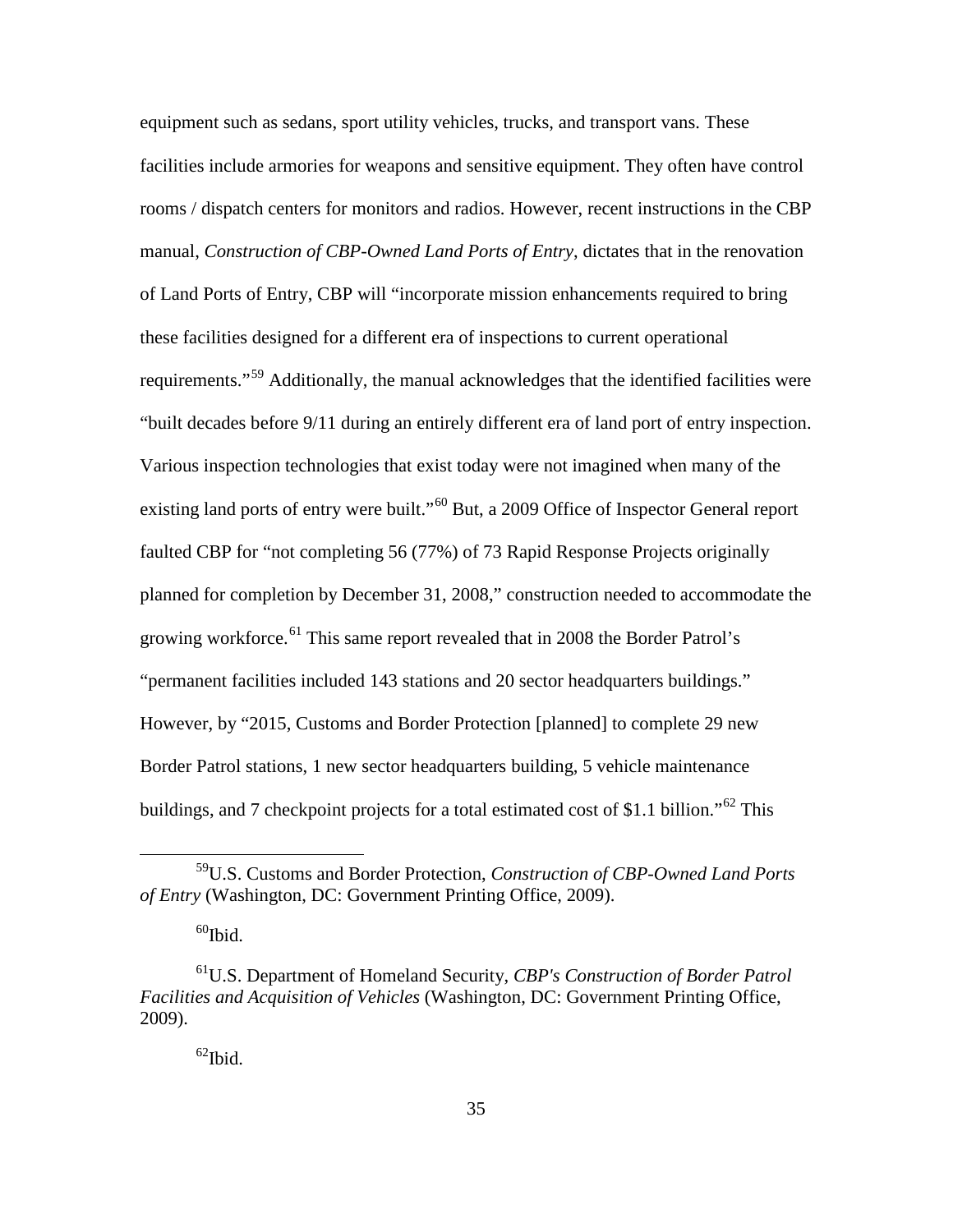rapid expansion, also proclaimed in the Office of Inspector General report, demands increased management oversight and a standardized design method only feasible through an "updated Facilities Design Standard."<sup>[63](#page-45-0)</sup> This expansion would most likely ensure new CBP construction would accommodate staffing expansions and future technology needs.

<span id="page-45-0"></span> $63$ Ibid.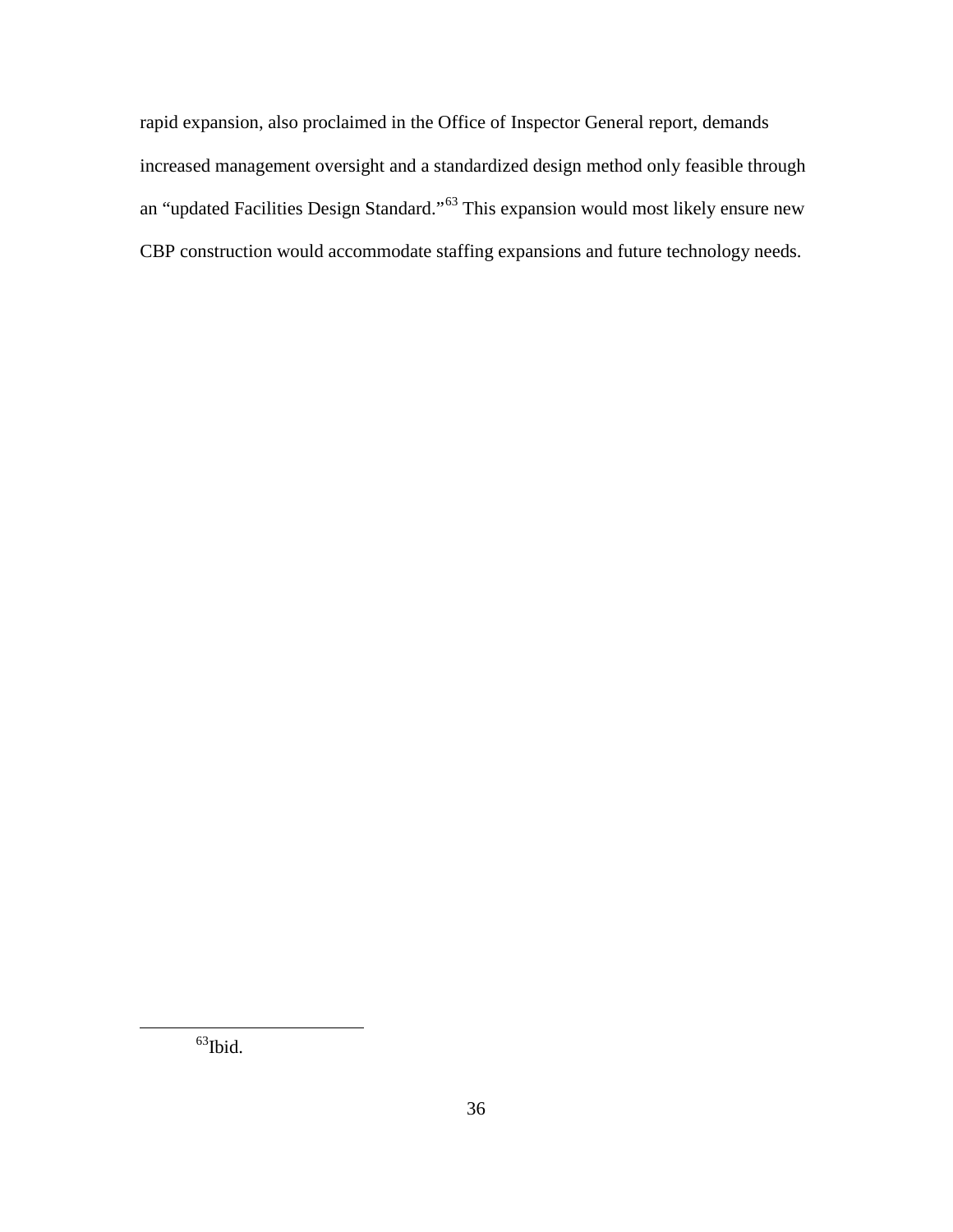# CHAPTER 3

# RESEARCH METHODOLOGY

The research methodology used in this study was a qualitative analysis. The substance of this thesis is an evaluation of the second and third order effects of emerging aerial surveillance technology as they relate to the CBP equivalent of Doctrine, Organization, Training, Material, Leadership, Personnel and Facilities (DOTMLPF).

#### Primary Research Approach: DOTMLPF

DOTMLPF is a capabilities based assessment (CBA) developed by the U.S. Army to fill capability gaps or evaluate the effects of a proposed change. In order to apply this assessment model equivalent domains within the organization must be identified. In CBP, the identification took some effort. Some domains could be easily correlated, such as training, which was matched to the training methods and procedures adopted by CBP. Organization, the researcher found, equated to the organizational structures of CBP. The domain of facilities had attributes similar to those in the military and was clearly equivalent. The remaining domains though, were more difficult to link together. For the purpose of this study, the researcher determined that the domain of doctrine was equivalent to procedures; CBP's codified policies, and strategies. As for the domain of material, it was likened to CBP procurement processes, acquisitions policies and the organizations that fill procurement needs. Finally, the domain of leadership, the researcher believed more closely correlated to the challenges CBP leaders face in fielding technology.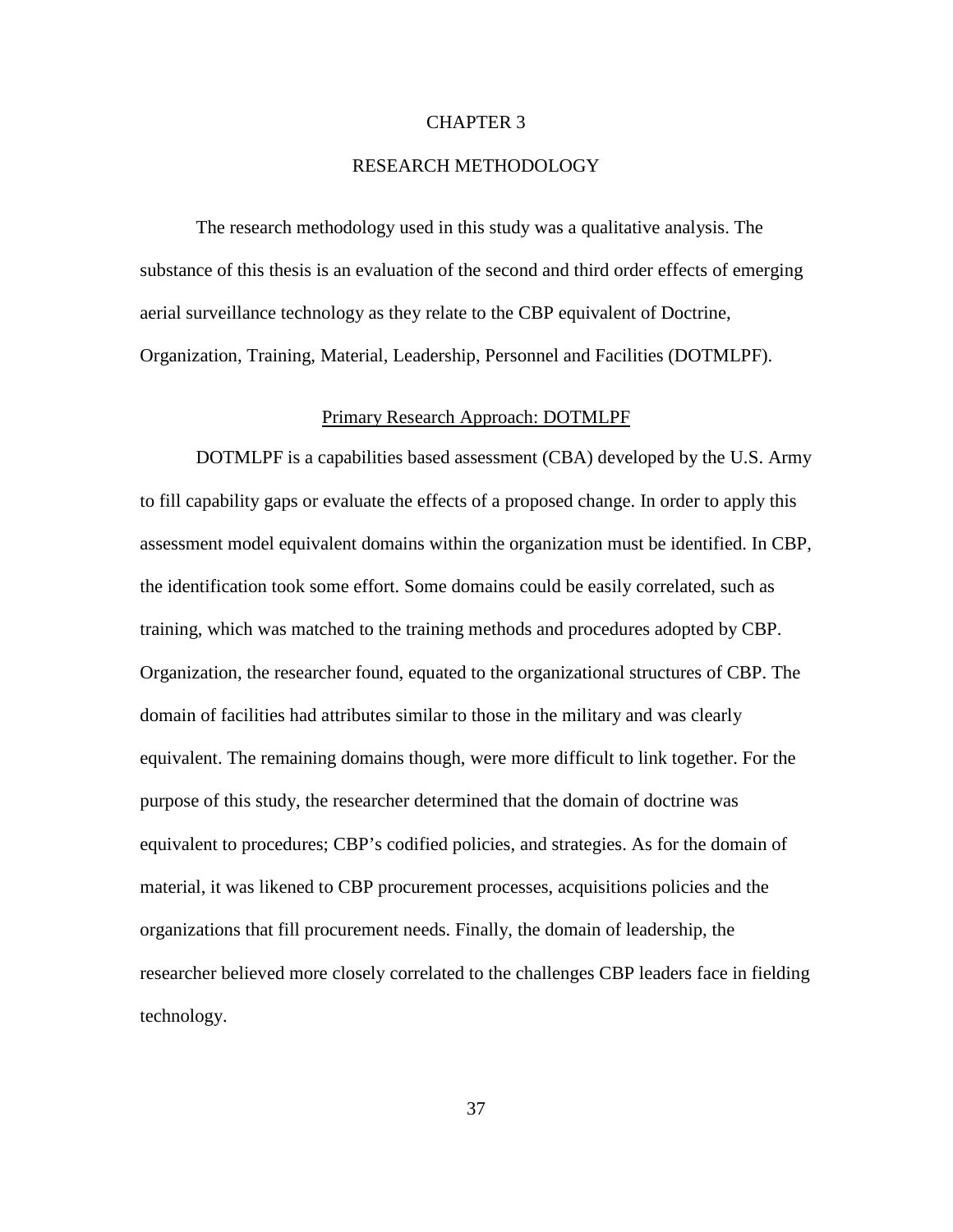#### Why DOTMLPF?

To some academians, research utilizing DOTMLPF as its primary design is out of the ordinary, given that few organizations outside the armed forces utilize this assessment model. However, DOTMLPF's absence from mainstream research is not an indicator of its ineffectiveness; rather its absence is a sign of the difficulty involved of applying DOTMLPF in other than military settings. Few civilian organizations have a developed doctrine, let alone the complex organizational structures similar to the military that lends itself to the delayed effects of change. In civilian organizations the effects of change are seen almost immediately with competitors quickly capitalizing on its negative consequences. But, DOTMLPF does have potential in research within other complex government agencies, particularly research in para-military law enforcement organizations. In these highly rigid and bureaucratic agencies, DOTMLPF can serve as an ideal assessment model.

# Secondary Research Approach: Evaluation of Literature Pertaining To Emerging Technology

The primary research approach was facilitated through secondary research in the form of an evaluation of existing literature and websites that pertain to emerging civilmilitary and law enforcement aerial surveillance technology. This also includes literature related to the role of technology in CBP. This secondary research allowed for two essential questions to be answered. First, what are the developing trends in AS&D technology? This technology could be either currently in use or under design. The vast number of commercial websites promoting new and innovative enforcement technology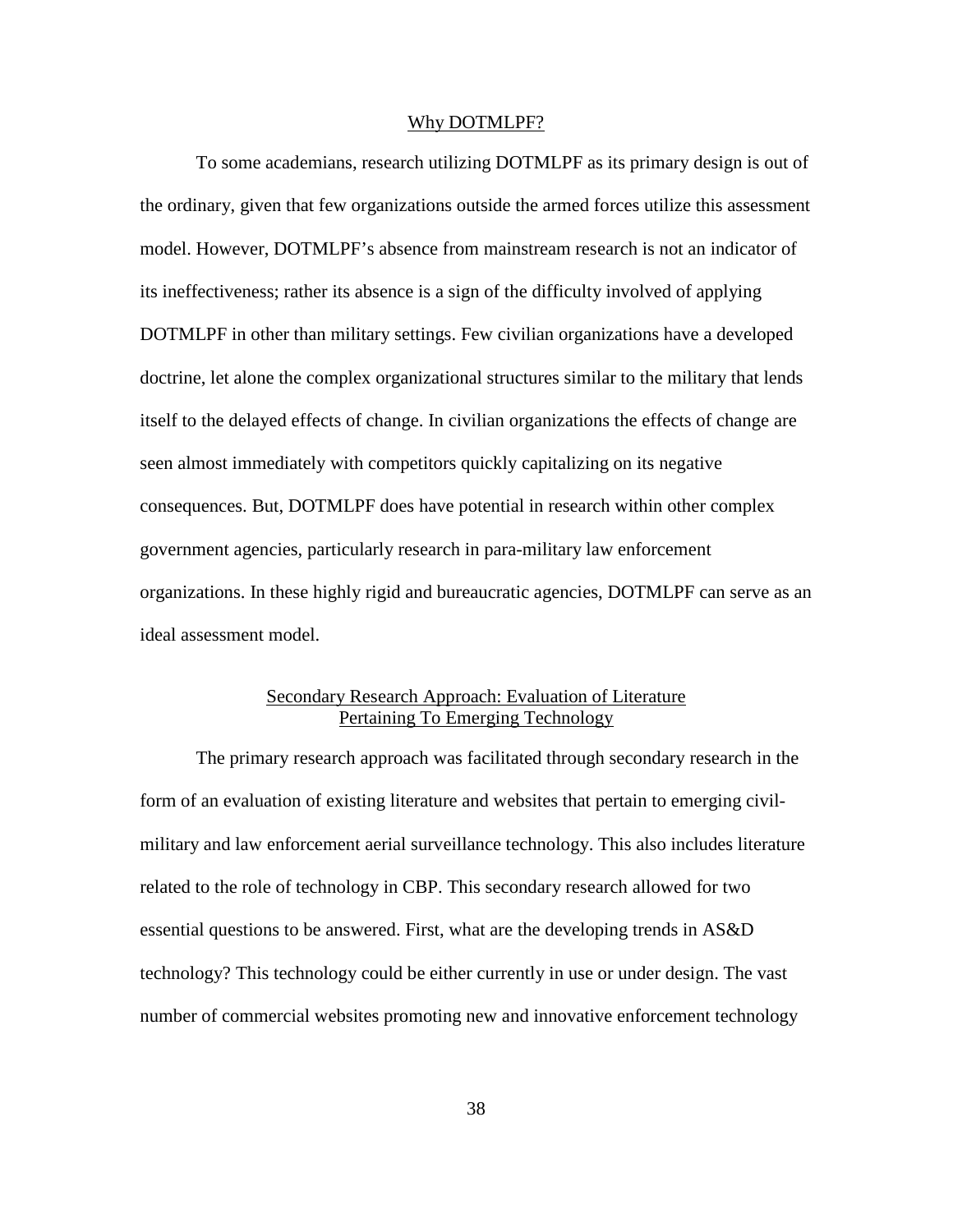provided a grounded foundation for analysis. In addition, a number of official government websites and military manuals were able to focus this inquiry.

Secondly, how might the identified new technologies contribute to meeting CBP's mission? This question will be answered using the criteria of feasibility, acceptability and suitability (FAS). FAS is a common method used by the military to determine the validity of a tentative course of action (COA) as part of the Military Decision Making Process (MDMP). Courses of action are screened by using the criteria of feasible, acceptable, suitable, distinguishable and complete. Through this process military planners are able to determine which COA will accomplish the mission within the commander's guidance.

This thesis will incorporate the portion of this screening process pertaining to FAS. Within this context, being feasible means that the technology is within the realm of possibility, taking into consideration statutory constraints, and fiscal controls. While being acceptable means, that in balancing risks against the benefits to be gained by using a certain technology, the benefits clearly outweigh, for example, the risks to the operator, or the travelling public. Finally, suitability means that with respect to the agency's mission and role in homeland defense the technology is appropriate, for example, the appropriateness of tanks over UAS's. Those technologies that were determined to be feasible, acceptable and suitable were measured as to their effects on DOTMLPF. This, in turn, narrowed the selection field to those technologies with the potential for enduring relevancy in the next 5 to 20 years, with the presumption that these technologies would be the focus of CBP procurement.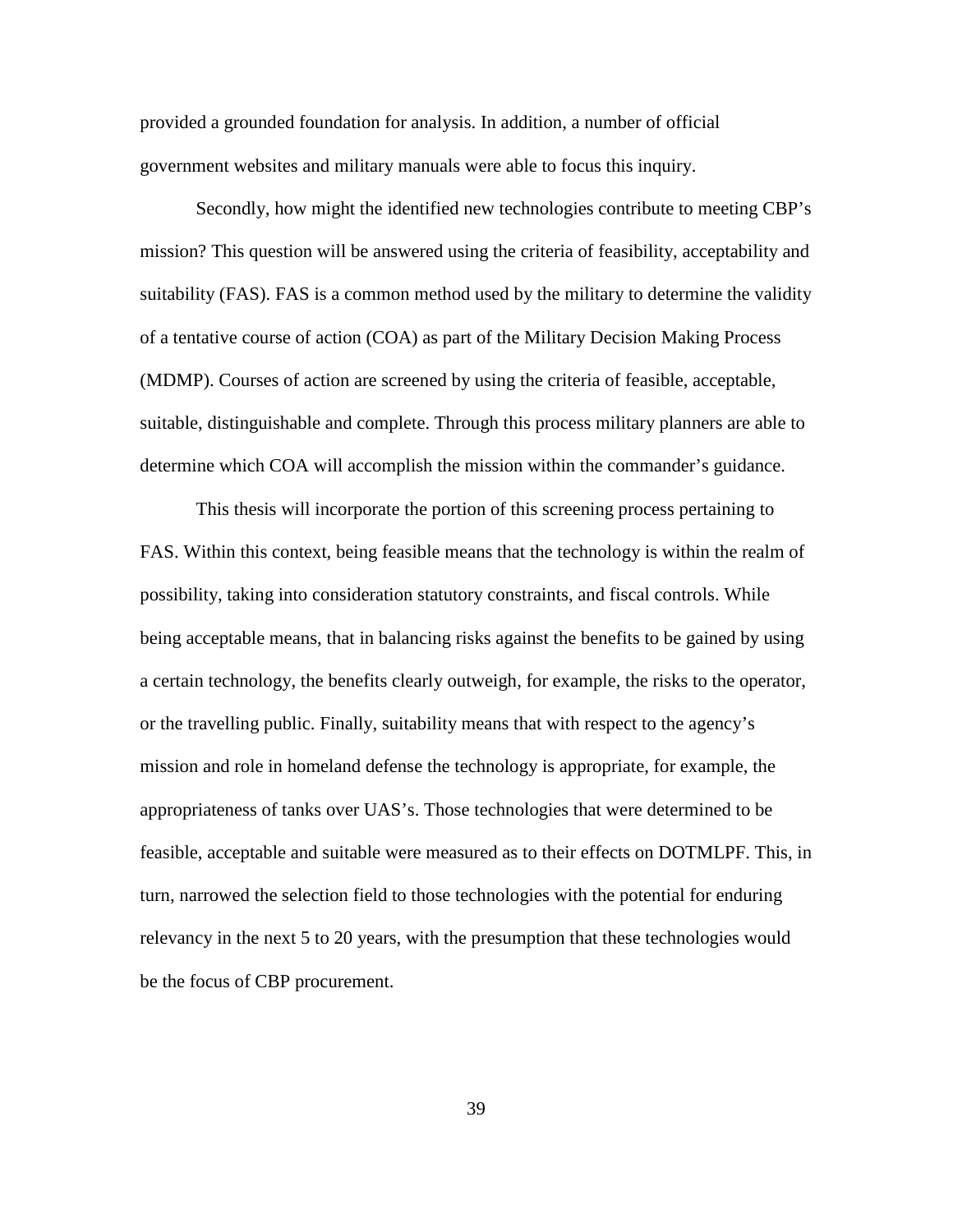### Summary

The approach of DOTMPLF has been used extensively by military researchers in an assortment of ways. It is commonly used as a framework for conducting research and on other occasions as filter of the results of research. DOTMLPF is a common methodology in the U.S. Army's procurement process, "a joint tool providing structured, rigorous integrated analysis or solutions to capability gaps."[64](#page-49-0) In this thesis DOTMLPF will, in addition to serving as the framework for the literature review, be the primary discriminator of the research results. DOTMLPF will be the filter in which identified technologies are screened.

<span id="page-49-0"></span> <sup>64</sup>F100, *Managing Army Change*.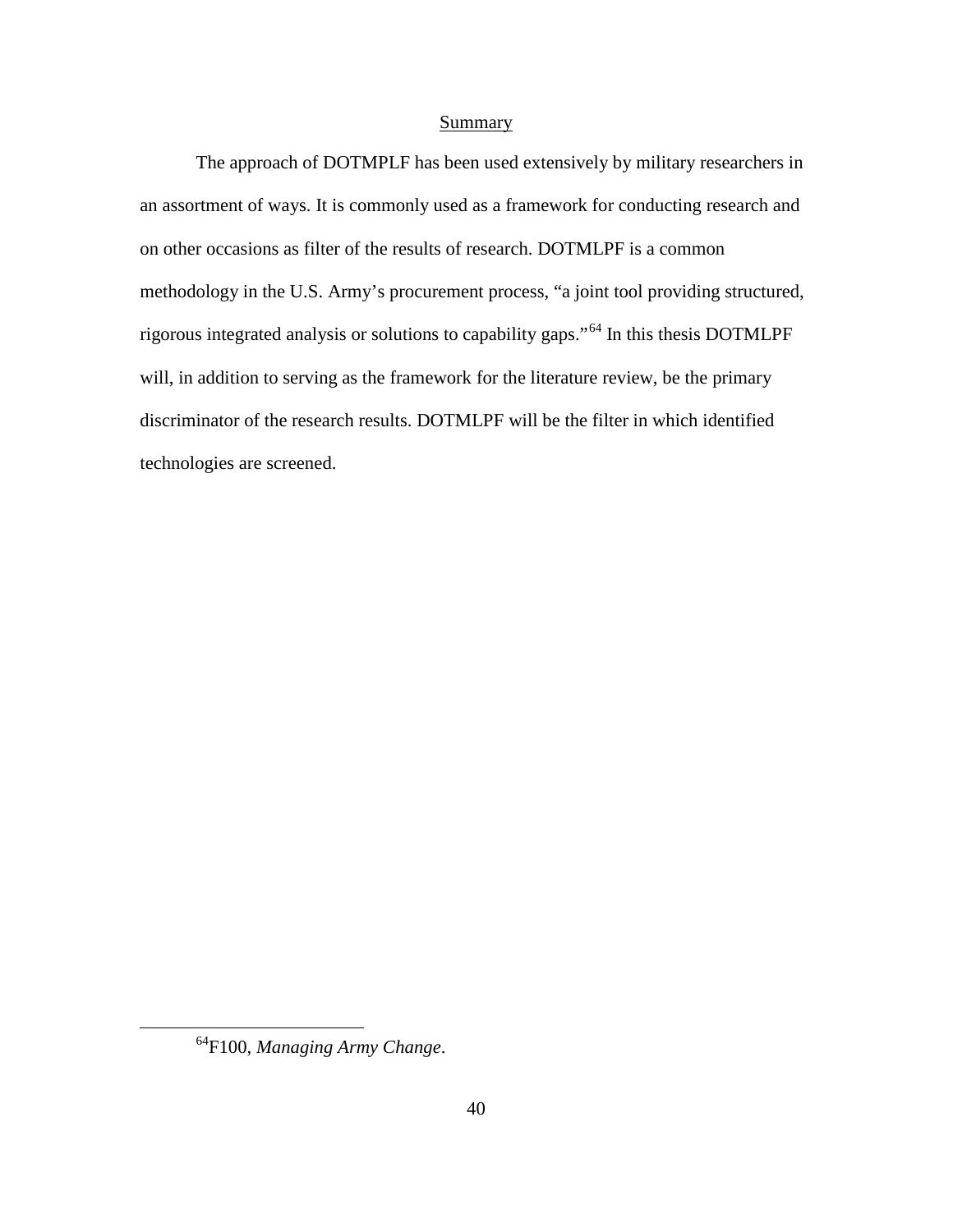# CHAPTER 4

# ANALYSIS

The first part of this chapter highlights the current AS&D capacity of CBP in order to understand the current state of affairs. With this understanding an accurate analysis of the potential usefulness of emerging technology can be made using the FAS test and the DOTMLPF framework. This is done in latter sections of this chapter. Lastly, with those results in hand, the primary question will be addressed.

#### CBP Surveillance and Detection Technology

Understanding the current array of CBP aerial surveillance and detection technology is necessary to conducting an accurate analysis of alternatives. With the purpose of this thesis being the identification of emerging AS&D technology that meets the FAS criteria for use by CBP, it is appropriate to cover the current state of AS&D technology affairs. AS&D technology currently used by CBP can be subdivided into two categories. The first category is surveillance platforms, which includes both piloted fixed and rotary winged aircraft, and unmanned aircraft systems. Current CBP platforms include an assortment of piloted aircraft such as the American Eurocopter EC-120 and Aerospatiale AS-350 (A-Star) helicopters, the C-550 Citation II interceptor airplane and the previously discussed the P-3AEW Orion. All offer diverse capability, and a broad range of speed, lift, persistence and versatility. However, outside military advances in stealth and speed, the technology behind these platforms remains constant and not appropriate to this thesis. Beyond the traditional airframes, CBP relies on two unmanned aircraft platforms, the MQ-9 Predator B Unmanned Aircraft System (UAS) and the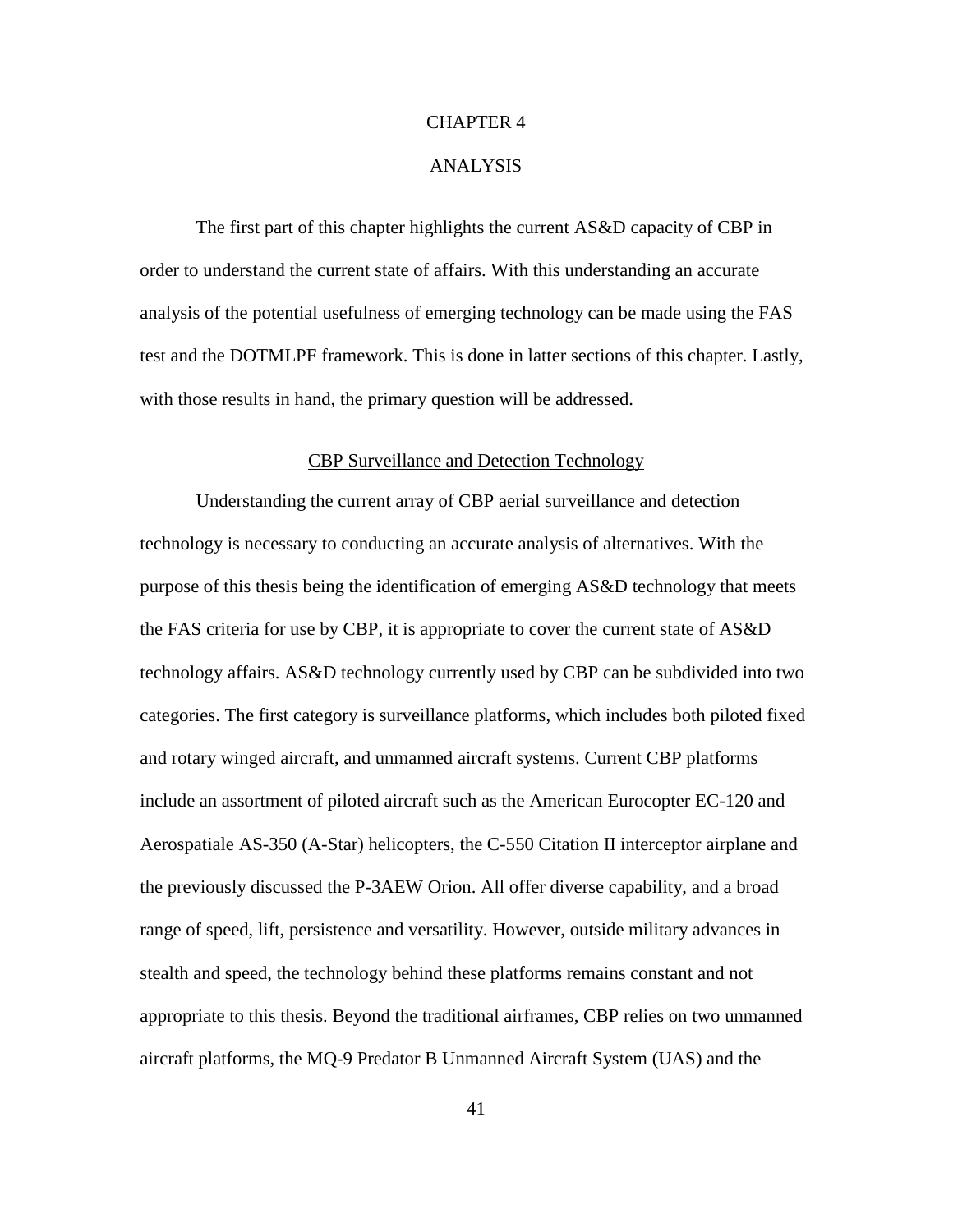275,000 cu.ft. and  $420,000$  cu.ft. aerostats of the national TARS.<sup>[65](#page-51-0)</sup> The MQ-9 serves as the primary UAS for CBP. It provides CBP with unparalleled surveillance capability by flying at altitudes up to 50,000 feet. It has a range of 2,800 miles, and can remain aloft for almost 20 hours at a time while being controlled from distances up to 150 nautical miles away.<sup>[66](#page-51-1)</sup> Additionally, the MQ-9 is equipped with a powerful Electro–optical/Infrared detection system that enables day and night operations. The 275,000 and 420,000 cubic foot aerostats deployed along the nation's border as the TARS provide CBP with early warning of low flying aircraft illegally entering U.S. airspace. TARS aerostats operate at an altitude around 15,000 feet and have a maximum radar detection range of 200 nautical miles. $67$ 

The second category of CBP AS&D technology is airborne detection systems, such as Electro–optical/Infrared cameras and radars mounted on aircraft. Like aerial platforms, CBP utilizes a variety of detection systems, all designed to enhance or improve critical capabilities. For example, on the MQ-9 UAS, CBP has mounted the Raytheon AN/AAS-52 Multi-Spectral Targeting System (MTS-B).<sup>[68](#page-51-3)</sup> The AN/AAS-52 is

67Air Combat Command, "Tethered Aerostat Radar System."

<span id="page-51-0"></span> <sup>65</sup>Air Combat Command, Public Affairs Office, "Tethered Aerostat Radar System," March 29, 2010, http://www.af.mil/information/factsheets/factsheet.asp? fsID=3507 (accessed March 5, 2012).

<span id="page-51-1"></span><sup>66</sup>U.S. Customs and Border Protection, Office of Public Affairs, Fact Sheet, *MQ-9 Predator B Unmanned Aircraft System* (Washington, DC: Government Printing Office, January 2011).

<span id="page-51-3"></span><span id="page-51-2"></span><sup>&</sup>lt;sup>68</sup>Frank Colucci, "Unmanned, Over Water, On Guard, The Coast Guard partners with Customs and Border Protection and NAVAIR to Gain Experience with Unmanned Aircraft Systems." *Defense Media Network*, January 5, 2011, http://www.defensemedia network.com/stories/unmanned-over-water-on-guard/ (accessed March 5, 2012).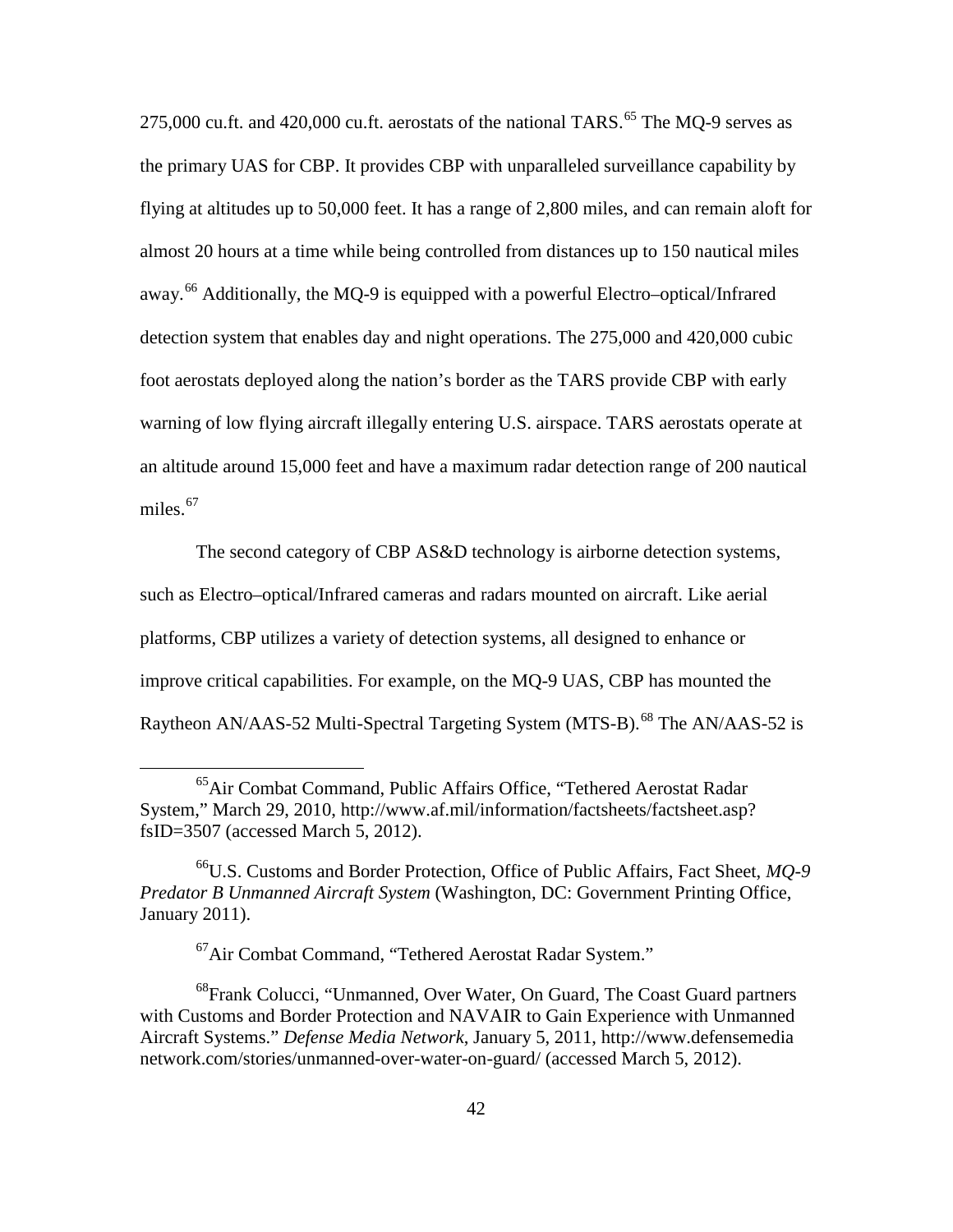a "combined electro-optic, IR and laser-ranging system [that] provides long-range surveillance, target acquisition, tracking, range-finding and laser designation."<sup>[69](#page-52-0)</sup> Similarly, the Lockheed Martin L-88A and L-88(V) radars equipped by the TARS also provide CBP with a significant detection capability. The L-88A is a "solid-state, dualchannel, fully coherent L-band radar that is described as being able to simultaneously track air and surface targets out to ranges of 370 km."[70](#page-52-1) Newer models being fielded incorporate GPS to identify the aerostats position and provide for greater accuracy. Given this current situation regarding aerial platforms and detection systems, and taking into consideration that acquiring more standard aircraft will place too large a strain on CBP's budget, this thesis sought to identify the emerging technologies in these two areas.

First, concerning aerial surveillance platforms, this group is comprised of light sport aircraft, aerostats, dirigibles, and UAS's. The second group, detection systems, includes surveillance systems that vary in capability, but each essentially completes the same task, that of enhancing the visual capability of its operator. Although, one could technically separate this type of technology into day and night vision, this would be inconsequential. Nevertheless, the capability of these systems will be considered in this chapter in order to identify any revolutionary technologies for potential deployment. This group consisted of the U.S. Air Force's *Gorgon Stare* sensor, which when in use allows

<span id="page-52-1"></span><span id="page-52-0"></span> <sup>69</sup>Jane's Information Group. "Raytheon AN/AAS-52 Multispectral Targeting System A (MTS-A) (United States), Airborne systems-Observation and surveillance-Sensor turrets," 2009, http://articles.janes.com/articles/Janes-Electro-Optic-Systems/ Raytheon-AN-AAS-52-Multispectral-Targeting-System-A-MTS-A-United-States.html (accessed May 2, 2012).

<sup>&</sup>lt;sup>70</sup>Air Combat Command, "Tethered Aerostat Radar System."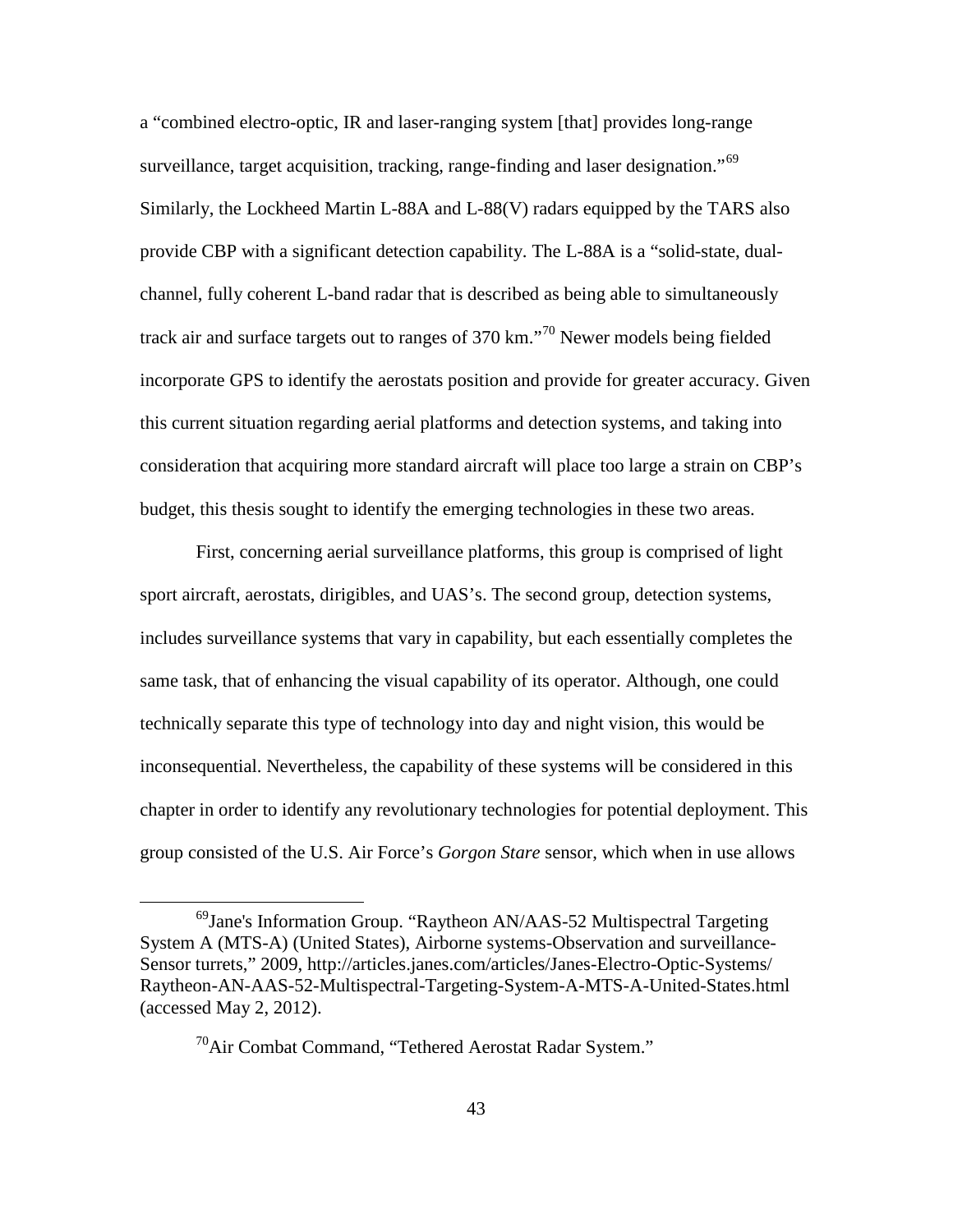multiple users the ability to observe an area from different angles. The Autonomous Realtime Ground Ubiquitous Surveillance-Imaging System (ARGUS-IS) currently under development for the Air Force by BAE. ARGUS-IS will have the capability of simultaneously monitoring at a minimum 65 different video feeds for extensive wide area surveillance.

# Aerial Surveillance Platforms

Research literature and numerous electronic sources identified a number of emerging AS&D platforms being considered for law enforcement use. As these innovations are at the limit of development, redundancy in capability was expected. Consequently, where capability did not vary greatly, those platforms and system were excluded from the research. One such example was in the variety of airplanes and helicopters under development. Although billed as multi-role surveillance and detection aircraft, these platforms only varied in the systems they were equipped with. Although one could argue that they could greatly enhance CBP's capability, including an evaluation of these platforms would not satisfy the underlying purpose of this thesis, to identify new and emerging innovations.

# Light Sport Aircraft

One such innovation, light sport aircraft (LSA) was reported on the website Justnet.org. LSA's apparently offer an alternative to the high cost and licensing requirement of traditional aviation.<sup>[71](#page-53-0)</sup> Additionally, what separates LSA's from traditional

<span id="page-53-0"></span> $171$ JUSTNET, "Law Enforcement Aviation Technology Program," March 1, 2012, https://justnet.org/aviation/index.html (accessed March 20, 2012).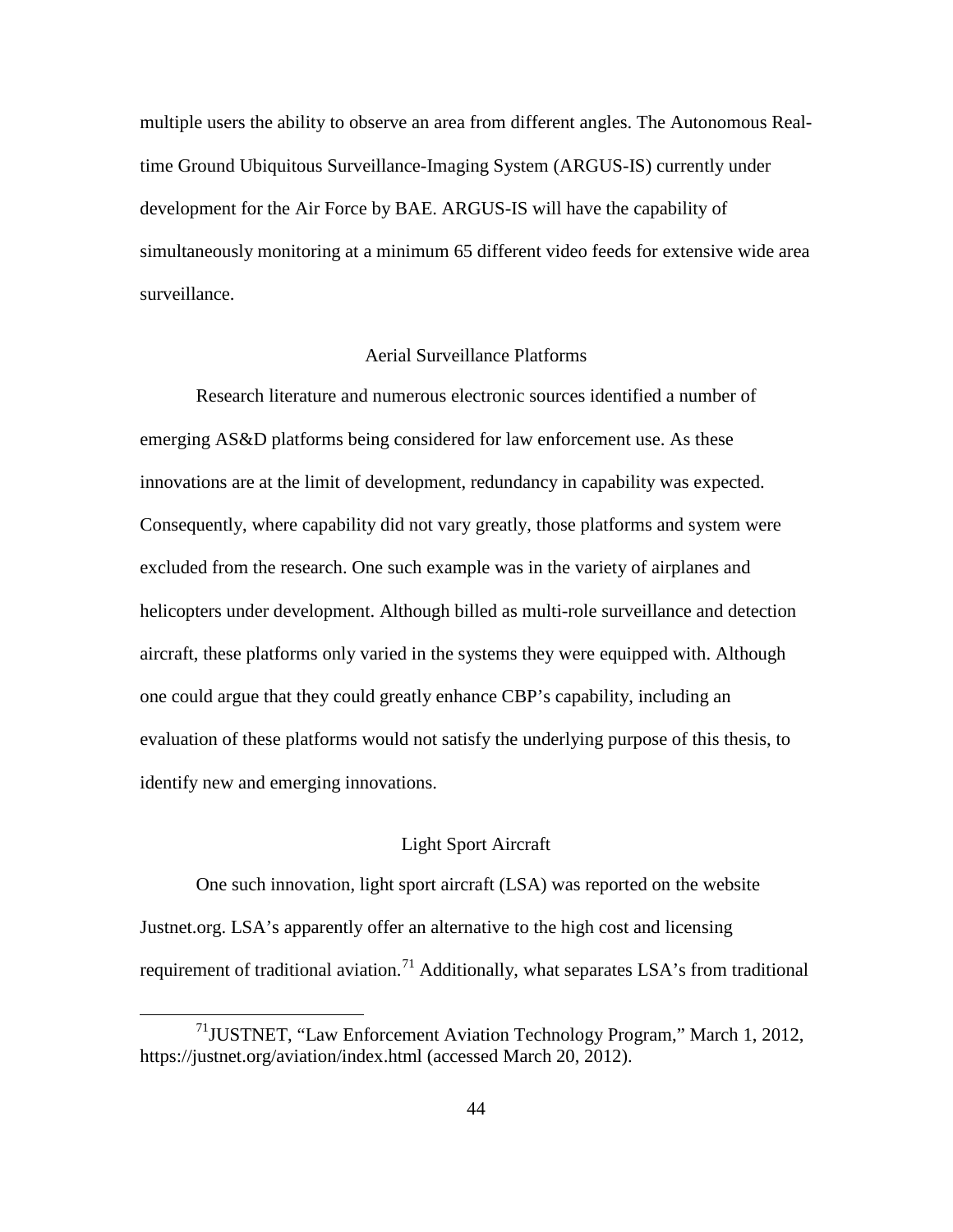aviation and makes them worthy of consideration in this thesis, is the open cockpit and simplicity of operation. They can be launched and recovered from unimproved roads and require little training to operate. As for the feasibility, acceptability and suitability of LSA's, one must consider the environment in which these platforms would be operated. The preponderance of CBP Aerial Surveillance and Detection assets are deployed along America's coastline and land borders. The operation of LSA's away from land would be highly unsafe if the pilot were forced to ditch the aircraft, thus the feasibility of their use for coastline patrol is relatively low. Conversely, in the austere environments of the desert southwest, LSA's can assist Border Patrol Agents in covering the long distances where vehicles cannot travel. Additionally, because LSA's require little infrastructure support, they can be launched and recovered from camps and remote stations, allowing for improved response times. This makes them a highly feasible surveillance platform.

LSA's rudimentary design and lack of safety features increase the danger of operations by adding to the number of ways employees can get injured or killed on the job. A query of the Federal Aviation Administration's Accident/Incident Database System conducted on March 30, 2012, revealed over 35 "ultra-light" aircraft incidents between January 1, 2000 and 2012, resulting in 11 fatalities, a rate over thirty percent. A similar query of aircraft under "general operating procedures" revealed over 15,298 incidents within the same time frame. However, of these, less than 1 percent, 25 incidents resulted in death.<sup>[72](#page-54-0)</sup> Far more were injured, over 430, indicating that the

<span id="page-54-0"></span> $172$  Federal Aviation Administration, Accident/Incident Database System Ouery of Ultra-light incidents from January 1, 2000 to January 1, 2012, http://www.ntsb.gov/ aviationquery/index.aspx (conducted March 30, 2012).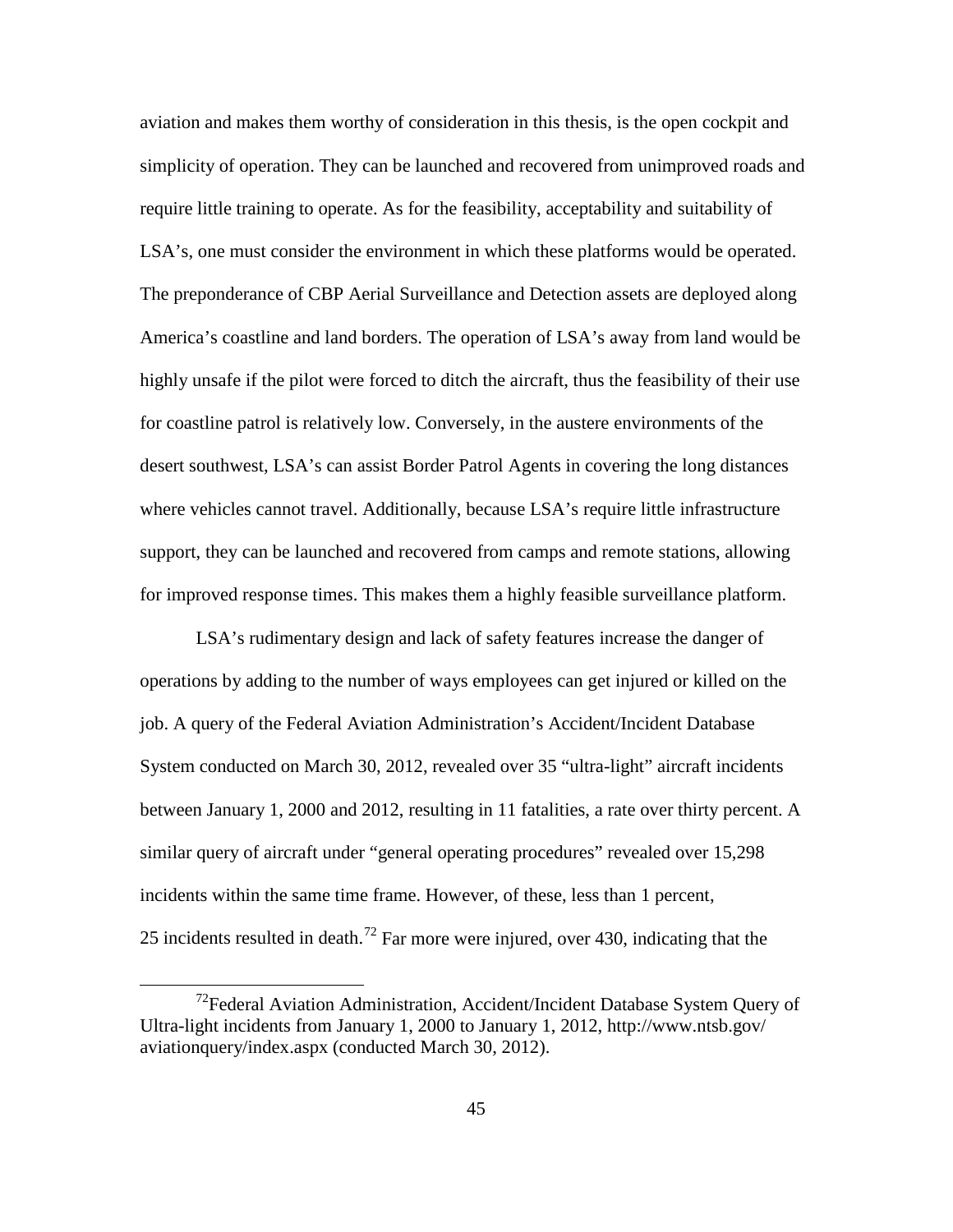chance of surviving accidents in these aircraft was significantly higher than in LSA's. The low survivability of accidents brings into question the acceptability of this platform, as the risk to officers and agents is too high. Nevertheless, if this drawback can be mitigated, the savings incurred because the costs of LSA's are significantly lower than standard aircraft, could be significant. LSA's can be purchased for as little as \$20,000. Although lacking the glamour of high technology, LSA's are suitable for getting the job done when other aviation assets are not available.

#### **Aerostats**

The recent conflicts in Iraq and Afghanistan have stimulated the development of a variety of new surveillance and detection technology. There have been many reports and articles documenting the effectiveness of aerostats and rapidly deployable variations as AS&D platforms. U.S. Army aerostats, according to reports, were fielded as early as 2003. Raytheon's Rapid Aerostat Initial Deployment (see figure 4) program and Lockheed Martin's Persistent Threat Detection System has advanced the use of lighterthan-air surveillance platforms for use beyond the battlefield. Both programs use tethered aerostats somewhat similar to those currently in use along the U.S. border as part of the TARS. Coincidentally, Lockheed Martin operates services and maintains the TARS for the U.S Air Force on behalf of CBP. Rapid Aerostat Initial Deployment and Persistent Threat Detection System aerostats have "turn[ed] out to be one of the optimal solutions [for constant surveillance]."[73](#page-55-0) These aerostats range in size from 25 to 60 feet and are

<span id="page-55-0"></span> <sup>73</sup>Paolo Valpolini, "ISR in Afghanistan:SR Easier than I," *Armada International* (February 2010): 46-50.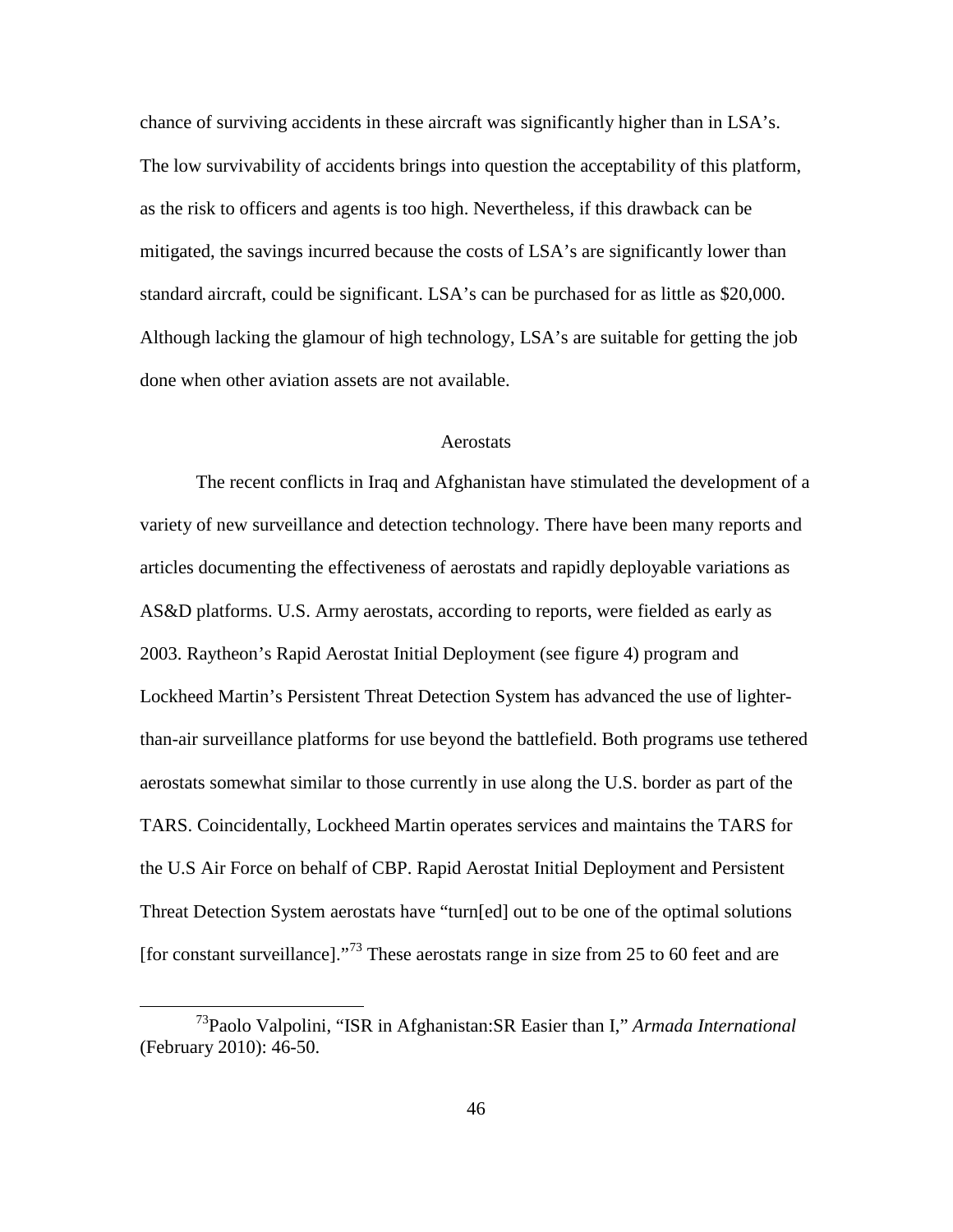filled with low pressure helium. They can remain aloft for several days at a time and serve multiple roles such as a communications relay, aerial navigation and radar.



Figure 4. TCOM 17M RAID Aerostat

*Source*: Defense Industry Daily, Army Purchases 16 of TCOM's Aerostats for Iraq RAID, July 5, 2005, http://www.defenseindustrydaily.com/army-purchases-16-of-tcomsaerostats-for-iraq-raid-0794/ (accessed April 24, 2012).

A 2005 Congressional Research Service report declared aerostats the "most mature" surveillance platform. Furthermore, this report affirmed that "aerostats' primary advantage over other platforms (manned aircraft and Unmanned Aerial Vehicles) capable of providing elevated, persistent surveillance appear to be low life cycle cost and long dwell time."<sup>[74](#page-56-0)</sup> Recently, this potential was put to the test, when in March 2012 CBP tested a 75-foot Raven Corporation aerostat at the Nogales, Arizona, Border Patrol Station (see figure 5.) This DHS Science and Technology sponsored trial included

<span id="page-56-0"></span> <sup>74</sup>Christopher Bolkcom, *Potential Military Use of Airships and Aerostats* (Washington DC: Congressional Research Service, 2005).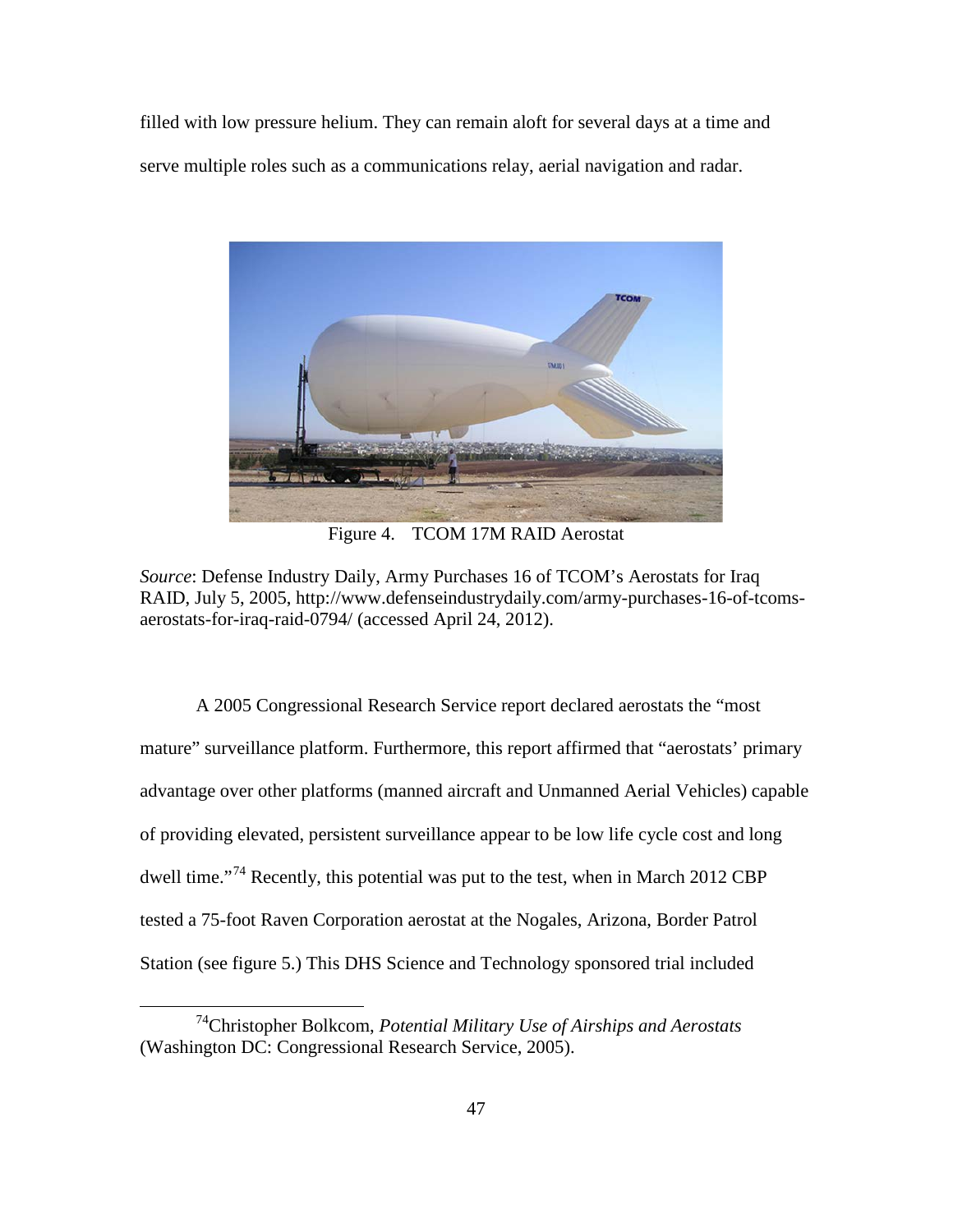surveillance systems from L3 Communcations-Wescam, and Logos Technology, which according to the manufacturers could range 9 miles and 4.5 miles respectively and are similar to systems currently installed on CBP aircraft. Wind appeared the biggest obstacle placing restrictions on when the aerostat could be filled, when it could be launched and when it was to be brought down. Due to winds the initial aloft schedule was adjusted resulting in a period where the aerostat remained in the air at 2000 feet altitude, for 48 hours straight. During the five day trial, over 100 apprehensions were made in the surrounding terrain directly attributable to this platform.



Figure 5. 75-foot Raven Corporation aerostat over the Nogales Border Patrol Station *Source*: U.S. Border Patrol Tucson Sector, Nogales Border Patrol Station, March 2012.

The feasibility of this platform is seen in its low life cycle costs compared to the Predator UAS which has a base purchase price of \$4.5 Million.<sup>[75](#page-57-0)</sup> Likewise, the recent trials proved that aerostats are suitable for use, though weather will play a significant factor on their operability. But, the fact that these obstacles were experienced during the

<span id="page-57-0"></span> $75$ Ibid.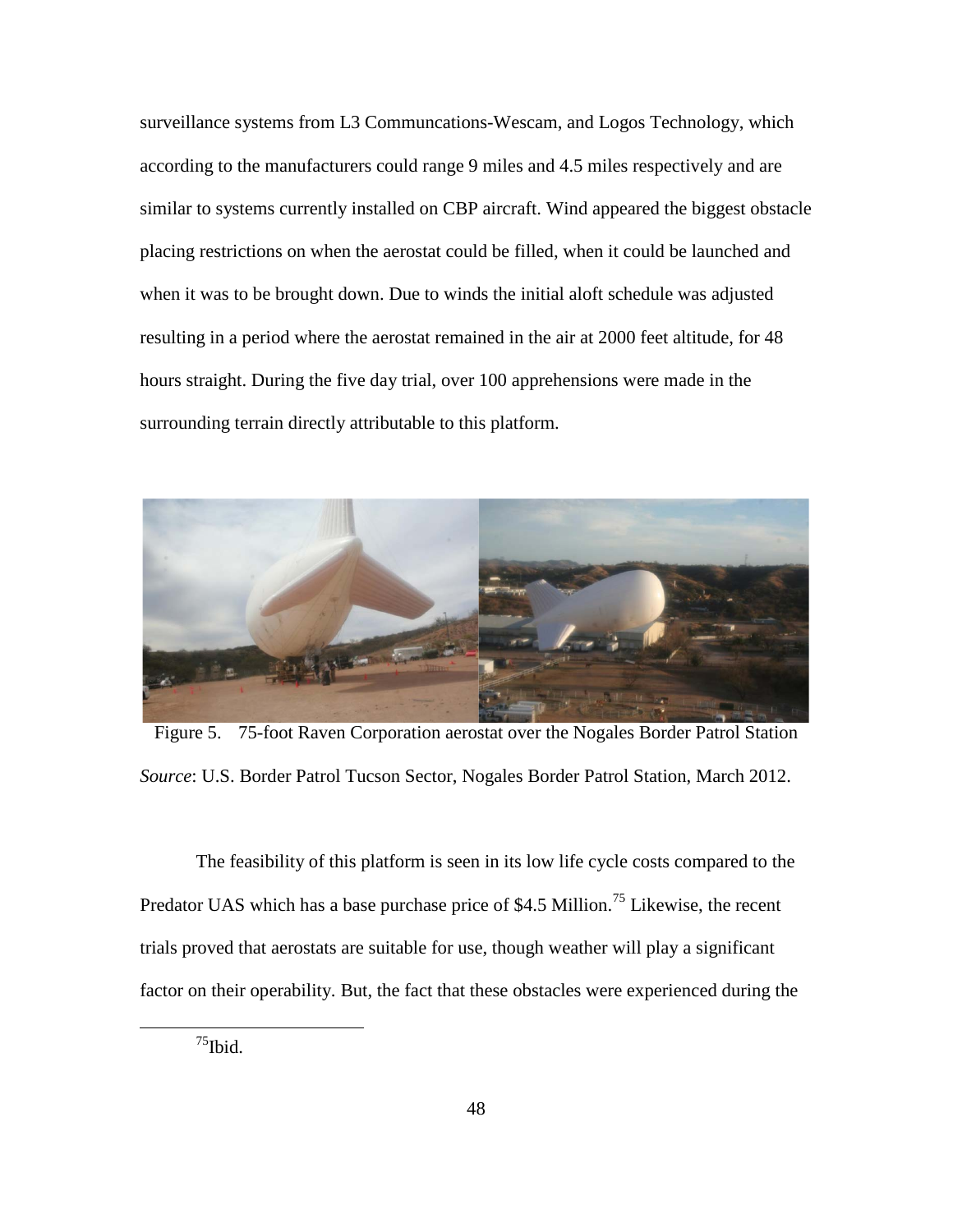trial period, and yet the aerostat still contributed to the apprehension of over 100 illegal immigrants, is a testament to its durability. Aerostats are unmanned, thus the danger to agents and officers is minimal. However, the recent failure of the TARS at Fort Huachuca, Arizona, highlights the danger to ground personnel and civilians in the event of failure at altitude. Although no injuries were reported, the May 2011 rupture, a result of high winds and failure of the tether, rained debris down onto surrounding neighborhoods frightening civilians and damaging property.<sup>[76](#page-58-0)</sup> This was the first reported failure of this particular aerostat, at altitude, in 25 years. Questions remain however as to why it was aloft in the first place with surface winds reported at over 45 MPH. At least two other aerostats have been lost in similar fashion, one earlier in 2011 in Lajes, Puerto Rico, and another in 2002 at Rio Grande City, Texas,  $^{77}$  $^{77}$  $^{77}$  Nonetheless, with the appropriate precautions the safety of these platforms is unparalleled thus they remain an acceptable solution to persistent surveillance. As for their suitability, this has been proven through years of service along the border and in Iraq and Afghanistan.

### Dirigibles

Another aerial platform gaining favor is the manned dirigible, otherwise known as blimps and airships. Rigid-frame dirigibles have been in existence since the dawn of the twentieth century. They were used extensively during the First World War for

<span id="page-58-0"></span> <sup>76</sup>Bill Hess, "Aerostat deflates, falls into Sierra Vista neighborhoods," *Sierra Vista Herald*, October 5, 2011.

<span id="page-58-1"></span><sup>&</sup>lt;sup>77</sup>United States Air Force Judge Advocate General's Corp, Air Force Legal Operations Agency Claim and Tort Litigation, http://usaf.aib.law.af.mil/ TARSBalloon\_RioGrandeCityTX\_30Mar02.pdf (accessed May 4, 2012).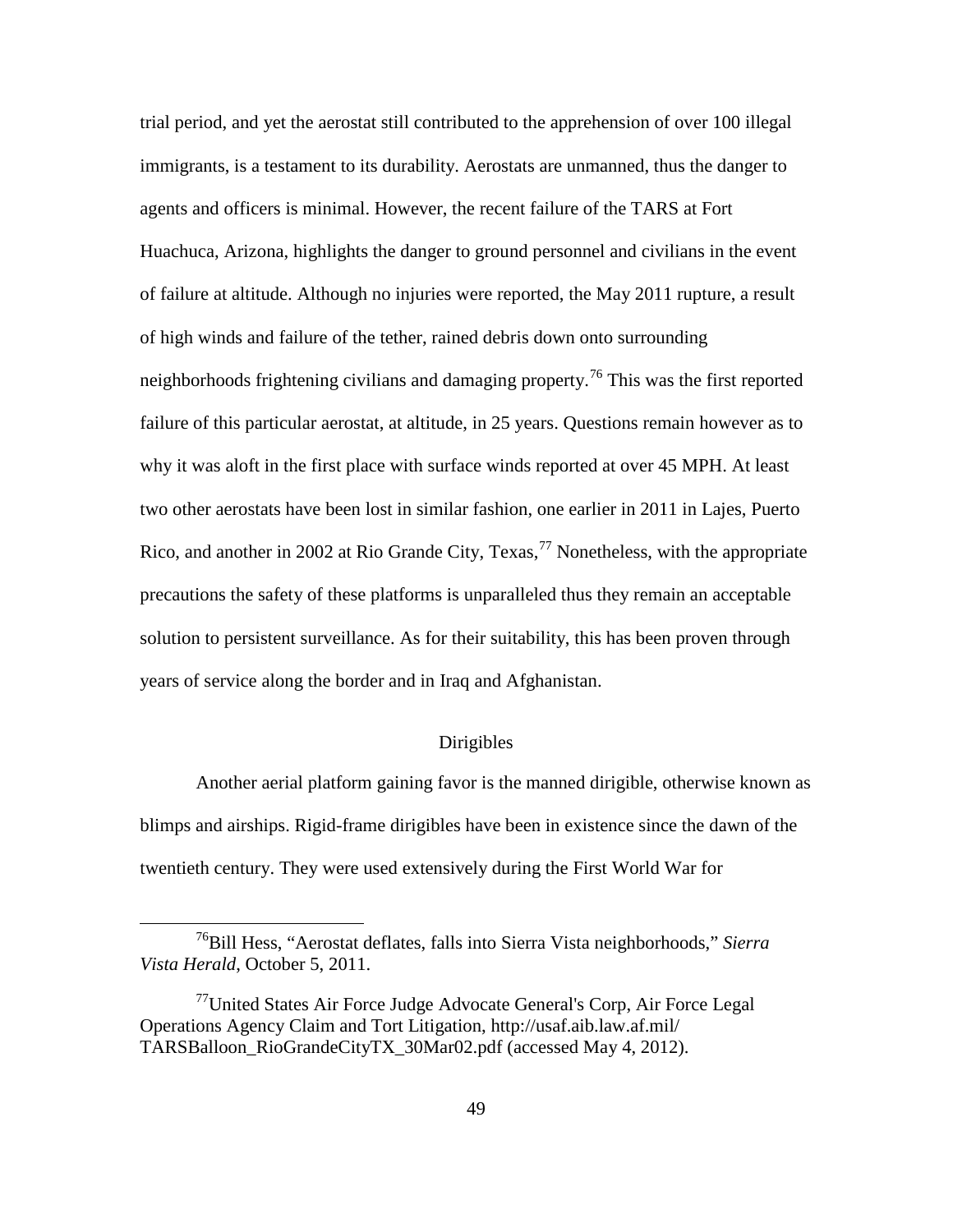reconnaissance and surveillance and grew in popularity in the years that followed. Unfortunately, dirigibles are best remembered for the Hindenburg Zeppelin that crashed in 1937 and killed 35 people. The last U.S. military airship unit was disbanded in 1962 and the military's interest in dirigibles has been limited to the custodianship of the TARS.[78](#page-59-0) However, the recent wars have increased demand for a persistent surveillance platform and heavy lift capabilities. This has reinvigorated the military's interest in dirigibles, which has spearheaded numerous programs such as that U.S. Army's Joint Land Attack Cruise Missile Defense Elevated Netted Sensor System (JLENS); the High Altitude Airship; Integrated Sensor is Structure, and Walrus and Mobilus (see figures 6, 7 and 8).<sup>[79](#page-59-1)</sup> All these programs utilize specially built manned and unmanned dirigibles operating at all altitudes. Dirigibles, unlike aircraft, have the ability to loiter for longer periods of time, restricted only by the amount of fuel needed to move the airship and the endurance capability of the pilot. Many readers may be familiar with the Goodyear blimps used in television broadcasting, often seen over large sporting events. The latest model of the Goodyear blimp can travel at 55 Mph and can remain aloft for up to 15 hours.<sup>[80](#page-59-2)</sup> Multiple variations of the dirigible, when properly equipped, can be used for surveillance and detection. These airships are relatively safe and the crew survival rate is high in case of an accident. According to the National Transportation Safety Board's Aircraft Accident and Synopsis Database, of 22 Dirigible incidents in the U.S. since

78Bolkcom, *Potential Military Use of Airships and Aerostats*.

 $79$ Ibid.

<span id="page-59-2"></span><span id="page-59-1"></span><span id="page-59-0"></span><sup>80</sup>The Airship Heritage Trust, "Goodyear Lightship 'Spirit of Safety,'" http://www.airshipsonline.com/airships/Goodyear/Index.htm (accessed March 31, 2012).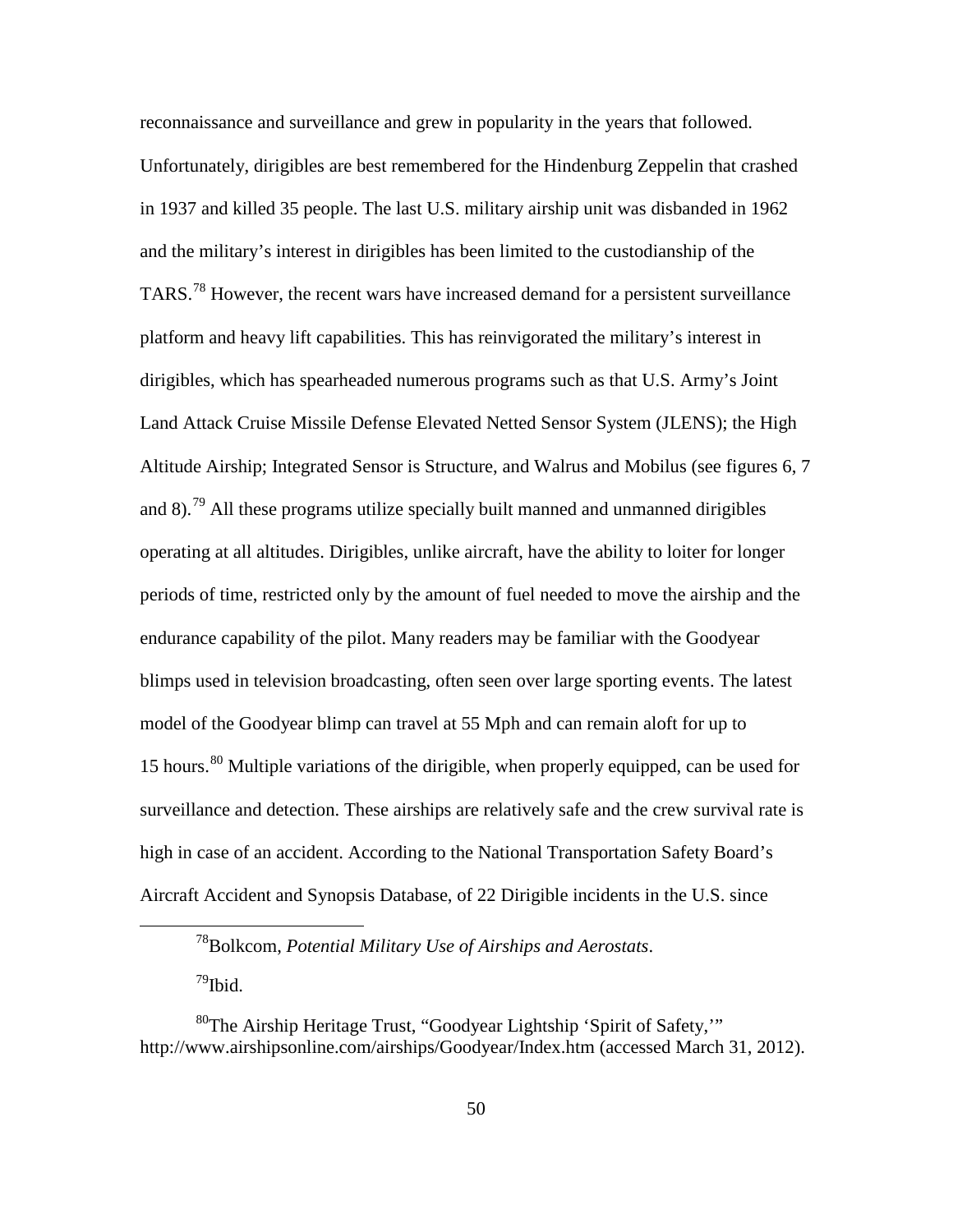January 1, 1980, only two resulted in the death of the pilot. Therefore, when properly equipped, dirigibles are feasible for use by CBP. Moreover, because they are significantly safer than fixed and rotary winged aircraft, dirigibles are an acceptable platform for CBP surveillance. Lastly, because they will serve in a similar capacity as CBP fixed and rotary wing aircraft, dirigibles meet the criteria of suitability.



Figure 6. Integrated Sensor Is Structure (ISIS)

*Source*: DARPA Strategic Technology Office, http://www.darpa.mil (accessed April 24, 2012).



Figure 7. High Altitude Airship

*Source*: Lockheed Martin, http://www.lockheedmartin.com/us/products/lighter-than-airvehicles/haa.html (April 24, 2012).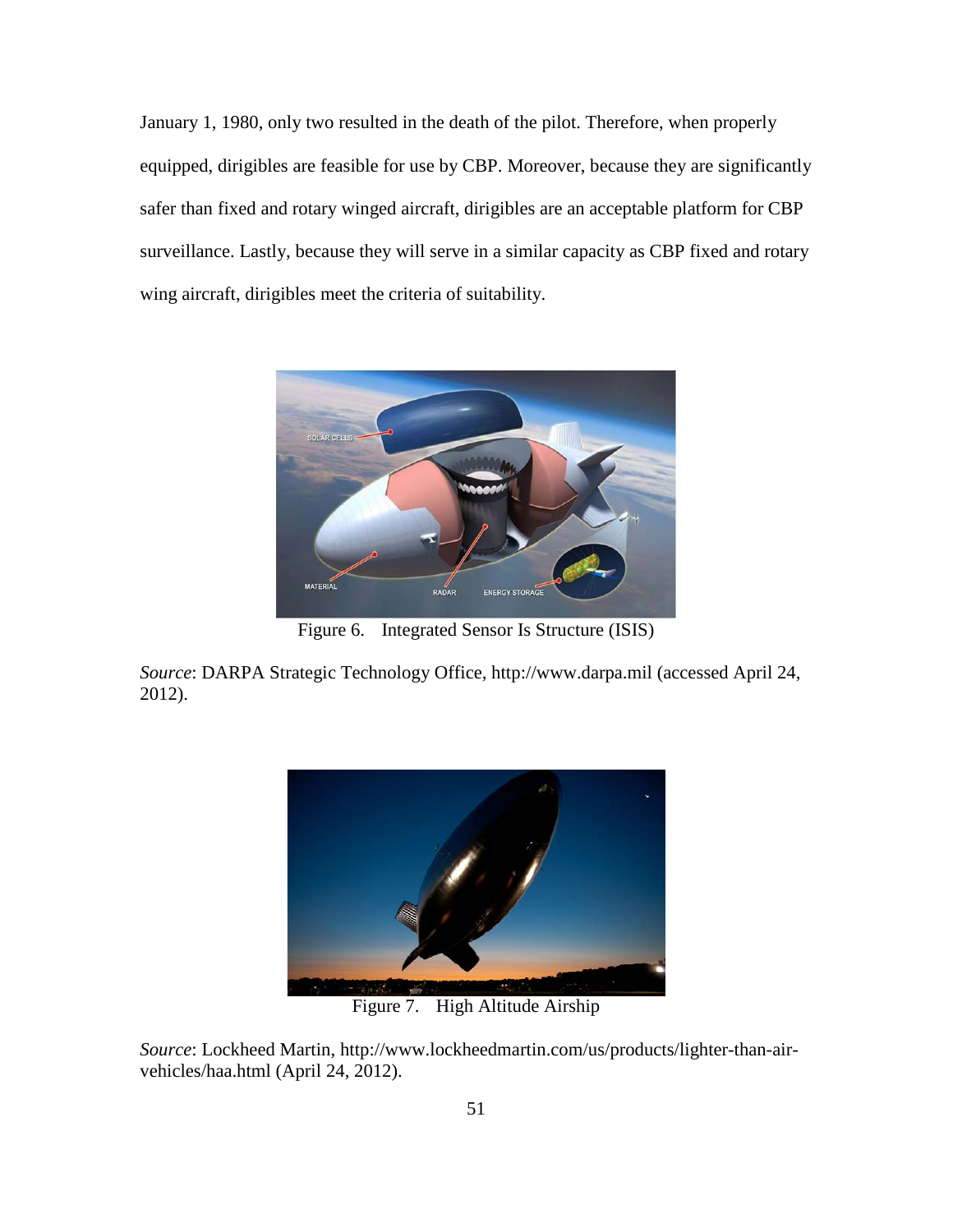

Figure 8. Hybrid Air Vehicle (P-791) Walrus

# Small Unmanned Aircraft Systems

UAS have received significant attention since they were first flown by the U.S. military during Operation Desert Storm in 1991.<sup>[81](#page-61-0)</sup> Significant improvements since then have made UAS's a reliable and effective surveillance and detection platform for the U.S. military. Several models exist today, and developers continue to advance the limits of the technology behind the UAS every year. Recent events suggest that the military has models that incorporate stealth technology and are fully autonomous requiring no human input. But for domestic security, these models would serve no purpose and be difficult to integrate into our national air space. Other models, though, have been used in domestic security since 2003 after the passage of the Department of Defense Authorization Conference Report (H.R. 1588). To date the Department of Homeland Security's U.S.

*Source*: Lockheed Martin, http://www.lockheedmartin.com/us/products/p-791.html (April 24, 2012)

<span id="page-61-0"></span> <sup>81</sup>Elizabeth Bone and Christopher Bolkcom, *Unmanned Aerial Vehicles*: *Background and Issues* (Washington, DC: Congressional Research Service, The Library of Congress, 2003).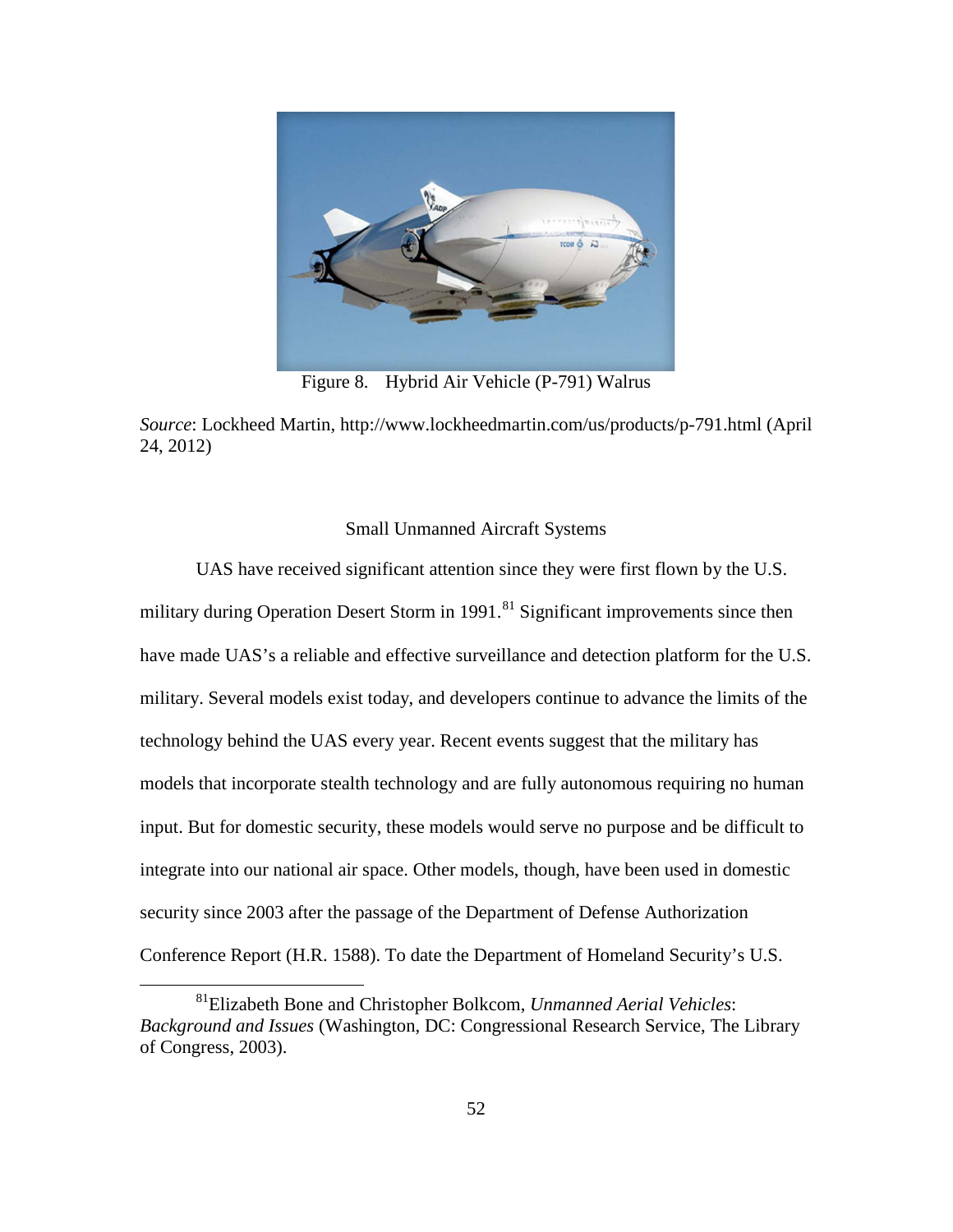Customs and Border Protection has taken delivery of seven Predator B UAS's which they operate out of bases in Arizona, North Dakota and Florida.<sup>[82](#page-62-0)</sup> However, because UAS's "remain very costly to operate and require a significant amount of logistical support as well as specialized operator and maintenance training"<sup>[83](#page-62-1)</sup> this thesis will examine the smaller variants that have emerged as the growing trend in surveillance platforms. Moreover, the adaptation and utility of UAS's for domestic uses has been thoroughly documented in previous research and does not require additional examination in this thesis. The smaller variants though, the remotely piloted, hand launched versions frequently used by the U.S. Military in Iraq and Afghanistan, also known as small UAS (sUAS) and the autonomous organic air vehicles (see figure 9), will be studied for their potential. sUAS differ from UAS's in that, according to rules put out by the Federal Aviation Administration, they weigh less than 55 pounds and are operated below 400 feet.<sup>[84](#page-62-2)</sup> With the challenge facing traditional UAS's of complete integration into the national airspace, these smaller variants are a feasible alternative. One sUAS model, the Raven, is hand-launched and, like a remote control model plane, is piloted from the ground (see figure 10). It is programmable to be autonomous and using GPS waypoints can return to its home station. sUAS's like the Raven can support a variety of CBP

<span id="page-62-0"></span> <sup>82</sup>U.S. Customs and Border Protection, Office of Public Affairs, Fact Sheet, *MQ-9 Predator B Unmanned Aircraft System* (Washington, DC: Government Printing Office, January 2011).

<span id="page-62-1"></span><sup>83</sup>Christopher Bolkcom, *Homeland Security: Unmanned Aerial Vehicles and Border Surveillance* (Washington, DC, Congressional Research Service, 2005).

<span id="page-62-2"></span><sup>&</sup>lt;sup>84</sup>Federal Aviation Administration, "FAA Makes Progress with UAS Integration," May 14, 2012, http://www.faa.gov/news/updates/?newsId=68004 (accessed May 15, 2012).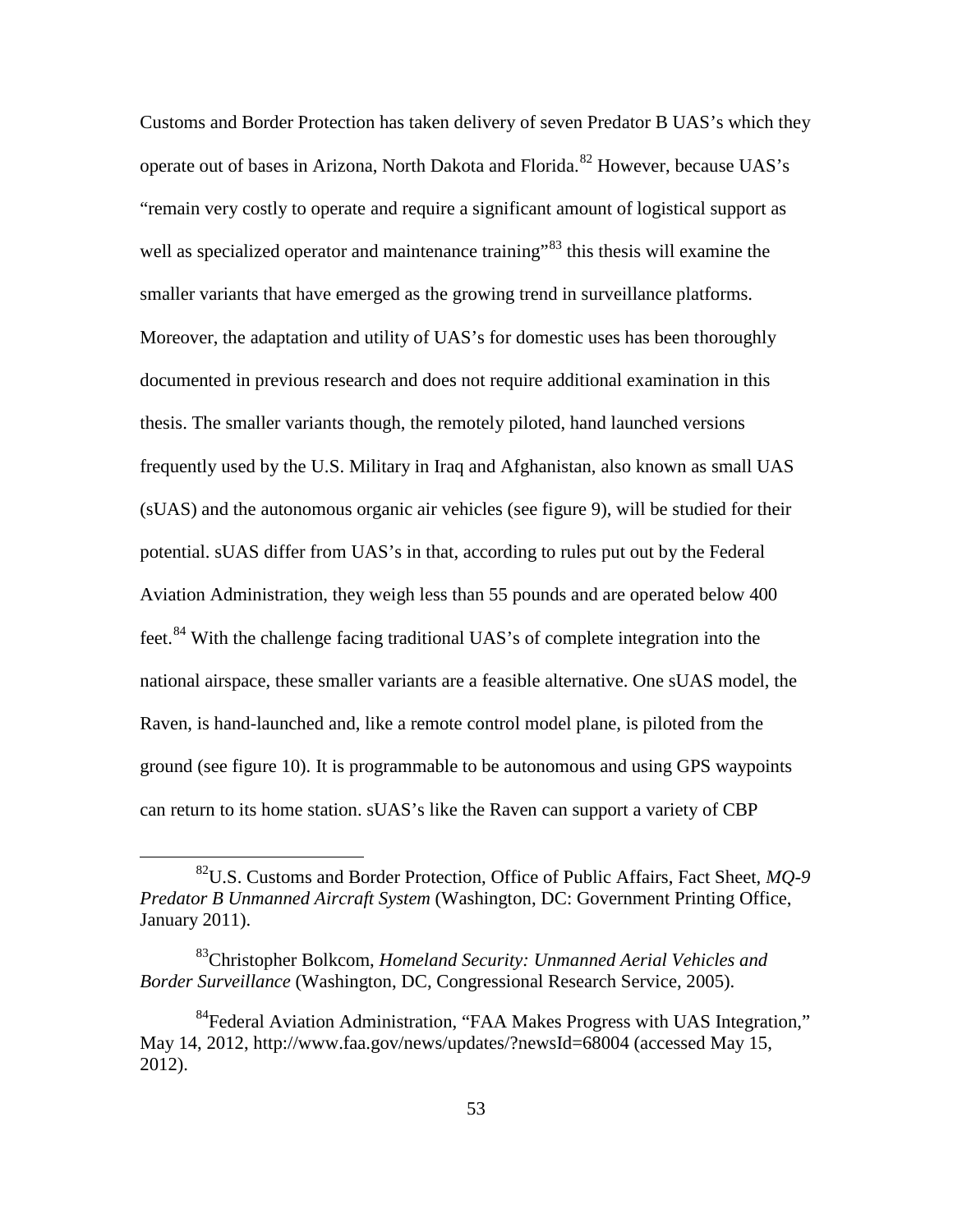missions by conducting, for example, remote monitoring of ports, provide situational awareness during raids or respond to sensor activations along desolate mountain trails.<sup>[85](#page-63-0)</sup>



Figure 9. Organic Air Vehicle (OAV)

*Source*: Defense Update, International Online Defense Magazine, http://defenseupdate.com/features/du-2-04/mav-oav.htm (accessed April 24, 2012).



Figure 10. RQ-11 Raven sUAS

*Source*: Aerovironment, UAS Advanced Development:RQ-11 Raven, http://www.avinc. com/uas/adc/raven/ (accessed April 24, 2012)

<span id="page-63-0"></span> <sup>85</sup>AeroVironment, "UAS: Raven," 2012, http://www.avinc.com/uas/ small\_uas/raven/ (accessed April 1, 2012).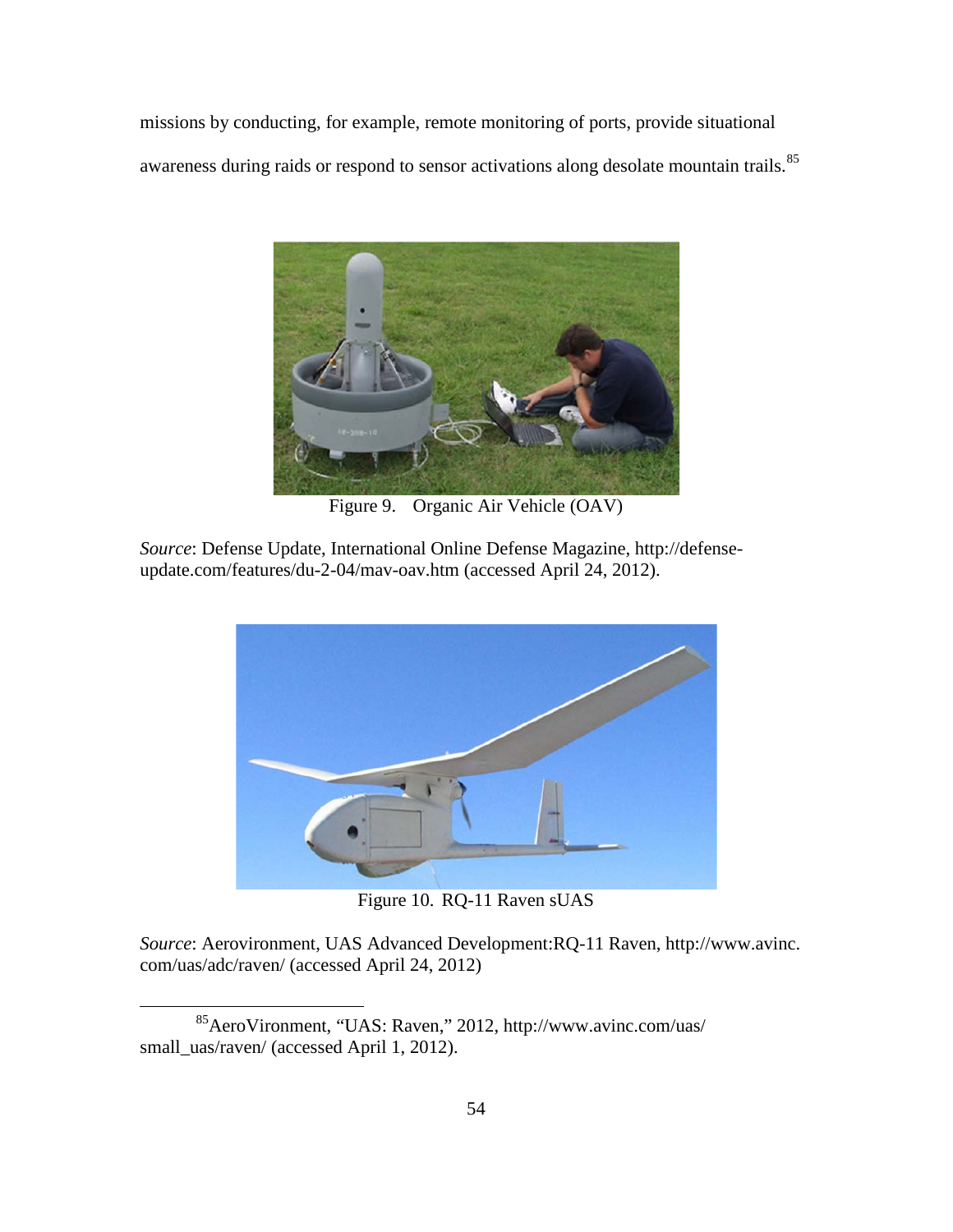Another emerging technology, Organic Air Vehicles which hover and provide a persistent surveillance capability, also too have the potential to revolutionize how detection and surveillance is conducted in CBP, remotely, and autonomously. Unlike winged sUAS's the Organic Air Vehicle produces its own lift, like a small helicopter, allowing it to hover in place for extended surveillance. This unique capability can, if effectively incorporated into operations along our nation's border, significantly increase the situational awareness of agents and officers. As this technology continues to develop it is clear that these models will be suitable for the types of mission encountered by CBP, as long as their use is properly regulated. Also, because they are light in weight and small they pose little danger to officers or civilians making them an acceptable addition to the current UAS fleet.

#### Detection Systems

A critical component of aerial surveillance is the detection system. It is the electro-optical and infrared camera mounted or affixed on the airframe, remotely monitored and controlled in order to conduct surveillance. This technology is constantly advancing, and many of the most capable cameras are classified and exclusively for use by national intelligence collection agencies. Of those devices whose details are available via open source, two are significant to this thesis. The first is the U.S. Air Force's Gorgon Stare sensor, which allows multiple users the ability to observe an area from different angles. Second is the Autonomous Real-time Ground Ubiquitous Surveillance-Imaging System (ARGUS-IS). ARGUS-IS allows for the simultaneous monitoring of 65 different video feeds for extensive wide area surveillance.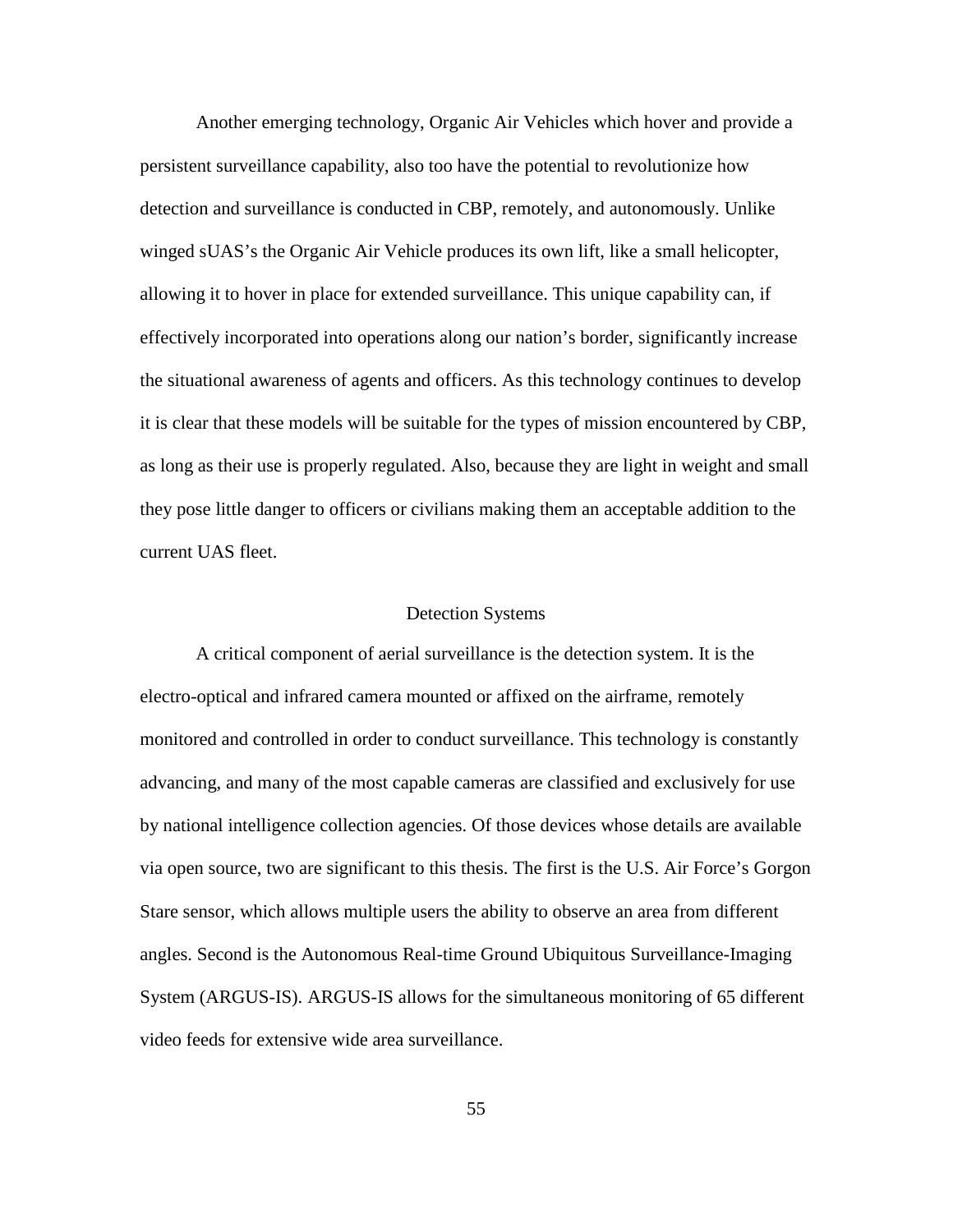# Gorgon Stare

Debuted in Afghanistan in 2010 aboard the MQ-9 Reaper Unmanned Aerial Vehicle, the Gorgan Stare wide area airborne surveillance system was developed by Sierra Nevada Corp in coordination with the U.S. Air Force (figure 11.). A detailed description of Gorgon Stare was provided in a 2010 article by Jason Whittle for Aviation Week wherein he explained that Gorgon Stare;

consists of two pods . . . one pod carries a sensor ball . . . that protrudes from the pod's bottom. The ball contains five electro-optical (EO) cameras for daytime and four infrared (IR) cameras for nighttime ISR, positioned at different angles for maximum ground coverage. The pod also houses a computer processor. The cameras shoot motion video at 2 frames [per] sec., as opposed to full motion video at 30 frames [per] sec. The five EO cameras each shoot two 16-megapixel frames [per] sec., which are stitched together by the computer to create an 80 megapixel image. The four IR cameras combined shoot the equivalent of two 32-megapixel frames/sec. The second Gorgon Stare pod contains a computer to process and store images, data-link modem, two pairs of Common Data Link and Tactical Common Data Link antennas, plus radio frequency equipment. [86](#page-65-0)

Gorgan Stare can provide a significant capability to current or emerging aerial surveillance platforms. However, to take full advantage of its ability to conduct wide area surveillance it must be affixed to platforms that can operate at significant altitudes. Ideal models include larger UAS's like CBP's Predator's or fixed wing aircraft. Gorgan Stare is, unfortunately, also very expensive, developmental costs for fiscal year 2009 exceeded 37 million dollars, the subsequent year almost 46 million dollars. $87$  One article in the

<span id="page-65-0"></span> <sup>86</sup>Richard Whittle, "Gorgon Stare Broadens UAV Surveillance," *Aviation Week*, November 3, 2012, http://www.aviationweek.com/aw/generic/story\_generic. jsp?channel=dti&id=news/dti/2010/11/01/DT\_11\_01\_2010\_p30-261179.xml (accessed April 9, 2012).

<span id="page-65-1"></span><sup>&</sup>lt;sup>87</sup>Defense Technical Information Center, "Budget Item Justification," 2009, http://www.dtic.mil/descriptivesum/Y2011/AirForce/0305206F\_PB\_2011.pdf (accessed April 9, 2012).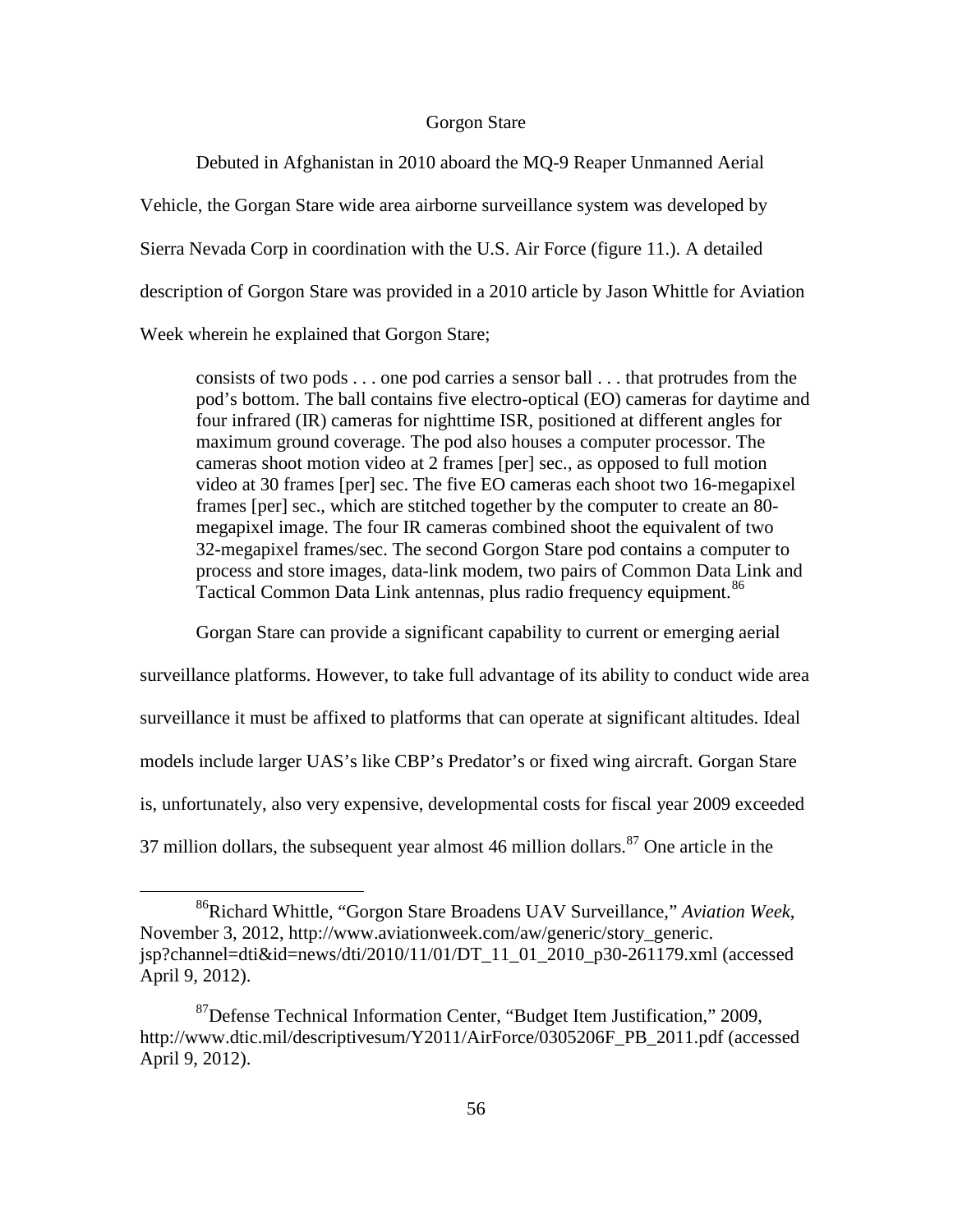September 2009 Defense Systems Magazine, suggested that the system itself could cost as much as 15 million dollars.<sup>[88](#page-66-0)</sup> As a result, it is likely that the high costs of this system will keep it out of the reach of CBP for some time. This unfortunately brings into question the feasibility of its acquisition. Gorgan Stare, however, meets the criteria for acceptability because it is an externally mounted system, and poses no threat to operators. Similarly, because Gorgon Stare would be a revolutionary improvement to the current capability of CBP detection systems, which can only monitor and track singular events, its suitability is without contestation.

<span id="page-66-0"></span><sup>&</sup>lt;sup>88</sup>Brian Robinson, "New UAV sensors could leave enemy no place to hide," *Defense Systems,* September 14, 2009, http://defensesystems.com/articles/2009/09/02/ c4isr-3-gorgon-stare.aspx (accessed May 19, 2012).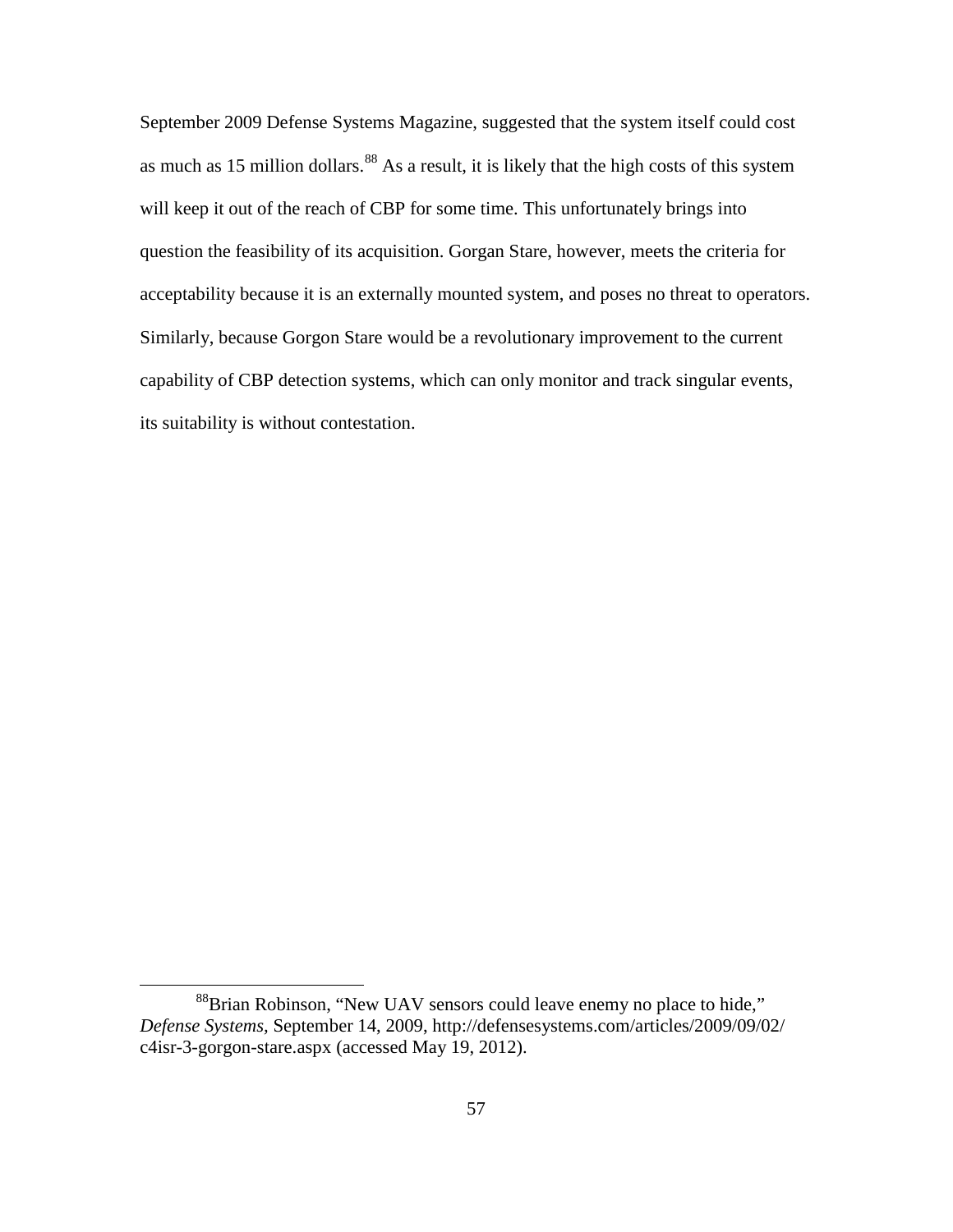

Figure 11. Gorgon Stare

*Source*: Daniel Fisher and Brian Wingfield, "Under the Gun," *Forbes Magazine*, January 17, 2011, http://www.forbes.com/forbes/2011/0117/features-bae-systems-linda-hudsonpentagon-under-gun.html (accessed April 24, 2012).

> Autonomous Real-time Ground Ubiquitous Surveillance-Imaging System

According to the Defense Advanced Research Projects Agency website "the

Autonomous Real-time Ground Ubiquitous Surveillance-Imaging System (ARGUS-IS)

program is . . . a real-time, high-resolution, wide-area video surveillance system that

provides the warfighter a minimum of 65 VGA video windows across the field of view.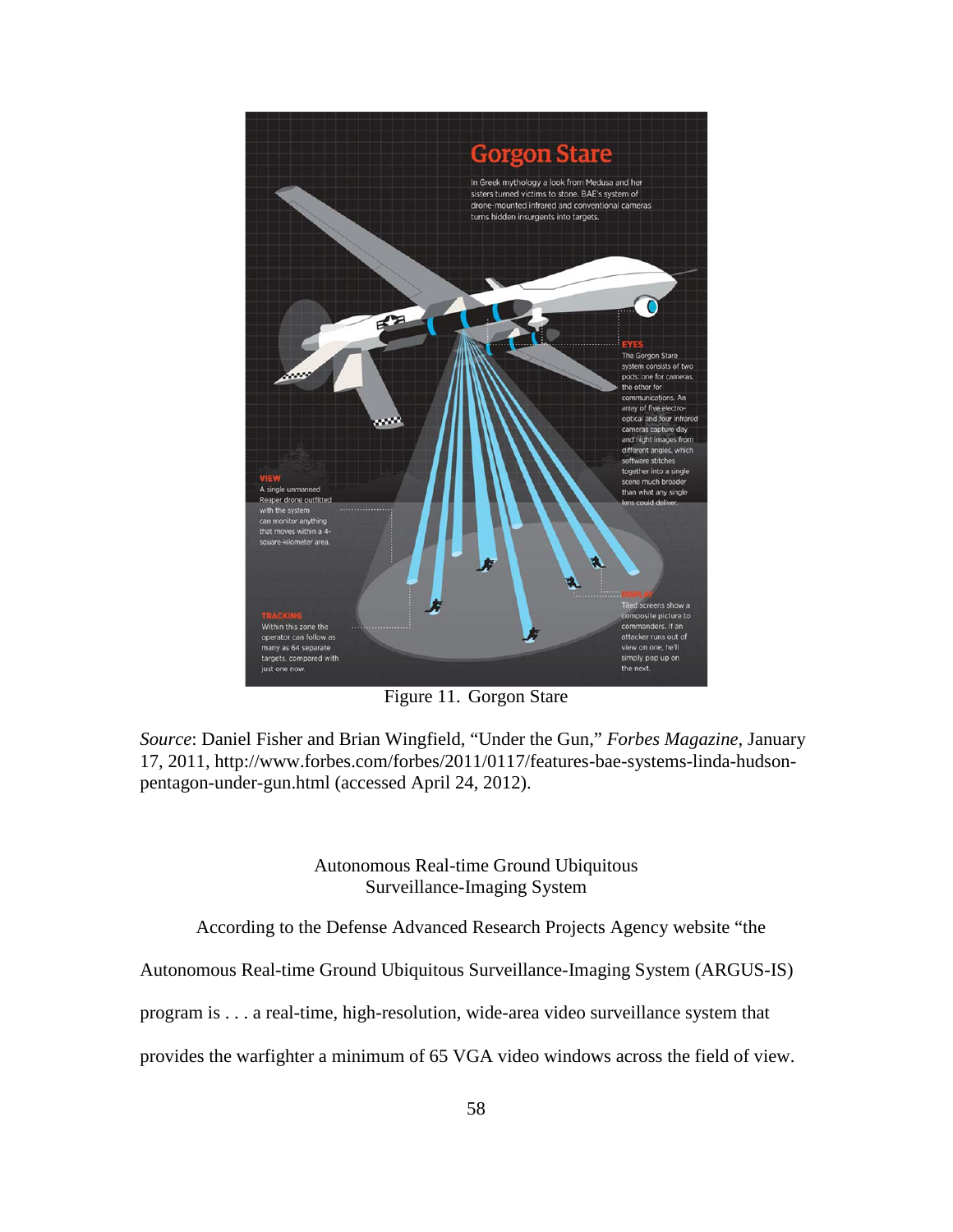Each video window is electronically steerable independent of the others, and can either provide continuous imagery of a fixed area on the ground or be designated to automatically keep a specified target (dismount or vehicle) in the window."<sup>[89](#page-68-0)</sup> ARGUS-IS is contained in a single pod mountable on almost any airframe, rotary or fixed wing aircraft, larger UAS's and Aerostats. Using a 1.8-gigapixel color camera, ARGUS-IS can scan 25 miles and track people and vehicles from altitudes above 20,000 feet. "ARGUS-IS's processing system compresses the massive amount of data collected . . . such as movement or changes on the ground. Then it transmits this data to operations centers and troops operating in the area in multiple, real-time video streams." Additionally,

"ARGUS-IS operators . . . can designate "windows" around up to 65 specific sites or targets they want to monitor. They can choose buildings, road intersections or other fixed locations the system will "stare" at, or people or vehicles to trail – even if they're moving in different directions."[90](#page-68-1) The Defense Advanced Research Projects Agency program manager, Brian Leininger, further explained to the American Forces Press Service, of the camera's resolution "compared to a standard cell phone camera. A cell phone image typically runs between 1 million and 2 million pixels. With ARGUS-IS, it's 900 to 1,800 times that number!"<sup>[91](#page-68-2)</sup> ARGUS-IS can increase the effectiveness of surveillance platforms

<span id="page-68-0"></span> <sup>89</sup>DARPA Information Innovation Office, "Autonomous Real-time Ground Ubiquitous Surveillance-Imaging System," http://www.darpa.mil/Our\_Work/I2O/ Programs/Autonomous\_Real-time\_Ground\_Ubiquitous\_Surveillance-Imaging\_System\_%28ARGUS-IS%29.aspx (accessed April 10, 2012).

<span id="page-68-2"></span><span id="page-68-1"></span><sup>90</sup>Donna Miles, "Warfighters to Get Improved 'Eyes in the Sky," *American Forces Press Service*, December 16, 2010, http://www.defense.gov/news/news article.aspx?id=62138 (accessed April 10, 2012).

 $91$ Ibid.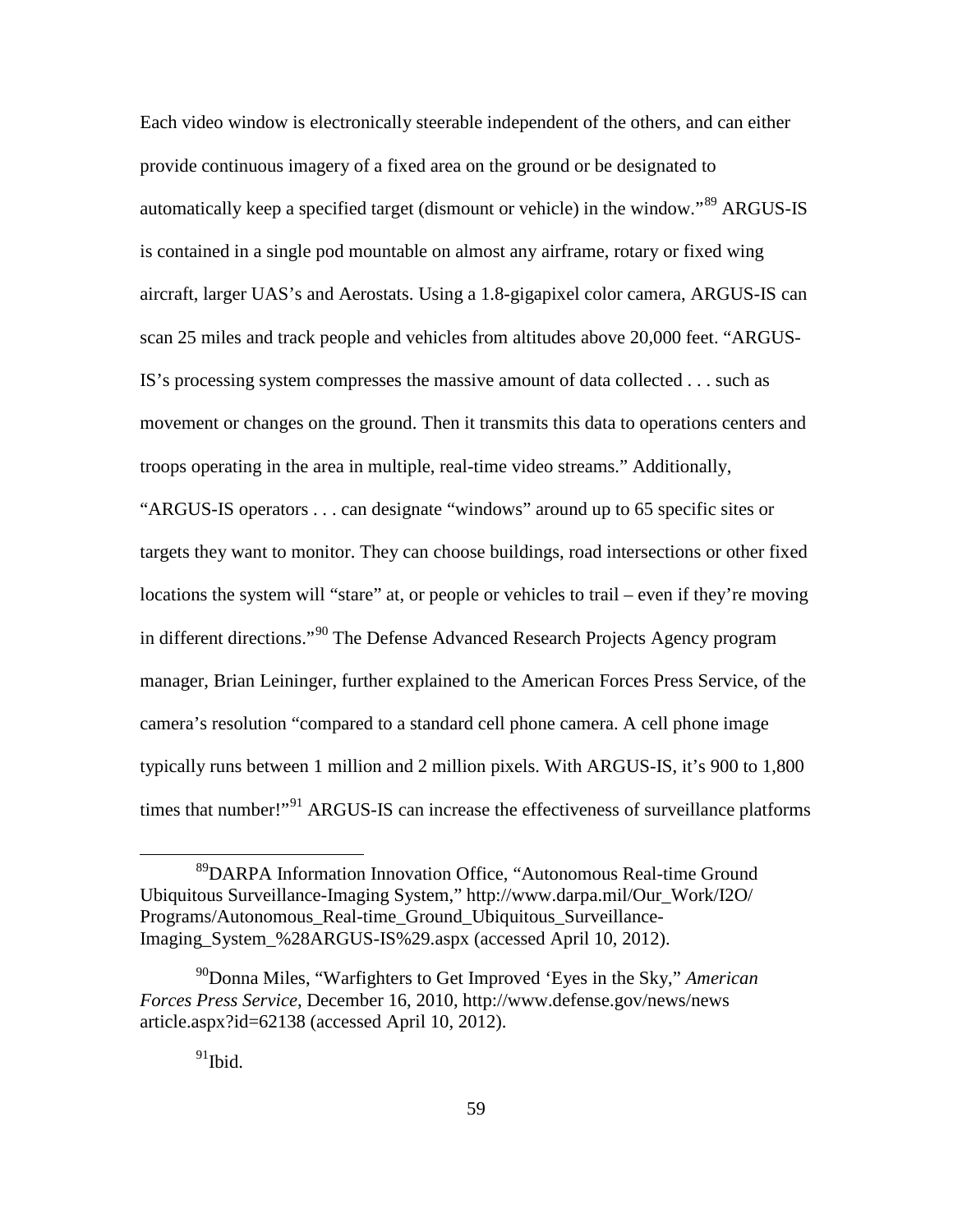in service with CBP. One can only imagine the effects such advancement could have on the enforcement efforts of the U.S Border Patrol. However, this type of advancement comes at a very high cost, likely greater than that of Gorgon Stare. Thus, it begs the question, can this technology be feasibly acquired, probably not. Additionally, ARGUS-IS is currently limited to day use only and is not equipped for night operations. Still, as this technology is further advanced for 24-hour operation, and as the price is reduced, it might be fully integrated into CBP operations. Plus, because it builds on a capability already being performed by CBP's UAS mounted cameras, albeit exceeding their capability a hundred times over, ARGUS-IS meets the criteria for acceptability and suitability.

Table 1. FAS Matrix\*

|               | <b>LSA</b> | Aerostats | <b>Dirigibles</b> | sUAS's | Gorgon<br>Stare | ARGUS- |
|---------------|------------|-----------|-------------------|--------|-----------------|--------|
| Feasibility   |            |           |                   |        |                 |        |
| Acceptability |            |           |                   |        |                 |        |
| Suitability   |            |           |                   |        |                 |        |
| Totals        |            |           |                   |        |                 |        |

*Source*: Created by author. For each technology a number one was awarded upon meeting the corresponding FAS criteria. A sum of three points indicates that the technology met all criteria.

#### DOTMLPF Analysis

From the previous section it can be concluded that only three AS&D technologies met the criteria of FAS for potential acquisition: aerostats, dirigibles and sUAS's. In order to determine the impact that the three identified technologies will have on CBP each will be scrutinized as to its effect on the CBP equivalents of the domains of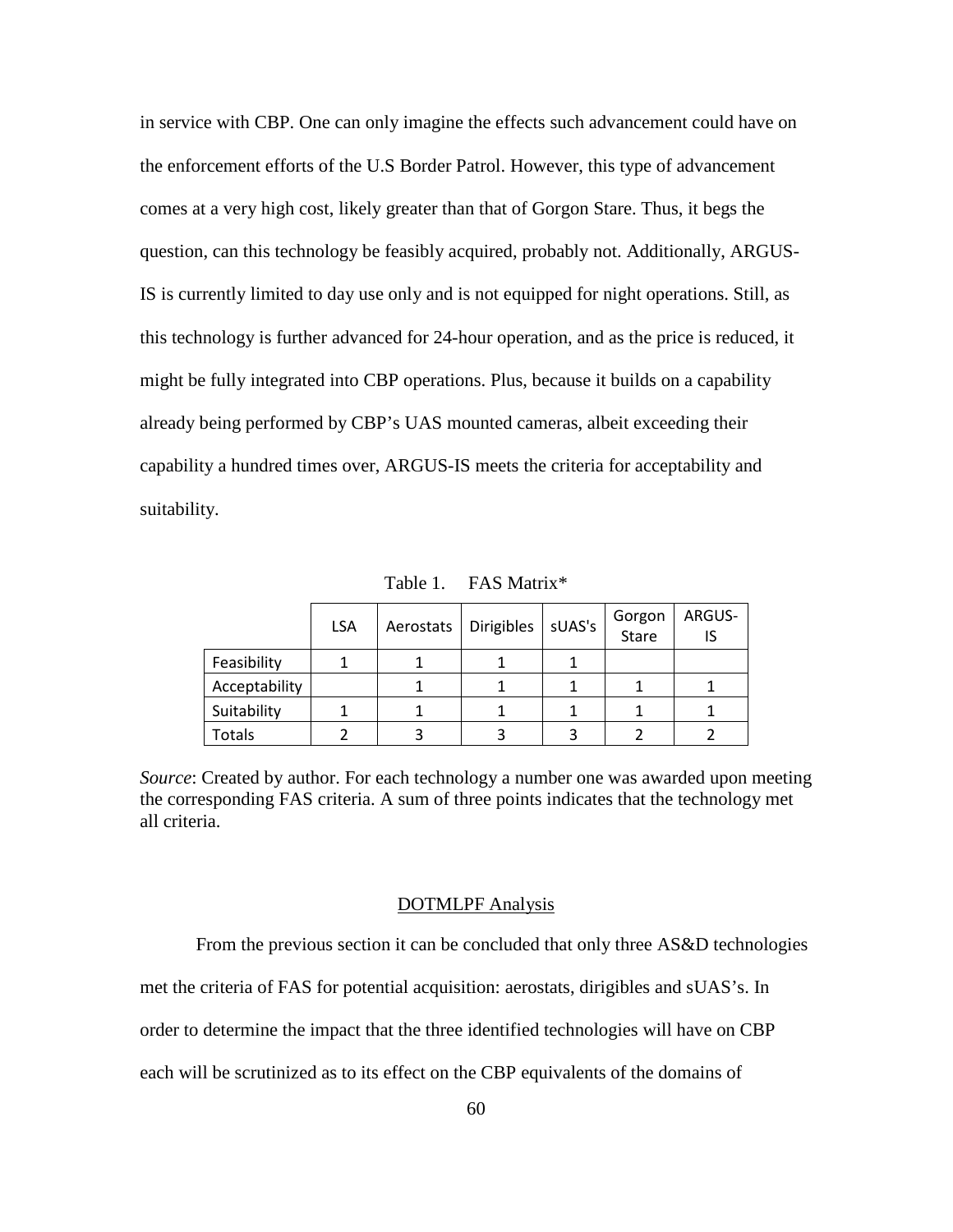doctrine, organization, training, material, leadership, personnel and, facilities (DOTMLPF).

#### Doctrine

As previously discussed, the domain of doctrine was likened to CBP procedures, policies, and strategies. Also, from the previous section one can easily see that the three technologies will demand specific, tailored procedures and policies to increase their effectiveness ensure safety and prevent the violation of civil liberties. The first to be discussed are aerostats. Even though fixed aerostats are currently utilized along the international boundary, i.e. TARS, the inherent mobility of those proposed in this thesis will require modification to the current procedures that protect civil aviation. For example, the altitude at which mobile aerostats would be allowed to operate at, or the designation of restricted airspace will need to be agreed upon. Likewise, new procedures would have to be developed delineating launch and recovery limitations. These limitations would cover weather conditions when aerostats could be deployed or require recovery and mooring, or delineate the allowable wind speeds in which aerostats can operate.

Dirigibles on the other hand, because they have had significant time to be adequately incorporated into the national airspace, would require little change to current flight regulations. However, because they are manned and, like aerostats, are vulnerable to weather, agency restrictions ensuring the safety of operations may have an impact on the availability of these airships. Additionally, because these airships do not travel very fast, strategies for incorporating them into the fight will have to be developed. Unlike fixed and rotary winged aircraft that can respond at a moment's notice, airships require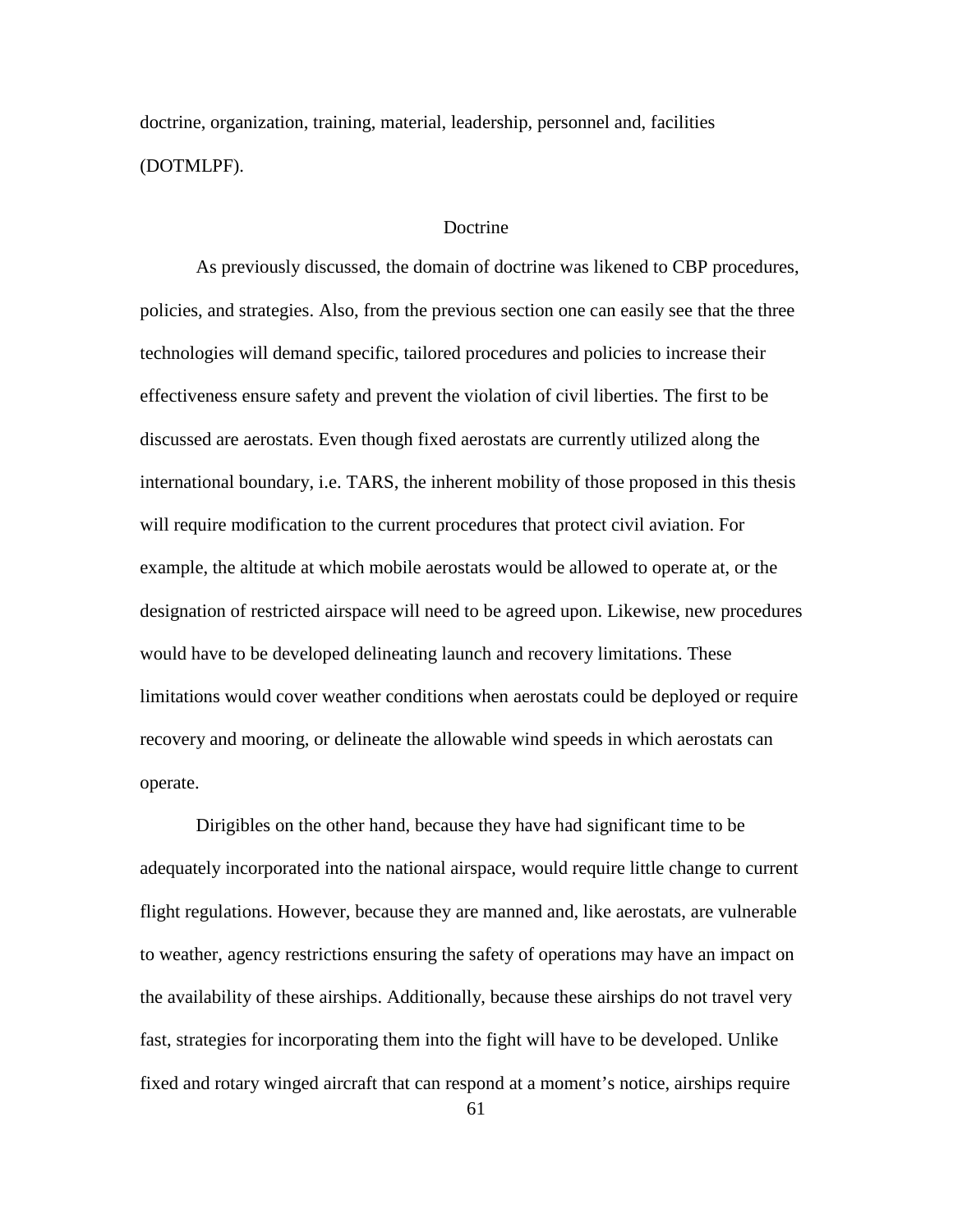significant response time. Perhaps strategy will have to be established to convert the airship from a response platform to one that is proactively deployed to hot spots or high traffic areas in order to maintain persistent surveillance. Conversely, the small hand – launched sUAS's or their organic air variants, will have a significant impact on CBP doctrine, requiring regulation and restrictions in order to properly and safely incorporate them into operations. For example, regulations and restrictions limiting flight altitudes, or distances the sUAS could be operated from the home base or the operator will be required. Restrictions may also be placed on who could operate the various platforms. In addition, limitations may be considered to confine the use of sUAS's to certain areas, perhaps rural environments only, to prevent encroaching on civil liberties or misuse by operators. Former DHS Deputy Assistant Secretary for Policy Paul Rosenzweig addressed this concern in a recent Brookings Institute policy discussion held April 4, 2012. Rosenzweig proclaimed that with proper "training, hiring, oversight and regulation" the public could be protected from government overreach.<sup>[92](#page-71-0)</sup>

### Organization

As discussed in chapter 2, CBP is organized around three enforcement offices; Border Patrol, Field Operations, and Air and Marine. Each is responsible for a specific mission, either enforcement between the ports of entry, at the ports of entry or supporting these operations with aviation assets. As a result, the identified AS&D platforms will each have varying degrees of impact on the organizational structure of CBP. For instance,

<span id="page-71-0"></span> $92^{\circ}$ C-SPAN, "Expanded Drone Surveillance in the United States," Washington, DC: Brookings Institute, April 4, 2011.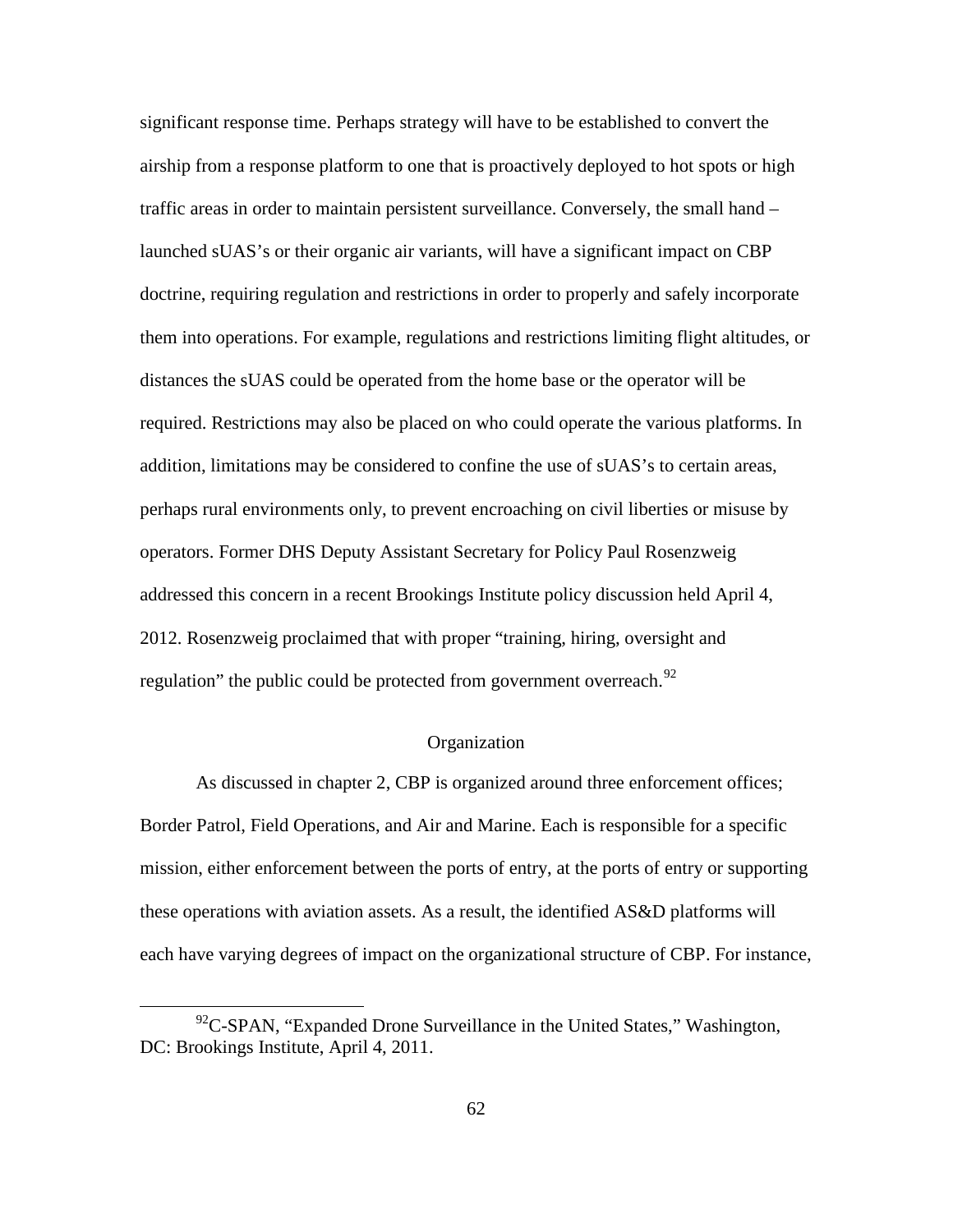if dirigibles acquired, the office of Air and Marine would likely be the sole entity charged with maintaining and piloting these airships. As this office is already responsible for aviation, minimal organizational changes would be required. However, the fielding of aerostats would likely impact both the office of Air and Marine and the U.S. Border Patrol, in that one or the other may be responsible for operating the platforms, and make moderate changes to both organizations necessary. If, for example, the U.S. Border Patrol were to be made responsible for manning and operating the aerostats, creation of offices to supervise and oversee operations may be required. Likewise, if Air and Marine were to be made responsible for manning and operating the aerostat system, new management and oversight offices would also need to be created to allow for growth and expansion of their current operational capability. Similarly, if sUAS's are fielded, the bulk of the responsibility would fall upon the Border Patrol, which would presumably have agents trained to operate the platform. As a result, the creation of a program management office may be required.

# Training

Fielding any of the three AS&D platforms will have a significant impact on training. All will require the training of personnel to pilot or operate the platform. In addition, training programs (in the case of dirigibles) will need to be created and approved by regulatory agencies e.g. Federal Aviation Administration. It is likely that dirigible and perhaps even aerostat training would have to be conducted at the Air and Marine training facility in Oklahoma City, Oklahoma. While some sUAS training could be conducted in the field under flight rules applicable to model aircraft, the majority of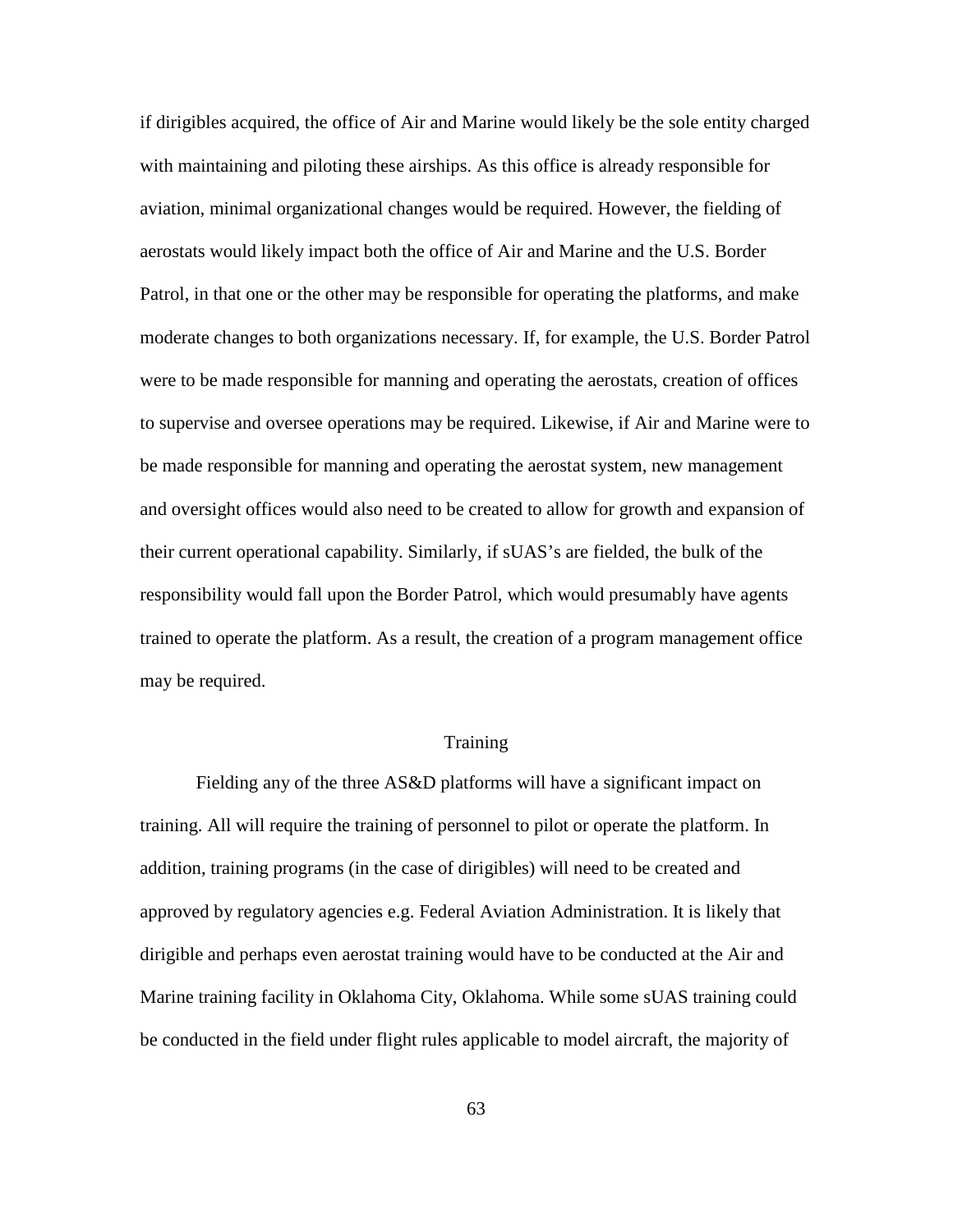UAS training however, would probably have to be conducted in one of the six designated Federal Aviation Administration test sites (projected to be in operation by  $2013$ ).<sup>[93](#page-73-0)</sup>

#### **Material**

Procuring any of the three identified AS&D platforms will not affect the domain of material. CBP procurement processes, acquisitions policies and the organizations that fill procurement needs will not be changed in any significant way. However, CBP will have to establish new sustainment contracts for helium, and replacement parts for the specialized equipment. Parts requiring specialized machining for some sUAS's may be hard to come by and necessitate acquisition from specific suppliers, making the operational availability of these platforms likely intermittent.

# Leadership

The acquisition of dirigibles, aerostats and sUAS's will challenge CBP leadership. It will place significant capabilities in the hands of their troops, which if improperly used, could have strategic consequences. Violations of 4th Amendment protections may increase as agents and officers learn to use this surveillance capability within the scope of established judicial limitations. One need not stretch the imagination to envision situations where agents or officers will inadvertently or overtly encroach on the expectation of privacy of innocent parties. For example, utilizing the standoff capability of organic air vehicles to peer into the windows of a suspect's residence or the high

<span id="page-73-0"></span> $93$ Federal Aviation Administration, Questions and Answers UAS Test Site Selection," March 7, 2012, http://www.faa.gov/about/initiatives/uas/ site\_selection\_faq/ (accessed April 14, 2012).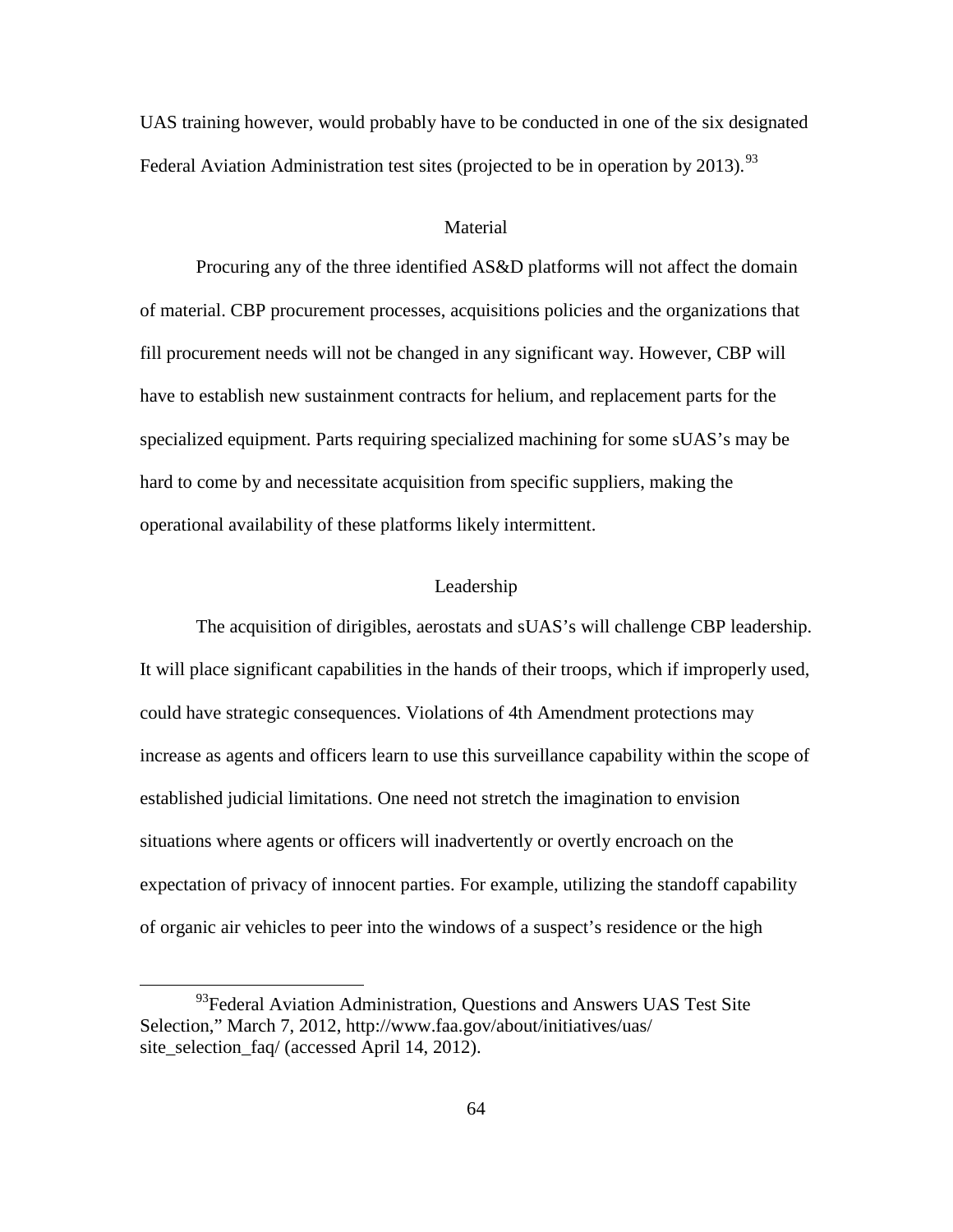sensitivity of Electro–optical/Infrared detection systems to measure the temperature difference within a mobile home or passing vehicle to determine the number of its occupants. Furthermore, leaders will require additional training to effectively deploy and manage this great new ability. Empowered with this significant surveillance capability and the autonomy that stand-off systems provide, forces will require greater supervision to prevent misuse and ensure that these systems are effectively employed. Leaders will have to be technically capable. For example, upon fielding of the Mobile Surveillance System, few supervisors in the Border Patrol truly understood this new technology, as a result some were unable to adequately integrate the system into operations, to the point that the *Mobile* Surveillance System was assigned to *fixed* locations along the border. The deployment of these platforms, because of their intrinsic mobility, will demand the education of all field commanders. In doing so, risks associated with deployment and misuse will be mitigated.

### Personnel

As CBP enters a fiscally challenging period, wherein attrition will likely outnumber hiring, the force multiplying capacity that the three identified AS&D technologies possess will temper the effects of personnel reductions that may come. At the same time, though the fielding of some of these technologies may require the hiring of additional technicians and operators, further stretching the budget of the agency. This may not be the case with some sUAS's and small mobile aerostats, which will likely be operated by officers and agents. However, dirigibles and larger aerostats will require ground crews and maintenance personnel currently not under the employ of CBP. Thus, these airships may place too great a strain on the funding for personnel. But, the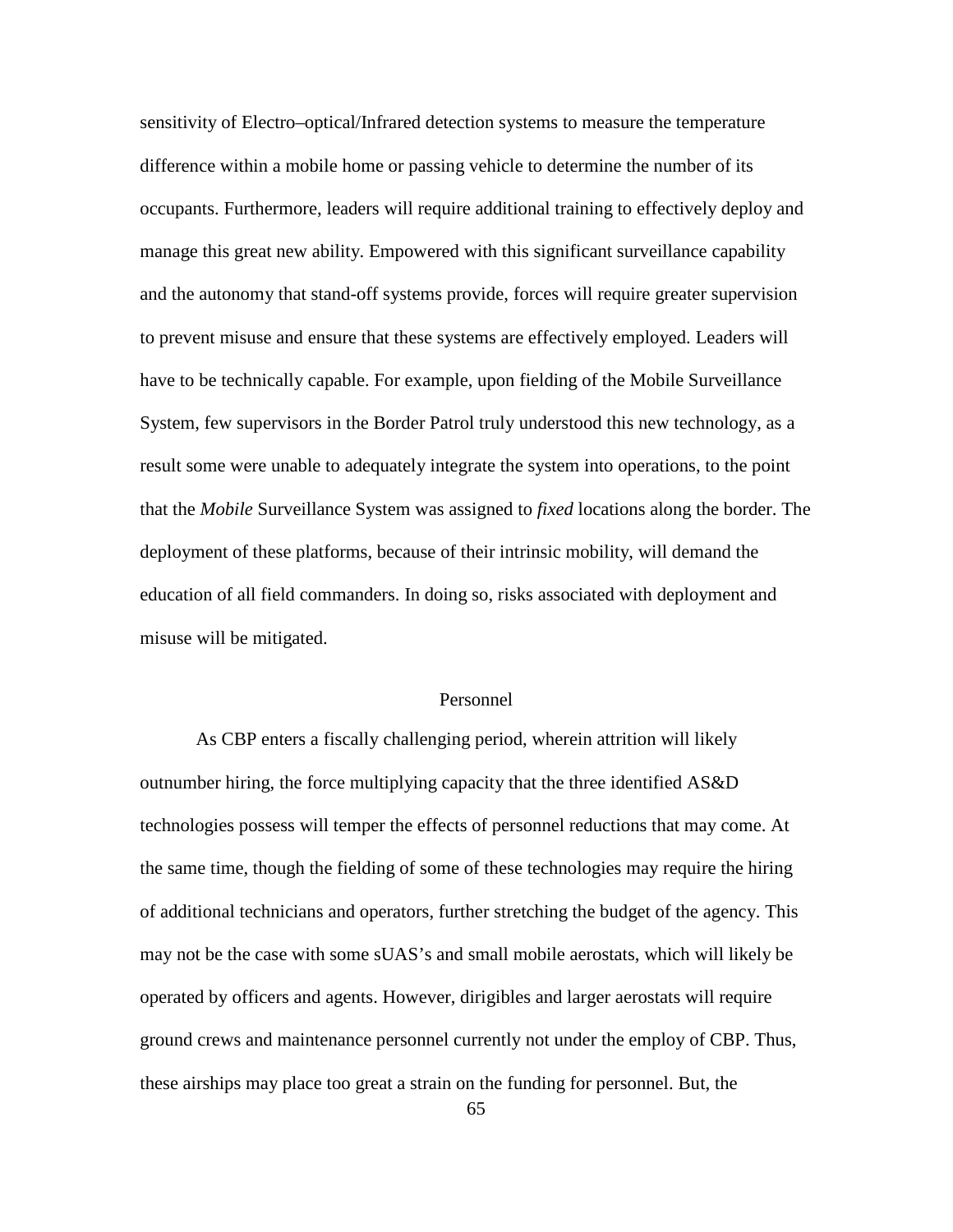capability that these airships provide, that of wide area surveillance and detection, may decrease the need for boots on the ground. This would allow for, at least in the Border Patrol, the re-tasking of agents from line watch to more pressing operations like taking control of ungoverned spaces, and more rural border environments. Likewise, if more dire fiscal conditions loom, CBP could allow for a larger attrition by reducing hiring to fill its ranks.

### Facilities

No AS&D platform will impact the domain of facilities more than the acquisition of dirigibles. This platform would require significant expansion of CBP facilities at airfields and stations. Dirigible hangers could potentially measure several hundred feet high and several hundred feet long. Thus, construction of such facilities would be costly. If however, CBP chose to use the facilities already constructed at some airfields around the country, the cost of construction would be greatly reduced. Unfortunately, the randomness of where current airship hangers are located further limits the response capability of this platform.

Aerostats, on the other hand, do not require hanger facilities, as these platforms are moored to the ground or to heavy mooring trailers, or, in the case of rapidly deployable aerostats, to vehicles. However, the larger aerostats, like the 75-foot Raven Corporation aerostat tested in Nogales, require the space to allow their mooring trailers to rotate like a weather vane. Likewise, the required airspace restrictions needed (usually three miles in all directions) could hamper efforts to deploy aerostats in the numbers necessary to be effective. Additionally, CBP would have to build facilities to capture and store helium used by dirigibles and aerostats or contract this requirement to local vendors.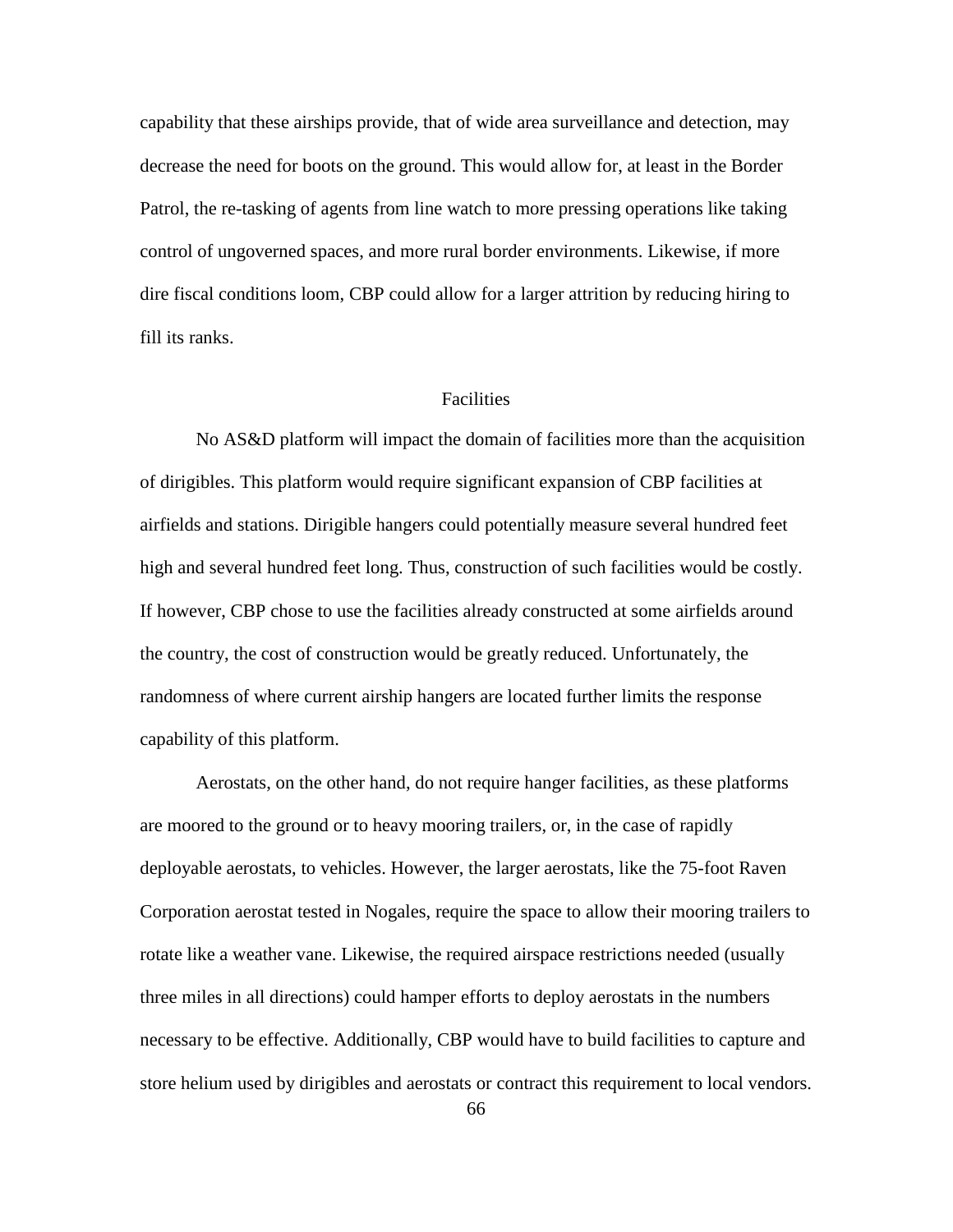|              | Aerostats | Dirigibles | sUAS's |
|--------------|-----------|------------|--------|
| Doctrine     | $+1$      | $-1$       | $+1$   |
| Organization | $+1$      |            | $+1$   |
| Training     | $-1$      | $-1$       | $+1$   |
| Material     | $+1$      | $-1$       | $+1$   |
| Leadership   | $-1$      | $+1$       | $-1$   |
| Personnel    | $+1$      | $-1$       | $+1$   |
| Facilities   | $+1$      | $-1$       | $+1$   |
| Total        | 3         |            | 5      |

Table 2. DOTMLPF Matrix\*

*Source*: Created by author. This table illustrates the positive, negative, or neutral effect on the corresponding domain. A higher positive number denotes a greater positive effect on CBP.

#### **Summary**

This chapter covered the analysis of the identified AS&D technologies discussed in chapter three. This analysis process included an initial screening of the identified technologies to determine FAS. This initial process pared the list of identified technologies to those that had the greatest potential for acquisition. The subsequent process of examining the effects (both positive and negative) of those technologies on the CBP equivalent domains of DOTMLPF further stratified the list. This enabled a thorough examination of the impact of these technologies on the various aspects of the organization. The results of this analysis will be discussed in the subsequent chapter.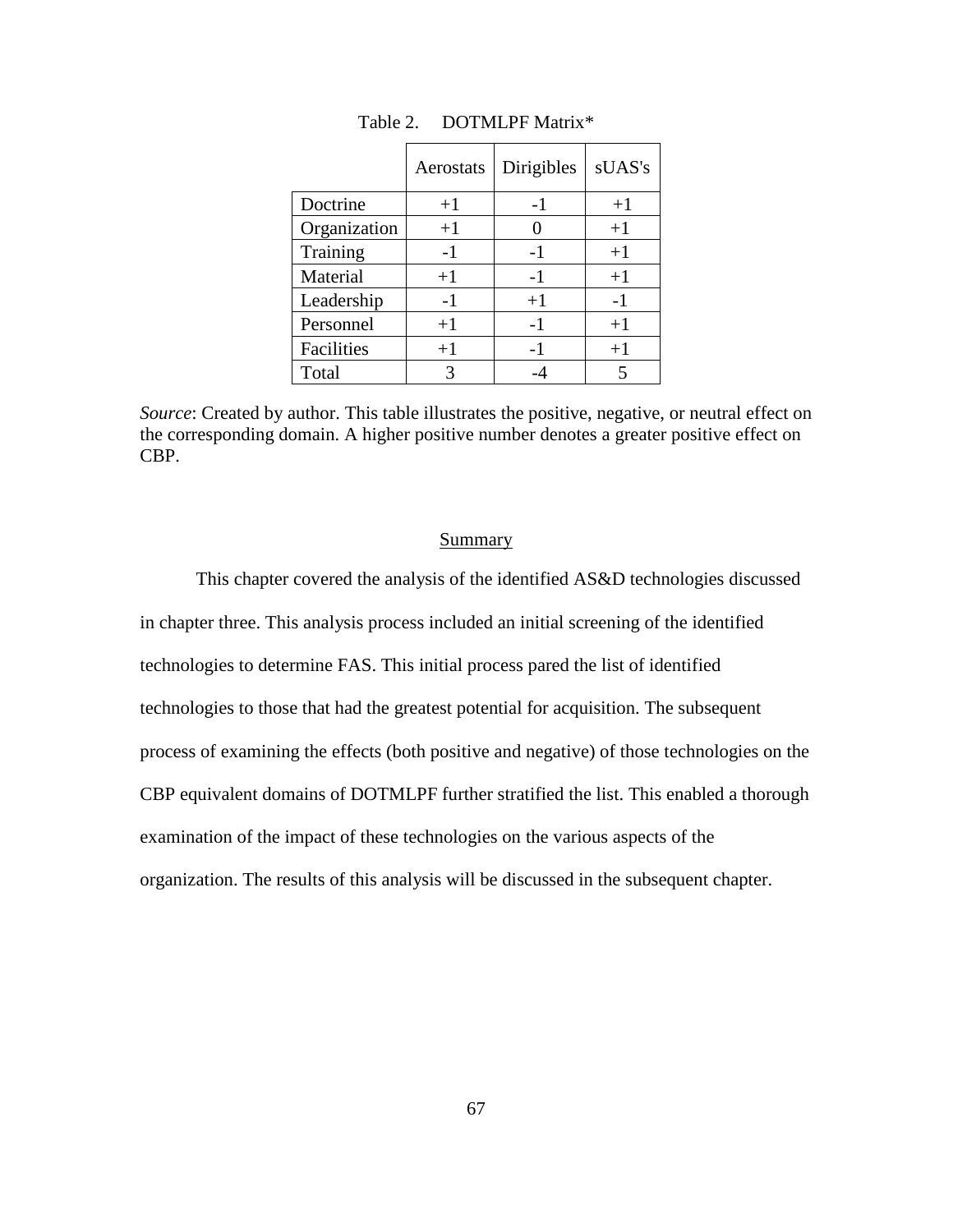### CHAPTER 5

### CONCLUSIONS AND RECOMMENDATIONS

#### **Conclusions**

This thesis discussed how emerging AS&D technology could possibly contribute to the mission of CBP. This was accomplished first, by identifying the emerging technology through the examination of numerous articles, company fact-sheets and websites in order to make an accurate assessment. The results of this research revealed six innovations that could potentially contribute to the mission of Customs and Border Protection: LSA, Aerostats, Dirigibles, UAS's, the Gorgon Stare sensor and the ARGUS-IS.

These six identified innovations were measured against their capacity to meet the requirements of feasibility, acceptability, and suitability. It was in this step wherein analysis screened out technology that could potentially enhance the capabilities of CBP, but either exceeded the agency's fiscal abilities, or proved too dangerous to operate. Adopting the light sport aircraft proved unacceptable due to a low survival rate in the event of an accident. Both Gorgon Stare and ARGUS-IS failed to meet the requirements of feasibility as both were found to be very expensive innovations. As a result, they were not included in the DOTMLPF analysis. These innovations may be made available in time, as the military declares them to be excess property and turns them over for use by federal agencies or operated as the case with TARS, by the military for use by CBP. Until such time, this technology will remain outside the reach of CBP.

The last process scrutinized the remaining technologies, aerostats, dirigibles, and UAS's, in order to determine their effect on the CBP equivalent domains of DOTMLPF.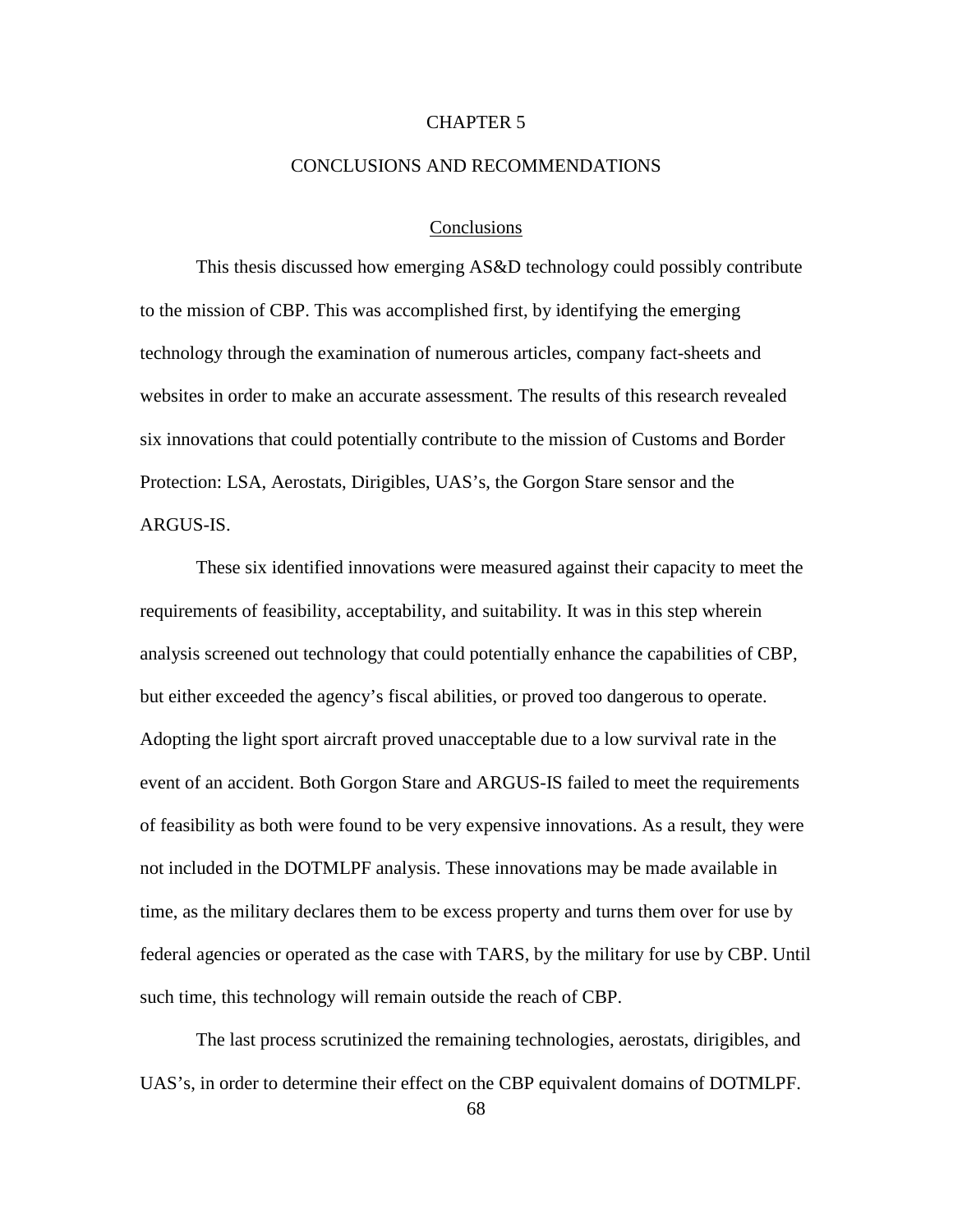This process identified numerous concerns pertaining to regulations, infrastructure, and capability. In the end, this allowed the researcher to posit the extent to which every identified emerging AS&D technology would contribute to the mission of CBP. Since no detection systems passed the FAS screening; only emerging surveillance platforms were analyzed.

# Recommendations

From the results of this thesis, one can gather that emerging AS&D technology will continue to have a significant role in CBP. Of those technologies analyzed in this thesis, two stand out as having the greatest potential for acquisition and likely impact upon the CBP mission. They are the sUAS and the rapidly deployable mobile Aerostat.

sUAS's could revolutionize how CBP conducts surveillance. If fielded, and depending on the model, they would provide an unrivaled force multiplying effect. Their stand-off capability, coupled with their range would allow the patrolling of long distances by one officer or agent. Likewise, remote terrain which frequently goes ungoverned could be easily patrolled from base stations. Once final rules have been approved to incorporate larger sUAS's into the national airspace, CBP can expand acquisition of that generation. In the meantime, operations may be limited to sUAS's that can be operated:

- (i) within the line of sight of the operator;
- (ii) less than 400 feet above the ground;
- (iii) during daylight conditions;
- (iv) within Class G airspace; and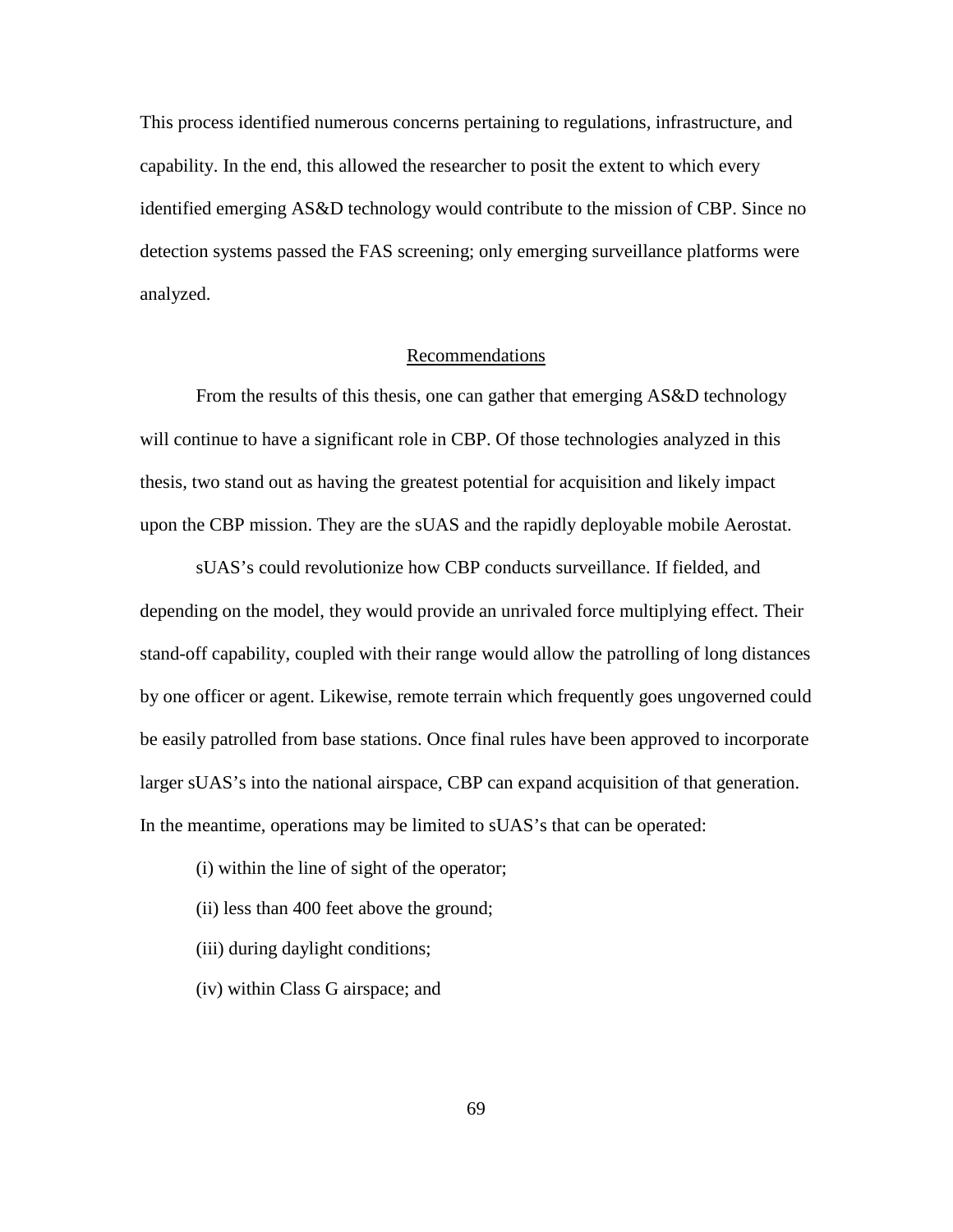(v) outside of 5 statute miles from any airport, heliport, seaplane base, spaceport, or other location with aviation activities.<sup>[94](#page-79-0)</sup>

The rapidly deployable mobile Aerostat can provide significant capabilities at minimal costs. This Intelligence, Surveillance, Reconnaissance platform expands the surveillance capacity of CBP, and when equipped with radio repeaters, can extend the range of communications, a problematic issue in the austere environments of the southwest border. Aerostats, even if operated at or below 500 feet, extend the surveillance range beyond current capability of land-based platforms. A 2005 Naval Research Advisory Committee Presentation *Lighter-than-air systems for Future Naval Missions* revealed that at an altitude of 5000 ft., line-of-sight is increased to over 50 nautical miles.<sup>[95](#page-79-1)</sup> That's not to say that current technology allows for surveillance at that distance, rather it is to say that, depending on the detection system installed and the operator, wide area security can be accomplished within a network of operating mobile aerostats.

# Summary

This thesis assessed emerging AS&D technology using two primary evaluation methods to identify the potential contributions to the CBP mission. Chapter 1 of this thesis revealed that the evolving drug cartel threat demands an evolution of the

<span id="page-79-0"></span> <sup>94</sup>Federal Aviation Administration, *Modernization and Reform Act*, U.S. Code. Title 49, Sec 331-35 (2012).

<span id="page-79-1"></span><sup>&</sup>lt;sup>95</sup>Naval Research Advisory Committee, "Lighter-Than-Air Systems for Future" Naval Missions" (Briefing, The Pentagon Auditorium, Washington, DC, October 4, 2005), 11.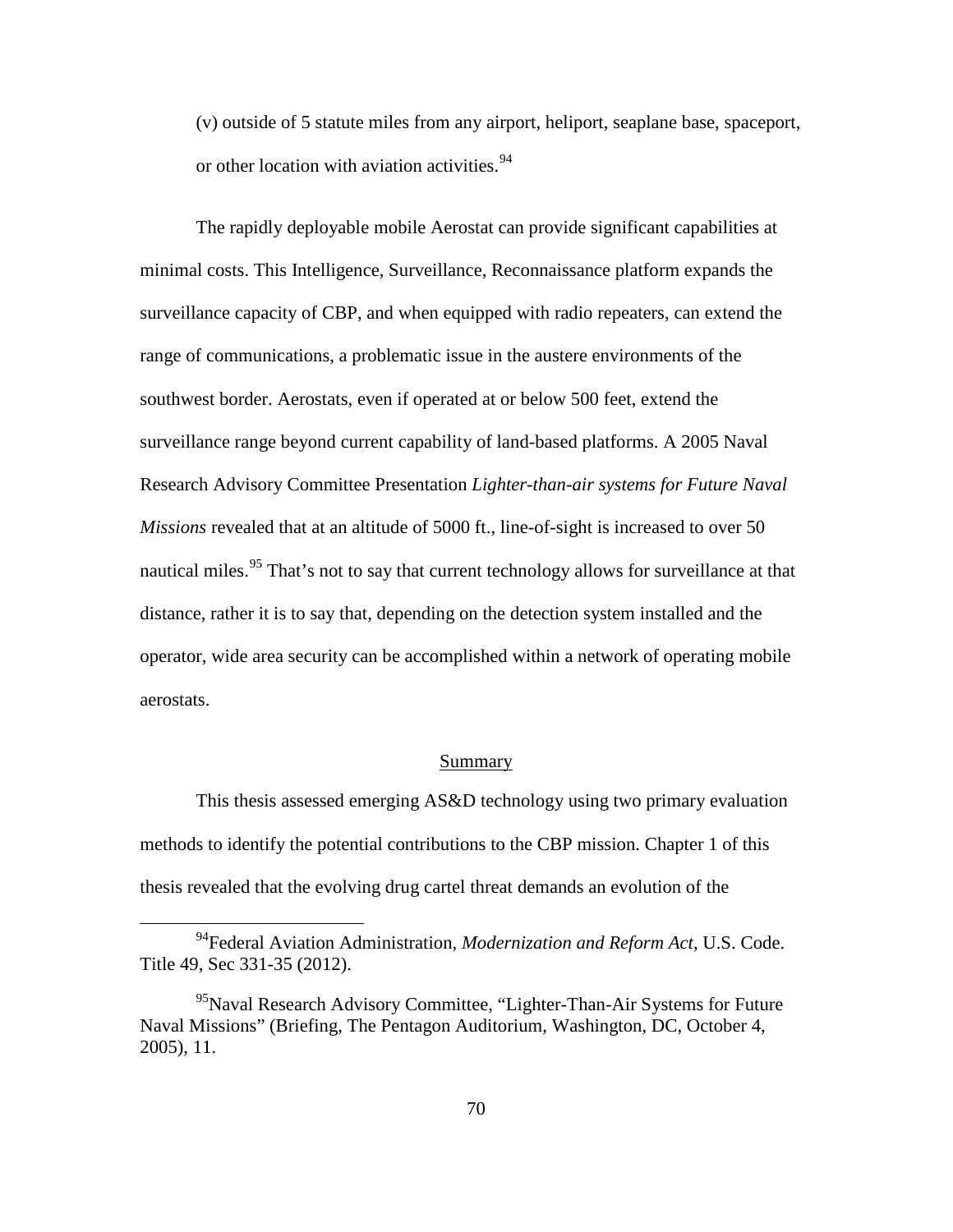technology in use along the border. In addition, chapter 1 provided the history of technology in CBP to gain a greater understanding of the significant role it plays in operations. Chapter 2 provided a summary of relevant literature pertaining to CBP organized into the domains of doctrine, organization, training, material, leadership, personnel and facilities. Framing the literature in such a way provided a better appreciation of the potential second and third order effects of possible changes. Chapter 3 of this thesis outlined the research methodology, which included screening the technologies for their FAS and then measuring their potential effects on the CBP using the DOTMLPF categories. Chapter 4 outlined this analysis, detailing the FAS test which pared out technologies that failed to meet the accepted criteria; criteria, which among other things, considered fiscal limits, risks, benefits and the appropriateness of the technology being considered. Chapter 4 also delineated the potential impact of emerging AS&D technology on each DOTMLPF domain.

The last chapter explained why sUAS's and Aerostats should be the focus of CBP procurement. An important point was that sUAS's and Aerostats have the greatest potential for enduring relevancy, because they have certain physical characteristics and capabilities. These platforms will reshape how CBP operates at present, by using their stand-off capabilities, and their ability to conduct autonomous patrols. In addition, these platforms are considerably less expensive than traditional aircraft and UAS's, require considerably less training of personnel, and need less infrastructure for support. Furthermore, these platforms can be easily incorporated into operations. These systems compliment the goals of the new U.S. Border Patrol strategy which seeks to leverage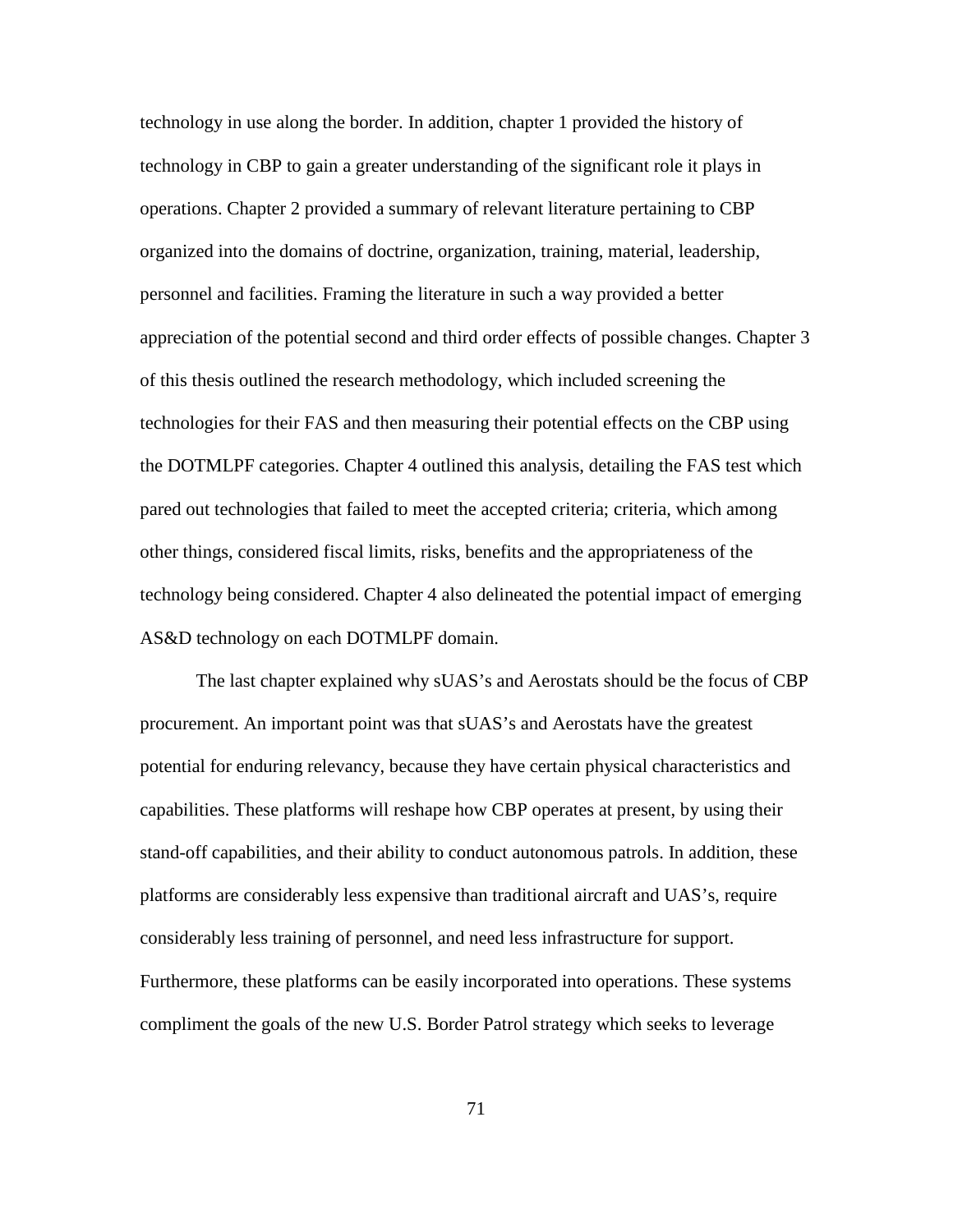technology to operate "effectively, efficiently and [in a] risk-based manner."<sup>[96](#page-81-0)</sup> The versatility and flexibility these platforms provide (aerostats can serve as repeaters in areas with degraded communications) can immediately improve enforcement efforts in the ungoverned spaces that dot the border landscape. The potential is there, provided by technology. The challenge now for CBP is to fully tap into that potential. Given the creativity of CBP personnel, this challenge will surely be met. The result will be a more secure U.S. border at a cost the American people will find to be reasonable and appropriate.

<span id="page-81-0"></span> <sup>96</sup>U.S. Customs and Border Protection, *2012-2016 Border Patrol Strategic Plan* (Washington, DC: Government Printing Office, 2012).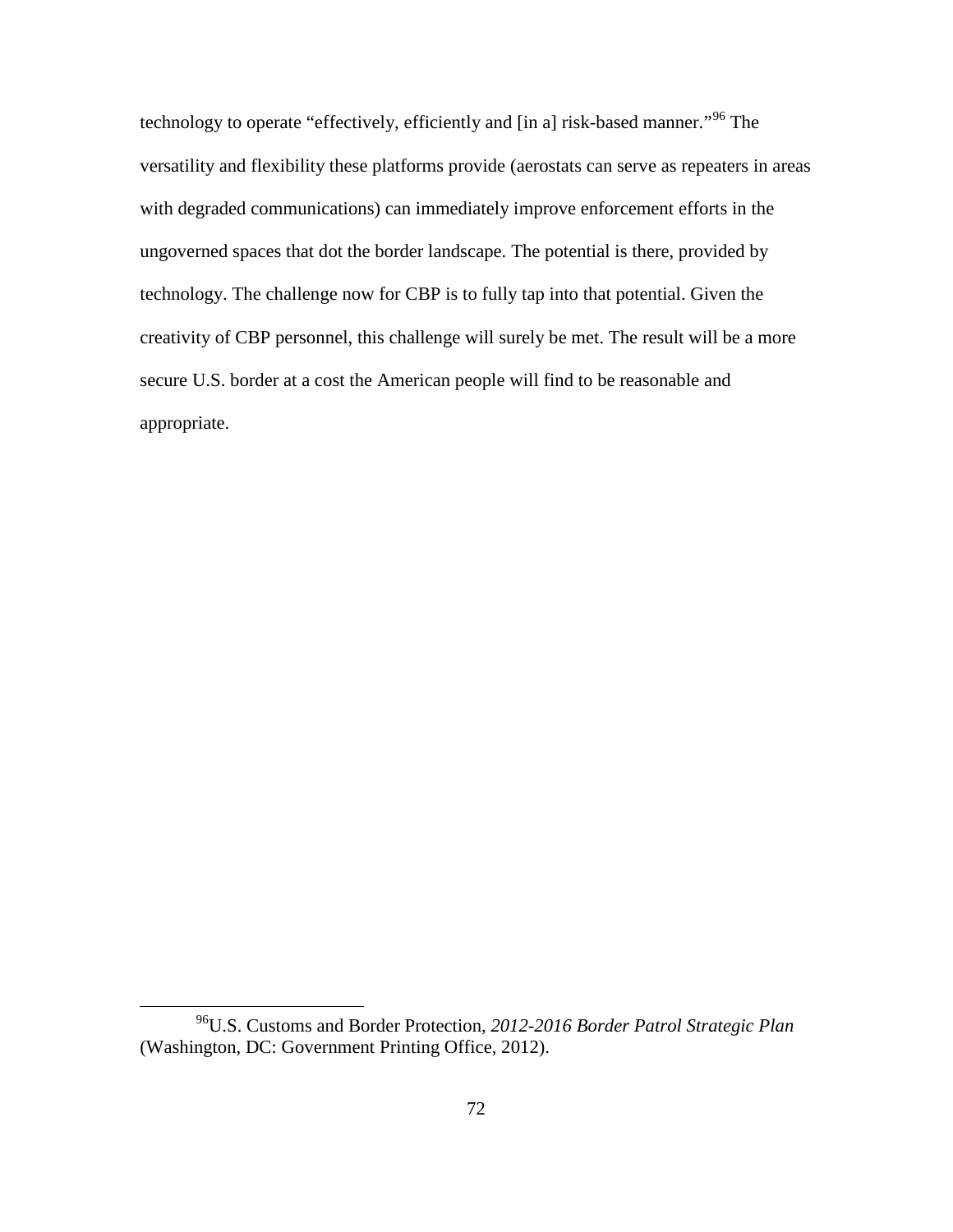### BIBLIOGRAPHY

#### Books

General Services Administration. *Federal Acquisition Regulation*. Washington, DC: General Services Administration, 2005.

#### Periodicals

- Brady, Thomas V. "The IDENT System: Putting Structure to the Chaos of the Border." *National Institute of Justice Journal* (1998): 21-25.
- Fisher, Daniel, and Brian Wingfield. "Under the Gun." *Forbes Magazine*, January 17, 2011. http://www.forbes.com/forbes/2011/0117/features-bae-systems-lindahudson-pentagon-under-gun.html (accessed April 24, 2012).
- Hess, Bill. "Aerostat Deflates, Falls into Sierra Vista Neighborhoods." *Sierra Vista Herald*, October 5, 2011.
- LaGesse, David. "Border Patrol moves into computer age: `IDENT' system offers electronic fingerprinting, national database." *The Dallas Morning News*, August 18, 1996.
- Mayberry, Peter, and Jessica Franken. "Customs service advances automated export/import processing: ACE system intends to facilitate U.S. trade." March 2005. http://findarticles.com/p/articles/mi\_hb6618/is\_3\_36/ai\_n29170182/ ?tag=content;col1 (accessed November 26, 2011).
- Robinson, Brian. "New UAV sensors could leave enemy no place to hide." *Defense Systems,* September 14, 2009. http://defensesystems.com/articles/2009/09/02/ c4isr-3-gorgon-stare.aspx (accessed May 19, 2012).
- Valpolini, Paolo. "ISR in Afghanistan:SR Easier than I." *Armada International* (February 2010): 46-50.
- Whittle, Richard. "Gorgon Stare Broadens UAV Surveillance." *Aviation Week*. November 3, 2012. http://www.aviationweek.com/aw/generic/ story\_generic.jsp?channel=dti&id=news/dti/2010/11/01/DT\_11\_01\_2010\_p30- 261179.xml (accessed April 9, 2012).

# Government Documents

Air Combat Command, Public Affairs Office. "Tethered Aerostat Radar System." March 29, 2010. http://www.af.mil/information/factsheets/factsheet.asp?fsID=3507 (accessed March 5, 2012).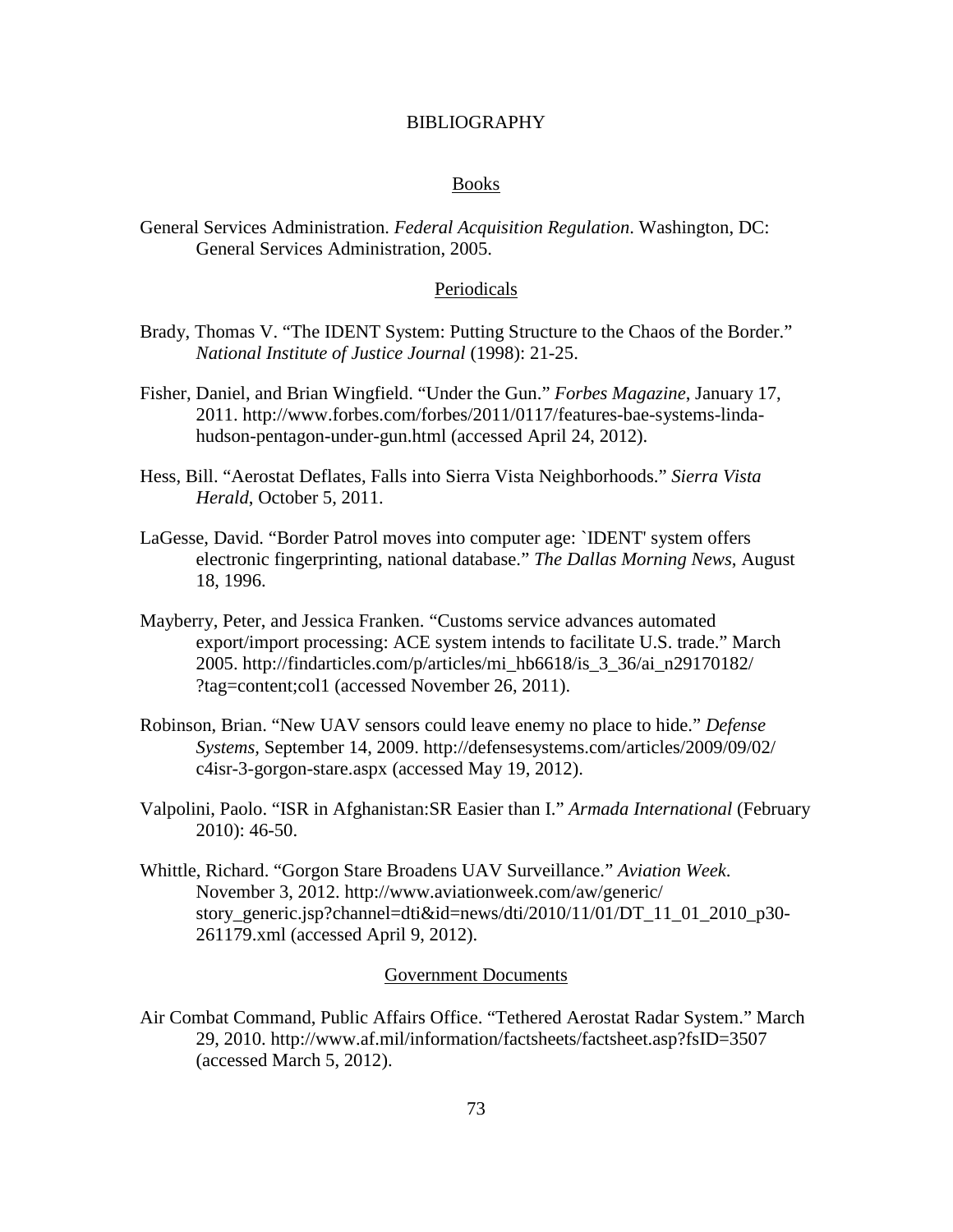Bolkcom, Christopher. *Homeland Security: Unmanned Aerial Vehicles and Border Surveillance.* Washington, DC, Congressional Research Service, 2005.

———. *Potential Military Use of Airships and Aerostats*. Washington DC: Congressional Research Service, 2005.

- Bone, Elizabeth, and Christopher Bolkcom. *Unmanned Aerial Vehicles*: *Background and Issues*. Washington, DC: Congressional Research Service, The Library of Congress, 2003.
- DARPA Information Innovation Office. "Autonomous Real-time Ground Ubiquitous Surveillance-Imaging System." http://www.darpa.mil/Our\_Work/I2O/ Programs/Autonomous\_Real-time\_Ground\_Ubiquitous\_Surveillance-Imaging\_System\_%28ARGUS-IS%29.aspx (accessed April 10, 2012).
- Defense Technical Information Center. "Budget Item Justification." 2009. http://www.dtic.mil/descriptivesum/Y2011/AirForce/0305206F\_PB\_2011.pdf (accessed April 9, 2012).
- Department of Justice. "Drug Enforcement Administration History 1970-1975." http://www.justice.gov/dea/pubs/history/1970-1975.pdf (accessed November 23, 2011).
- Federal Aviation Administration. "FAA Makes Progress with UAS Integration," May 14, 2012. http://www.faa.gov/news/updates/?newsId=68004 (accessed May 15, 2012).
- ———. "Questions and Answers UAS Test Site Selection," March 7, 2012. http://www.faa.gov/about/initiatives/uas/site\_selection\_faq/ (accessed April 14, 2012).
	- ———. *Modernization and Reform Act*. U.S. Code Title 49, Sec 331-35 (2012).
- Fisher, Michael J. Chief, U.S. Border Patrol. *Testimony before the House Committee on Homeland Security Subcommittee on Border and Maritime Security*. Washington, DC: Government Printing Office, 2011.
- Office of Justice Programs. "Types of Technology and Tools." October 13, 2011. http://www.nij.gov/topics/technology/types/welcome.htm (accessed December 20, 2011).
- President of the United States. *1996 National Drug Control Policy*. Washington, DC: Government Printing Office, 1996.

———. *2002 National Strategy for Homeland Security*. Washington, DC: Government Printing Office, 2002.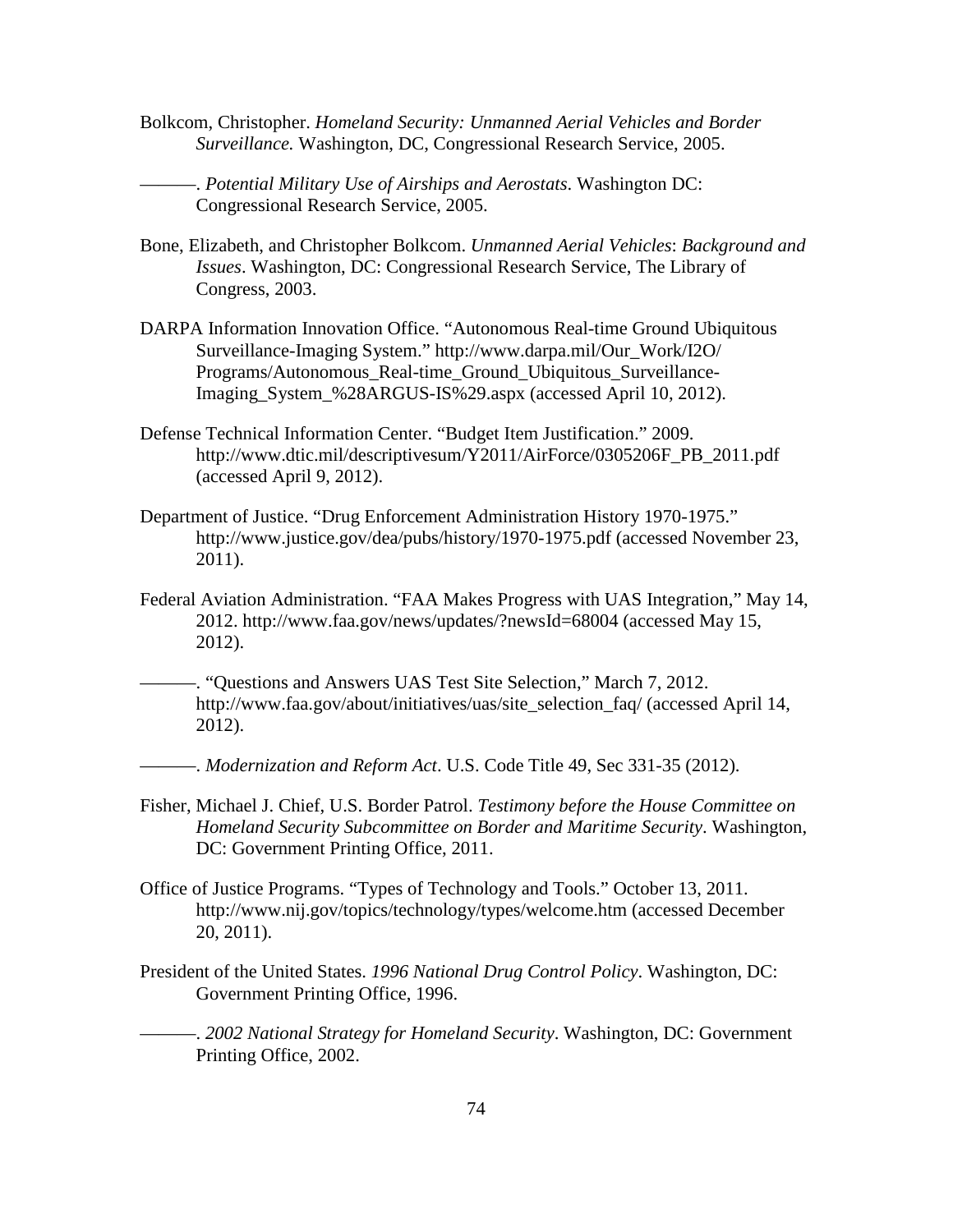———. *2010 National Security Strategy*. Washington, DC: Government Printing Office, 2010.

- Rabkin, Norman J. GAO/GGD-98-187, *Customs Service Internal Control Weaknesses Over Deletion of Certain Law Enforcement Records.* Washington, DC: General Accounting Office, 1998.
- Title I Improvements to Border Control. *Facilitation*. Illegal Immigration Reform and Immigrant Responsibility Act of 1996. 1996.
- U.S Air Force Judge Advocate General's Corps. Air Force Legal Operations Agency Claim and Tort Litigation. http://usaf.aib.law.af.mil/TARSBalloon\_Rio GrandeCityTX\_30Mar02.pdf (accessed May 4, 2012).
- U.S. Army Command and General Staff College. F100, *Managing Army Change*. Ft. Leavenworth, KS: Government Printing Office, 2011.
- U.S. Customs and Border Protection. "CBP Air and Marine." Internal CBP Website (accessed February 15, 2012).

———. *2012-2016 Border Patrol Strategic Plan*. Washington, DC: Customs and Border Protection, 2012.

———. "Border Patrol History." January 5, 2010. http://www.cbp.gov/xp/cgov/ border\_security/border\_patrol/border\_patrol\_ohs/history.xml (accessed November 20, 2011).

———. *Construction of CBP-Owned Land Ports of Entry*. Washington, DC: Government Printing Office, 2009.

———. *Encountering Persons or Effects with Radioactive Contamination Originating from Japan*, Washington, DC: Government Printing Office, March 21, 2011.

———. *Guidance for Use of Personal Radiation Detectors and VACIS Technology at Border Patrol Checkpoints*. Washington, DC: Government Printing Office, December 4, 2006.

———. *National Border Patrol Strategy.* Washington, DC: Government Printing Office, 2004.

———. Newsroom, *CBP Air and Marine Assistant Commissioner Discusses the Work of CBP's Office of Air and Marine*, March 23, 2010. http://www.cbp.gov/xp/cgov/ newsroom/congressional\_test/work\_oam.xml (accessed December 26, 2011).

———. *Policy Regarding the Use of License Plate Readers at Border Patrol Checkpoints.* Washington, DC: Government Printing Office, January 15, 2008.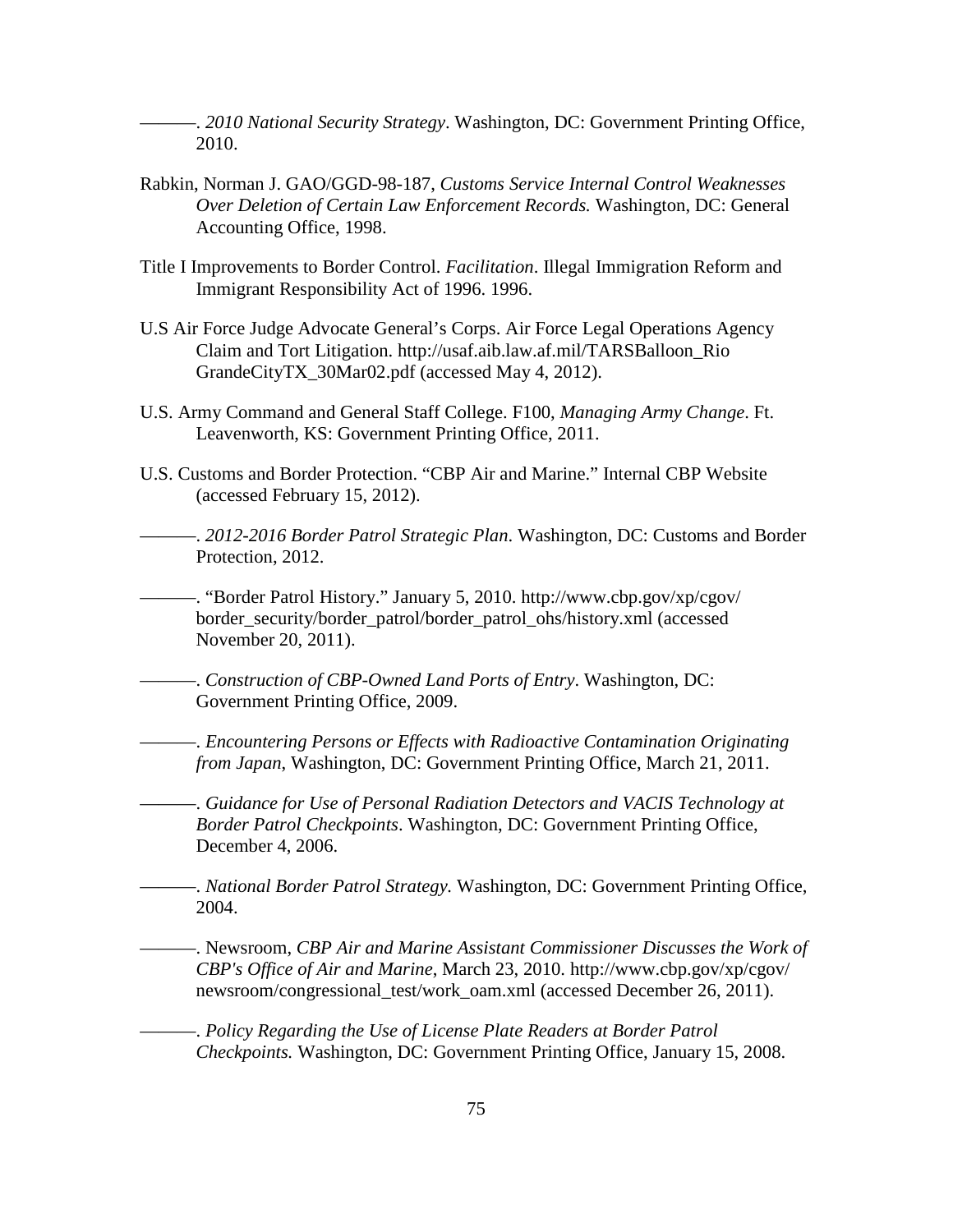———. "Southwest Border, Border Technology Solutions Industry Day." Presentation, February 17, 2011. http://www.cbp.gov/linkhandler/cgov/border\_security/ otia/industry/industry\_day/industry\_day\_slides.ctt/industry\_day\_slides.pdf (accessed November 11, 2011).

- ———. "Timeline," April 21, 2011. http://memo.customs.gov/opa/timeLine\_ 04212011.swf (accessed November 25, 2011).
- ———. "U.S. Border Patrol Statistics," December 12, 2011. http://www.cbp.gov/xp/ cgov/border\_security/border\_patrol/usbp\_statistics/ (accessed December 26, 2011).

———. Office of Human Resource Management. *Organization Handbook.* Washington, DC: Government Printing Office, 2011.

———. Office of Public Affairs. Fact Sheet, *MQ-9 Predator B Unmanned Aircraft System*. Washington, DC: Government Printing Office, January 2011.

- U.S. Customs Service. "The Greatest Generation." *U.S Customs Today* 39, no 2 (2003).
- U.S. Department of Homeland Security. *CBP's Construction of Border Patrol Facilities and Acquisition of Vehicles*. Washington, DC: Government Printing Office, 2009.
	- ———. "DHS Announces SBInet Contract Award to Boeing." *DHS News Releases,*  September 21, 2006. http://www.dhs.gov/xnews/releases/pr\_1158876536376. shtm (accessed November 11, 2011).
- ———. "Future TECH." November 22, 2011. http://www.dhs.gov/files/programs/ gc\_1242058794349.shtm (accessed December 23, 2011).

———. *FY 2011 Budget in Brief*. Washington, DC: Government Printing Office, 2011.

———. *High-Priority Technology Needs*. Washington, DC: Government Printing Office, 2009.

———. *Statement of Richard L. Skinner, DHS Inspector General, before the House of Representatives Committee on Homeland Security, Subcommittee on Management, Integration and Oversight*. Washington, DC: Government Printing Office, December 16, 2005.

U.S. General Accounting Office. *Border Security: Challenges in Implementing Border Technology*, Testimony Before the Subcommittee on Terrorism, Technology, and Homeland Security and Subcommittee on Border Security, Immigration, and Citizenship, Committee on the Judiciary, United States Senate, Washington, DC: Government Printing Office, 2003.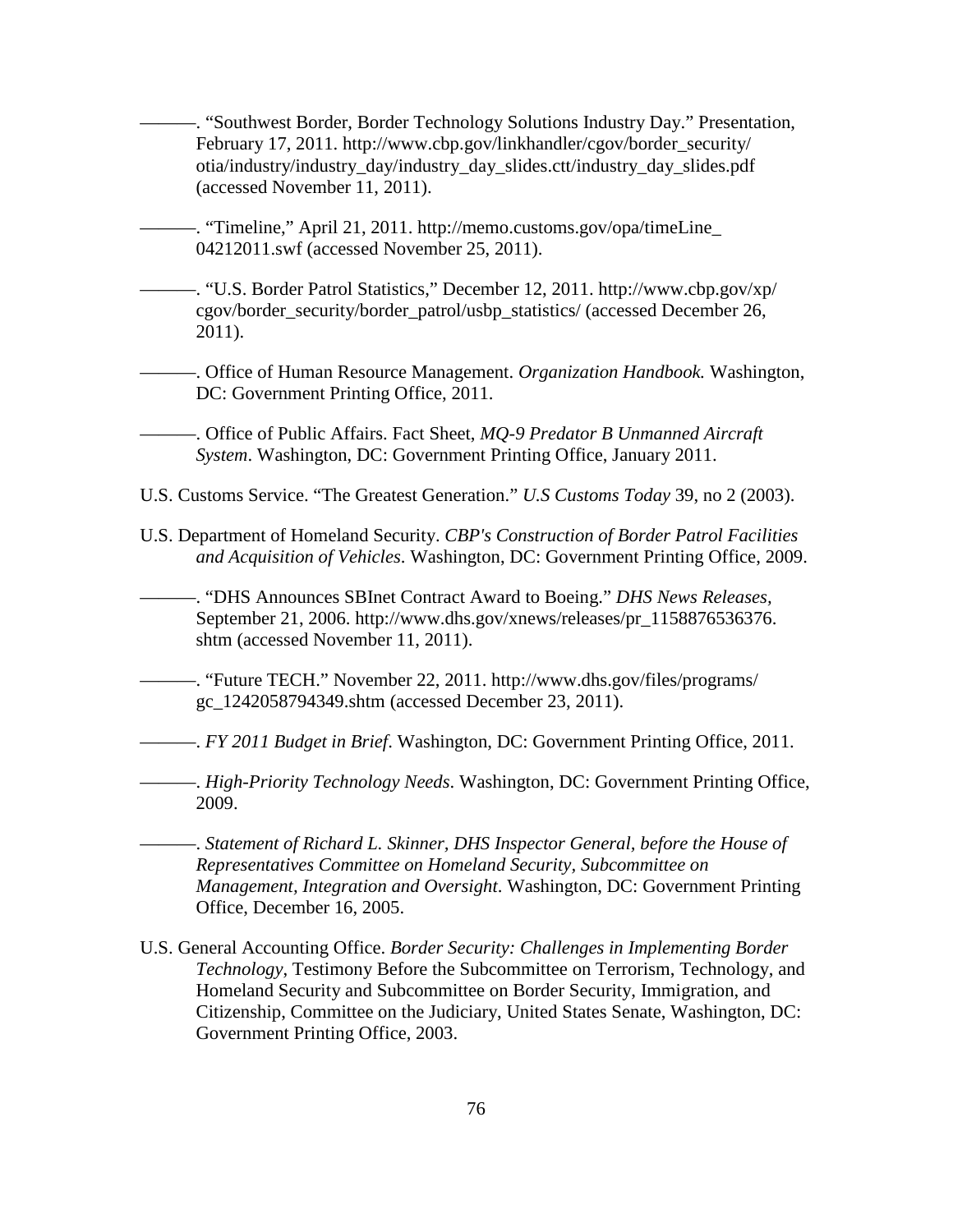Winkowski, Thomas. *Using Resources Effectively To Secure Our Border at the Ports of Entry– Stopping the Illicit Flow of Money, Guns, and Drug,* Testimony before the House Homeland Security Committee, Subcommittee on Border and Maritime Security. Washington, DC: Government Printing Office, October 2011.

# Other Sources

- AeroVironment. "UAS: Raven." http://www.avinc.com/uas/small\_uas/raven/ (accessed April 1, 2012).
- Airship Heritage Trust. "Goodyear Lightship 'Spirit of Safety'." http://www.airship sonline.com/airships/Goodyear/Index.htm (accessed March 31, 2012).
- C-SPAN. "Expanded Drone Surveillance in the United States." Washington, DC: Brookings Institute. April 4, 2011.
- Colucci, Frank. "Unmanned, Over Water, On Guard, The Coast Guard partners with Customs and Border Protection and NAVAIR to Gain Experience with Unmanned Aircraft Systems." *Defense Media Network*, January 5, 2011. http://www.defensemedianetwork.com/stories/unmanned-over-water-on-guard/ (accessed March 5, 2012).
- Globalsecurity.org. "Wide Area Persistence Surveillance (WAPS)." July 28, 2011. www.globalsecurity.org/intell/systems/waps.htm (accessed January 29, 2012).
- Jane's Information Group. "Raytheon AN/AAS-52 Multispectral Targeting System A (MTS-A) (United States), Airborne systems-Observation and surveillance-Sensor turrets." 2009. http://articles.janes.com/articles/Janes-Electro-Optic-Systems/ Raytheon-AN-AAS-52-Multispectral-Targeting-System-A-MTS-A-United-States.html (accessed May 2, 2012).
- JUSTNET. "Law Enforcement Aviation Technology Program." March 1, 2012. https://justnet.org/aviation/index.html (accessed March 20, 2012).
- Miles, Donna. "Warfighters to Get Improved 'Eyes in the Sky." *American Forces Press Service*, December 16, 2010. http://www.defense.gov/news/news article.aspx?id=62138 (accessed April 10, 2012).
- National Law Enforcement and Corrections Technology Center. "IBETing on a Secure Border." Fall 2002. http://www.justnet.org/TechBeat%20Files/tbfall2002.html (accessed November 17, 2011).
- Naval Research Advisory Committee. "Lighter-Than-Air Systems for Future Naval Missions." Briefing, The Pentagon Auditorium, Washington, DC, October 4, 2005.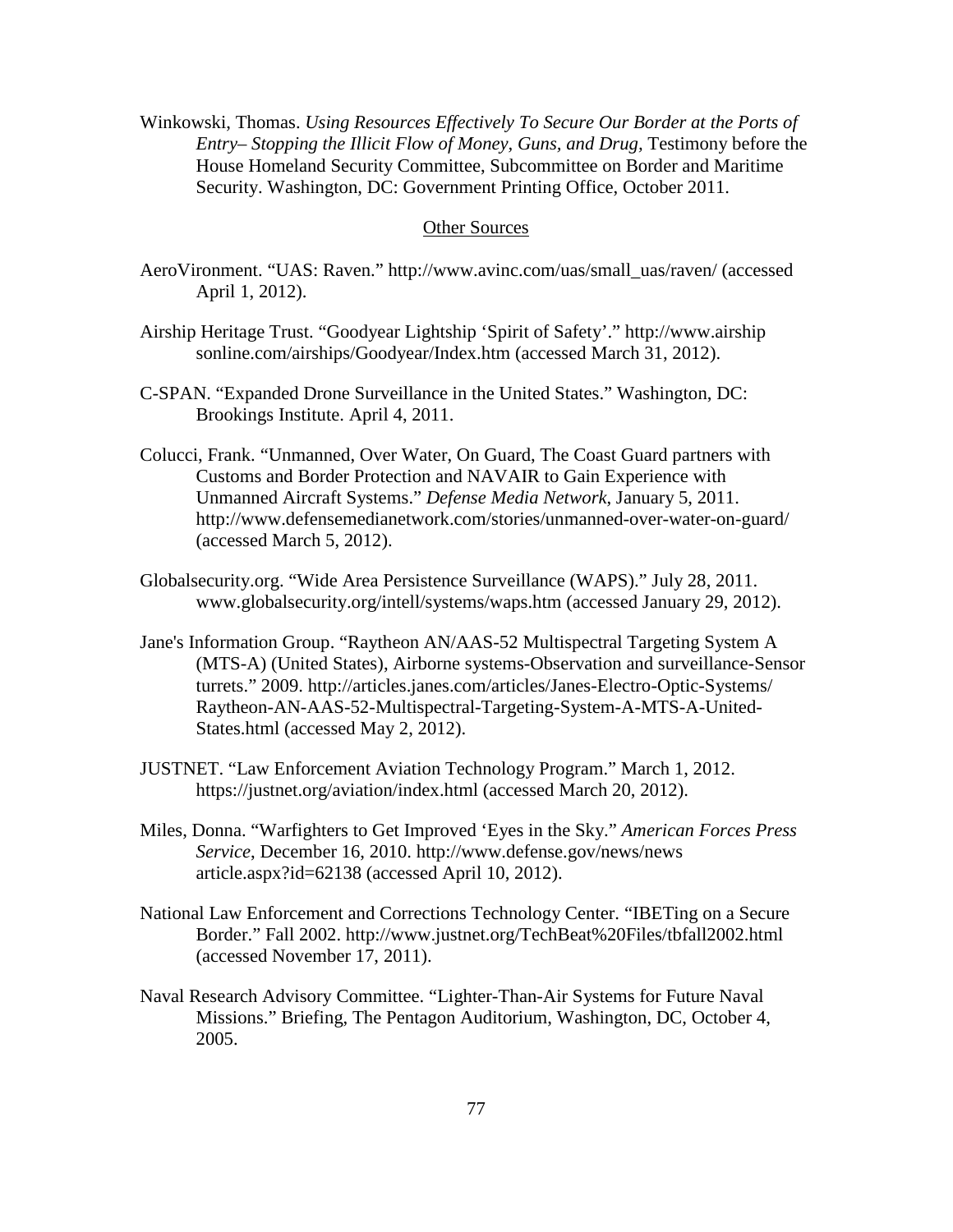Poe, Ted. Representative Ted Poe U.S. Congressman. November 15, 2011. http://poe.house.gov/index.php?option=com\_content&task=view&id=8 454&Itemid= (accessed December 18, 2011).